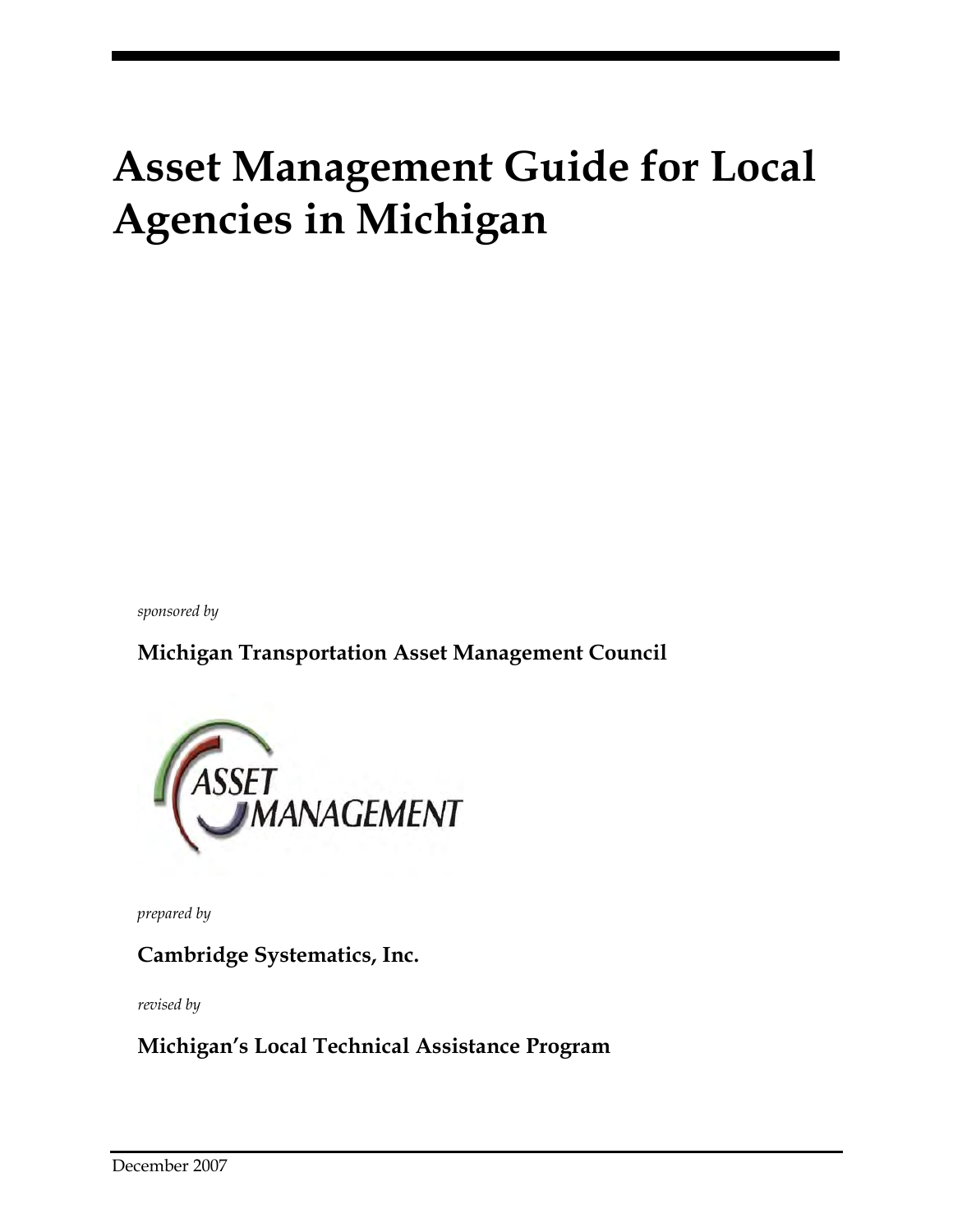This Guide was developed by the Michigan Transportation Asset Management Council. Public agencies may use or replicate this material provided proper attribution is given.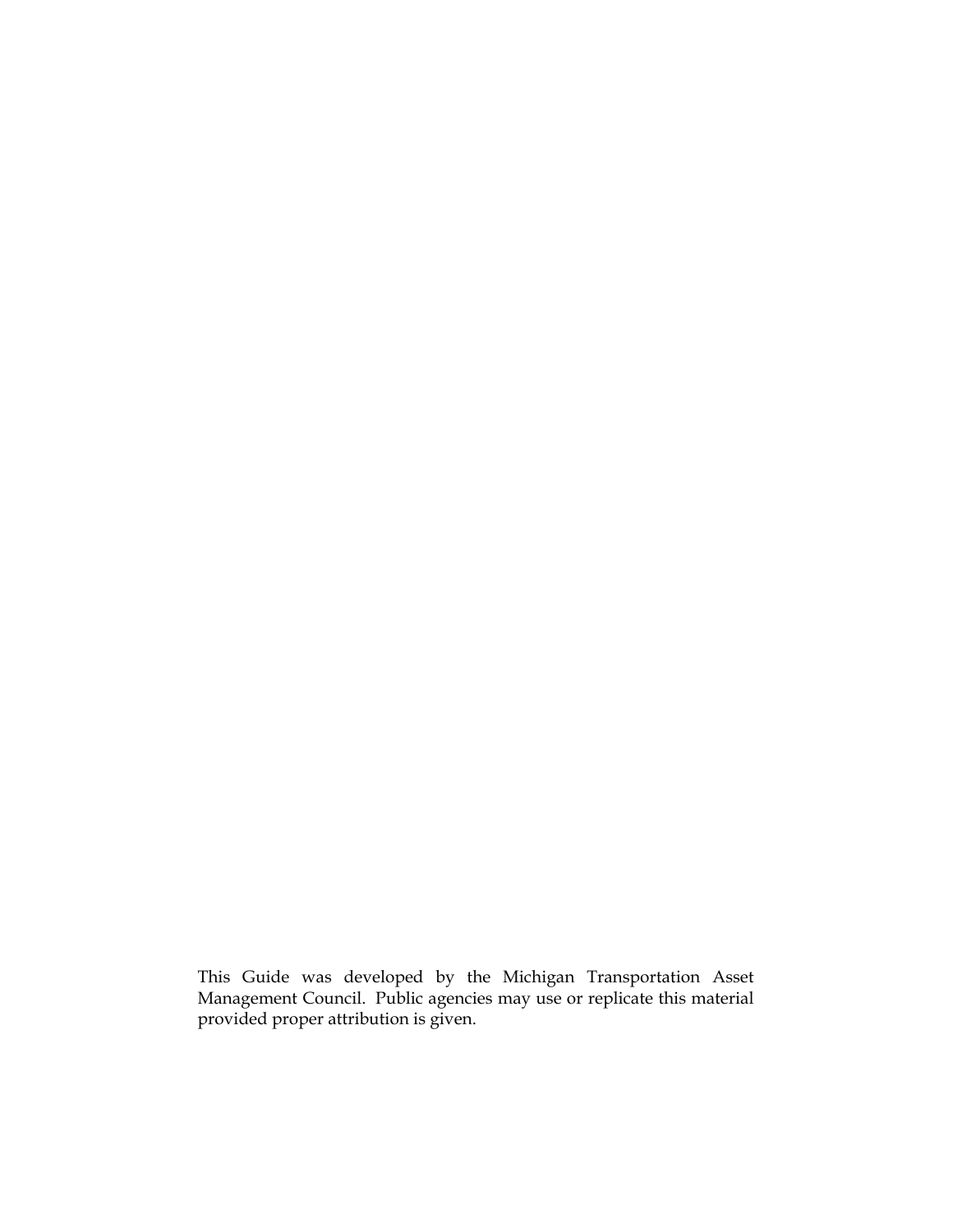# **Table of Contents**

| 1.0 |     |                                                             |  |  |  |  |
|-----|-----|-------------------------------------------------------------|--|--|--|--|
|     | 1.1 |                                                             |  |  |  |  |
|     | 1.2 |                                                             |  |  |  |  |
|     | 1.3 |                                                             |  |  |  |  |
|     | 1.4 | Applying the Principles of Asset Management to the Resource |  |  |  |  |
|     | 1.5 |                                                             |  |  |  |  |
| 2.0 |     |                                                             |  |  |  |  |
|     | 2.1 |                                                             |  |  |  |  |
|     | 2.2 |                                                             |  |  |  |  |
|     | 2.3 | Transportation Asset Management Council Activities 2-5      |  |  |  |  |
| 3.0 |     |                                                             |  |  |  |  |
|     | 3.1 |                                                             |  |  |  |  |
|     | 3.2 |                                                             |  |  |  |  |
|     | 3.3 |                                                             |  |  |  |  |
|     | 3.4 |                                                             |  |  |  |  |
| 4.0 |     |                                                             |  |  |  |  |
|     | 4.1 |                                                             |  |  |  |  |
|     | 4.2 |                                                             |  |  |  |  |
|     | 4.3 |                                                             |  |  |  |  |
|     | 4.4 |                                                             |  |  |  |  |
| 5.0 |     |                                                             |  |  |  |  |
|     | 5.1 |                                                             |  |  |  |  |
|     |     |                                                             |  |  |  |  |
| 6.0 |     |                                                             |  |  |  |  |
|     | 6.1 |                                                             |  |  |  |  |
|     | 6.2 |                                                             |  |  |  |  |
| 7.0 |     |                                                             |  |  |  |  |
|     | 7.1 |                                                             |  |  |  |  |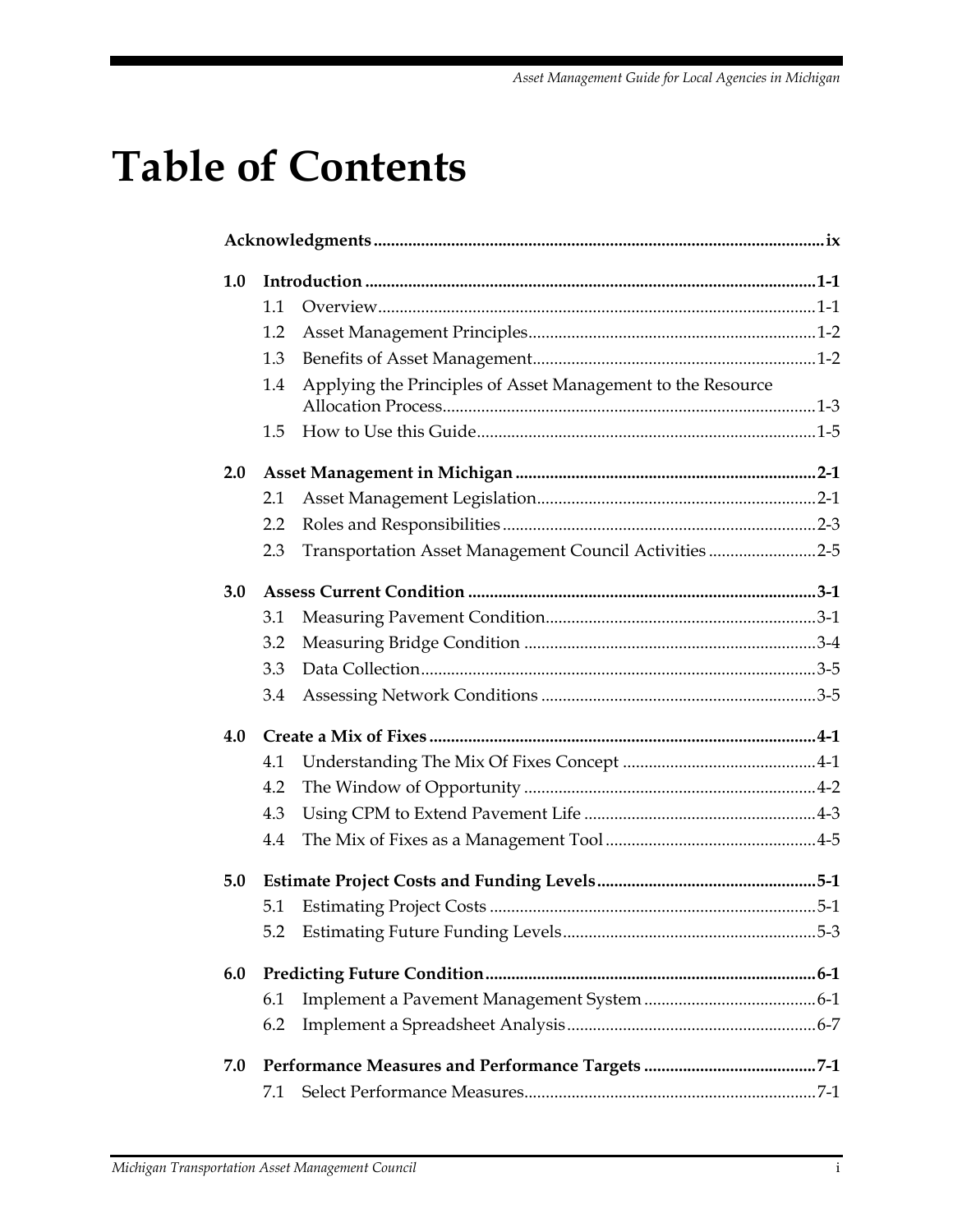| 7.2 |                                                             |  |
|-----|-------------------------------------------------------------|--|
| 8.0 |                                                             |  |
| 8.1 |                                                             |  |
| 8.2 |                                                             |  |
| 9.0 |                                                             |  |
|     |                                                             |  |
|     |                                                             |  |
|     |                                                             |  |
|     | 10.3 Consistency with Management System Recommendations10-3 |  |
|     |                                                             |  |
|     |                                                             |  |
|     |                                                             |  |
|     | 11.1 Asset Management Using a Management System11-1         |  |
|     | 11.2 Asset Management Without a Management System11-4       |  |
|     |                                                             |  |
|     |                                                             |  |
|     |                                                             |  |
|     |                                                             |  |
|     |                                                             |  |
|     |                                                             |  |
|     |                                                             |  |
|     |                                                             |  |
|     |                                                             |  |
|     |                                                             |  |
|     |                                                             |  |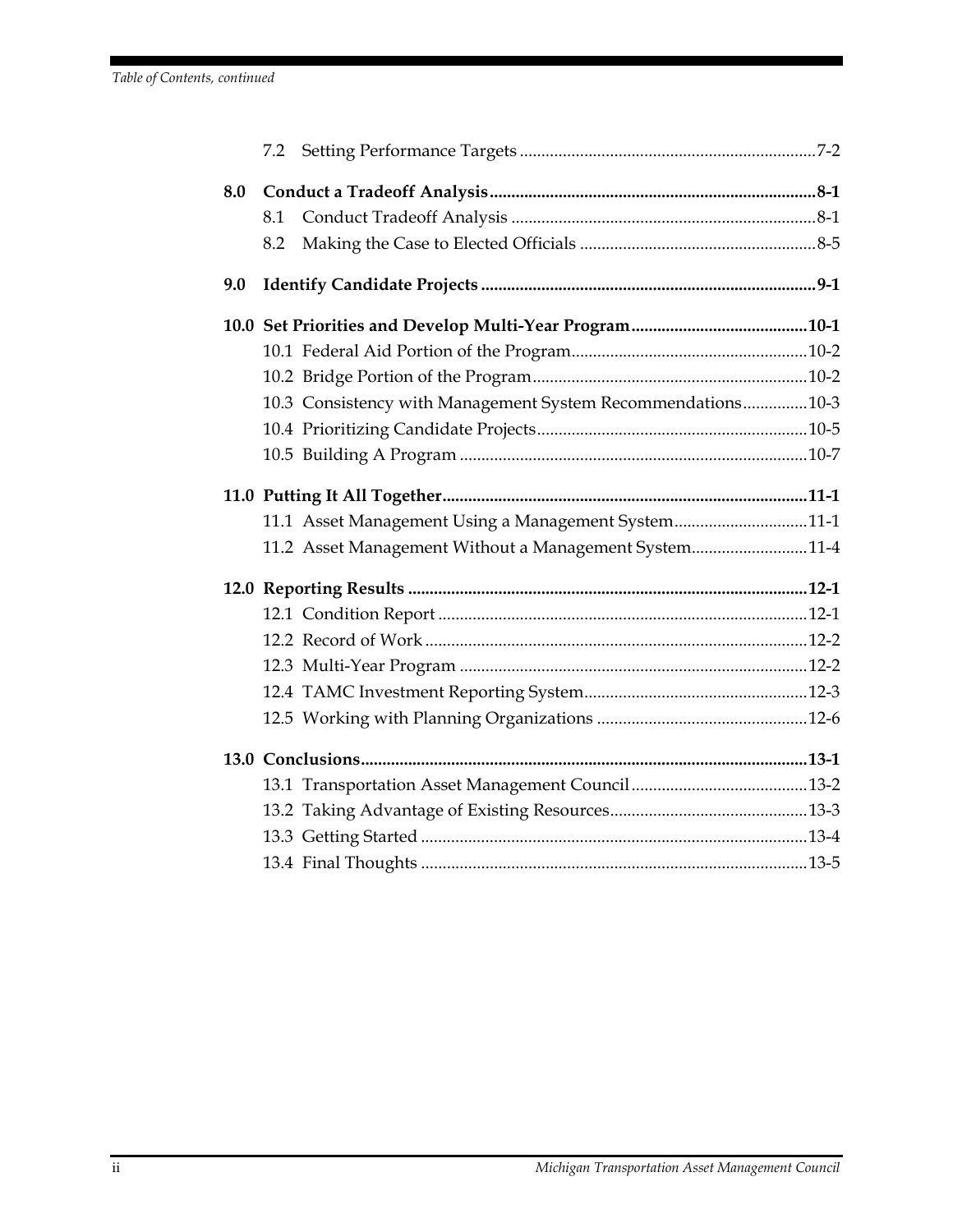### **Appendix**

| A.        |                                                                     |  |
|-----------|---------------------------------------------------------------------|--|
|           |                                                                     |  |
|           |                                                                     |  |
|           |                                                                     |  |
|           |                                                                     |  |
| <b>B.</b> | Michigan's Asset Management Legislation: Act 499 of 2002 B-1        |  |
| C.        |                                                                     |  |
| D.        |                                                                     |  |
|           |                                                                     |  |
|           |                                                                     |  |
| E.        |                                                                     |  |
|           |                                                                     |  |
|           |                                                                     |  |
|           |                                                                     |  |
|           |                                                                     |  |
|           |                                                                     |  |
| F.        | <b>AASHTO Transportation Asset Management Guide Self-Assessment</b> |  |
|           |                                                                     |  |
|           |                                                                     |  |
|           |                                                                     |  |
|           |                                                                     |  |
|           |                                                                     |  |
| G.        |                                                                     |  |
| Н.        |                                                                     |  |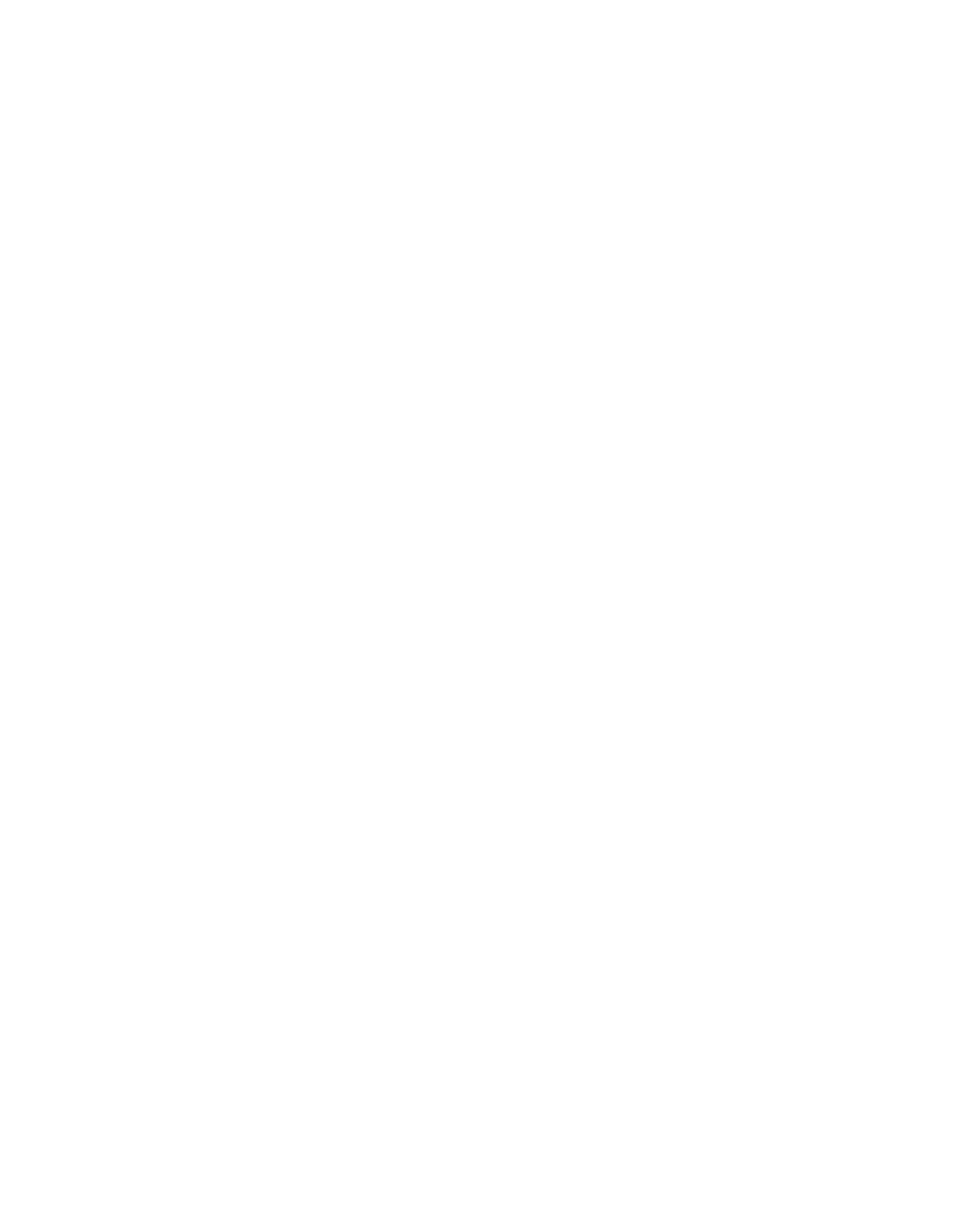# **List of Figures**

| Figure 6.1 Future Network Pavement Condition at Specific Funding |  |
|------------------------------------------------------------------|--|
|                                                                  |  |
|                                                                  |  |
|                                                                  |  |
|                                                                  |  |
| Figure 6.6 Spreadsheet Prediction of Future Pavement Conditions  |  |
|                                                                  |  |
|                                                                  |  |
|                                                                  |  |
|                                                                  |  |
|                                                                  |  |
|                                                                  |  |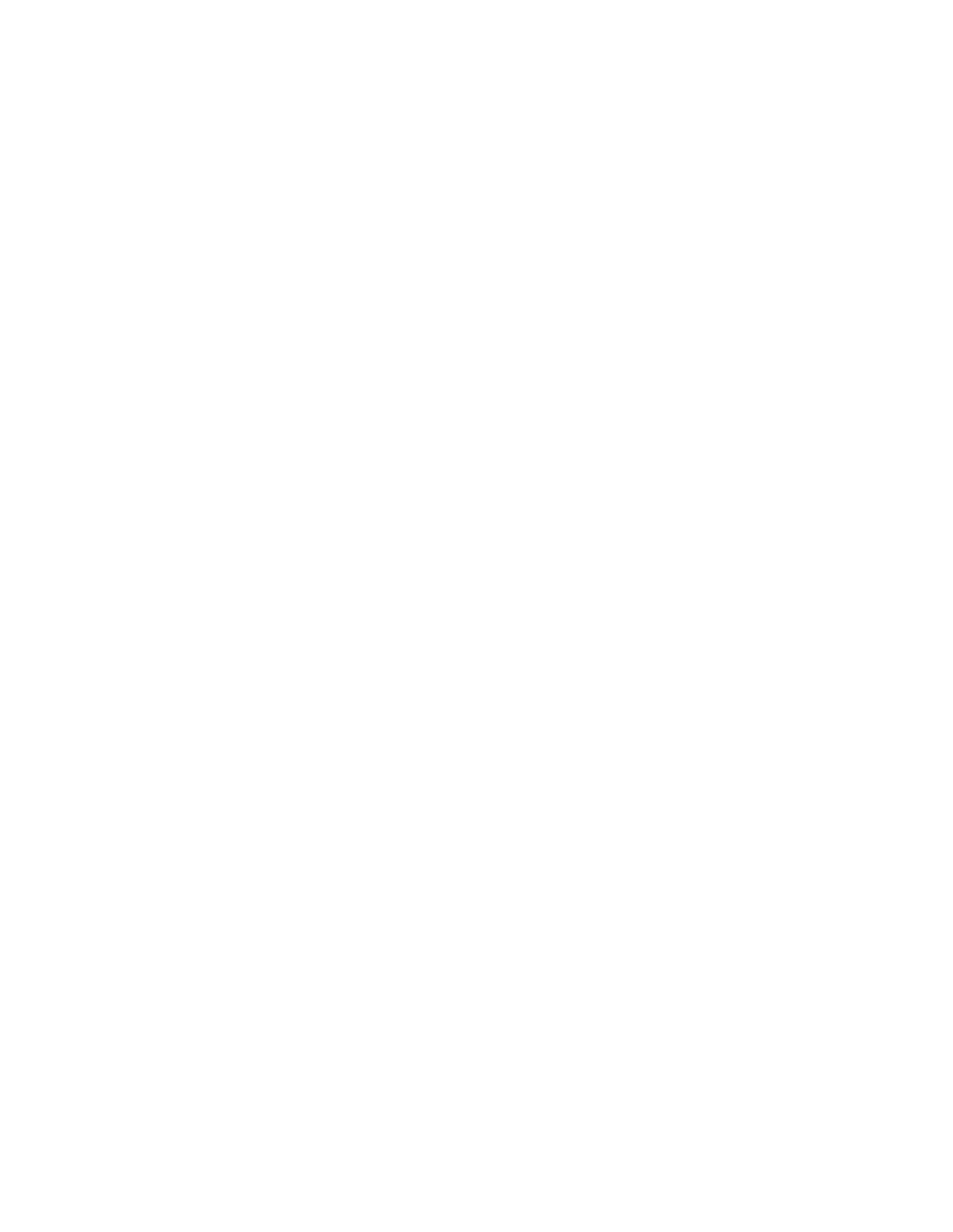# **List of Tables**

| Table 3.1  | Summary of Pavement Condition on Federal Aid        |  |
|------------|-----------------------------------------------------|--|
| Table 3.2  | Summary of Bridge Condition on Federal-Aid Eligible |  |
| Table 4.1  | Impact of Asphalt Pavement Treatments on RSL4-3     |  |
| Table 5.1  | Average Capital Preventive Maintenance Costs in     |  |
| Table 5.2  |                                                     |  |
| Table 6.1  |                                                     |  |
| Table 7.1  |                                                     |  |
| Table 8.1  |                                                     |  |
| Table 8.2  |                                                     |  |
| Table 9.1  |                                                     |  |
| Table 10.1 | Cass County Road Commission Primary Road            |  |
|            |                                                     |  |
| Table 10.3 | High, Medium, and Low Project Prioritization        |  |
|            |                                                     |  |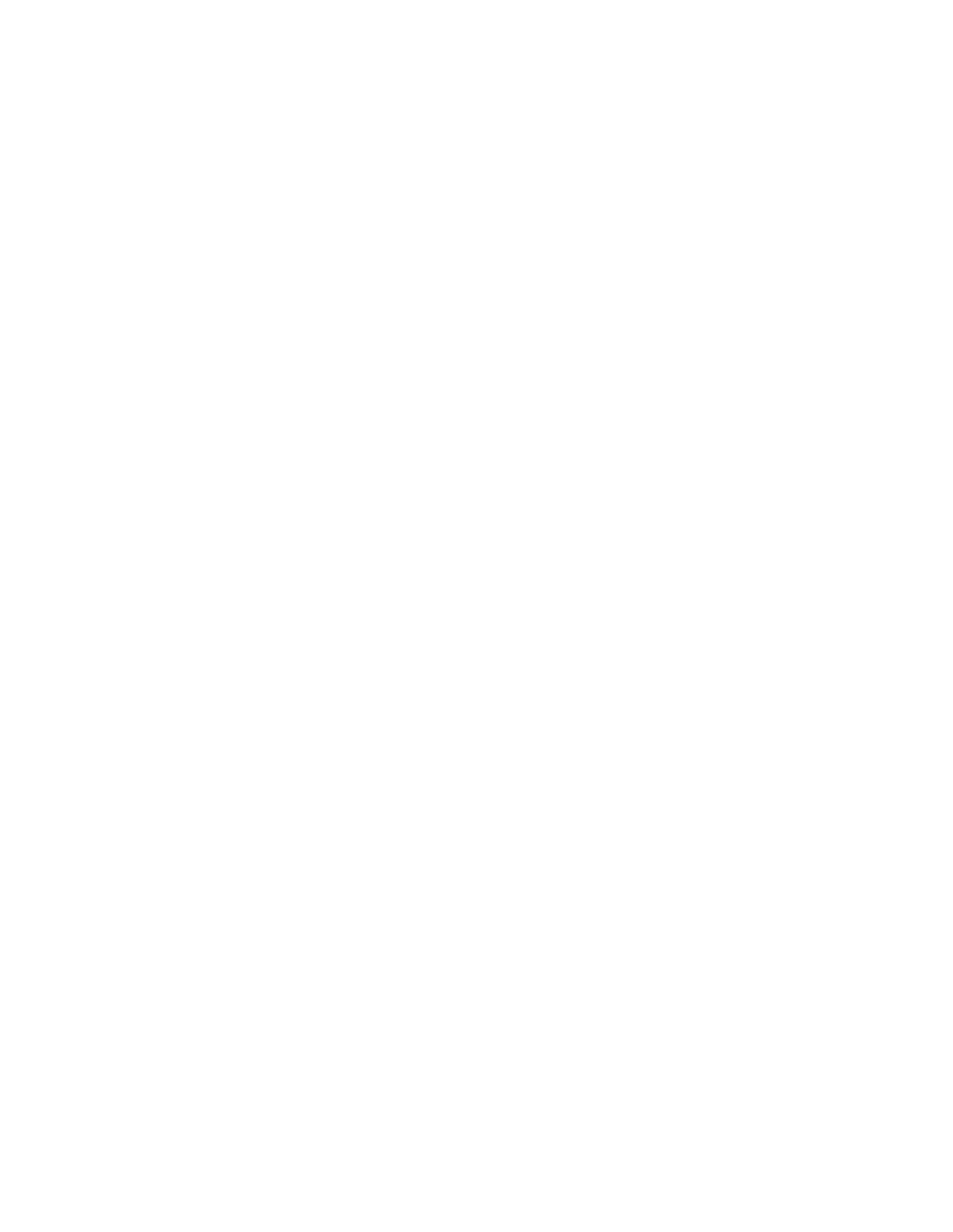# **Acknowledgments**

The Michigan Transportation Asset Management Council wishes to thank the following individuals who provided valuable information on current resource allocation practices and their perspectives on asset management, as part of the agency interviews conducted during the development of this guide.

### **Cities**

City of Detroit – Jose Abraham and Ron Brundidge City of Gaylord – Joe Duff City of Gladstone – Robert Johnson and Barry Lund (2007 ed.) City of Grand Rapids – Rick De Vries City of Ionia – Tom Wieczorek City of Kingsford – Tony Edlebeck City of Livonia – Paul St. Henry City of Marquette – Arthur Ontto City of Menominee – Tony Furton and George Cowell City of Monroe – Pat Lewis City of Mt. Morris – Bob Slattery City of Three Rivers – E. Merritt Brown (2007 ed.) City of Ypsilanti – Harry Hutchison

### **Counties**

Alcona County Road Commission – Ron Young Delta County Road Commission – Rob VanEffen Dickinson County Road Commission – Timothy Hammill, Dave Pajula, and Sandy Lindholm Genesee County Road Commission – John Daly Kent County Road Commission – Steve Warren Road Commission for Oakland County – Bill McEntee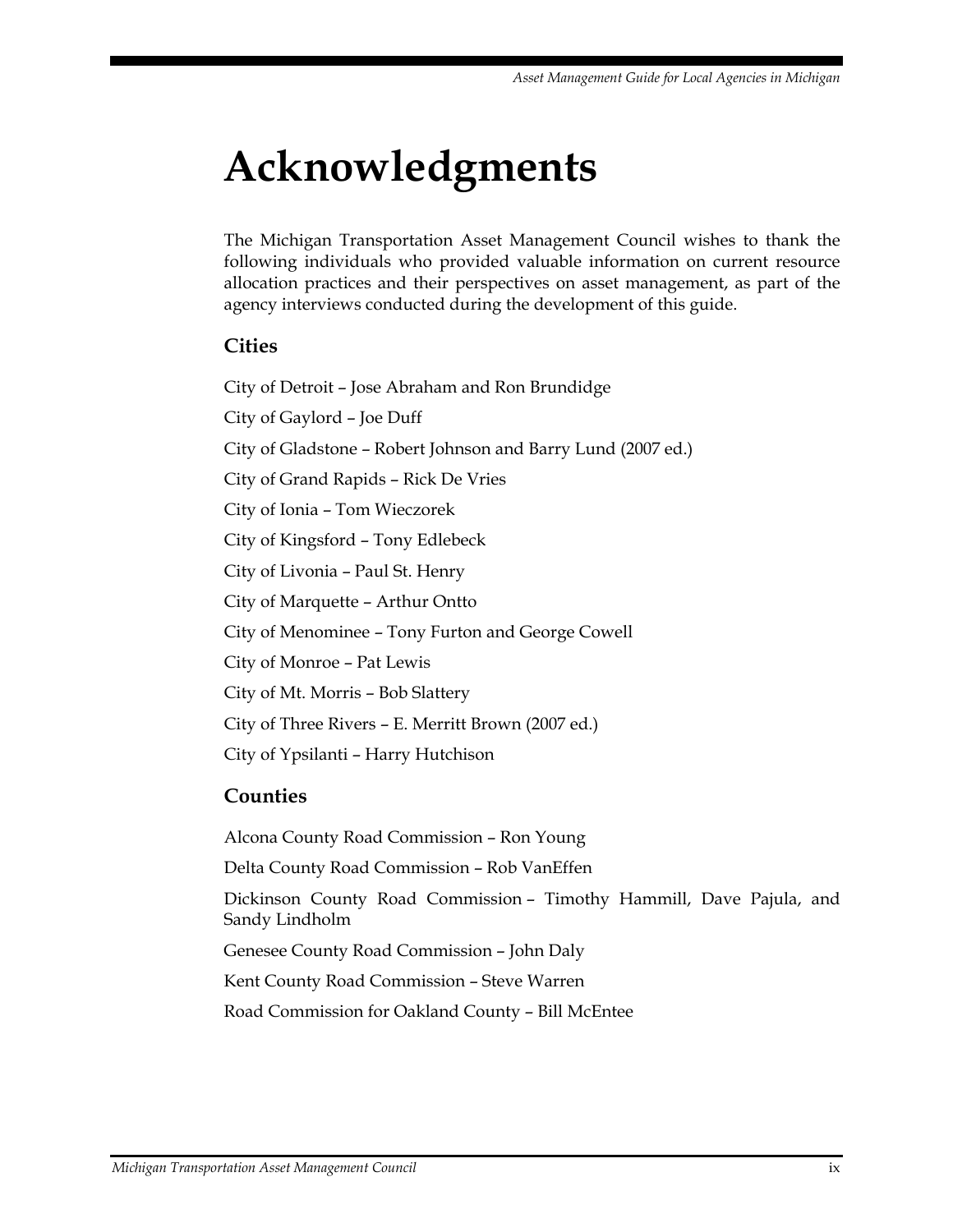### **Planning Organizations**

Central Upper Peninsula Planning and Development Regional Commission – David Gillis and Thyra Karlstrom Grand Valley Metropolitan Council – Abed Itani, Jim Snell, and Darrell Robinson Northeast Michigan Council of Governments – Rick Deuell and Brian Sanada Southeast Michigan Council of Governments – Tom Bruff and Edward Hug Tri County Regional Planning Commission – Paul Hamilton and Steve Skinker West Michigan Regional Planning Commission – Dave Bee and Steven Stepek

### **Other Stakeholders**

Michigan Center for Geographic Information – Eric Swanson and Rob Surber Michigan Department of Transportation – Rick Lilly Michigan Technological University – Terry McNinch and Tim Colling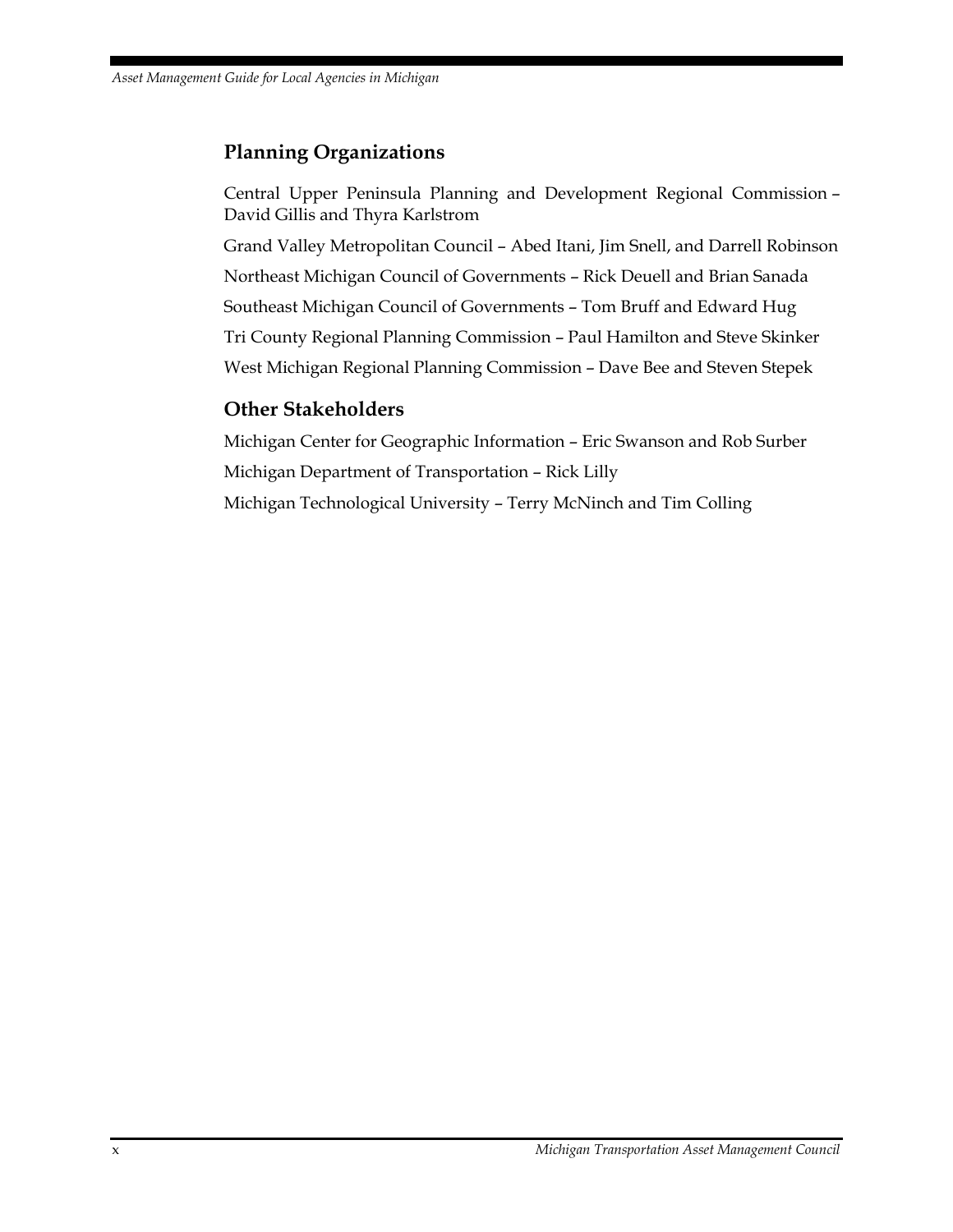# **1.0 Introduction**

# **1.1 OVERVIEW**

### **Asset Management Defined**

In Michigan, asset management is defined as "an ongoing process of maintaining, upgrading, and operating physical assets cost-effectively, based on a continuous physical inventory and condition assessment."1 Asset management consists of a set of business principles and practices for improving resource allocation decisions. It requires a shift from a traditional tactical project management approach to a strategic, comprehensive systems management concept.

### **Purpose of This Guide**

Act 499 of the State of Michigan Public Acts of 2002 encourages all agencies that spend state transportation funds on roads and bridges to implement an asset management approach under the leadership and oversight of the Michigan Transportation Asset Management Council (TAMC) (see Appendix B: Paragraphs 7  $\&$  9). Over the past few years, asset management guidance has been developed at the national level for state departments of transportation. However, very little guidance on implementing asset management has been made available to local agencies. Therefore, the Council developed this guide to recast existing national guidance into a form useful for local agencies in Michigan. The material presented in this guide is based on a series of interviews with local agencies in Michigan. The interviews covered existing asset management practices and helped to identify areas where more guidance was needed.

In addition, materials from a variety of sources have been used to prepare this document. They include the American Association of State Highway and Transportation Officials (ASHTO), *Transportation Asset Management Guide*, information from Council documents and presentations, materials from Michigan's Local Technical Assistant Program (LTAP), National Center for Pavement Preservation, and the Michigan Department of Transportation.

This guide and the accompanying training course will help local officials understand and implement the principles of asset management, and understand the role of the Council and Michigan's asset management legislation.

 $\ddot{\phantom{a}}$ 

<sup>&</sup>lt;sup>1</sup> Act 499 of the State of Michigan Public Acts of 2002, Section 9(a)(1)(a).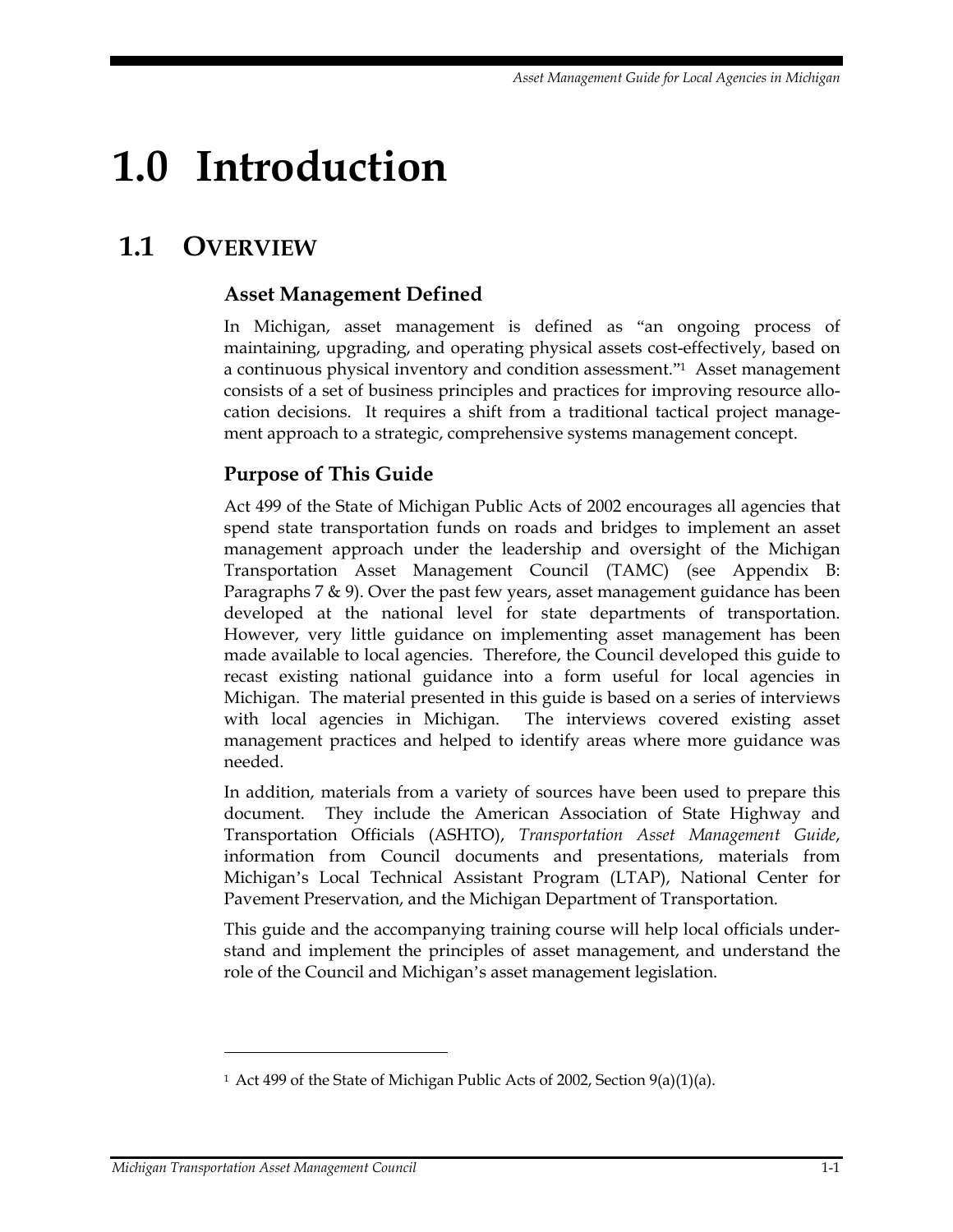# **1.2 ASSET MANAGEMENT PRINCIPLES**

The core principles of asset management are:

- **Performance-Based –** Policy objectives are translated into system performance measures and targets that are used for both day-to-day and strategic management.
- **Decisions Based on Quality Information –** Resource allocation decisions are based on accurate information regarding inventory, condition, and funding availability. Where appropriate, analytical tools provide access to needed information and assist decision-makers.
- **Policy-Driven –** Resource allocation decisions are based on a well-defined set of policy goals and objectives. The objectives reflect desired system condition, levels of service, and safety levels. They may also be tied to economic, community, and environmental goals as well.
- **Analysis of Mix of Fixes, Options and Tradeoffs –** An assessment is made of the Mix of Fixes available to best preserve the system. Decisions on how to allocate funds across types of investments are based on an analysis of how different allocations will impact future performance. Alternative methods for achieving a desired set of objectives are examined and evaluated.
- **Monitoring to Provide Clear Accountability and Feedback –** Performance results are monitored and reported. Feedback on actual performance influences agency goals and resource allocation decisions.

In one form or another all agencies currently are applying aspects of these principles to their decision-making processes. However, no agency is applying all of them. Therefore, to get started, every agency can build on its existing practices as it moves towards implementing an asset management process.

Appendix A includes a copy of the exercises used in the training course that accompanies this guide. The Home Improvement Exercise can help you understand how these principles fit into a real world situation.

## **1.3 BENEFITS OF ASSET MANAGEMENT**

Many public agencies are faced with a severe shortfall in transportation funding. The shortfall may be so severe that they are unable to maintain the current condition of the system, no less improve it. If your agency is in that situation, you may be asking, "Why should we spend any time doing this? Our funding is so limited we just try to keep the snow plowed and the potholes patched." Throwing up your agency's collective hands and saying, "This is the best we can do," becomes a self-fulfilling prophecy.

Agencies struggling to keep their heads above water have even more of a reason to adopt an asset management process. It becomes a way to communicate with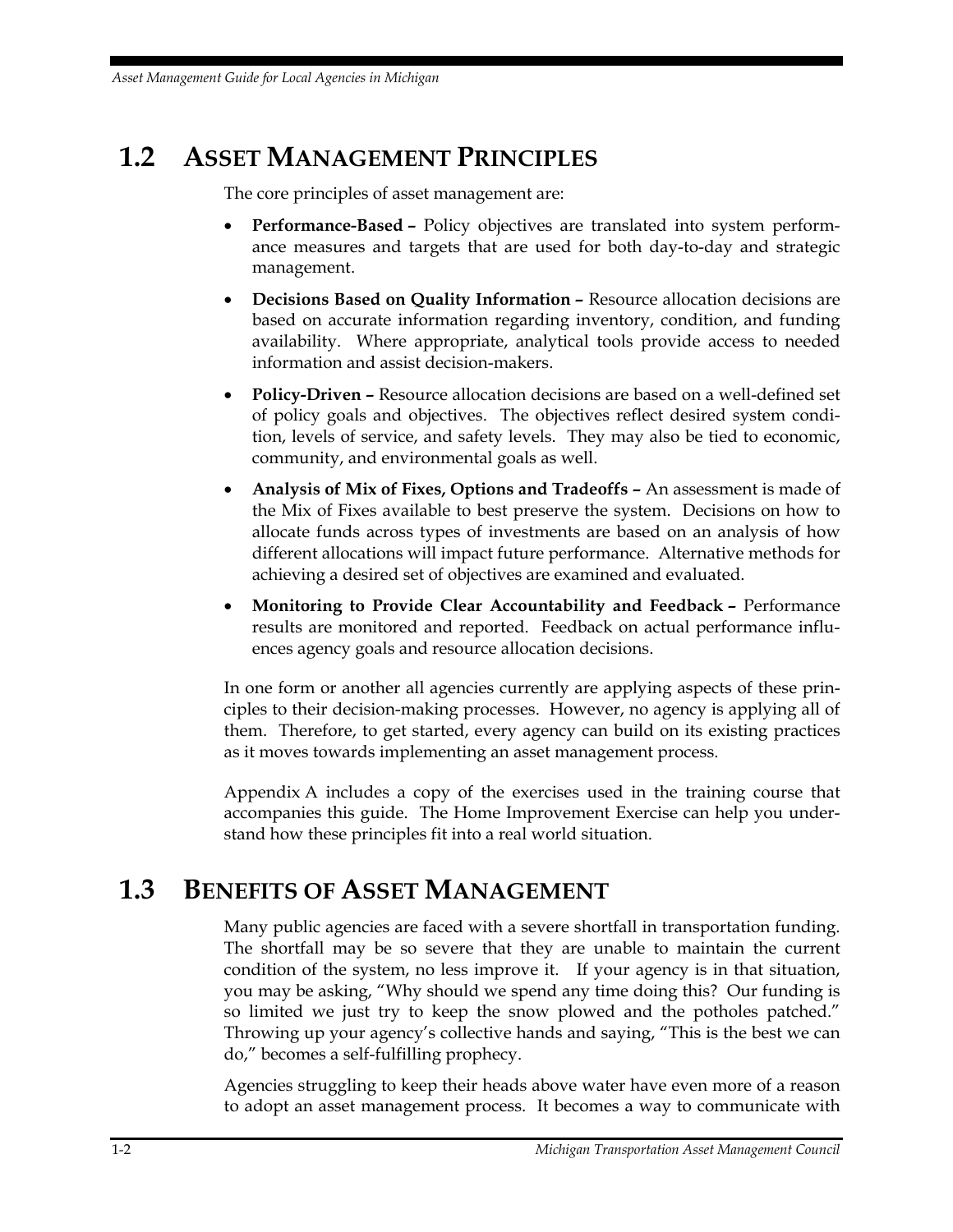your elected officials and the public about how bad the situation is and that it won't get any better by ignoring it. When times are tough, you need asset management even more.

Applying asset management principles and practices can improve an agency's performance, cost-effectiveness, communication, accountability, and credibility. Specific benefits include:

- Lower long-term preservation costs
- Improved service to customers
- Improved cost-effectiveness and use of available resources
- Improved communication with elected officials and the public
- Improved credibility and accountability for decision-making

In order to achieve these benefits, an agency must evaluate its current business practices, establish where significant improvement can be achieved, and develop a plan to institute changes where necessary.

# **1.4 APPLYING THE PRINCIPLES OF ASSET MANAGEMENT TO THE RESOURCE ALLOCATION PROCESS**

Act 499 encourages local agencies in Michigan to implement an asset management process (see Appendix B: Paragraphs 7 & 9). A practical approach to doing this is to apply the principles of asset management to the transportation resource allocation process. The result, illustrated in Figure 1.1, is a rational, strategic process that reflects the Council's vision of asset management implementation.



### **Figure 1.1 Transportation Asset Management Process**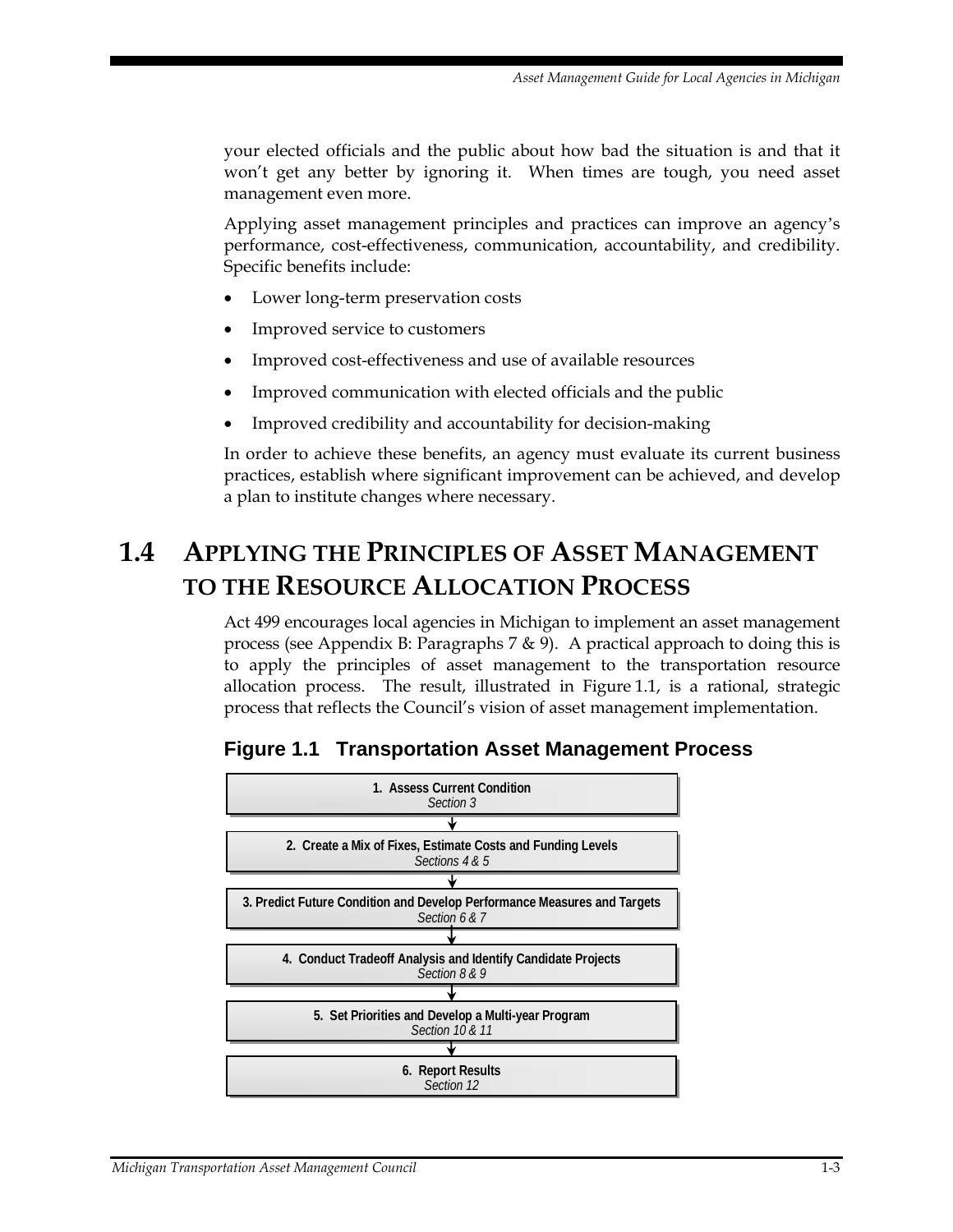### **Assess Current Condition**

The first step in the process is to assess current condition. Understanding what features an agency owns and the condition they are in is essential for good asset management. Michigan's asset management legislation addresses pavement and bridge conditions.

### **Create a Mix of Fixes, Estimate Costs and Funding Levels**

Next an agency must determine the fixes available that will best preserve the system—*The Right Fix in the Right Place at the Right Time.* This Mix of Fixes may include Capital Preventive Maintenance (CPM) activities that were previously not considered in place of Structural Improvement (SI) such as reconstruction and rehabilitation. Additionally, an agency needs to estimate costs for the treatments under consideration, and project what funding will be available or sought after in future years.

### **Predict Future Condition and Develop Performance Measures and Targets**

Strategic management of physical assets (roads, buildings, vehicles, etc.) is dependent on predicting condition in future years. Computers and software have simplified complex prediction analysis, but other methodologies can be applied using pencil and paper. Next an agency must define the direction it is going and what it is trying to accomplish—its mission and goals. Performance Measures and Targets help the agency communicate these ideas with elected officials and the public and indicate whether or not they are successful.

### **Conduct Tradeoff Analysis and Identify Candidate Projects**

Tradeoff analysis allows an agency to balance the costs and benefits between PM and SI and understand how the tradeoff affects the entire system. For example: Is the PM treatment being applied at the right time and over the appropriate type of distress? If PM is increased by 30% what happens to the overall network condition? If you increase PM, what is sacrificed in your Reconstruction program? After the tradeoff is complete, the agency can begin to identify candidate projects and determine the appropriate scope for each. Candidates represent work that *should* be done. Candidate projects can be generated through a combination of applying rules of thumb to current condition data, input from management systems, public input or through engineering judgment and field inspection.

### **Set Priorities and Develop Multi-Year Program**

It is likely that agencies will not have enough money to perform all the candidate projects developed in the previous step. Therefore, the next step in the process is to prioritize the projects and incorporate them into a three-year program that is updated annually. The prioritization process should be public, transparent, and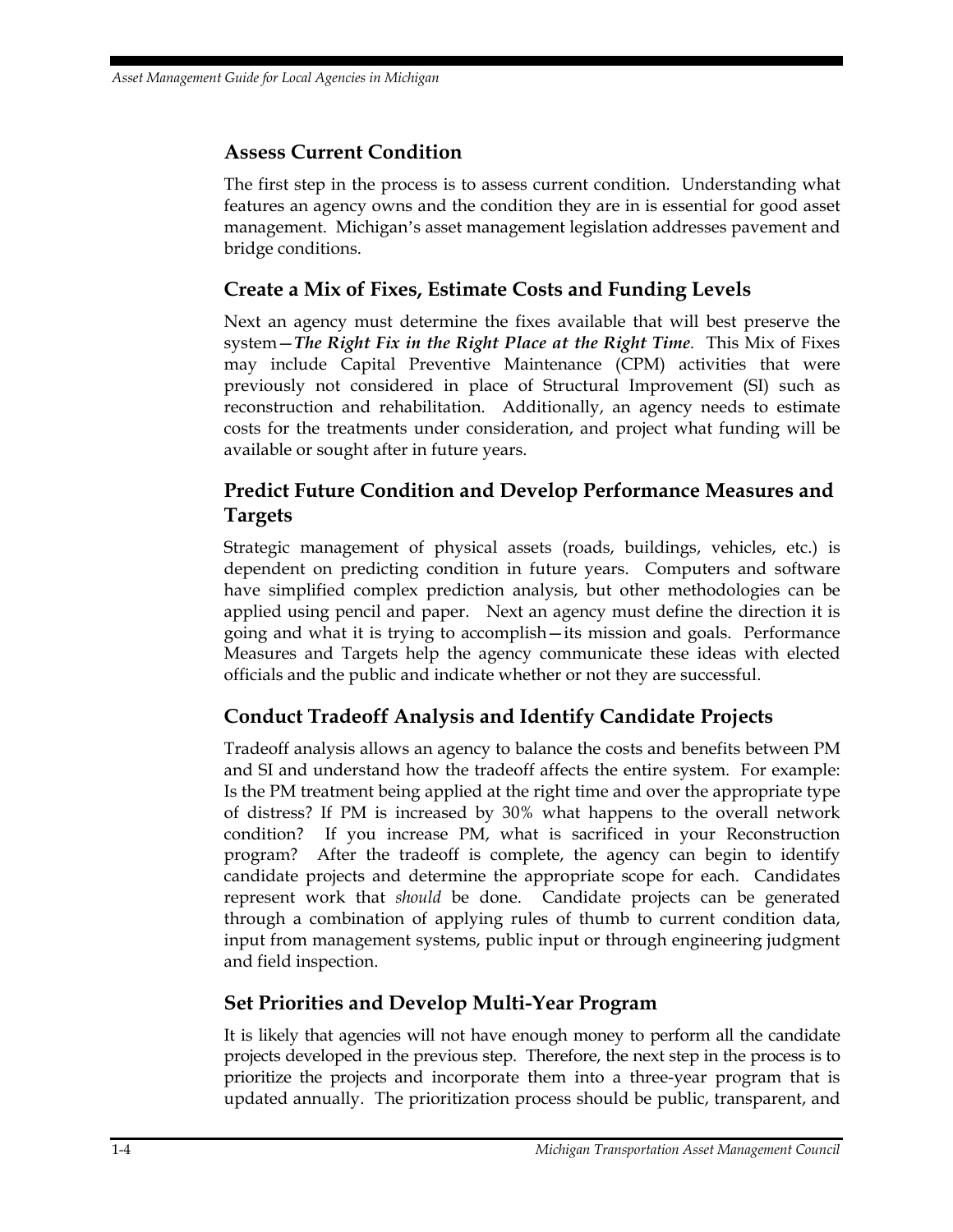centered on the results of the previous steps. The high priority projects are then placed in the agency's multi-year program.

### **Report Results**

The final step is to report the results of the asset management process. Michigan's asset management legislation identifies three reports – a summary of current condition, a three-year program, and a summary of actual spending over the past year that must be submitted. All of this material, however, can also be used by the agency when communicating with its constituents.

## **1.5 HOW TO USE THIS GUIDE**

Michigan has made significant progress in developing resources that can help local agencies improve their asset management practices. Section 2.0 provides an overview of these resources and additional information is available in Appendix G. Resources. The remaining sections describe how local agencies can take full advantage of them. They also provide guidance on incorporating the principles of asset management to help make better resource allocation decisions. This guidance is organized around the transportation asset management process described above.

For each step in this process, a few implementation options are provided. Although they differ in complexity, they are all valid options. When evaluating which option is best for your agency, you should consider a number of factors, including:

- The number of lane miles owned
- The number of bridges owned
- Staff availability
- Compatibility with existing business practices, databases and management systems

Keeping these factors in mind, you can pick the options that work best for your agency and develop a customized asset management process.

The concepts presented in the following sections can be applied to any physical asset – pavements, bridges, sidewalks, culverts, signs, buildings, or equipment. This guide focuses on pavements and bridges because this is the focus of the Council. However, agencies are encouraged to consider how the principles of asset management could be applied in other areas.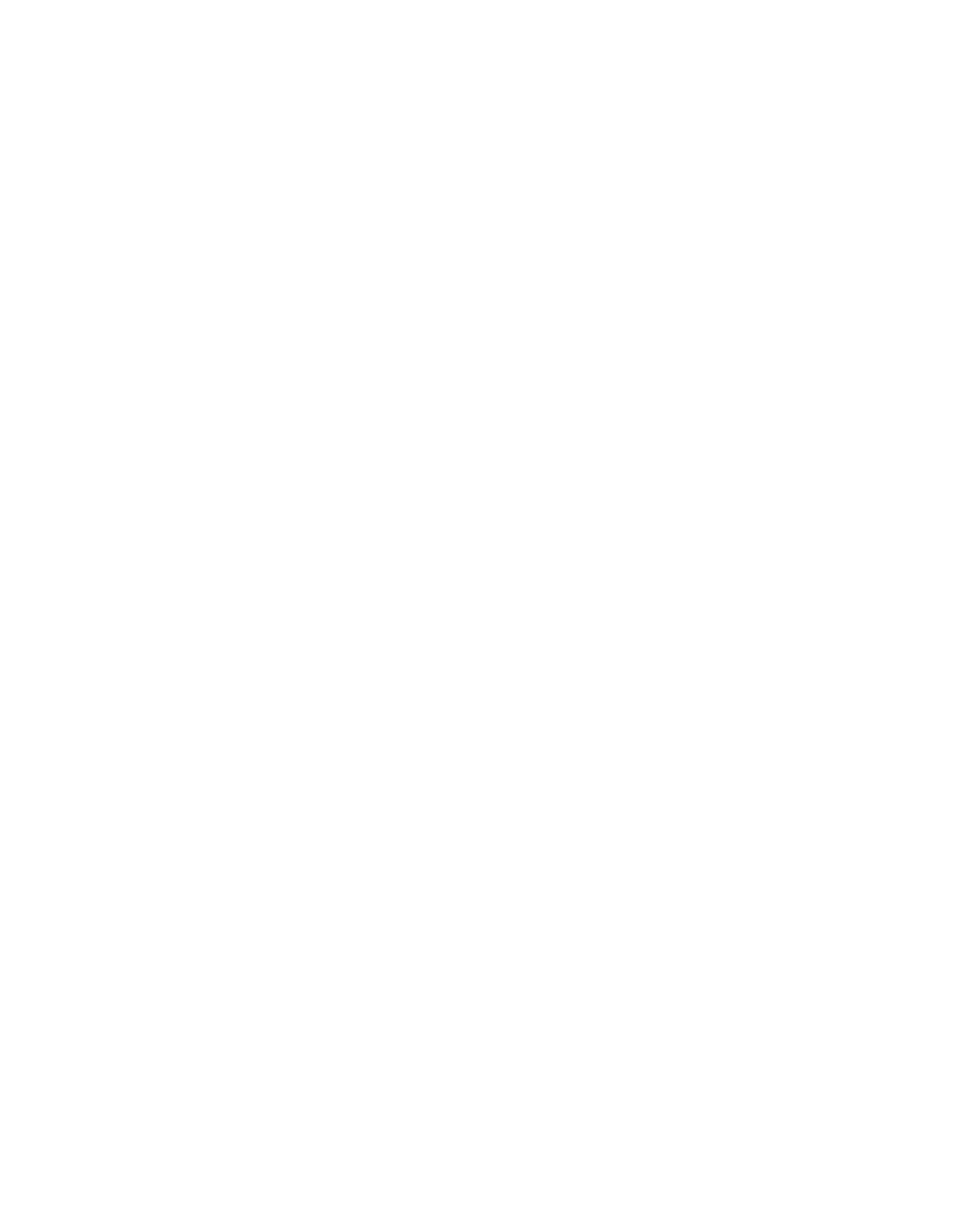# **2.0 Asset Management in Michigan**

# **2.1 ASSET MANAGEMENT LEGISLATION**

### **Legislative History**

In 1998, the Michigan Legislature established the Act 51 Transportation Funding Study Committee. This committee was charged with studying transportation funding issues and making recommendations for improving the way that Michigan's transportation providers maintain, operate, and modernize their facilities and services. As part of its work, the committee consulted with representatives from state and local transportation agencies, stakeholders in the business sector, and the transportation industry in general.

The committee found that it was impossible to assess the level of resources required to support Michigan's transportation system without consistent condition data and a full understanding of how resources currently were allocated. Only then could strategic judgments on the return on investments be made. It was the final report from this committee, "Transportation Funding for the 21st Century," that initially recommended the establishment of a consistent asset management process for Michigan's transportation infrastructure.

One of the most critical concerns raised during the Act 51 Transportation Funding Study Committee's deliberations was that there was a myriad of methodologies being used to evaluate the condition of Michigan's roads. This was especially true when it came to the actual numbers being used to report pavement condition. While the tendency is to compare these different methods, the truth is that they do not measure the same conditions and should not be compared. The Act 51 Transportation Funding Study Committee stressed the need for policy-makers to have one method and one method only.

Legislation was introduced in 2000 to implement many of the recommendations generated by the Act 51 Transportation Funding Study Committee, but the Legislature chose not to act at that time. At the same time, the County Road Association of Michigan (CRAM) and the Michigan Department of Transportation (MDOT) entered into an agreement to develop a pilot project to test the asset management concepts proposed by the committee. The purpose of the pilot project was to develop and test guidelines for collecting, storing, reviewing, and analyzing roadway data. The objectives of the pilot were to:

- Evaluate the use of the Pavement Surface Evaluation and Rating (PASER) system for rating Michigan's road system.
- Determine the time and resources necessary to conduct road condition surveys.
- Evaluate procedures for collecting road condition data .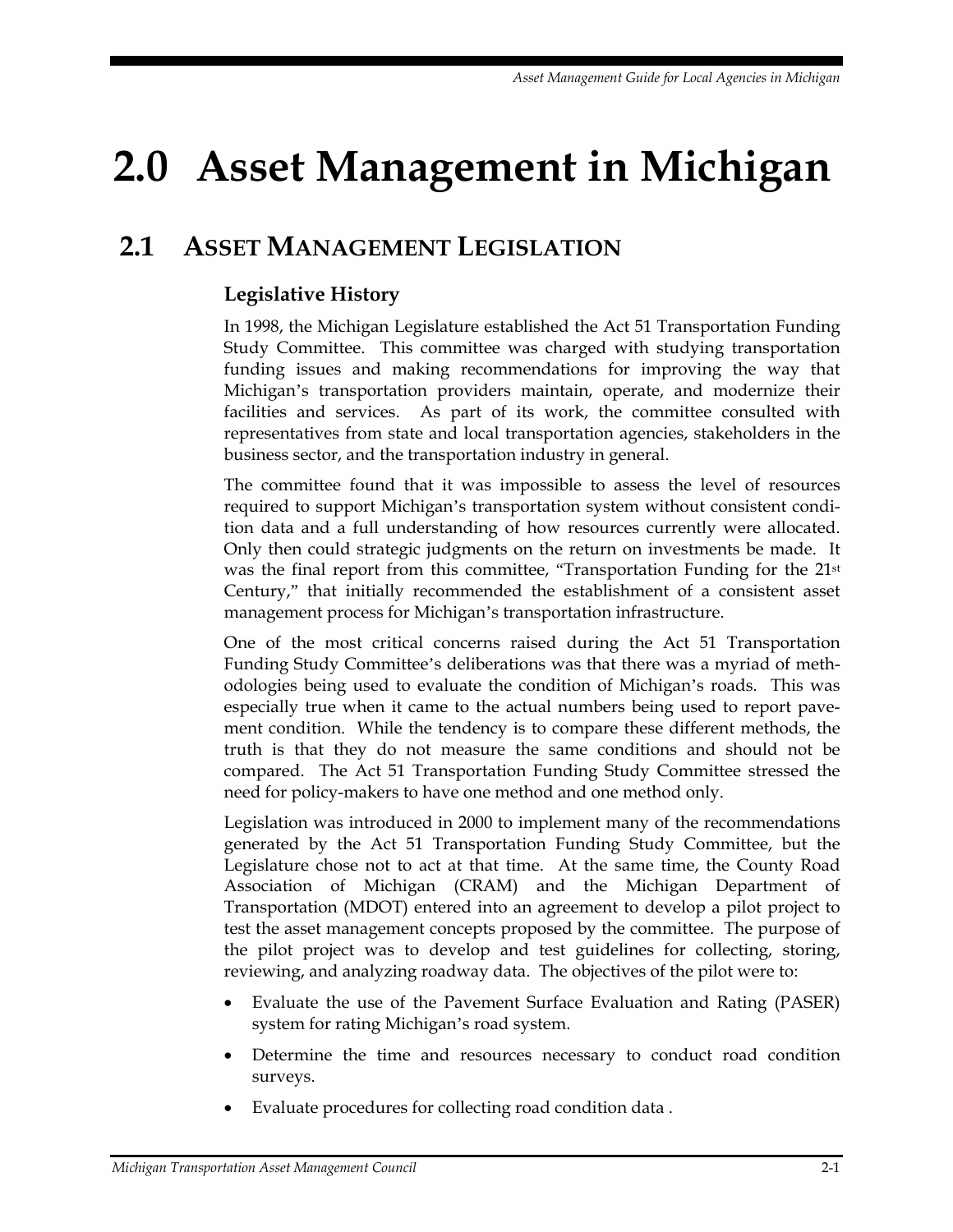- Evaluate the potential for the Michigan Geographic Framework to support the process.
- Promote working relationships between agencies involved in asset management activities.

The pilot study recommended a shift away from the traditional needs studies approach, which had been the basis for transportation budgeting since the 1970s. It also clearly showed that the PASER methodology could be implemented on a statewide basis by all transportation agencies. Based on the success of the pilot, CRAM and MDOT jointly developed a new asset management bill for consideration by the State Legislature. With support from all transportation custodians in the State, the bill was passed and signed into law as Act 499 of the Public Acts of 2002. This legislation is included in Appendix B.

### **Act 499 of the Public Acts of 2002**

Act 499 outlines three key elements of asset management for the State of Michigan:

- It established the definition of asset management "an ongoing process of maintaining, upgrading, and operating physical assets cost-effectively, based on a continuous physical inventory and condition assessment."2
- It created the Transportation Asset Management Council (TAMC) under the auspices of the State Transportation Commission.
- It defined the roles and responsibilities of the Council and local road agencies.

In addition, Act 499 implies a number of guiding principles for implementing asset management:

- The methods employed should be cost-effective and efficient.
- The asset management strategy and the implementation of it should be a coordinated, unified effort.
- Wherever possible, existing resources should be used.

<u>.</u>

<sup>&</sup>lt;sup>2</sup> Act 499 of the Public Acts of 2002, Section  $9(a)(1)(a)$ .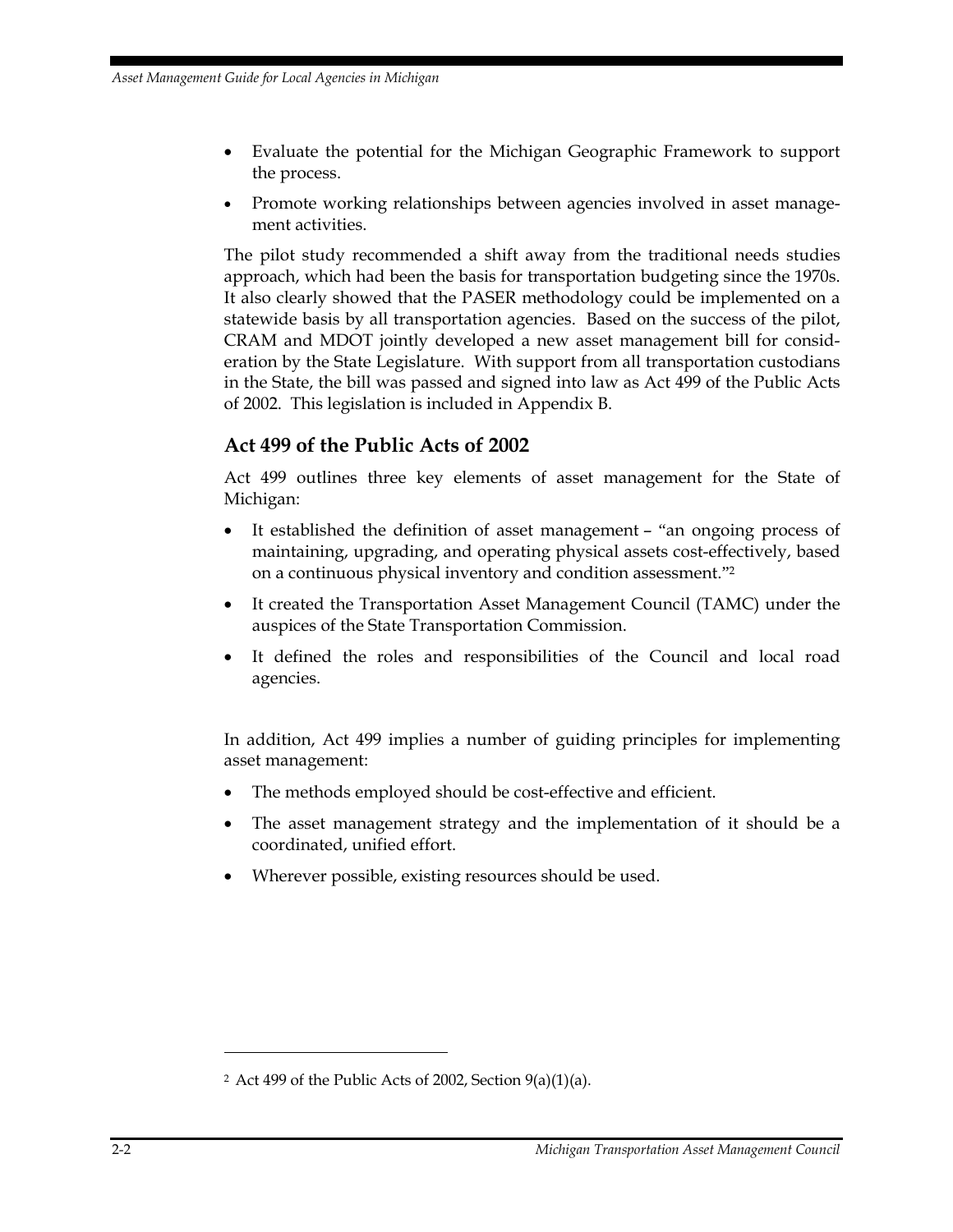## **2.2 ROLES AND RESPONSIBILITIES**

### **Transportation Asset Management Council (TAMC)**

To help local agencies in Michigan implement an asset management approach, the legislature, through Act 51, created the Transportation Asset Management Council (TAMC). The Council's mission is to:

*…advise the commission on a statewide asset management strategy and the processes and necessary tools needed to implement such a strategy beginning with the Federal-aid eligible highway system, and once completed, continuing on with the county road and municipal systems, in a cost-effective, efficient manner.3* 

The Council consists of representatives from the County Road Association of Michigan (CRAM), the Michigan Municipal League, state planning and development regions, MDOT, the Michigan Townships Association, the Michigan Association of Counties, and the Michigan Center for Geographic Information. These agencies were chosen because they either have jurisdictional responsibility for the road and bridge system or are tied in with funding the system. In early 2004, the Council adopted the following goal statement and objectives:

The Transportation Asset Management Council will expand the practice of asset management statewide to enhance the productivity of investing [in] Michigan's roads and bridges through coordination and collaboration among state and local transportation agencies by:

- Surveying and reporting the condition of roads and bridges by functional classification categories for the State and Regional Planning Areas
- Assessing completed and planned investments in roads and bridges by the various transportation agencies of the State
- Supporting the development of appropriate asset management tools and procedures
- Providing education and training on the benefits of developing road improvement programs through the use of asset management principles and procedures

The Council is also working to implement the recommendations of the Act 51 Transportation Funding Study Committee. This requires moving away from a process that relies on the needs study concepts of identifying system condition

 $\overline{a}$ 

 $3$  Act 499 of the Public Acts of 2002, Section 9(a)(1)(a).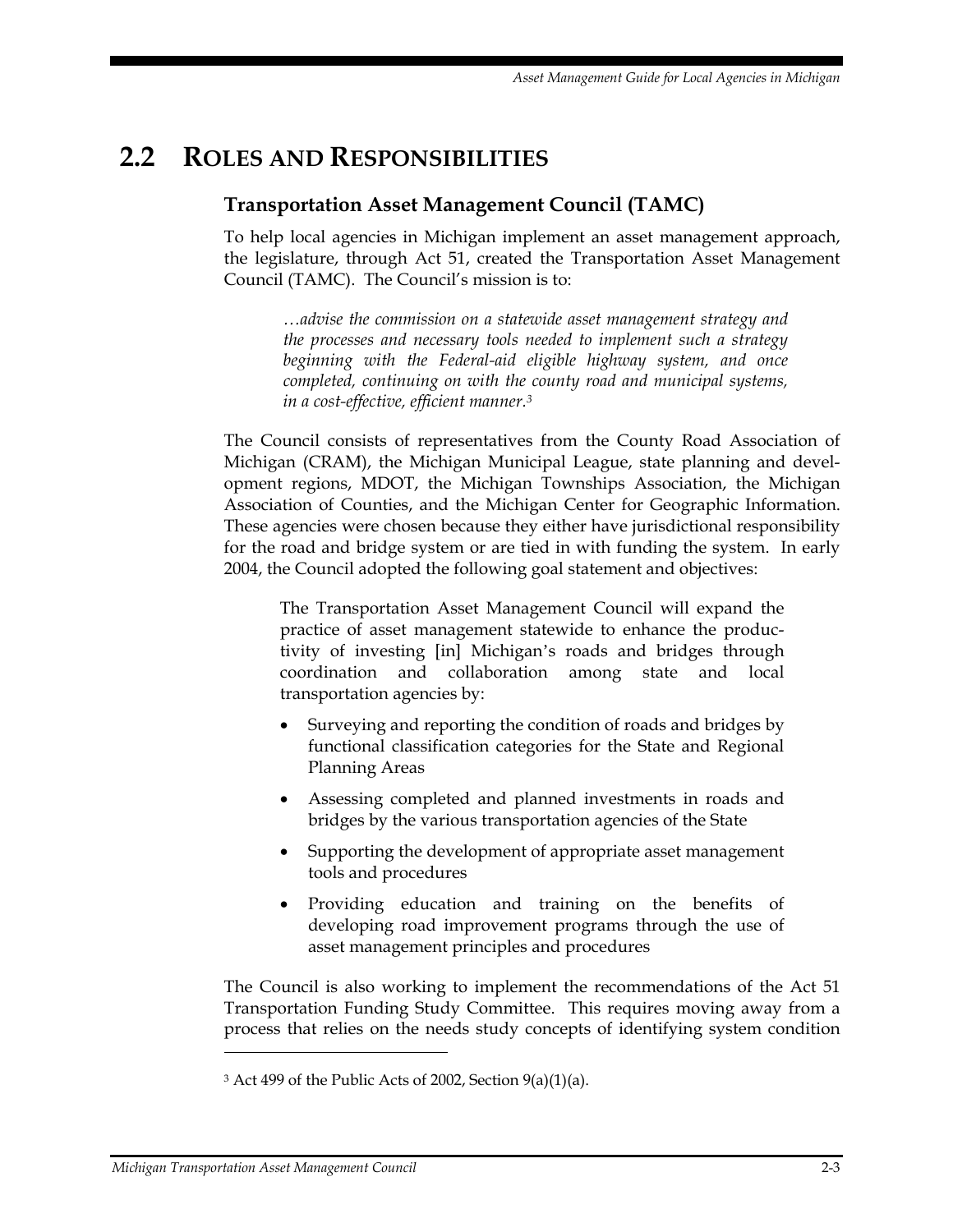and service deficiencies, and reducing the identified backlog, to a process that focuses on setting system performance targets and then managing the transportation investment priorities to achieve those expectations. It also requires developing a customer focus by viewing the system the way motorists do (as a whole) not by who owns it. The average motorist does not normally know or care who owns the road. They just want it to be in good condition.

Finally, the Council is working to bring regional planning organizations and metropolitan planning organizations into a more direct partnership with cities and county road commissions. The overall goal is to have all agencies that own roads in Michigan work in cooperation to provide the best system possible.

Figure 2.1 presents the TAMC's organizational chart. The Council was established in order to advise the State Transportation Commission on a statewide asset management strategy. To do this effectively, it must draw support from staff at MDOT, the Michigan Center for Geographic Information (which acts as the central data agency), and Michigan's metropolitan planning organizations and regional planning agencies. The planning agencies provide a link between the Council and over 600 local agencies that play a role in the transportation resource allocation process.



### **Figure 2.1 TAMC Organizational Chart**

### **Member Agencies**

Agencies represented by the Council include MDOT, all local road agencies that receive Act 51 funding, townships, regional planning organizations, and metropolitan planning organizations.

The responsibilities of these agencies are broadly defined in Act 499. The Council has the authority to work through the details of how the responsibilities should be carried out.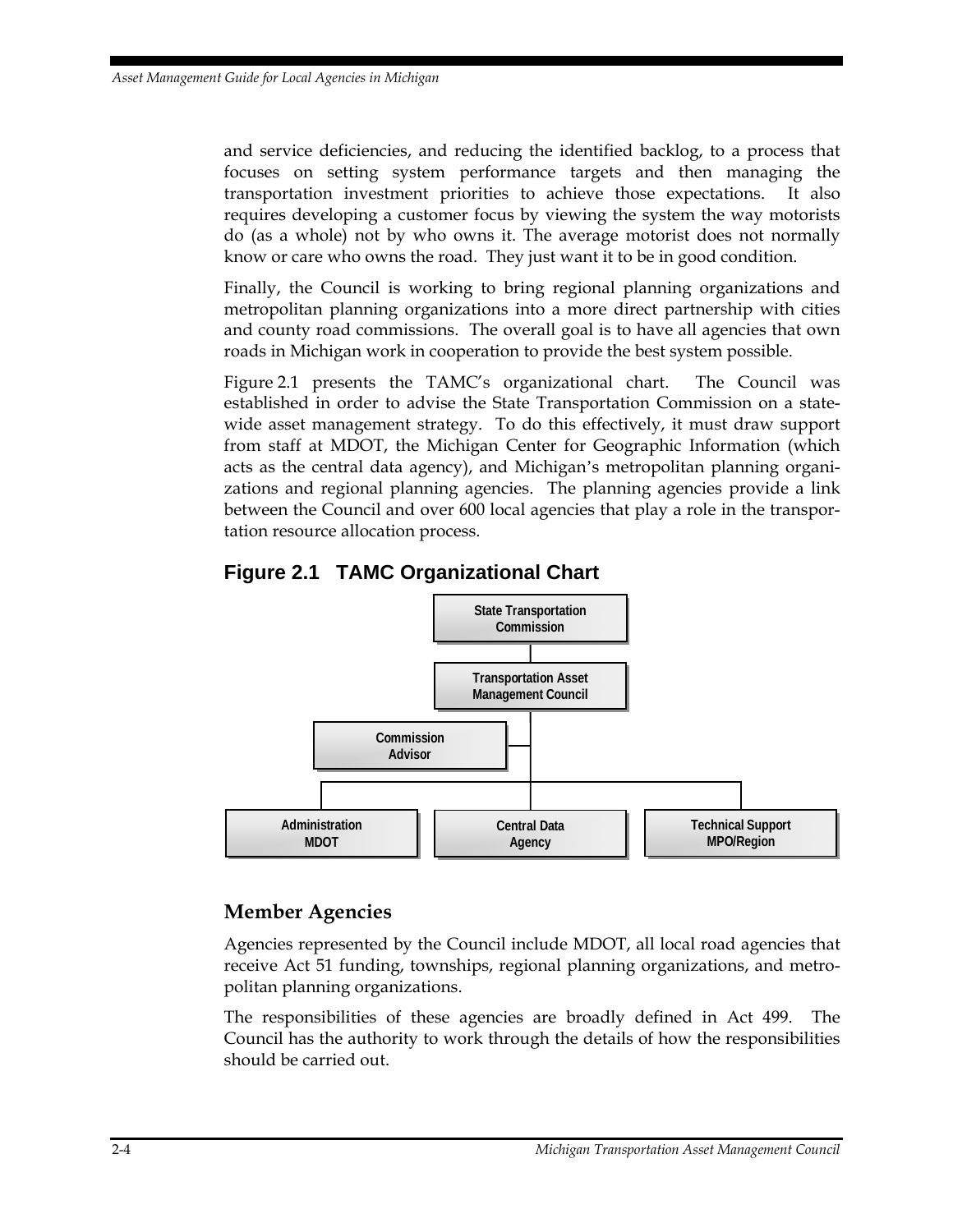### **Central Data Storage Agency**

In the fall of 2003, the Council selected the Center for Geographic Information (CGI) of the Michigan Department of Information Technology to serve as its central data storage agency. The Council wanted an "honest broker" that had no other interests in the data, but rather was focused on storing it and making it available for reports. The CGI is responsible for storing and maintaining the data collected by the Council. The CGI maintains the Michigan Geographic Framework which is a single, statewide geographic information system (GIS) base map.

# **2.3 TRANSPORTATION ASSET MANAGEMENT COUNCIL ACTIVITIES**

In order to fulfill its statutory obligations, the Council identified three critical areas of activity – data collection, education and training, and strategic analysis.

### **Data Collection**

Data plays a critical role throughout the asset management process. In addition, data itself is an important asset to your business. The Council relies on consistent data reporting from the member agencies to both accurately depict current conditions and predict future conditions. Consistent data collection is essential because the Council is charged with combining data from over 600 agencies. The Council has adopted standards for collecting and reporting bridge and pavement condition.

#### *Pavement Data*

The Council uses the PASER method for reporting statewide pavement condition. This method relies on a visual inspection of the roadway surface. Initially, the Council has focused on the assessment of Federal aid eligible roads. However, the data collection efforts and asset management reports will eventually address all public roads in Michigan.

#### *Bridge Data*

All bridges over 20 feet long in Michigan are inspected on a two-year cycle. Inspection results are stored in MDOT's National Bridge Inventory (NBI) database. At this time, the Council is using NBI results to report on the condition of bridges in Michigan.

#### *Non-condition Data*

Opportunities to collect non-condition data will continue to evolve as asset management is implemented further throughout the State. This type of data focuses on the level of service that a network is providing. Traffic flow and safety data are examples of common non-condition data used for asset management. Non-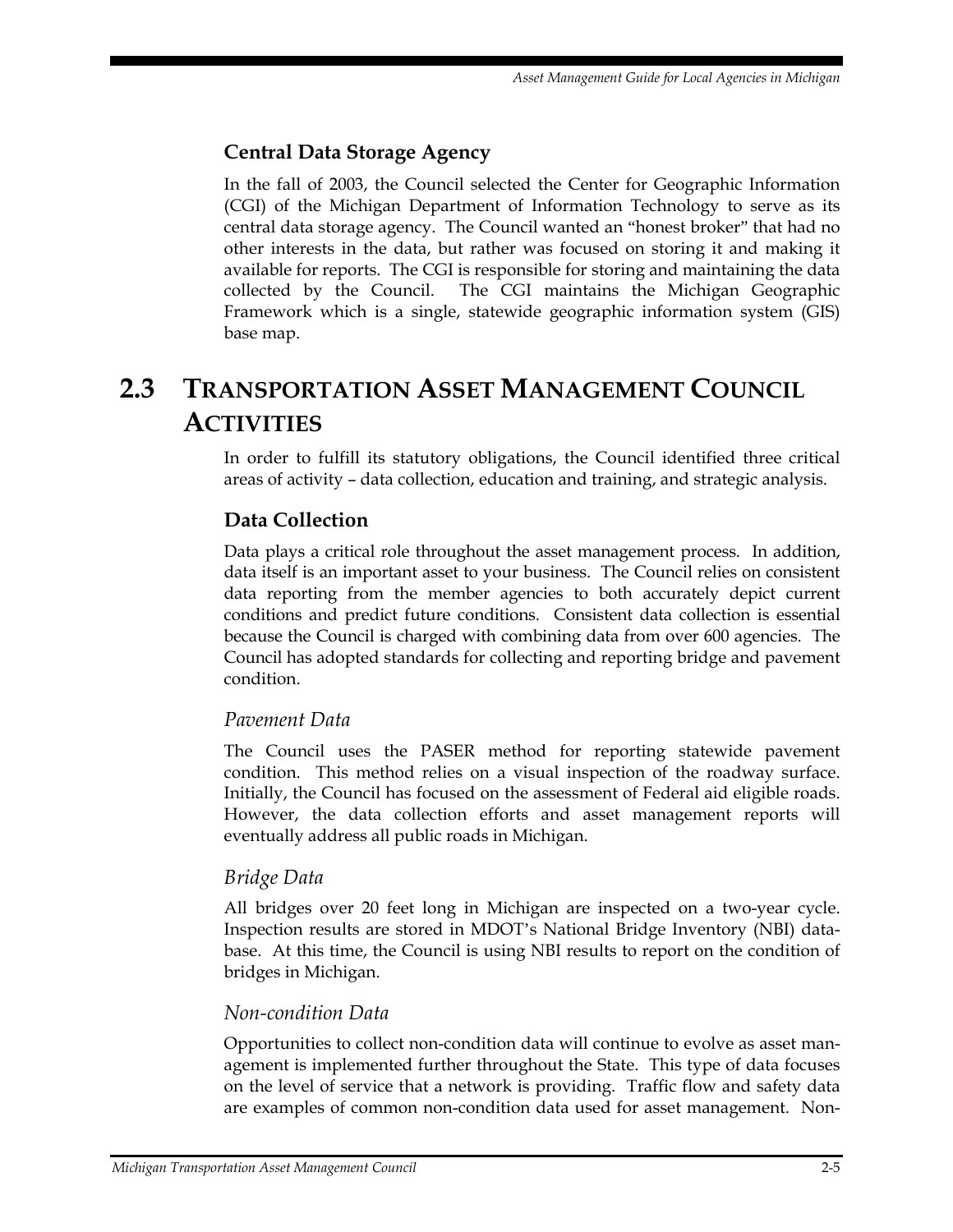condition data expand the scope of asset management beyond pavement and bridge preservation and create a more complete picture of how a network is functioning. This more complete picture is helpful since development of candidate projects must respond not only to physical deterioration of assets, but also to needs for safety and traffic improvements.

### **Education and Training**

The Council understands that asset management is a new concept and therefore has decided that educating and training road agencies about asset management is a high priority. The Council has adopted a two-tiered training structure for local agencies in Michigan:

- An introductory overview of asset management and pavement management
- A more advanced class on pavement preservation
- A more advanced class on asset management

The education and training element of the Council is coordinated through the Michigan LTAP, and the various metropolitan planning organizations and regional planning organizations throughout the State.

#### *Introduction to Asset Management and Pavement Management*

The introductory course is offered by the Michigan Local Technical Assistance Program (LTAP). The course focuses on the basic principles of asset management, benefits of a capital preventive maintenance approach, and the PASER rating system. LTAP also provides regular courses on the use of RoadSoft GIS (the management system available to Michigan's local agencies) and how it can be applied to managing an agency's program.

#### *Advanced Pavement Preservation*

The National Center for Pavement Preservation (NCPP) at Michigan State University offers a course on pavement preservation. This two-day course gives a general overview of the connection between asset management and capital preventive maintenance and then focuses on pavement preservation techniques and strategies.

#### *Advanced Asset Management*

This Guide and the companion training course address the advanced asset management training. They provide an overview of asset management principles and explain how these principles can be applied in the context of a resource allocation process that can be used by local governments.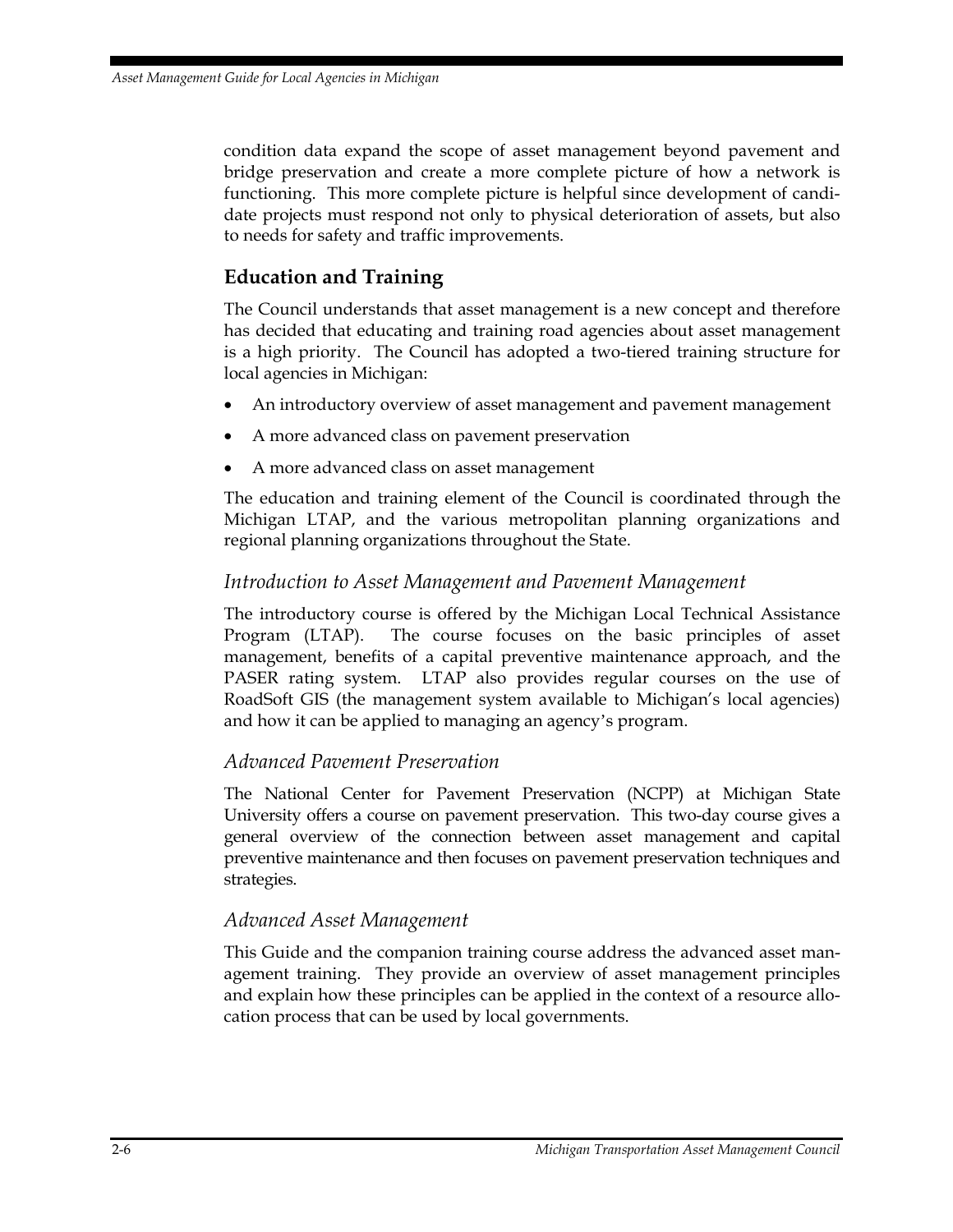### **Strategic Analysis**

The Council is charged with recommending an asset management strategy for Michigan's transportation system. This strategy requires a shift from a tactical management approach, based on reacting to immediate problems; to a strategic approach, based on a broader, long term view of how the system functions as a whole. The goal is to develop an approach to asset management implementation that relies on the strategic analysis of the present and future transportation system. A critical piece of the strategic process is forecasting future system conditions based on various funding scenarios.

An asset management strategy focuses on the system, regardless of ownership or specific location. Therefore, the Council reports on Michigan's road network by functional class rather than ownership.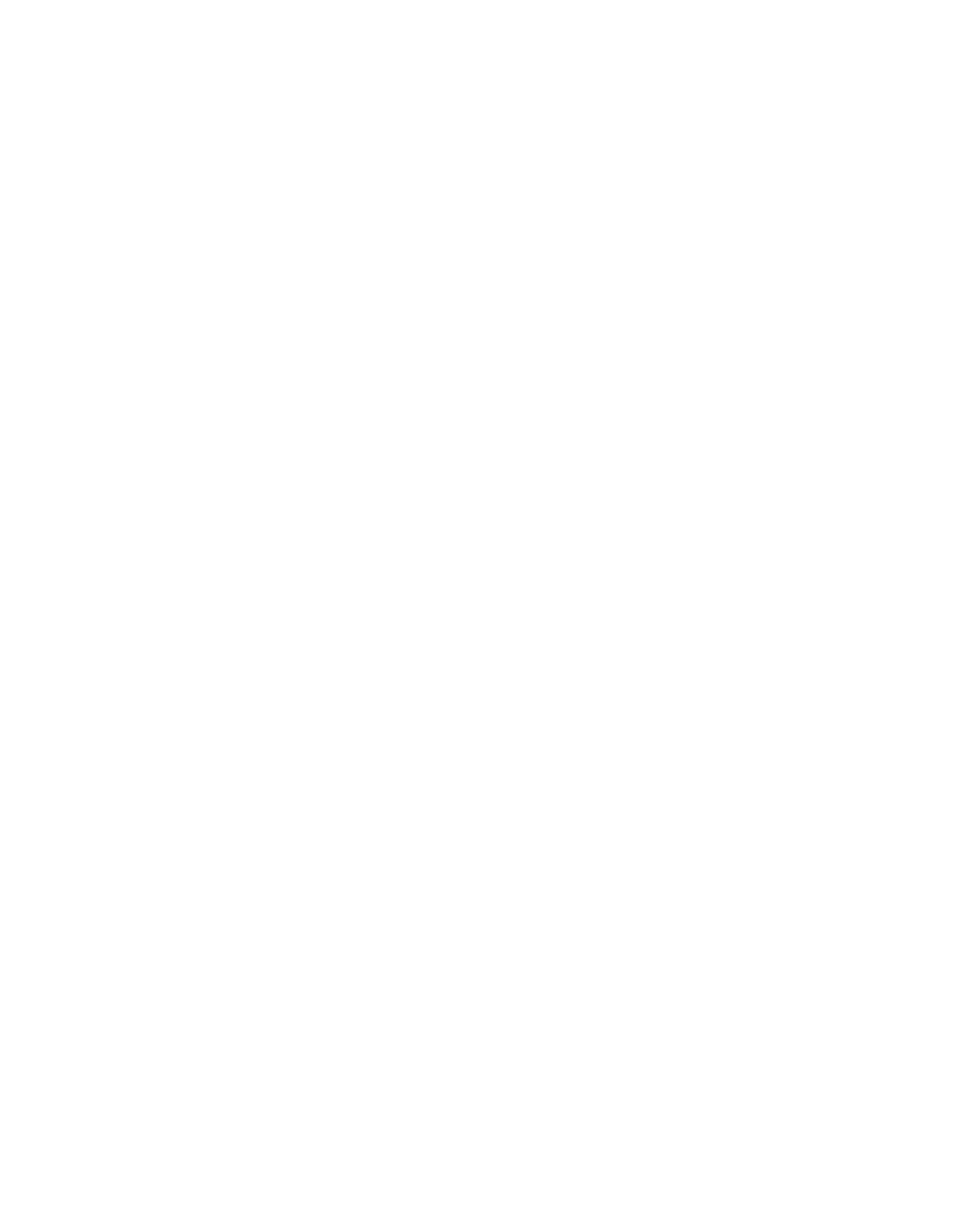# **3.0 Assess Current Condition**

The first step in the resource allocation process is to assess current road and bridge conditions. It is impossible to make sound resource allocation decisions without first understanding what assets your agency owns and their condition. A key element in this process is the selection of condition measures. Condition measures enable agencies to communicate the physical status of a road network to elected officials, determine the financial needs of the system, and identify costeffective maintenance strategies for individual segments.

## **3.1 MEASURING PAVEMENT CONDITION**

The Council has adopted the Pavement Surface Evaluation and Rating (PASER) system for measuring statewide pavement condition. (The remainder of this section focuses on PASER. A list of other pavement condition measures used by agencies in Michigan is included in Appendix C.)

PASER is a visual survey method used to evaluate the condition of roads. The method was developed by the University of Wisconsin Transportation Information Center to provide a simple, efficient, and consistent method for evaluating road condition. It was initially implemented by local agencies in Wisconsin to evaluate more than 100,000 miles of roadway in less than a year. PASER has since been adopted by the Council as its preferred evaluation system.

The PASER method is ideal for local agencies because it is one of the easiest evaluation methods to implement and is relatively inexpensive in comparison to other rating methods. PASER uses 10 separate ratings to evaluate the surface distress of the pavement. Ratings are assigned based on the pavement material (asphalt, concrete, sealcoat, gravel, etc.) and the types of deterioration that are present.

While PASER is a subjective evaluation method, it is based on sound engineering principles. It also is easy to communicate to non-transportation officials and the general public. Motorists consciously and subconsciously rate the condition of the road they are driving, so the idea of a 1-10, visual rating is easily understood. If your agency has not yet selected a pavement condition measure, it should consider adopting the PASER rating method.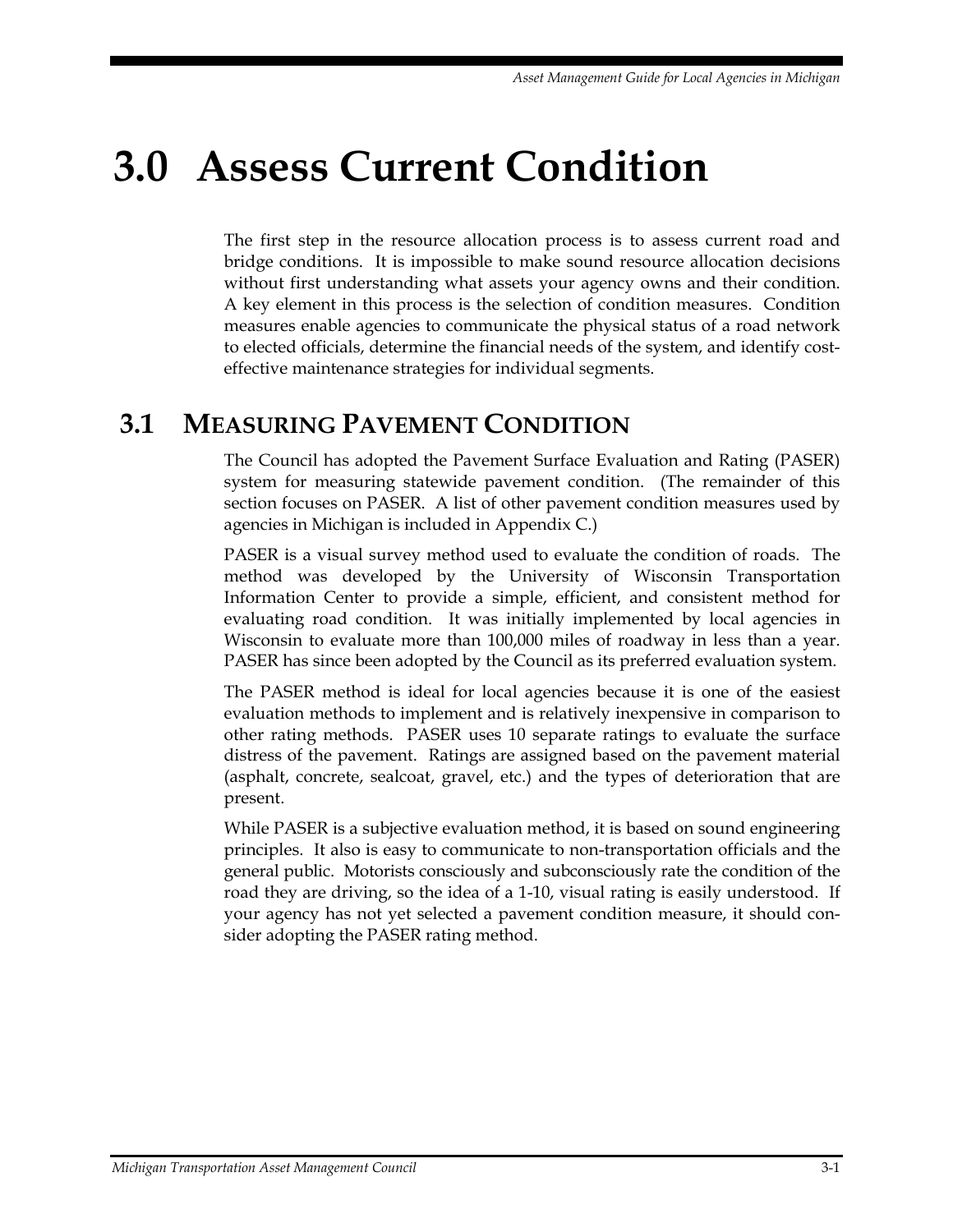The Council groups the 10 ratings into three categories based upon the type of work that is required for each rating – routine maintenance, capital preventive maintenance, and structural improvement.4

#### *Routine Maintenance*

Routine maintenance is the day-to-day, regularly scheduled activities to prevent water from seeping into the surface such as street sweeping, drainage clearing, gravel shoulder grading, and sealing of tight cracks. PASER ratings 8, 9, and 10 are included in this category. This category includes roads that are newly constructed or rehabilitated, have received a structural overlay, or were recently seal coated. They require little or no maintenance.



 $\overline{a}$ 

<sup>4</sup> The category descriptions are consistent with those in the TAMC's 2004 Annual Report. The photos are from the University of Wisconsin Transportation Information Center's PASER Manual for Asphalt Roads (2002).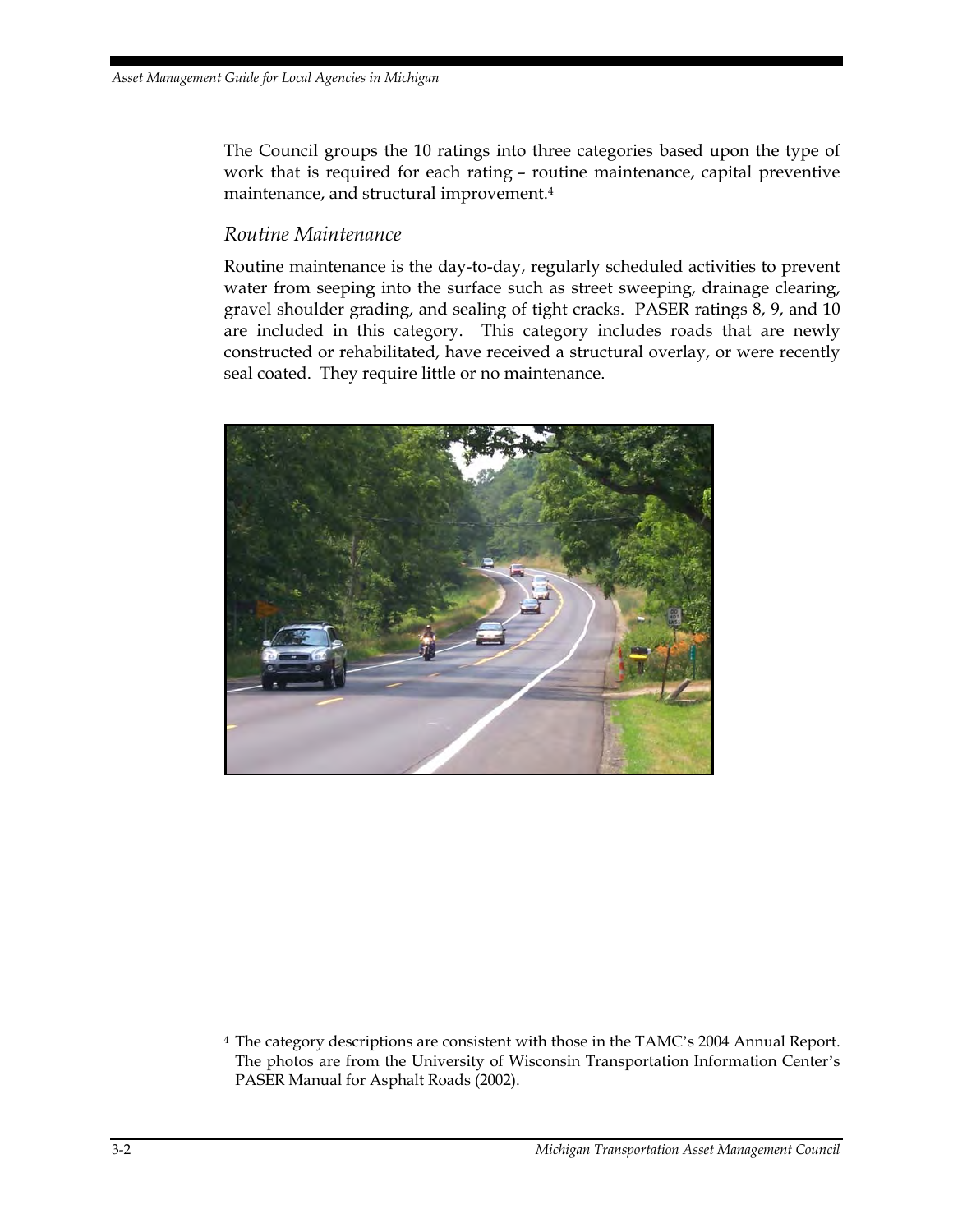### *Capital Preventive Maintenance*

Capital preventive maintenance (CPM) is at the heart of asset management. It is the planned set of cost-effective treatments applied to an existing roadway that retards further deterioration and maintains or improves the functional condition of the system without significantly increasing the structural capacity. The purpose of CPM is to protect the pavement structure, slow the rate of deterioration, and/or correct pavement surface distress. PASER ratings 5, 6, and 7 are included in this category. Roads in this category still show good structural support, but the surface is starting to deteriorate. Asphalt pavements with these ratings will exhibit distress such as: longitudinal and transverse cracks greater than  $\frac{1}{4}$ , crack raveling, transverse cracks  $10'$  to  $40'$  apart, first signs of block cracking, etc. CPM is intended to address pavement problems before the structural integrity of the pavement has been severely impacted.



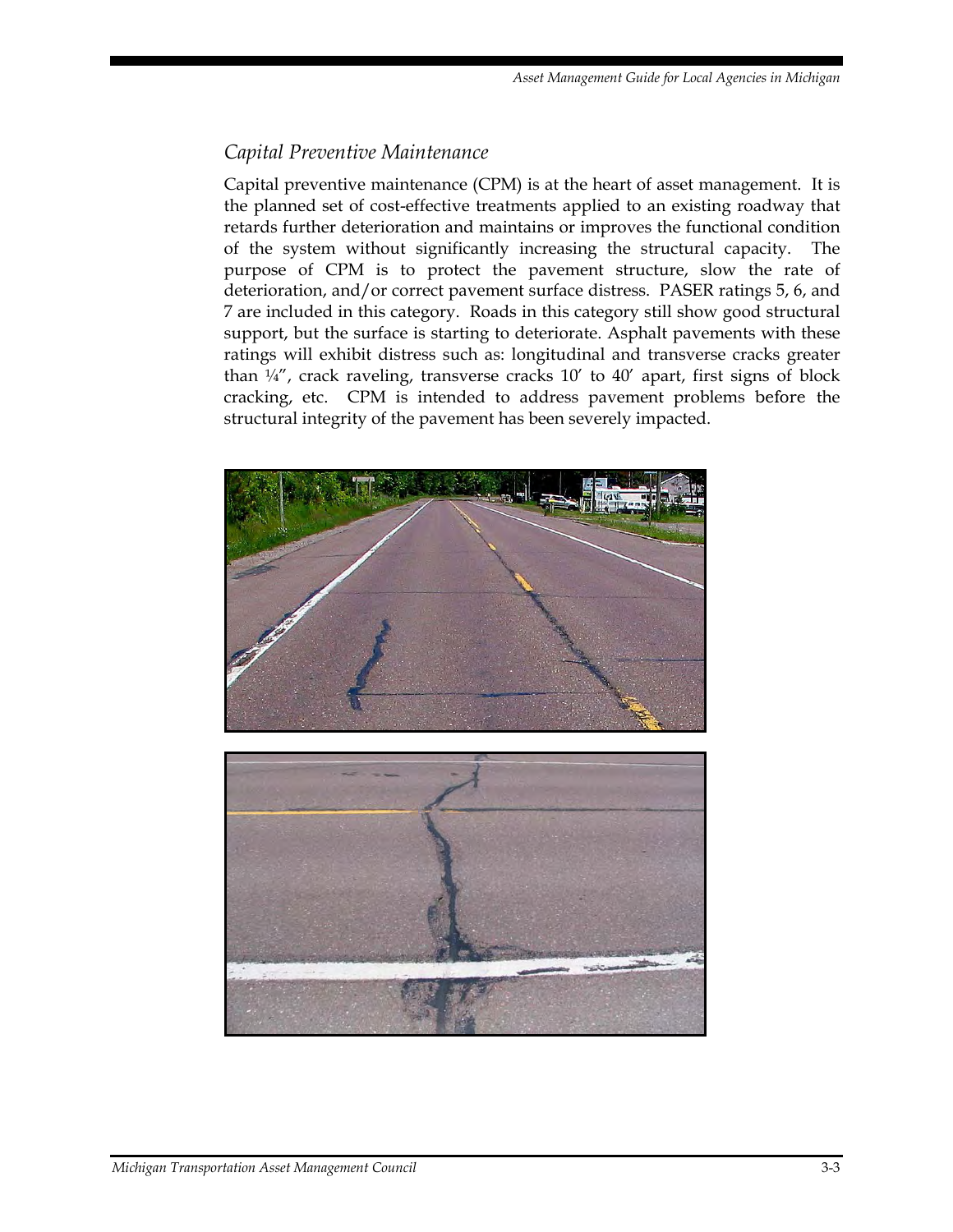### *Structural Improvement*

Structural improvement is the category of roads requiring some type of repair to improve the structural integrity of the pavement. PASER ratings 1, 2, 3, and 4 are included in this category. Asphalt pavements with these ratings will exhibit distress such as: rutting greater than  $\frac{1}{2}$ " deep, cracking in the wheel path, severe block cracking, alligator cracking, and longitudinal and transverse cracks with severe erosion. Typical structural improvement activities include major rehabilitation or reconstruction.



## **3.2 MEASURING BRIDGE CONDITION**

The Council is using the measurements of *structurally deficient* and *functionally obsolete* to report bridge condition statewide. These measures are based on condition data collected as part of the federally mandated National Bridge Inventory (NBI) program.

NBI ratings are recorded for major bridge elements and reported on a scale of 1 to 10, with 10 being the best. These ratings are combined to determine if a bridge is *structurally deficient* or *functionally obsolete*.

- A bridge is *structurally deficient* if it has an NBI rating of 4 or less for the substructure, superstructure, bridge deck, or culverts.
- A bridge is *functionally obsolete* if it has an NBI rating of 3 or less for the deck geometry, vertical and horizontal under clearances, or approach roadway alignment.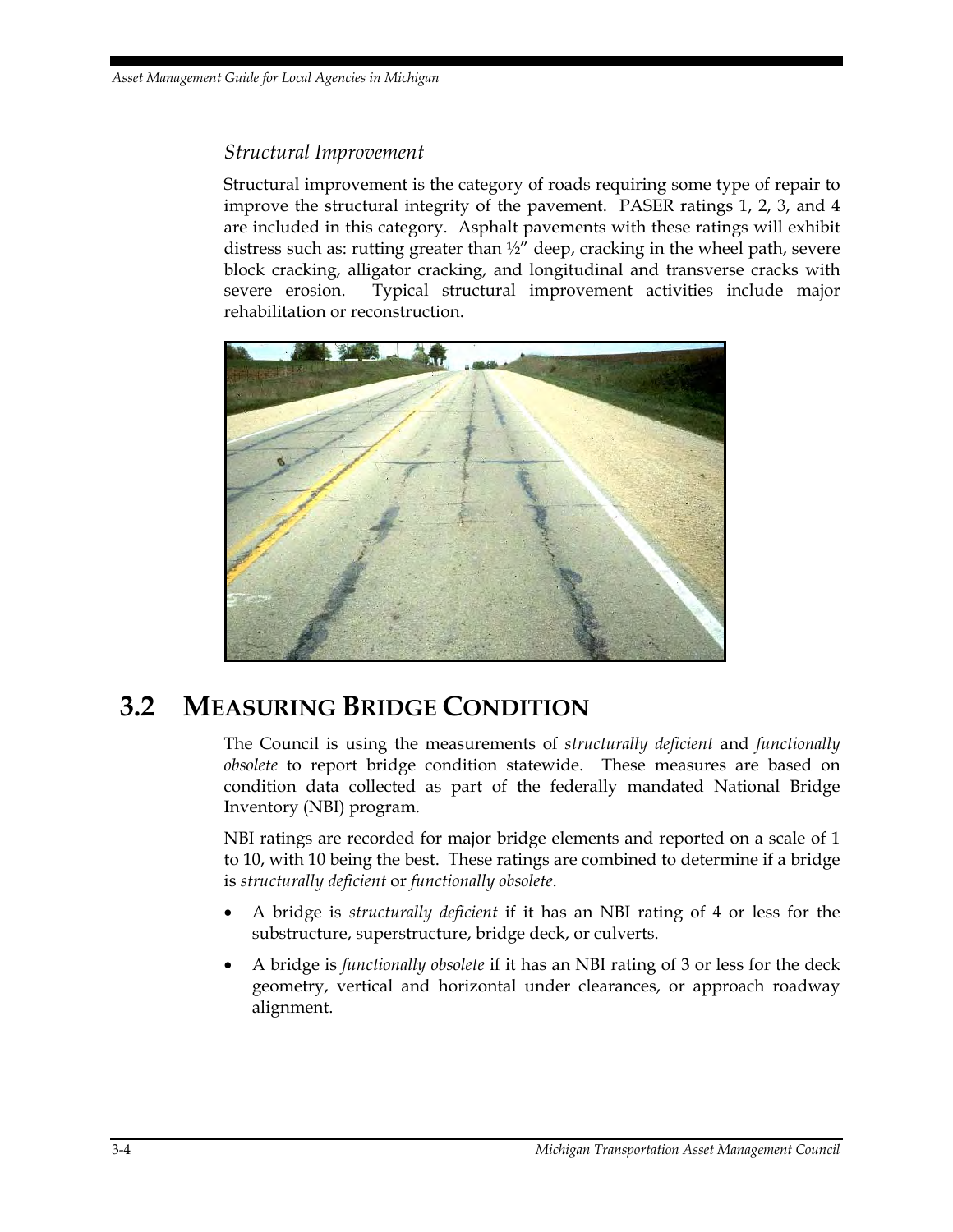*Asset Management Guide for Local Agencies in Michigan* 

- If a bridge meets the requirements for both *structurally deficient* and *functionally obsolete*, it is categorized only as *structurally deficient.*
- A bridge is considered "good" if it is neither *structurally deficient* nor *functionally obsolete.*

## **3.3 DATA COLLECTION**

Assessing asset condition requires accurate inventory and condition data. The condition data collected should support the selected performance measures (see Section 7.0). Inventory data is publicly available through metropolitan planning organizations and regional planning organizations. If your agency does not know what the PASER ratings are for your roads, contact your regional planning organization (see Appendix D. Michigan Planning Organizations).

Pavement condition data is typically collected every one or two years. The approach to collecting pavement data depends on the selected measure. Visual methods, such as PASER, are subjective, but based on sound engineering principles. Statistical sampling methods, such as that used in MicroPaver, identify random samples of pavement which are then manually surveyed to identify all distress types, their severity levels and quantities. New, high-tech methods require vehicles equipped with automated sensing and recording equipment, such as an automatic road analyzer. The recorded data and images are either manually reviewed after collection or processed through a computer algorithm to create a summary of distress.

The bridge measures used by the Council rely on data collected during NBI bridge inspections. Federal regulations require agencies to collect NBI data on all structures over 20 feet in length on a two-year cycle using field inspections. Therefore, if your agency is responsible for bridges, it already collects this information as part of its existing bridge inspection program.

## **3.4 ASSESSING NETWORK CONDITIONS**

Assessing current conditions involves translating condition data into a form that is useful for decision-makers. Options include:

- **Averages –** For example, the average remaining service life by road function.
- **Running Totals** For example, the total number of *structurally deficient* bridges by road function.
- **Distributions** For example, the percent of lane miles with PASER rating above 7 by road function.

Another common approach to summarizing condition data is to group road segments by condition, such as good, fair, poor, and report the percent of the network in each group. This approach gives agencies a good idea of the overall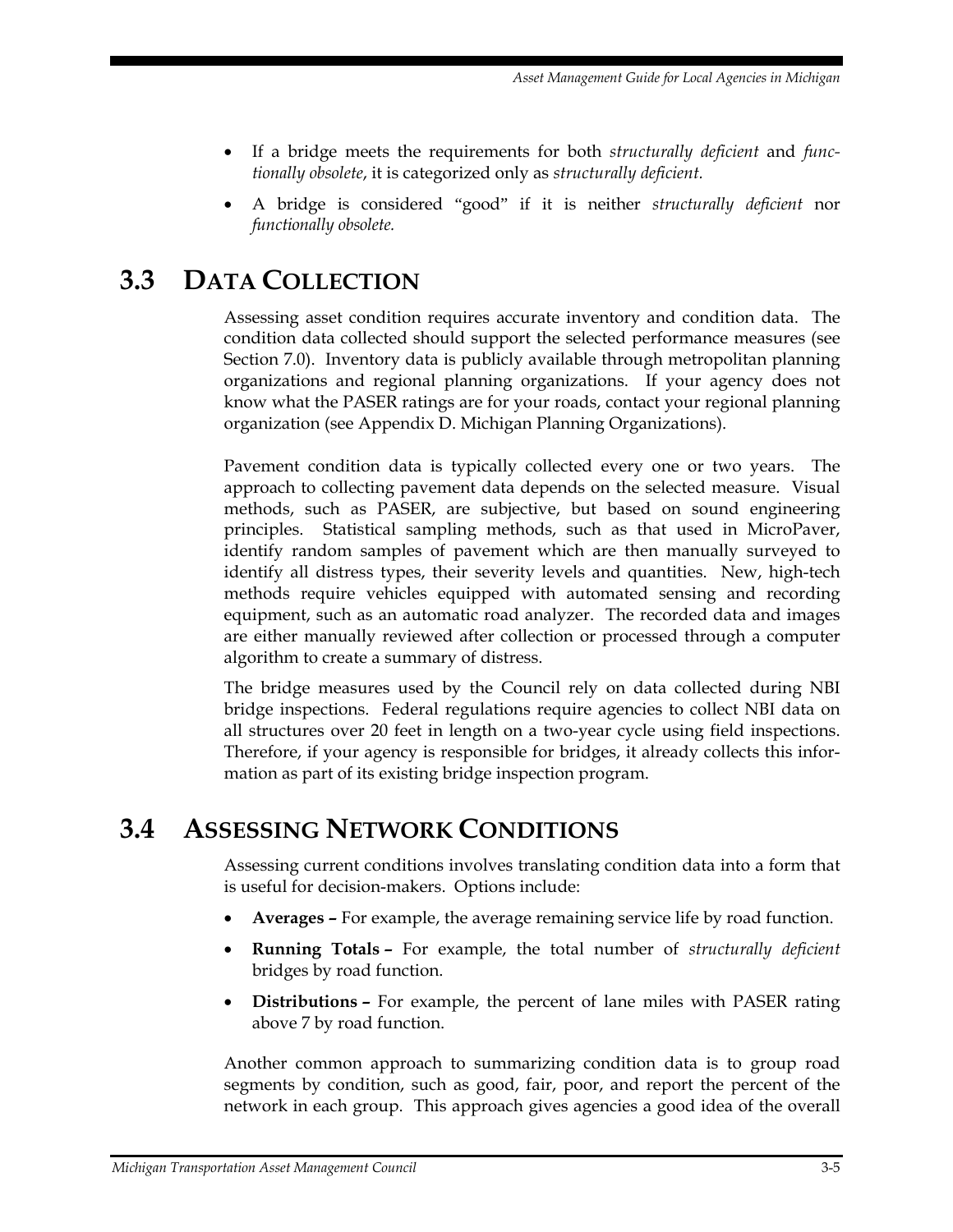distribution of conditions, and can help them identify likely future spikes in rehabilitation needs. It also enables non-technical audiences to understand condition distribution.

#### *Example – Statewide Pavement Condition*

The Council is using three work categories (based on PASER ratings) for reporting statewide pavement condition data.

- **Routine Maintenance –** PASER Rating of 8 to 10
- **Capital Preventive Maintenance** PASER Rating of 5 to 7
- **Structural Improvement –** PASER Rating of 1 to 4

Table 3.1 presents a summary of pavement condition in Michigan. Notice that the results are presented by road function rather than ownership or location. This breakdown enables decision-makers to understand the condition of the network in terms of its functionality.

|                  | Routine<br>Maintenance |                      | <b>Capital Preventive</b><br>Maintenance |                      | <b>Structural</b><br>Improvement |                      | Total                |                                  |
|------------------|------------------------|----------------------|------------------------------------------|----------------------|----------------------------------|----------------------|----------------------|----------------------------------|
| <b>Function</b>  | Lane<br><b>Miles</b>   | Percent<br>of System | Lane<br><b>Miles</b>                     | Percent<br>of System | Lane<br><b>Miles</b>             | Percent<br>of System | Lane<br><b>Miles</b> | Percent<br>by<br><b>Function</b> |
| <b>Arterials</b> |                        |                      |                                          |                      |                                  |                      |                      |                                  |
| Freeway          | 3,213                  | 3%                   | 6,122                                    | 7%                   | 646                              | 1%                   | 9.981                | 11%                              |
| Non-<br>Freeway  | 7.987                  | 9%                   | 21.496                                   | 23%                  | 2.580                            | 3%                   | 32.063               | 34%                              |
| Collectors       | 11.677                 | 12%                  | 32.031                                   | 34%                  | 8.273                            | 9%                   | 51.981               | 55%                              |
| Total            | 22.878                 | 24%                  | 59,649                                   | 64%                  | 11.499                           | 13%                  | 94,026               | 100%                             |

#### **Table 3.1 Summary of Pavement Condition on Federal Aid Eligible Roads in Michigan 2004**

Source: Adapted from TAMC 2004 Annual Report.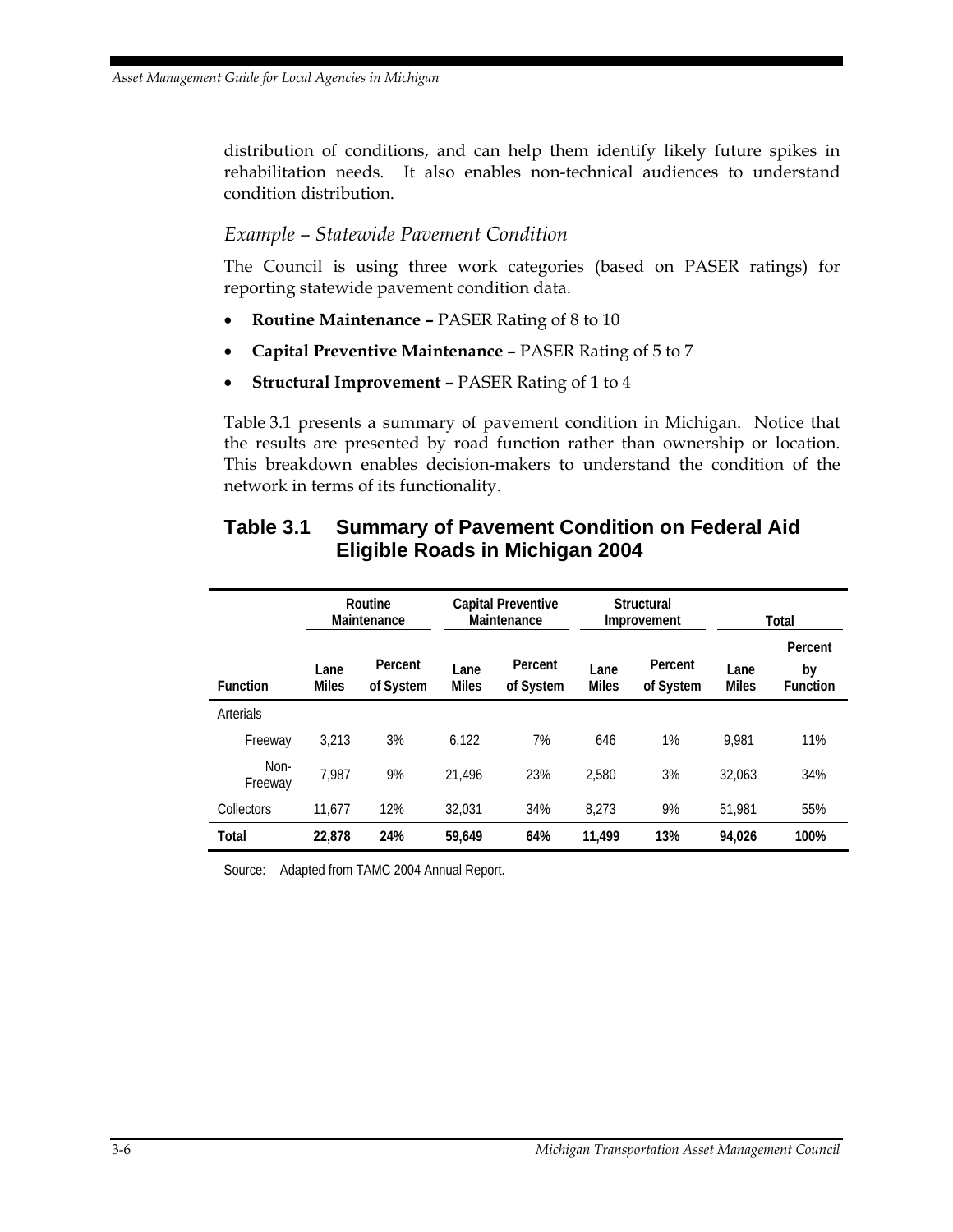### *Example – Statewide Bridge Condition*

The Council reports statewide bridge condition based on the percent of bridges which are *structurally deficient*, *functionally obsolete*, and good. Table 3.2 presents a summary of bridge condition in Michigan.

### **Table 3.2 Summary of Bridge Condition on Federal-Aid Eligible Roads in Michigan 2004**

|                  | <b>Structurally Deficient</b> |         |                | <b>Functionally Obsolete</b> | Good           |         |
|------------------|-------------------------------|---------|----------------|------------------------------|----------------|---------|
| <b>Function</b>  | <b>Bridges</b>                | Percent | <b>Bridges</b> | Percent                      | <b>Bridges</b> | Percent |
| <b>Arterials</b> | 664                           | 16%     | 598            | 14%                          | 2.871          | 69%     |
| Collectors       | 447                           | 15%     | 374            | 12%                          | 2.232          | 73%     |
| <b>Statewide</b> | 1.111                         | 15%     | 972            | 14%                          | 5.103          | 71%     |

Source: TAMC 2004 Annual Report.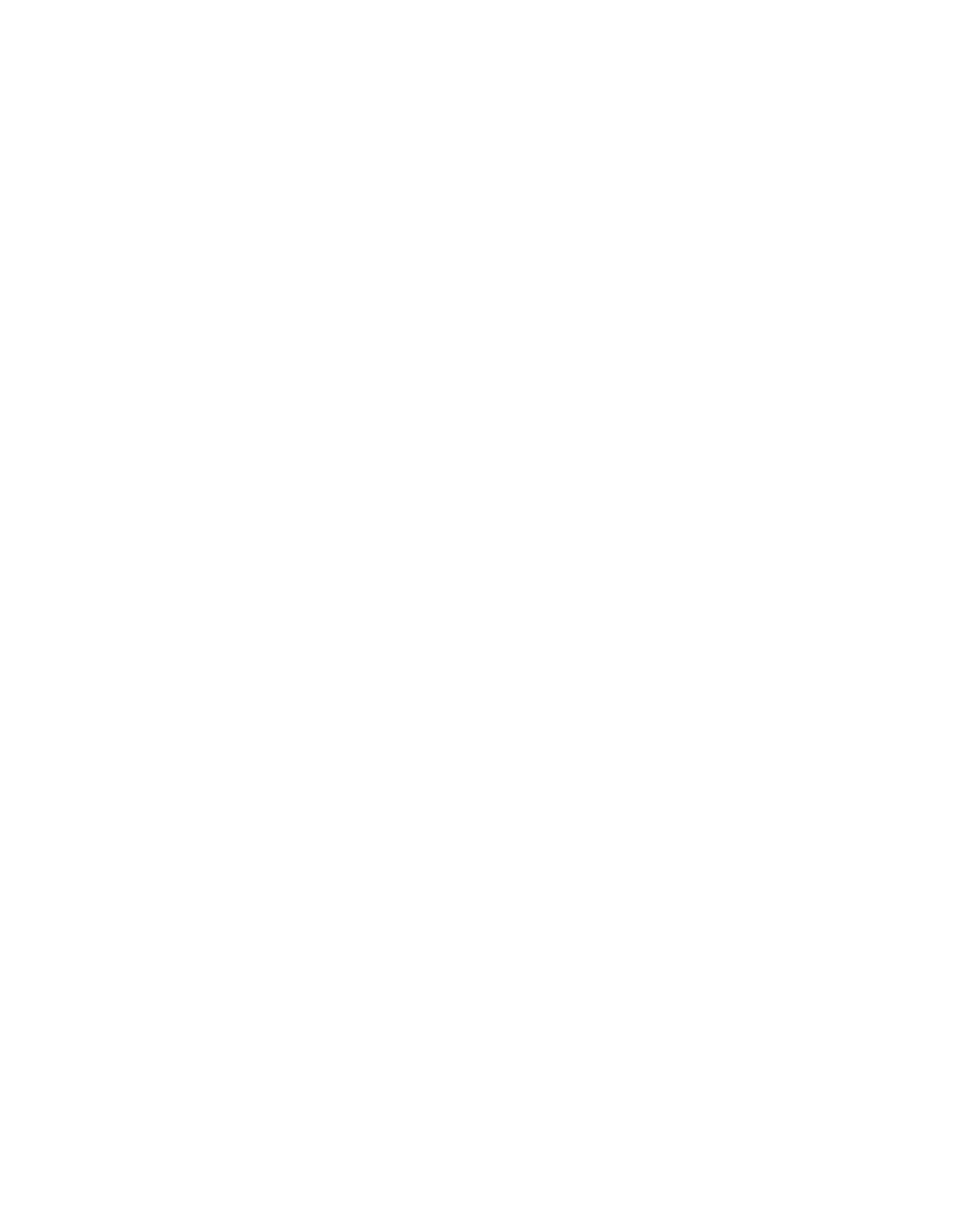# **4.0 Create a Mix of Fixes**

# **4.1 UNDERSTANDING THE MIX OF FIXES CONCEPT**

The days of "Reconstruct, Reconstruct and Reconstruct" are over—the resources no longer exist. This reality requires that agencies do everything they can to maximize the service life of every pavement. Applying a Mix of Fixes (a variety of repair types) is in effect implementing the principles of asset management when that mix places a heavy emphasis on capital preventive maintenance.

The Mix of Fixes approach is the centerpiece of an effective capital preventive maintenance and reconstruction strategy; keep the good roads good by applying *the Right Fix, in the Right Place, at the Right Time*. Decades of pavement research and analysis by numerous agencies, large and small, have shown that the Worst First approach, focused only on reconstruction, is a losing proposition.

The following concepts must be understood if your agency is to engage in a discussion of the Mix of Fixes.

#### *Remaining Service Life (RSL)*

RSL is the time in years from the present when the pavement reaches the point where distresses are structural in nature (PASER rating less than or equal to 4) and capital preventive maintenance treatments are no longer beneficial. Reconstruction, rehabilitation or structural overlay become the only effective options. RSL does not represent the time to complete failure (PASER 1).

#### *Critical Distress Point (CDP)*

The CDP is the point at which the pavement distress changes from needing capital preventive maintenance to needing structural improvement (the transition from PASER 5 to PASER 4).

#### *Extended Service Life (ESL)*

ESL is the time in years added to the current RSL based on the type of fix used. It does not represent the longevity of the treatment.

#### *Risk and the Cost of Deferring Maintenance*

Every time your agency decides to defer capital preventive maintenance on a good or fair pavement, it risks having the condition of that pavement slip to the next, more costly, treatment category. When funds are directed to reconstruction, think about which good and fair roads are being sacrificed. Consider the adage, "Pay me now, or pay me more, later."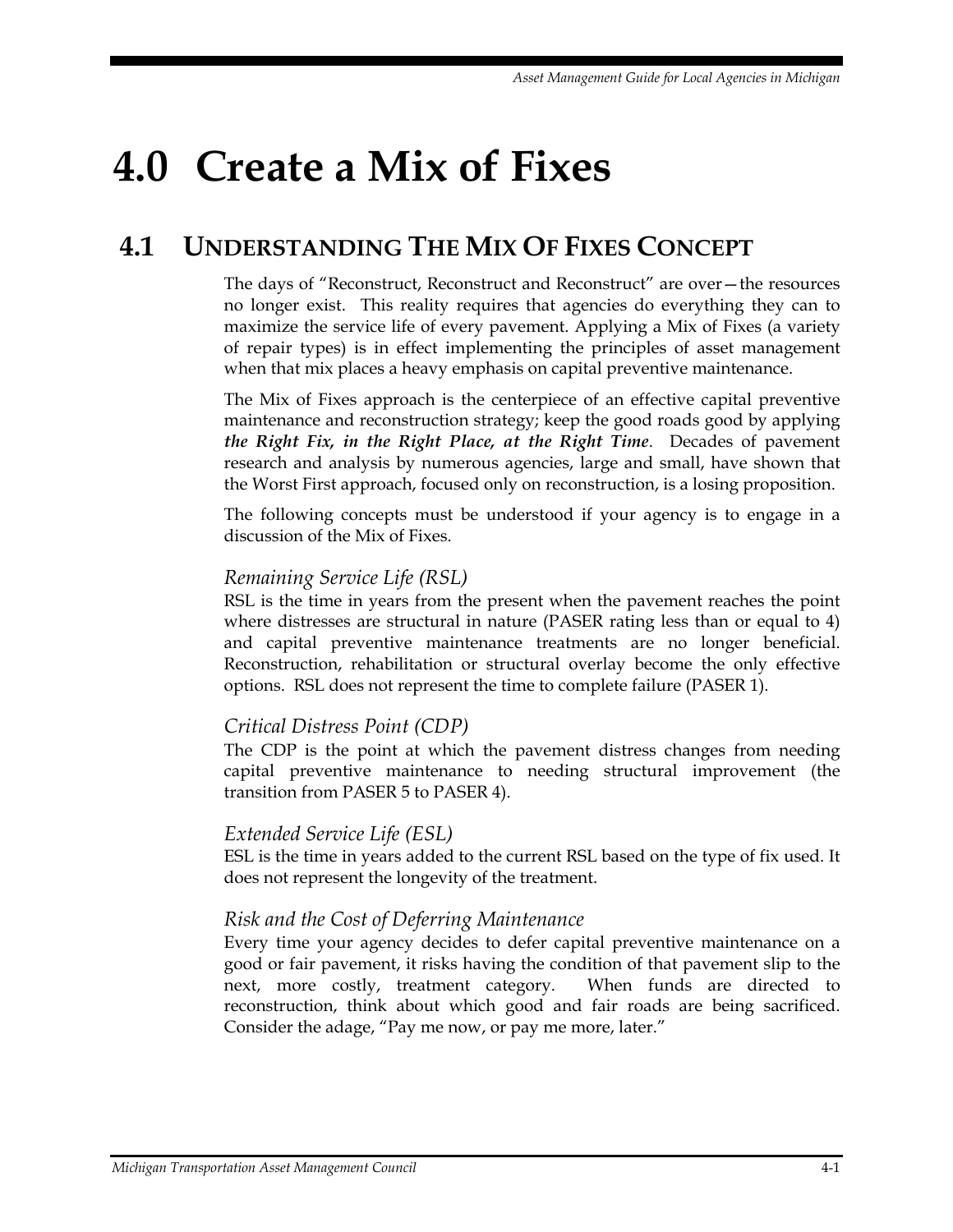# **4.2 THE WINDOW OF OPPORTUNITY**

Figure 4.1 illustrates the concept of a window of opportunity in which certain types of treatments are feasible. The curved line shows how a pavement deteriorates over time. There are certain points along the curve at which different types of work activities are no longer feasible. These points define the windows of opportunity. There is a point at the bottom of the steep part of the curve (CDP) that is particularly important. It is where capital preventive maintenance is no longer feasible. Beyond this point, reconstruction and rehabilitation are the only feasible treatments. For example, a sealcoat placed on a surface rated as a PASER 3 because of severe alligator cracking is doomed to fail. That surface needs structural improvement. This concept of a window of opportunity is the basis for Table 4.1.



**Figure 4.1 Window of Opportunity**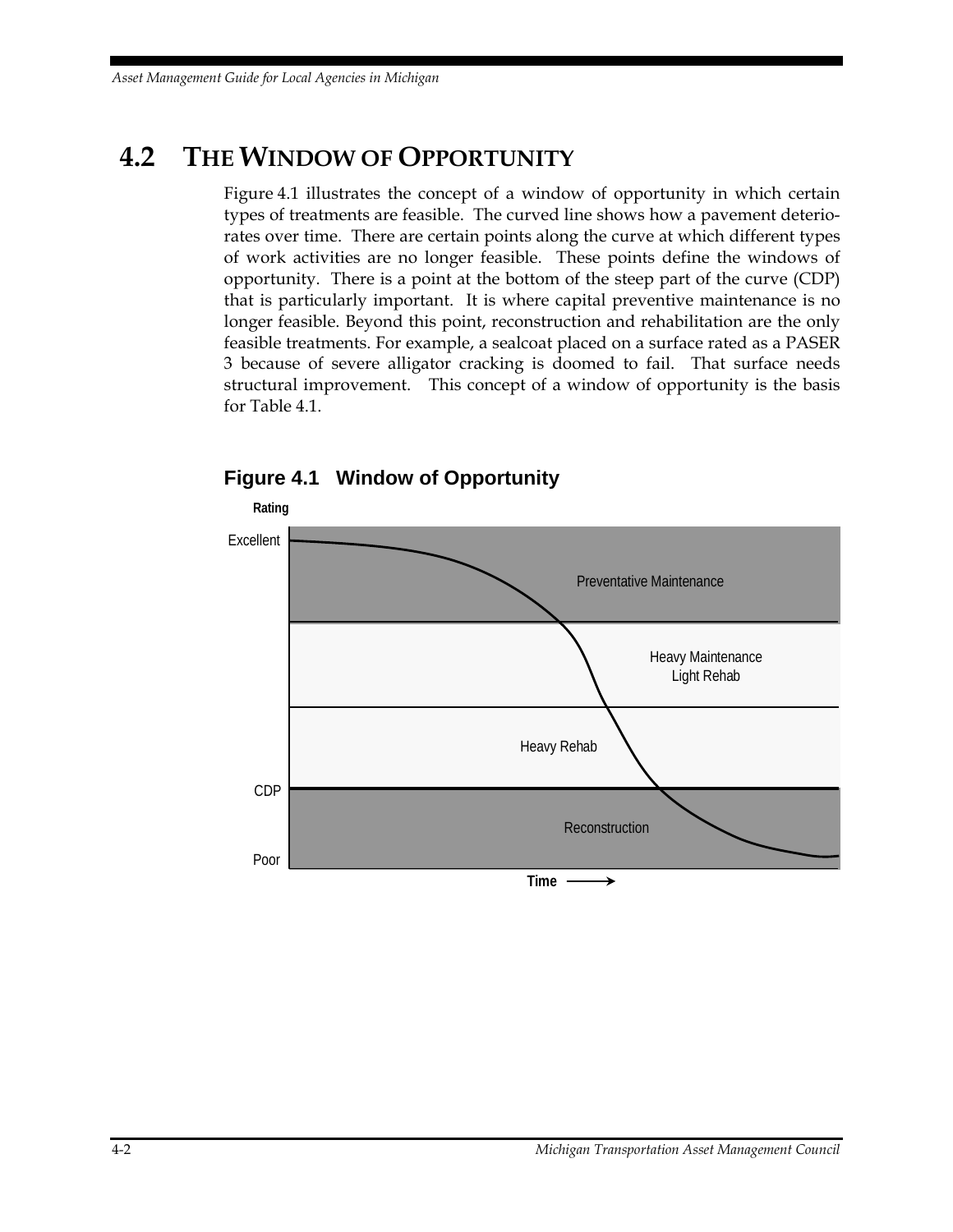# **4.3 USING CPM TO EXTEND PAVEMENT LIFE**

Capital preventive maintenance treatments extend the life of a pavement by keeping it in good or fair condition for as long as possible. Table 4.1 provides sample treatments for each PASER rating, its corresponding RSL, and the ESL resulting from the treatment.

| <b>PASER</b><br>Rating | <b>Equivalent RSL</b><br>(Years) | <b>Recommended Treatment</b>               | <b>Extended Service</b><br>Life (Years) |
|------------------------|----------------------------------|--------------------------------------------|-----------------------------------------|
|                        | $\mathbf 0$                      | Total reconstruction                       | Up to 15                                |
| $\overline{2}$         | $\theta$                         | Rehabilitation with extensive base repairs | Up to 14                                |
| 3                      | $\mathbf 0$                      | Patching with major overlay                | 7 to 14                                 |
| 4                      | $\theta$                         | Structural overlay of two inches or more   | 8 to 12                                 |
| 5                      | $1-2$                            | Non-structural overlay less than 2"        | 4 to 11                                 |
| 6                      | $3-4$                            | Sealcoat                                   | 3 to 10                                 |
|                        | $5-6$                            | Routine crack filling                      | $1$ to $3$                              |
| 8                      | 7-9                              | No maintenance required                    | 0                                       |
| 9                      | $10-13$                          | No maintenance required                    | 0                                       |
| 10                     | 14                               | No maintenance required                    | 0                                       |

### **Table 4.1 Impact of Asphalt Pavement Treatments on RSL**

Source: Michigan Tech Transportation Institute

NOTE: These default values may or may not represent your agency's experience. The Extended Service life gained varies depending on a variety of elements such as: traffic levels, soil conditions, drainage, weather, materials used during construction, appropriate timing of the treatment, and previous treatments applied.

#### *Example – The Value of a Mix of Fixes*

The Michigan Local Technical Assistance Program (LTAP) compiled two different work strategies based on costs from counties in the U.P. to illustrate the benefits of a Mix of Fixes. Figure 4.2 illustrates a strategy that consists of a crush and shape rehabilitation every 14 years. In this scenario, the pavement deteriorates for 14 years and then a crush and shape rehabilitation is performed. This rehab brings the condition back up to excellent. The pavement is then left to deteriorate again for another 14 years. This strategy results in a total cost over 28 years of \$150,000. The condition after 28 years is lower than the fair threshold.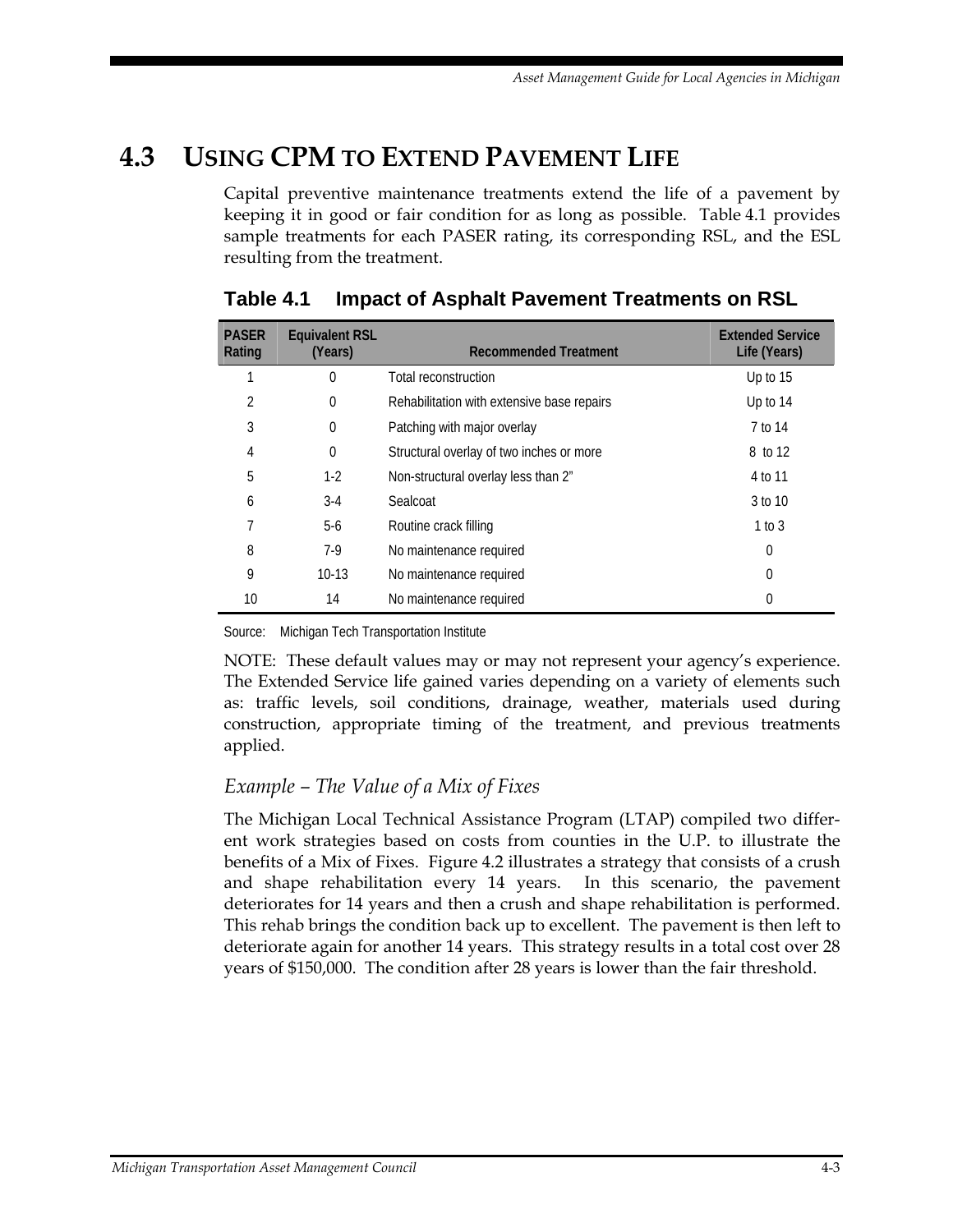

### **Figure 4.2 Pavement Strategy 1—Rehabilitation at 14 years**

Figure 4.3 illustrates the implications of using a crack seal & sealcoat 11 years after reconstruction and again 9 years later. This approach results in a total cost over 28 years of \$40,000. The resulting condition is higher than fair.



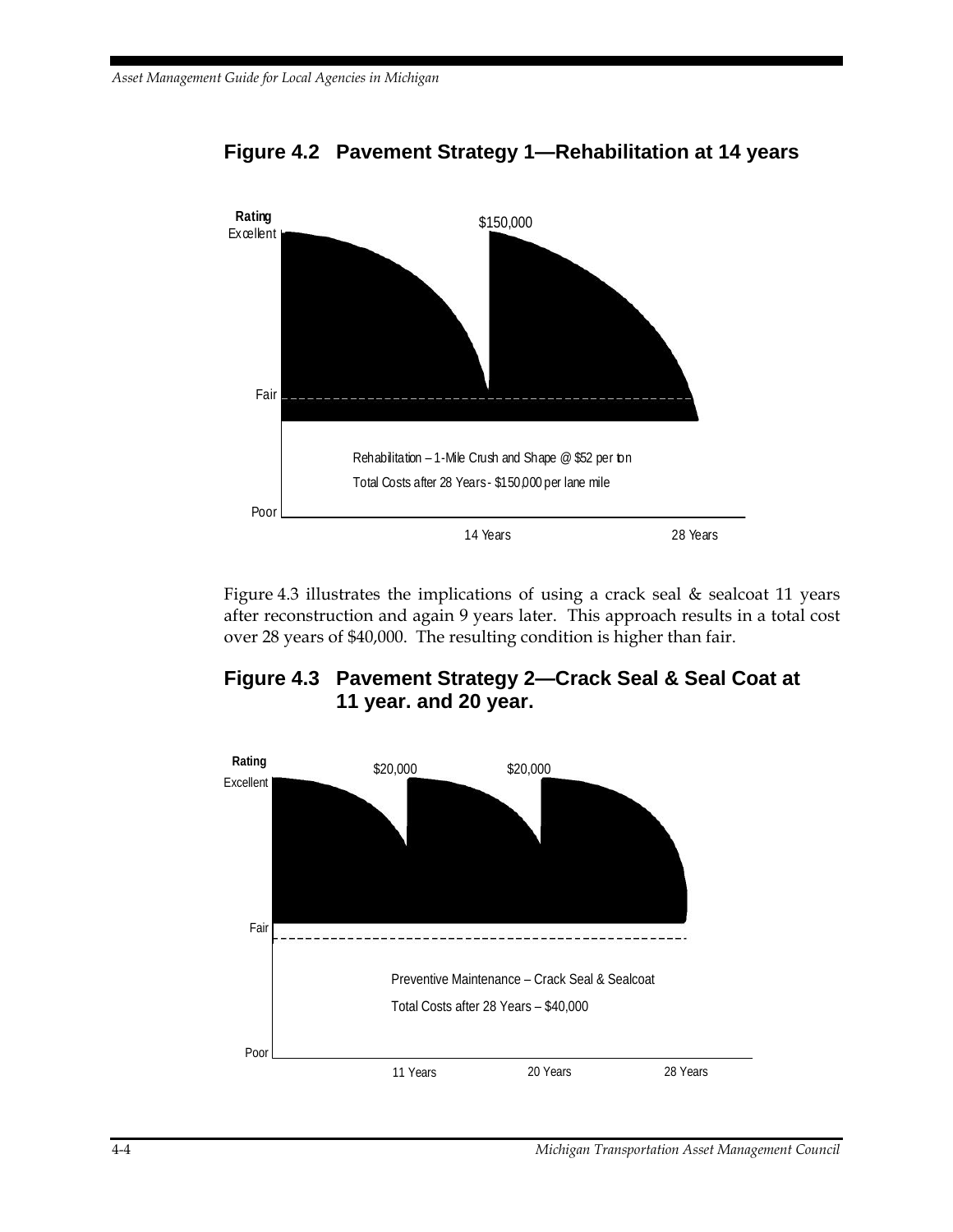# **4.4 THE MIX OF FIXES AS A MANAGEMENT TOOL**

Capital preventive maintenance (CPM) lies at the heart of a sound asset management program and is perhaps the single most influential component in a network repair strategy. CPM treatments generally extend the service life of a given pavement by 3 to 10 years, depending on the specific treatment, traffic characteristics, environmental impacts, etc.

A comprehensive CPM program allows an agency to manage pavement condition by extending the remaining service life of the original pavement and thereby postponing costly reconstruction activities. A significant benefit of a CPM program is that it gives managers better control over future network conditions and funding needs. By controlling future network conditions, decision makers can better anticipate routine maintenance and structural improvement work loads, safety deficiencies, capacity demands and service levels.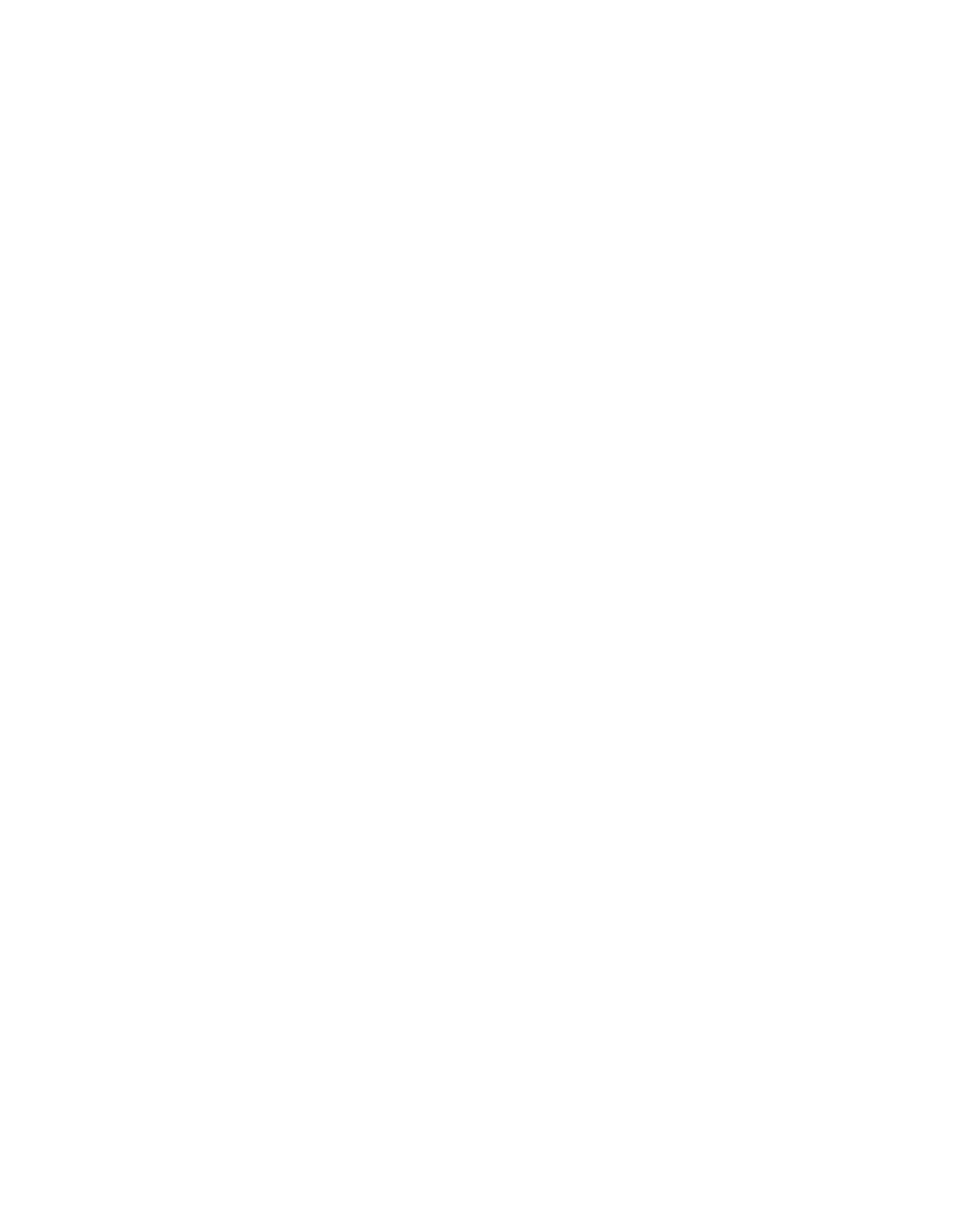# **5.0 Estimate Project Costs and Funding Levels**

Now that you have an understanding of the current condition of your assets and the concept of the Mix of Fixes, the next step is to estimate project costs and funding levels. This information comprises the fiscal constraints under which you must operate your program. Additionally, this information will provide you with a baseline from which to explore alternative scenarios later in the process, such as various combinations within the Mix of Fixes and increases or decreases in funding.

# **5.1 ESTIMATING PROJECT COSTS**

The first step in the process of relating dollars to condition is to develop good estimates for the average project costs of different types of work. Options for estimating unit costs are described below.

## **Option 1 – Use Default Project Costs**

If your agency doesn't have reliable cost data, one option is to simply use default project costs until you can supplement them with actual data. Most pavement management systems come loaded with default values for project costs. The Michigan Department of Transportation (MDOT) has compiled average capital preventive maintenance costs (see Table 5.1).

#### **Table 5.1 Average Capital Preventive Maintenance Costs in Michigan in 2001**

| <b>Capital Preventive</b>   |                    |
|-----------------------------|--------------------|
| <b>Maintenance Activity</b> | Cost per Lane Mile |
| Thin overlay                | \$66,000           |
| Slurry seal                 | \$66,000           |
| Chip seal                   | \$39,000           |
|                             |                    |

Source: MDOT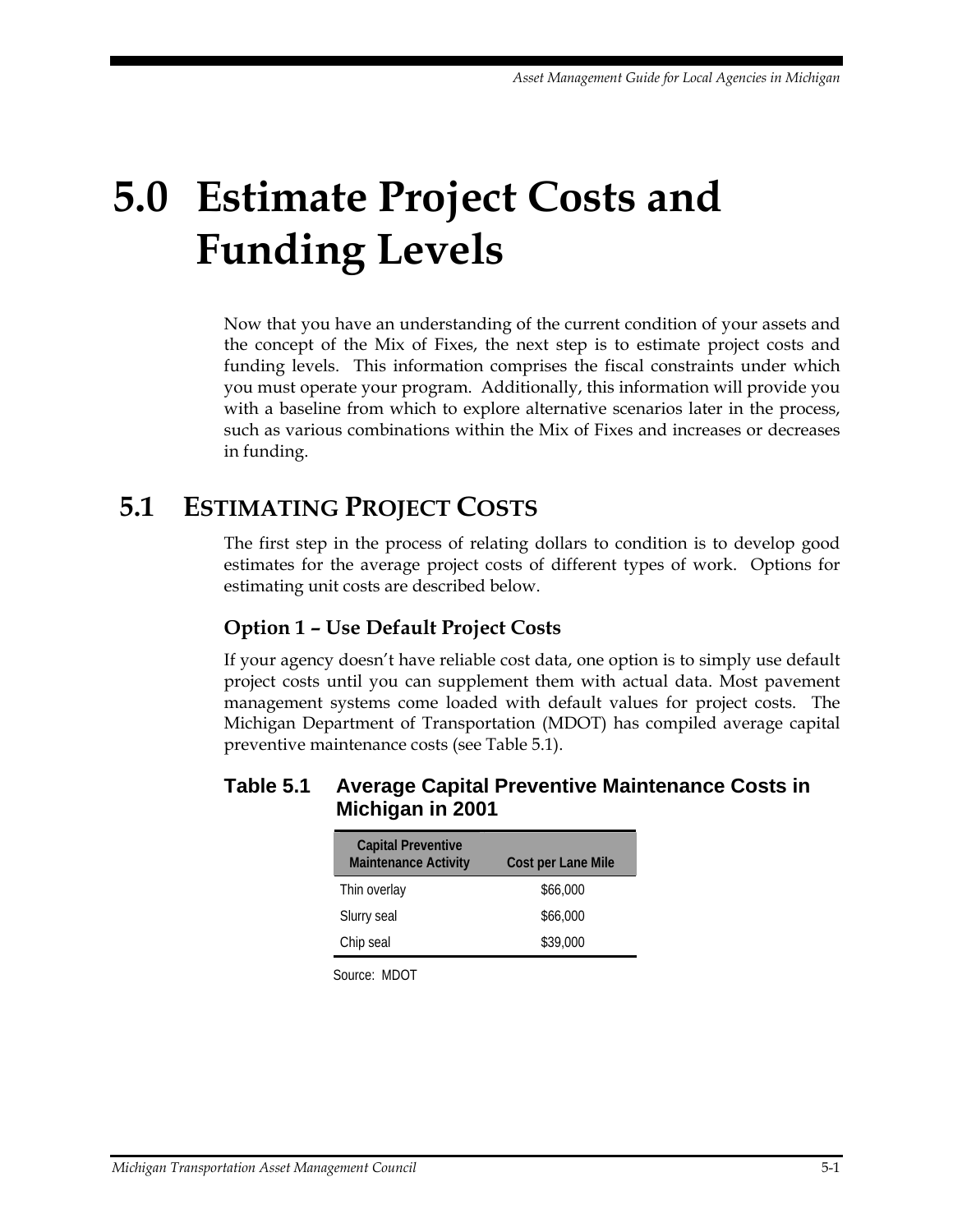MDOT has developed guidance for estimating the cost of bridge projects as part of Michigan's Local Bridge Program (see Appendix G. Resources). The following are guidelines for estimating bridge replacement costs:

- The average cost per square foot of bridge deck should be at least \$135.
- The average cost per 100 lineal feet of roadway approach should be \$20,000.
- The overall replacement project should cost at least \$300,000.

Project costs can vary largely from agency to agency. Your agency should consider checking the default project costs against benchmarks developed by similar agencies in your area. Alternatively, with a small amount of effort you can take a few sample projects that have recently been completed and compare their actual costs to the default project costs. This can provide some basis for adjusting the project costs to bring them in line with your experience.

You can also use the Project Estimator and Average Unit Price Library in the Michigan Engineers Resource Library (MERL). This tool is used by agency engineers and consultants throughout Michigan (see Appendix G. Resources).

#### **Option 2 – Develop Project Costs for Your Agency**

Using default project costs is a short-term option. Construction costs can vary significantly from region to region based on market conditions such as the number of qualified contractors and the availability of materials. Eventually you will want to update the default costs with actual cost data. This will increase the confidence in your agency's analysis.

Cost estimates for routine maintenance activities can be estimated by dividing maintenance expenses from the previous year by the number of lane miles maintained. This calculation will result in a routine maintenance cost per lane mile.

Cost estimates for pavement capital preventive maintenance activities generally require more effort to develop. However, the maintenance divisions of local agencies are traditionally very knowledgeable of the costs incurred for specific repairs. Local knowledge provides an excellent starting point for developing project costs for activities such as crack sealing, chip sealing, concrete joint repair, surface overlays, rehabilitation and reconstruction.

Cost estimates for structural improvement and new construction can be developed as follows:

- Divide the total reconstruction or resurfacing budget from the previous year by the total number of lane miles reconstructed or resurfaced.
- Define a typical cross-section of reconstructed road segments, including lane widths, pavement depths, curbs, etc. You can do this using the Project Estimator in MERL (see Appendix G. Resources). Items such as sidewalks,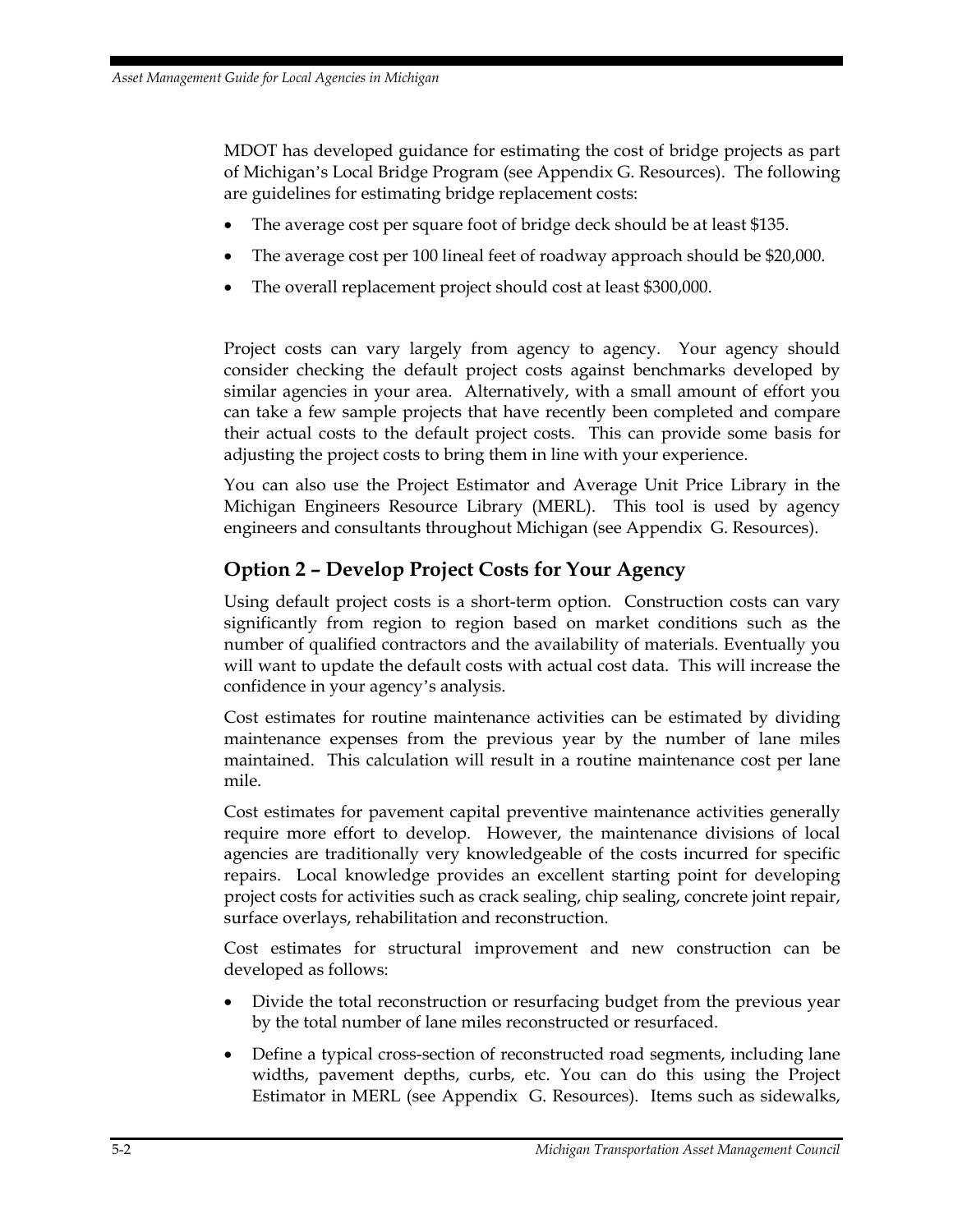driveway aprons, signal hardware, etc., are not normally participating items. But, if most of your projects disturb these types of facilities and you will be responsible for replacement, then consider including those costs. Perform a detailed quantity takeoff of the required materials based on the standard cross section, and apply average bid costs from the previous year.

Unit costs for bridge replacement and rehabilitation costs are typically calculated per square foot of deck area for different types of bridges based on historic project data.

# **5.2 ESTIMATING FUTURE FUNDING LEVELS**

Estimating funding levels is an important step in the asset management process. Understanding the implications of funding decisions on the resulting pavement conditions will enable your agency to establish meaningful condition targets and investment levels. This type of information is most beneficial when it reflects realistic projections of available funding. Funding level estimates should correspond to the multi-year program being developed. Under Michigan Act 51 that must be at least three years.

## **Option 1 – Assume Consistent Funding Levels**

Most agencies have accurate records of their previous transportation receipts and expenditures. Act 51 funds typically account for 50 to 60 percent of transportation funds for local agencies. That allocation is fairly stable, so it provides an excellent starting point for estimating future funding levels.

#### *Example – Estimating ACT 51 Road Funds*

Table 5.2 illustrates one approach to estimating Act 51 funds. The table includes three years of actual Act 51 allocations for the City of Elsie. Based on this information it is possible to calculate an average annual increase. The average increase can then be applied to the 2003 expenditures in order to estimate the available funds in 2004. In this example, the estimated 2004 funds are equal to  $$79,474 \times 1.038 = $82,494.$ 

## **Table 5.2 Estimating Act 51 Allocations**

| 2001     | 2002     | 2001-2002<br>Increase | 2003     | 2002-2003<br>Increase | Average<br>Annual<br>Increase | Estimated<br>2004 Funds |
|----------|----------|-----------------------|----------|-----------------------|-------------------------------|-------------------------|
| \$73.724 | \$77,826 | 5.6%                  | \$79.474 | 2.1%                  | 3.8%                          | \$82,494                |

Source: Annual Report Michigan Transportation Fund, Fiscal Years 2001, 2002, 2003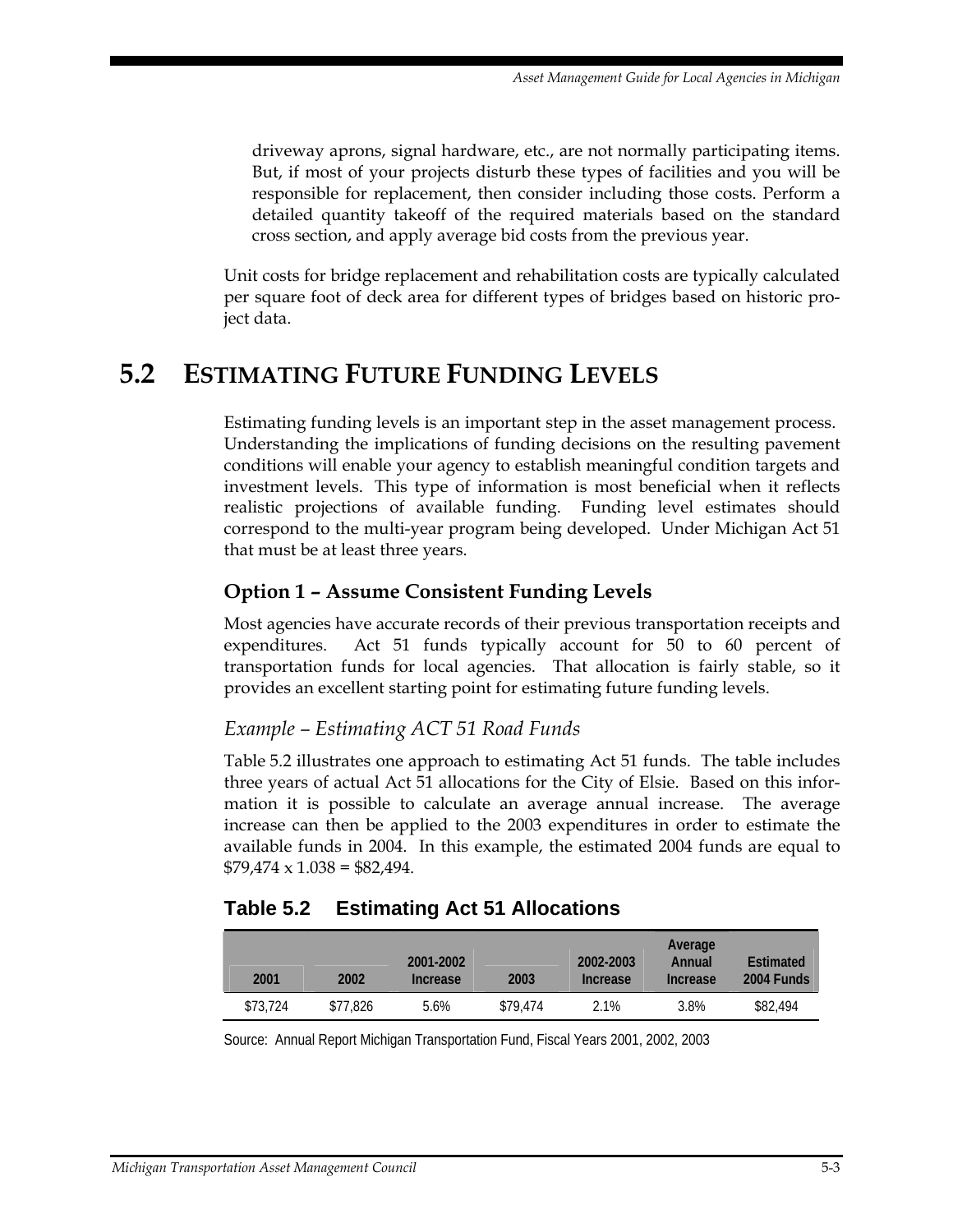## **Option 2 – Estimate Potential Funding Variations**

Once a funding estimate has been developed based on previous spending records, additional funding scenarios can be developed by estimating how much this figure may realistically increase or decrease over time. In many cases, three funding options can provide a good snapshot of the potential funding environment:

- Continuation of the current budget (from Option 1)
- Five to 10 percent more
- Five to 10 percent less

## **Option 3 – Evaluate Potential for Supplemental and New Funding**

Many local agencies have the potential to tap into other funding sources. If successful, funding from these sources would be above and beyond the budget determined in Option 1. Understanding these options also will help establish the percent increase and decrease used in Option 2.

Following is a list of potential sources of additional transportation funding:

- **Transportation Economic Development Fund** (TEDF) is a state program that funds projects expected to impact economic development. The program is divided into five categories:
	- TEDF Category A provides funds for projects that help generate jobs or prevent jobs from leaving the State. These funds are available competitively to the state, cities, and counties.
	- TEDF Category C distributes Federal funds for projects that relieve congestion in developing areas. These funds are distributed by formula to Michigan's five largest counties: Wayne, Oakland, Macomb, Genesee, and Kent.
	- TEDF Category D distributes Federal funds for projects that improve rural roads to all-season standards.
	- TEDF Category E provides funds for projects that improve roads in forested areas.
	- TEDF Category F provides funds for projects that improve roads in cities in rural counties to all-season standards.
- **Michigan's State Infrastructure Bank** provides low interest loans for transportation improvements. For more information, contact MDOT's State Infrastructure Bank coordinator.
- **Local Contributions** are given to county road commissions from county general governments, cities, villages, and townships. These contributions vary greatly in size and from county to county. For example, some communities contribute funds to their county road commission on a project by project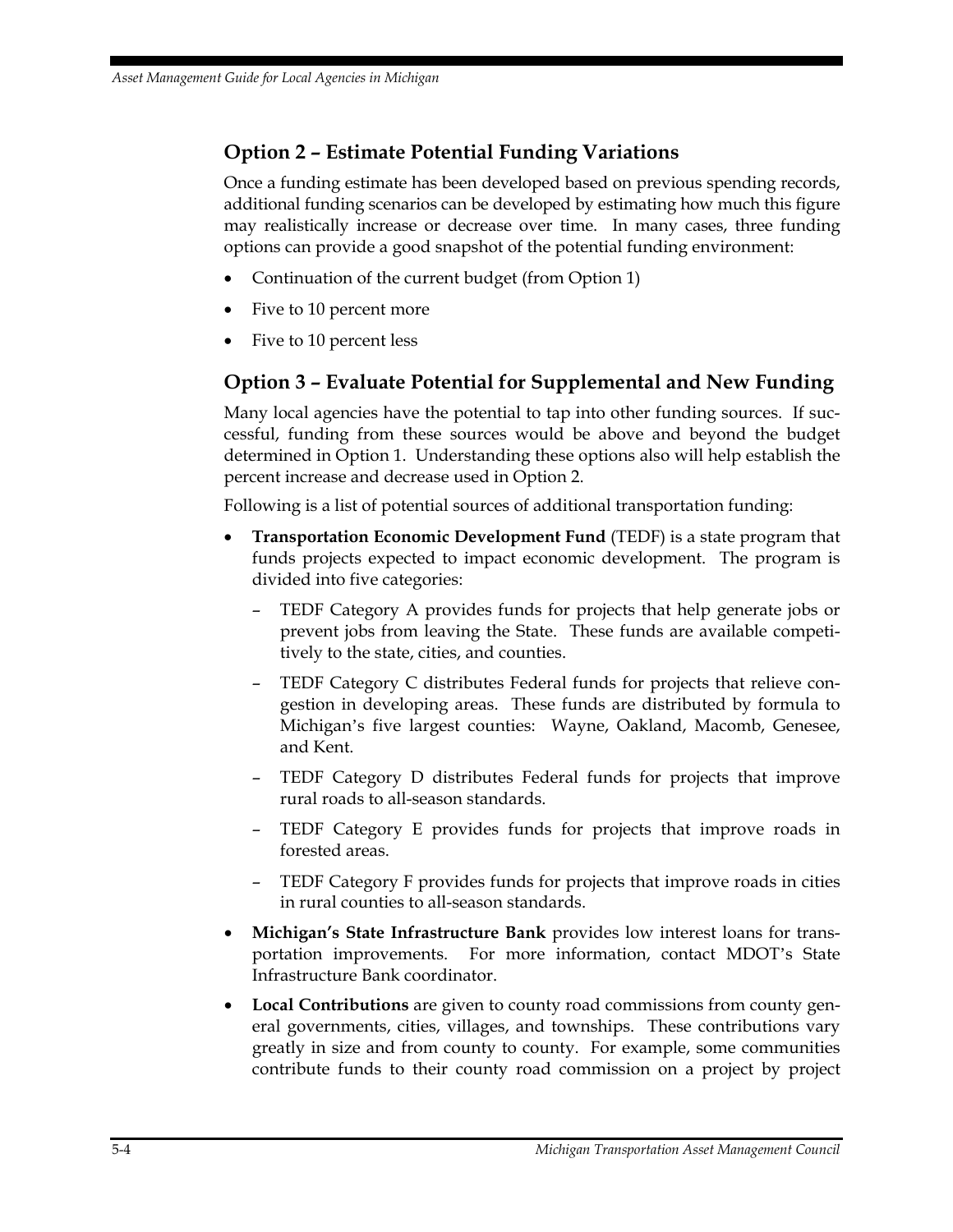basis while in other counties the road commissions require matching funds from the local community for major projects within the community.

- **General Funds** represents a city/village or county's non-transportation funding. In some cases, elected officials have the option of moving money from the general fund into the transportation budget.
- **Utility Funds** can be used for road improvement projects if a utility project is programmed that disrupts a road in need of repair. When the roadway is replaced on top of the utility work, improvements can be made instead of just replacing the roadway in kind.
- **Millages** are levied by a number of Michigan county general governments and some townships and cities exclusively for road projects.
- **Bonds** can be sold in order to pay for large transportation projects. The sale of bonds by a county must be approved by the County Board of Commissioners. Bonds also can be paid for with millages. Further information on bonding requirements is provided in Section 247.668c of Michigan Act 51. Cities also have the ability to bond for road projects.
- **Transfers from major streets to local streets.** Recent legislation eliminates the previous transfer restriction provided an agency implements an asset management process. Public Act 338 of 2006, Section (6) states,

*A city or village shall not transfer more than 50% of its annual major street funding to the local street system unless it has adopted and is following an asset management process for its major and local street system.* 

The Council has defined an asset management process to include the following activities:

- Conducting periodic system condition inventories
- Identifying needs by forecasting system condition based upon reliable rates of deterioration
- Establishing strategic goals, objectives, and performance measures
- Evaluating investment scenarios based upon forecasted conditions and achievement of goals and objectives
- Developing and implement a multi-year investment program
- Routinely monitoring the performance of system improvements

#### *Example – City of Three Rivers Funding Strategy*

The City of Three Rivers, population 7800, is the smaller of the two cities in St. Joseph County, a mostly agricultural county in Southern Michigan. Due to its geographic setting, repeated freeze/thaw cycles during the winter lead to rapid deterioration and heaving of its streets and sidewalks. Prior to 1994, the City followed a "Worst First" policy, repairing streets and sidewalks when residents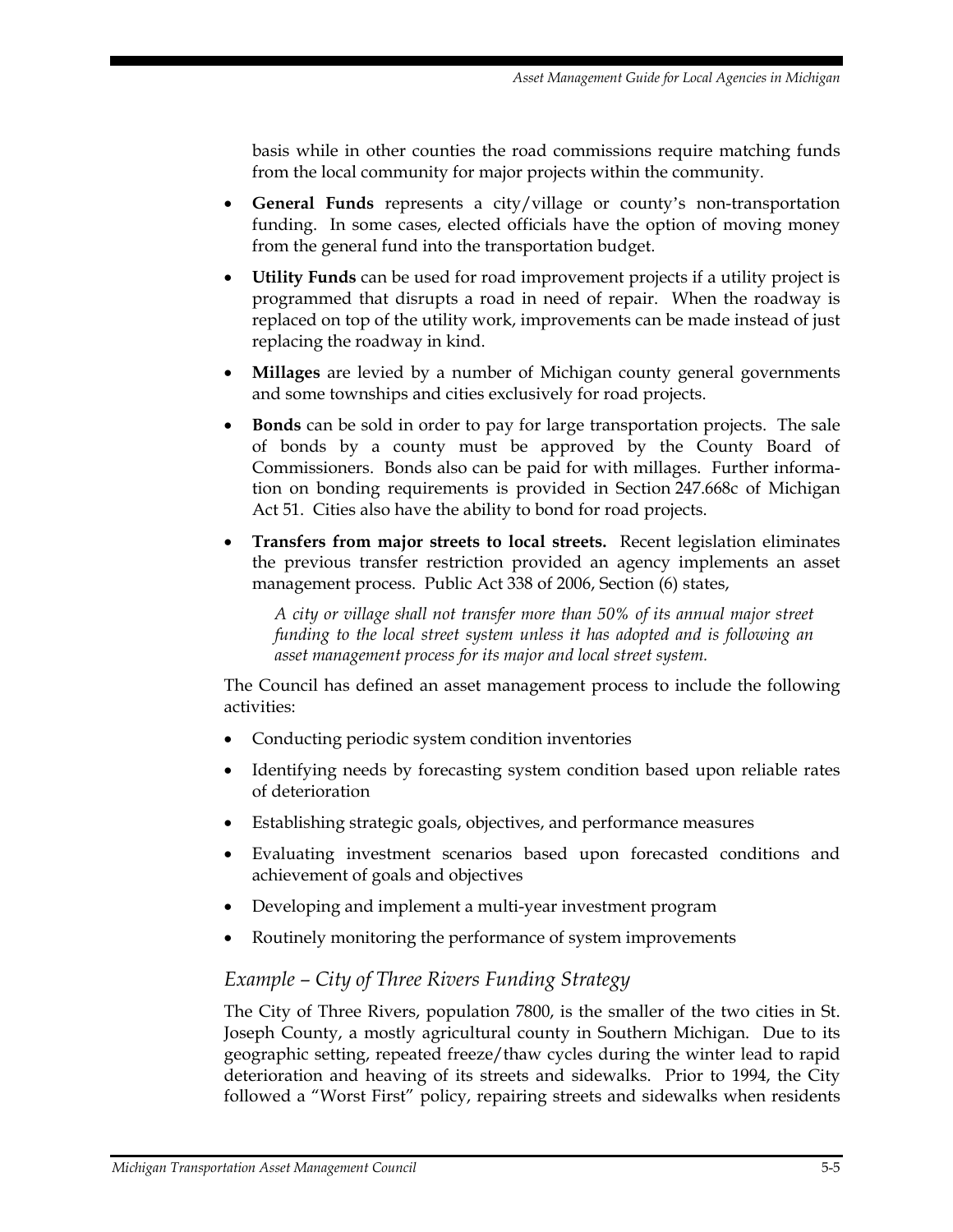complained. These projects usually imposed assessments of 25 to 100% depending on the situation. This strategy led to a scattering of good pavement and sidewalk amid a patchwork of repairs and deterioration all over town with no contiguity for safe pedestrian and/or compliance with the Americans with Disabilities Act (ADA).

In 1994, the City benefited from a county wide, one-mill levy that was apportioned per Act 51. They initiated a program to upgrade gravel streets to asphalt and began rebuilding segments that had been untouched, except for patching, going back as far as the 1920's.

In 2001, the City Manager asked the Engineering Department to develop a plan that would address the improvement needs of 13.5 miles of major streets, 31 miles of local streets and 100 miles of sidewalk. The City Finance Director noted that a 15-year sanitary bond issue was coming due and that the City might be able to "sell" the voters on a millage renewal in support of street and sidewalk improvement.

The City Manager, Finance Director and City Engineer all made presentations at public meetings, public hearings and to civic organizations to allay fears concerning the honest and efficient utilization of the funds. Guidelines were drafted on how to deal with outstanding special assessments and a 4-person advisory committee was proposed to oversee the Engineer and the improvement program. Voters approved the millage renewal by a 400 vote margin (10%).

Since 2003, the City has adopted a Mix of Fixes approach to maintain, upgrade and replace streets. Several miles of street have been rebuilt and many miles have been upgraded by applying a various fixes such as: infra-red heat and reroll, overband crack sealing, slurry seal, microsurfacing, overlay, mill and fill and complete reconstruction. Over 24 miles of sidewalks have been improved to ADA standards. Additionally, this process has gained the City Administration a great deal of credibility with its citizens.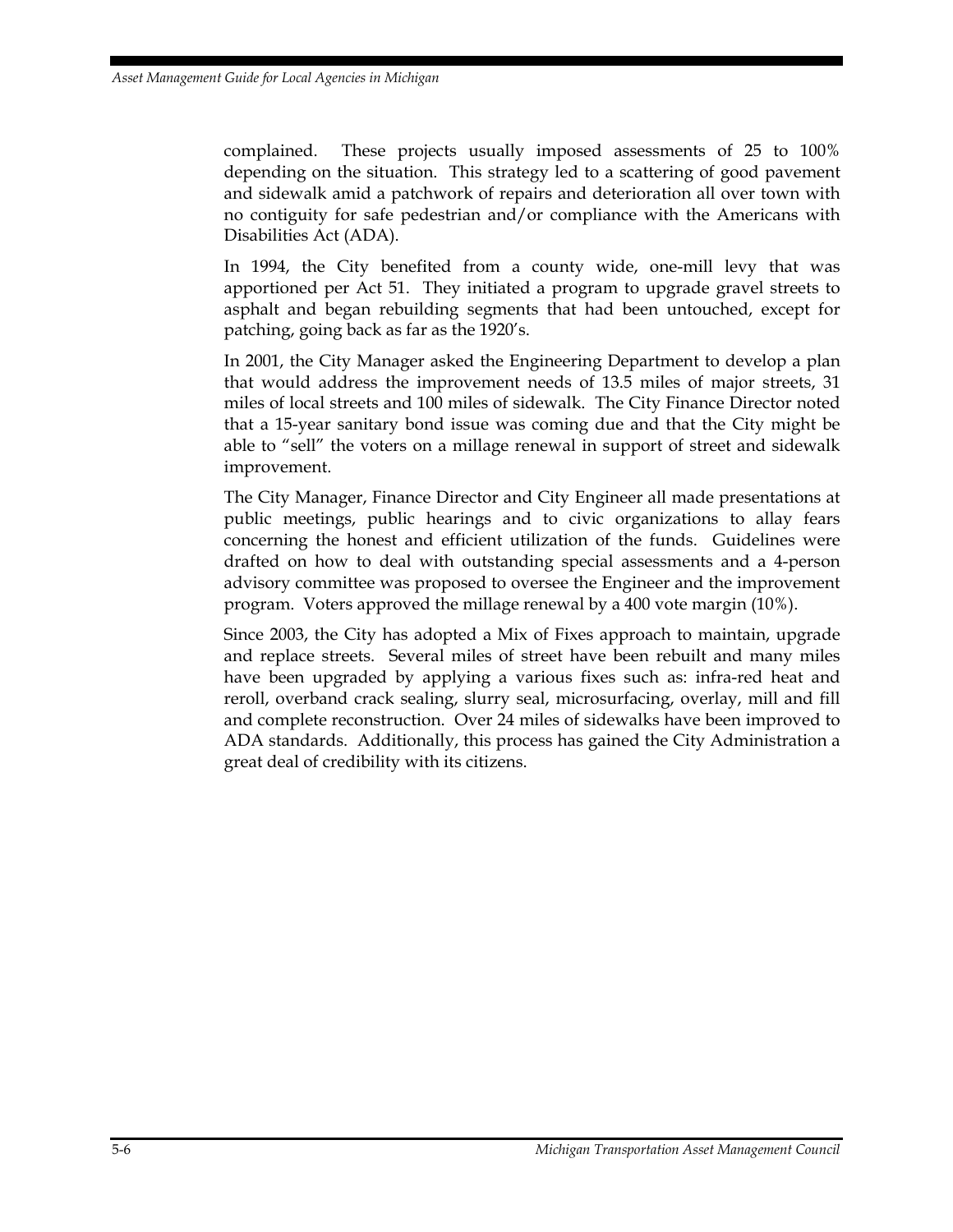# **6.0 Predicting Future Condition**

The future condition of transportation infrastructure depends on how much an agency is able to invest in routine maintenance, capital preventive maintenance and structural improvement. Typically, the work required to achieve an idealized condition costs far more than agencies can afford to pay. However, deferred maintenance can be costly. As facilities age, they tend to deteriorate more rapidly and often end up costing as much as 10 times more to repair. Agencies that are not able to make sufficient investments to maintain or improve conditions face a higher price tag in the future, as well as potentially unacceptable levels of service for road users. Therefore, it is important for agencies to consider the Mix of Fixes approach—*The Right Fix, in the Right Place, at the Right Time—*and develop the capability to understand the relationship between repair strategies, funding levels and condition (this is usually done through the use of a management system). While many agencies currently do not use a management system and hence lack the capability, it is not difficult to implement. This section presents realistic options for local agencies to analyze future pavement and bridge conditions.

# **6.1 IMPLEMENT A PAVEMENT MANAGEMENT SYSTEM**

Pavement management systems (PMS) support the entire resource allocation process, including the prediction of future pavement conditions. Specifically, they can help you:

- Maintain an inventory of roads and their condition
- Estimate the current condition of a roadway network
- Predict the future condition of the network
- Optimize alternative repair and funding strategies
- Guide your agency to make good decisions
- Promote communication within the agency
- Promote communication with the public

Despite these benefits, simply having a PMS does not mean that your agency is practicing good asset management. For example, a PMS cannot do the following:

- "Sell" itself to public and elected officials
- Replace engineering judgment
- Substitute for a proper capital preventive maintenance program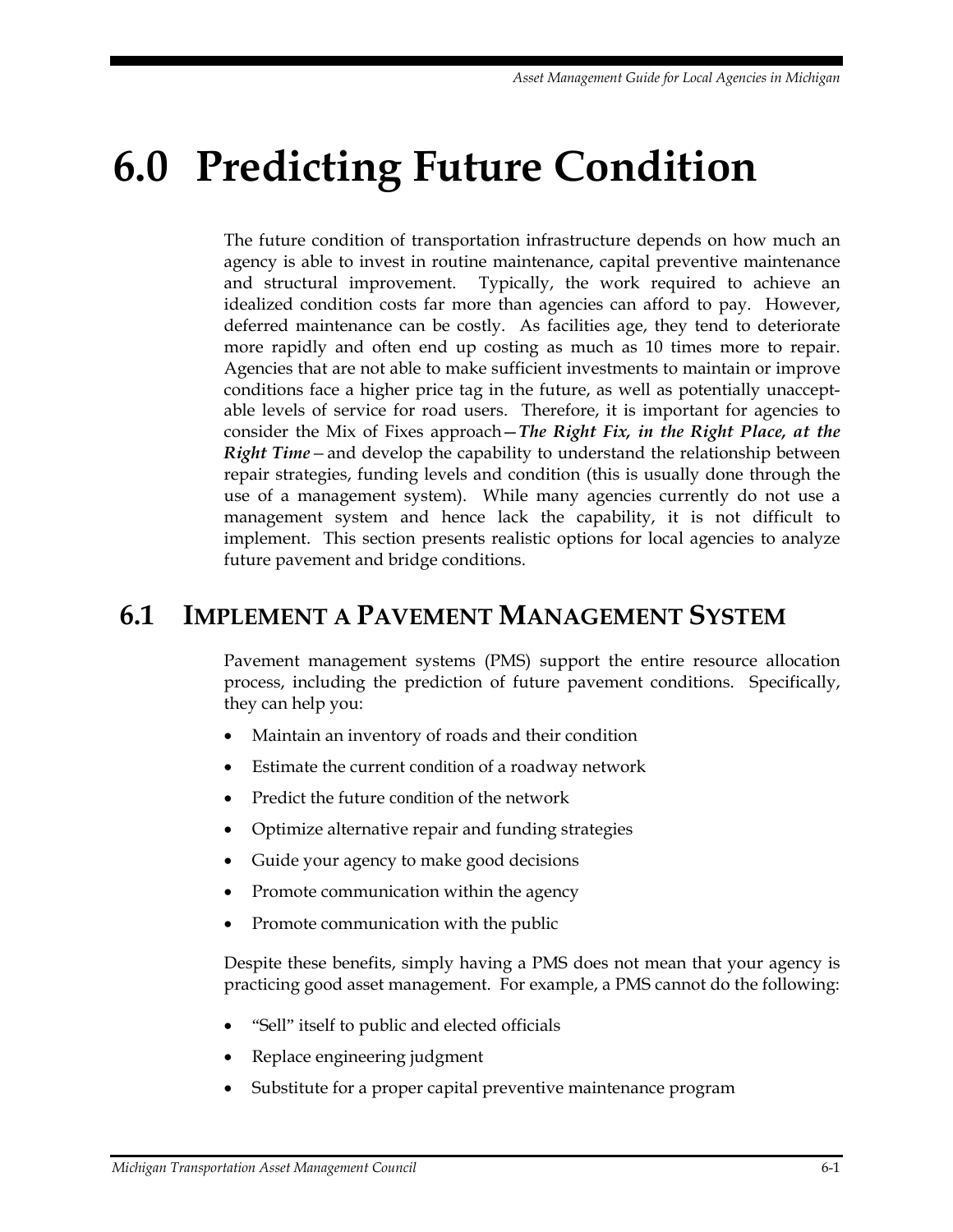- Make decisions for you
- Provide all the answers

There are many different PMS available from a multitude of vendors. Table 6.1 includes a sample of available systems. All of these systems have been reviewed by the Council (or are used by Council members) and have been found to be very good systems. Your agency would be well served using any of them.

| Vendor                               | Product(s) Name                                 | Web Site                         | <b>Example Agencies</b><br><b>Using This System</b>                                                |
|--------------------------------------|-------------------------------------------------|----------------------------------|----------------------------------------------------------------------------------------------------|
| APWA and<br>University of Illinois   | MicroPaver                                      | www.apwa.net<br>www.tac.uiuc.edu | Kent County, Grand Rapids,<br>Ann Arbor                                                            |
| AgileAssets, Inc.                    | AgileAssets                                     | www.trdi.com                     |                                                                                                    |
| CartéGraph Systems Inc.              | <b>PAVEMENTview</b><br><b>PAVEMENTview Plus</b> | www.cartegraph.com               | Detroit, Livonia, Royal Oak                                                                        |
| Deighton Associates Limited          | dTIMS                                           | www.deighton.com                 |                                                                                                    |
| GBA Master Series, Inc.              | <b>Street Master</b>                            | www.gbamasterseries.com          |                                                                                                    |
| Michigan Technological<br>University | RoadSoft-GIS                                    | www.roadsoft.org                 | Ionia, Ypsilanti, Kingsford,<br>Gladstone, Alcona CRC,<br>Washtenaw CRC.<br>Marquette CRC & others |
| Hansen                               | <b>PAVEMENT</b><br>MANAGEMENT                   | www.hansen.com                   | Troy                                                                                               |
| Stantec Consulting Inc.              | Super Pavement<br>Management System<br>(PMS)    | www.stantec.com                  | Oakland County, Southfield,<br><b>Farmington Hills</b>                                             |

## **Table 6.1 Available Pavement Management Systems**

Source: TAMC Data Management Subcommittee

In December of 2005, the Council chose RoadSoft for use in developing its statewide strategy. RoadSoft is an attractive option for many local agencies in Michigan—there are currently over 230 agency users. This system is funded through MDOT and developed, distributed and supported by Michigan Tech University at no cost to Michigan agencies. RoadSoft uses the PASER Condition Rating System, the same system used by the Council for reporting purposes. It has an active user community that meets several times a year (meetings and web seminars) to discuss functionality and future development direction (see Appendix G. Resources).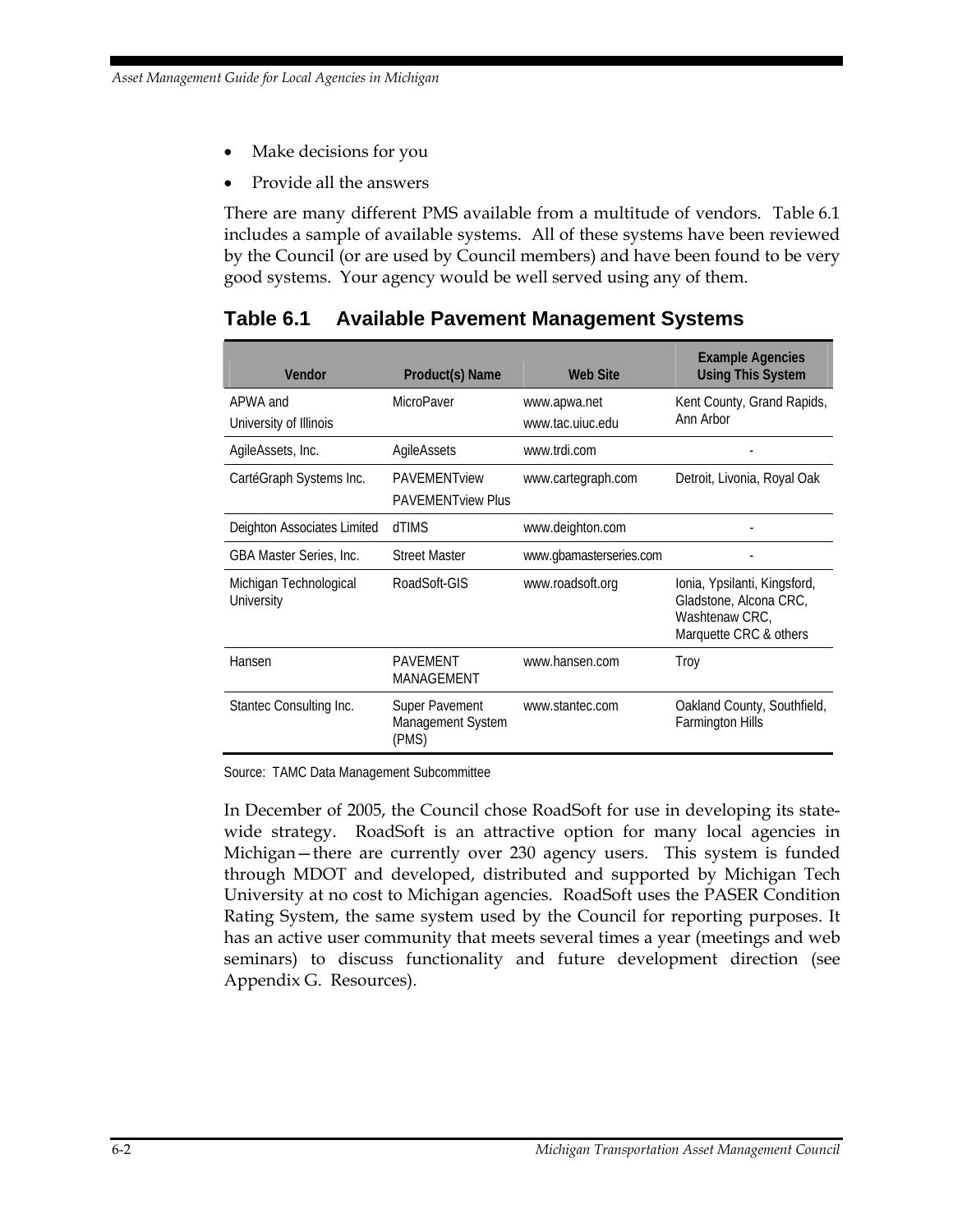Implementing RoadSoft requires the following tasks:

- Entering PASER ratings for roads in your jurisdiction
- Indicating the width and pavement type for all road segments
- Updating the default treatment project cost models

PASER ratings and inventory data for the federal aid system collected as part of the 2003-2007 TAMC Data Collection process are available from your Regional Planning Organization.

#### *Example – Predicting Future Conditions Using RoadSoft*

RoadSoft uses PASER surface condition ratings to develop its pavement deterioration curves. The curves are used to estimate remaining service life (RSL) for the network under consideration. RSL is then combined with repair types and costs, and agency funding levels to predict future possible performance in terms of average RSL.

Figure 6.1 shows the resulting impact on Costs; Percent of Good, Fair and Poor; Lane Miles of Activity; and Average RSL for a specific level of funding and particular selection of fixes.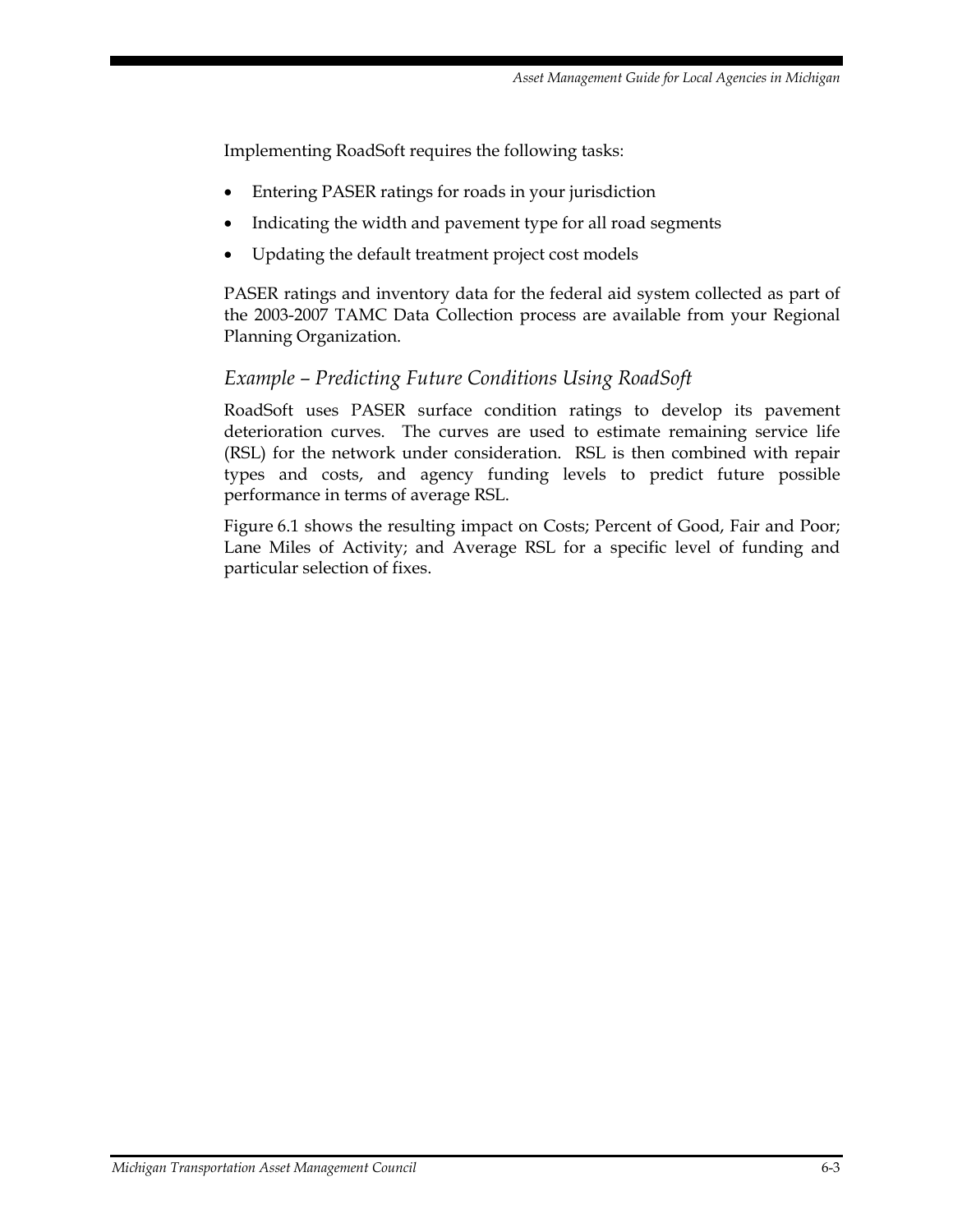

| <b><i><u><b>En Strategy Evaluation</b></u></i></b> |                                                                                                                   |                                                   |
|----------------------------------------------------|-------------------------------------------------------------------------------------------------------------------|---------------------------------------------------|
| <b>Network</b>                                     | <b>Strategy</b>                                                                                                   |                                                   |
| $\mathbb{R}$<br>V Network Builder<br>Open          | <b>p</b> <sup>2</sup> Open<br>省 New<br><b>Q</b> Summarize<br><b>A</b> Compare Strategies<br>Ы<br>X Delete<br>Save | <b>Data</b> Optimize                              |
| Current Network FedAid                             | Current Strategy FedAid 500k Optimized<br>[OPTIMIZED] Date Run: 3/12/2007 4:10:00 PM                              |                                                   |
|                                                    | Work this year?   Inflation 0 % Years 10                                                                          | View Entire Strategy IV                           |
| Pavement Types in Network                          | <b>Strategy Definition</b>                                                                                        |                                                   |
| Asphalt-All Season<br>⊽                            | <b>Budget</b><br>Miles Yr From Yr To                                                                              | <b>Entire Strategy</b><br>$\hat{\phantom{a}}$     |
| Asphalt-Standard<br>⊽                              | Asphalt-All Season: 114.974                                                                                       | Costs by Year                                     |
| ⊽<br>Composite                                     | - El Reconstruction - 9" base, 3" top - (\$ 73,040 / mile)<br>0.000<br>10 <sup>5</sup><br>\$0                     |                                                   |
| Concrete-Standard<br>⊽                             | $\blacksquare$<br>- El Reconstruction - 6" base, 3" top - (\$ 53,973 / mile)                                      | 600000T                                           |
| Sealcoat-Standard                                  | 10 <sup>5</sup><br>\$0<br>0.000<br>$\mathbf{1}$                                                                   | 400000                                            |
|                                                    | -El Mill & Overlay - 3" Thick - (\$ 31,973 / mile)                                                                |                                                   |
|                                                    | 1<br>10 <sub>5</sub><br>n nnn<br>\$0                                                                              | 200000                                            |
|                                                    | -El Overlay - 2" Thick - (\$ 21,267 / mile)                                                                       |                                                   |
|                                                    | 10 <sub>5</sub><br>\$0<br>0.000<br>1                                                                              | 07 08 09 10 11 12 13 14 15 16 17                  |
| Apply Filters =>                                   | -El Sealcoat Double - (\$ 7,744 / mile)                                                                           |                                                   |
|                                                    | $\overline{2}$<br>25<br>\$28,142<br>3.634                                                                         | Percent of Good(grn) Fair(blue) Poor(red) by Year |
|                                                    | -El Sealcoat Single + - (\$ 5,984 / mile)                                                                         |                                                   |
| <b>Network Summary</b> (Lane Miles)                | 25<br>$\overline{2}$<br>\$24,594<br>4.11                                                                          | 100                                               |
| FI Asphalt-All Season: 114.974                     | $\hat{\phantom{a}}$<br>-- Crack Seal - (\$1,291 / mile)                                                           |                                                   |
| FI Good: 13.900                                    | 15<br>\$70,535<br>54.65<br>11                                                                                     | 50                                                |
| - RSL 13: 7.960                                    | Gealcoat Single - (\$4,048 / mile)                                                                                |                                                   |
| RSL 11: 5.940                                      | $\overline{2}$<br>$\overline{2}$<br>13.6625<br>\$55,306                                                           |                                                   |
| 日 Fair: 97.868                                     | $\overline{3}$<br>$\overline{3}$<br>\$55,306<br>13.6625                                                           | 07 08 09 10 11 12 13 14 15 16 17                  |
| RSL 9: 13.986                                      | \$102,659<br>25,3605<br>$\overline{4}$<br>$\overline{4}$                                                          |                                                   |
| RSL 8: 19.866                                      | 5 <sub>5</sub><br>5 <sup>1</sup><br>\$55,306<br>13.6625                                                           | Lane Miles of Activity Performed by Year          |
| RSL 7: 2.136                                       | $\overline{6}$<br>$\overline{6}$<br>5.94<br>\$24,045                                                              |                                                   |
| RSL 6: 27.384                                      | 7.1355<br>$\overline{7}$<br>$\overline{7}$<br>\$28,885                                                            | 200                                               |
| RSL 5: 10.524                                      | $\overline{8}$<br>$\overline{8}$<br>19.6497<br>\$79,542                                                           |                                                   |
| RSL 4: 17.850                                      | $\overline{9}$<br>$\overline{9}$<br>\$81,540<br>20.1432                                                           | RC<br>100                                         |
| RSL 3: 3.720                                       | \$71,090<br>17.5618<br>10 <sup>1</sup><br>10 <sup>5</sup>                                                         | <b>RH</b><br>CPM                                  |
| RSL 2: 2.402                                       | Asphalt-Standard: 317.522                                                                                         |                                                   |
| FI Poor: 3.206<br>RSL 0: 3.206                     | -El Reconstruction - 9" base, 3" top - (\$ 119,680 / mile)                                                        |                                                   |
|                                                    | 0.000<br>$10 -$<br>\$0<br>11                                                                                      | 0708091011121314151617                            |
| FJ Asphalt-Standard: 317.522                       | El Reconstruction - 6" base, 3" top - (\$ 98,560 / mile)                                                          | Average RSL by Year                               |
| -El Good: 61.968                                   | 10 <sup>5</sup><br>0.000<br>\$0<br>1                                                                              |                                                   |
| RSL 14: 19.735<br>RSL 13: 13.064                   | -- Mill & Overlay - 3" Thick - (\$49,280 / mile)                                                                  |                                                   |
| RSL 12: 0.664                                      | \$0<br>0.000<br>11<br>10 <sub>5</sub>                                                                             | $\frac{9}{6}$<br>$\frac{6}{3}$                    |
| RSL 11: 28.100                                     | -- Dverlay - 2" Thick - (\$37,195 / mile)                                                                         |                                                   |
| RSL 10: 0.405                                      | \$0<br>0.000<br>11<br>10 <sup>5</sup>                                                                             |                                                   |
| Fi Fair: 187,944                                   | -El Dverlay - 3" Thick - (\$37,195 / mile)                                                                        | 0 <sup>†</sup>                                    |
| RSL 9: 28.597                                      | 10 <sub>5</sub><br>0.000<br>11<br>\$0                                                                             | -3‡                                               |
| RSL 8: 24.268                                      | - Sealcoat + - (\$ 3,989 / mile)                                                                                  | 07 08 09 10 11 12 13 14 15 16 17                  |
| DCI 7-15-700                                       | 1<br>10 <sub>5</sub><br>0.000<br>\$0                                                                              | $\overline{\mathbf{v}}$                           |

Source: RoadSoft Output

Figure 6.2 shows the result of running for two strategies: a) standard (heavy on reconstruct) and b) optimized (some reconstruct and heavy on capital preventive maintenance). It also shows the impact of doing nothing, which results in negative RSL, meaning that the majority of roads will quickly drop below the critical distress point (CDP) and require reconstruction or rehabilitation. The figure shows that the standard strategy will result in a loss of average RSL over the next five years; whereas the optimal strategy will improve the average RSL.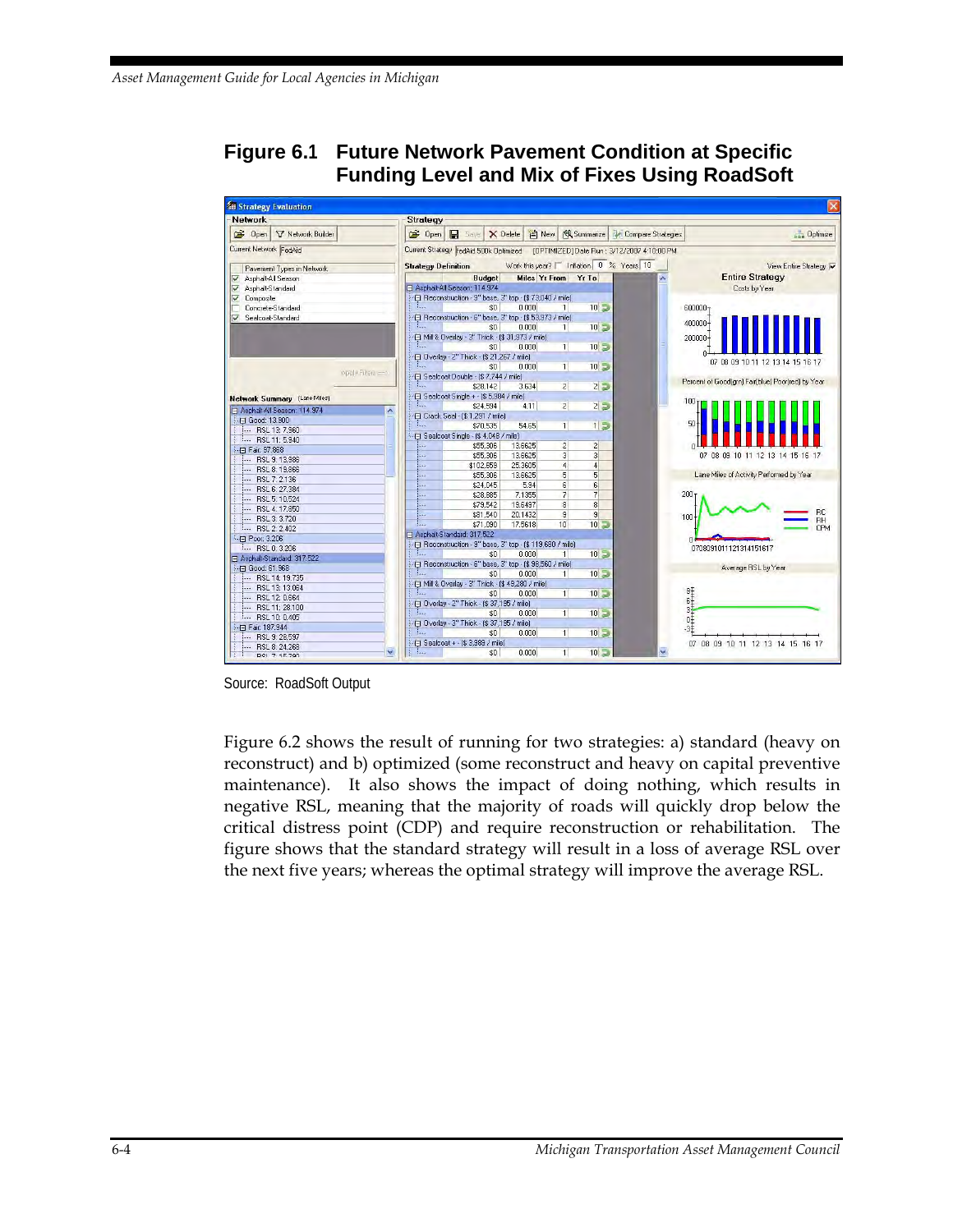

## **Figure 6.2 Comparing Funding Scenarios**

Figure 6.3 shows the comparative budgets for the two strategies. Even though the optimized strategy costs less than the standard strategy, the results are far better.

## **Figure 6.3 Defining Funding Scenarios**



Source: RoadSoft Output

Source: RoadSoft Output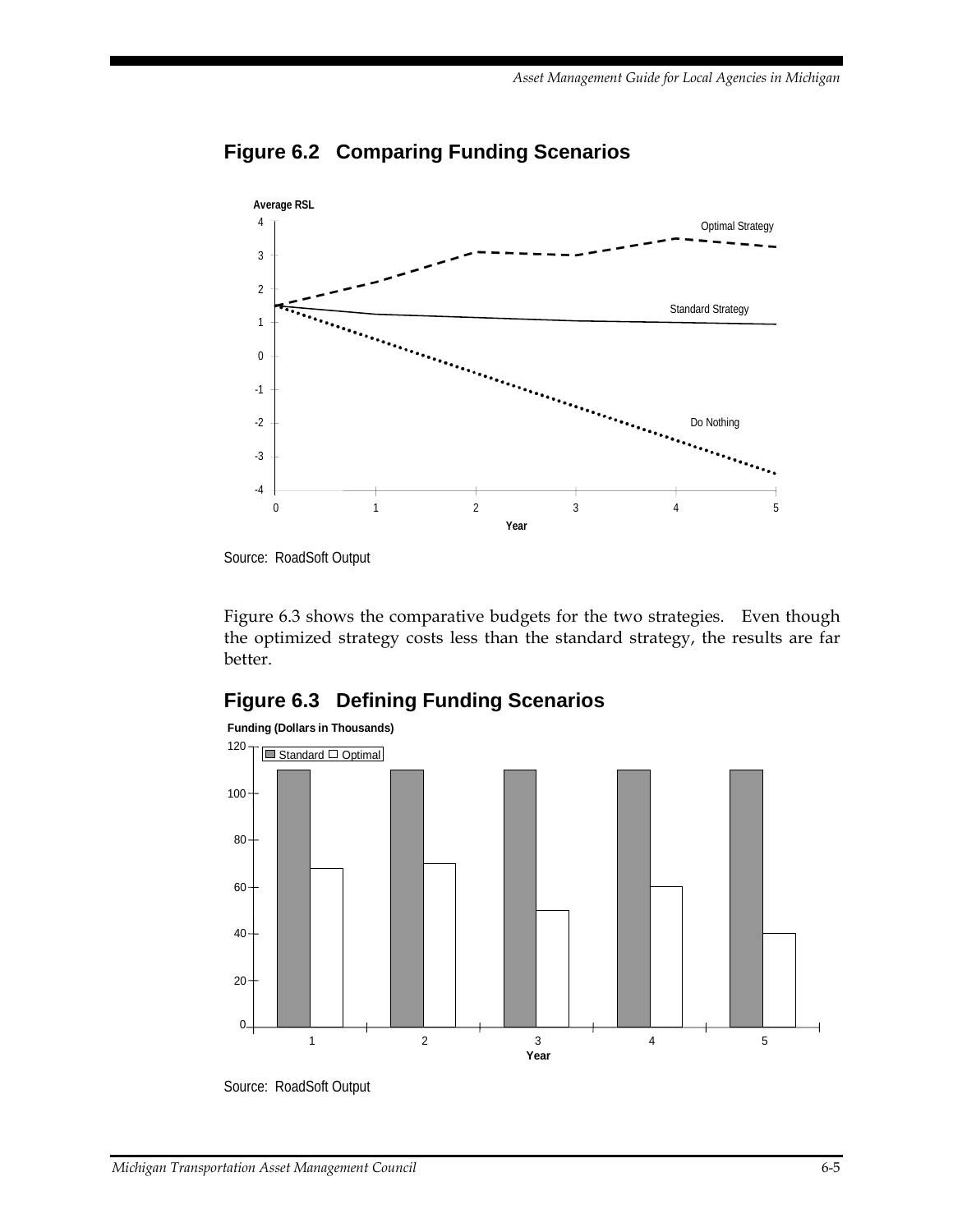#### *Example—Predicting Future Pavement Conditions Using MicroPaver*

Another popular system used by several agencies in Michigan is MicroPaver. Developed by the U.S. Army Corps of Engineers, this system requires more detailed condition data than RoadSoft.

In 1995, the Kent County Road Commission (KCRC), in cooperation with the Grand Valley Metropolitan Council, adopted MicroPaver for use on its primary road system (630 miles). After a period in the early to mid 1990's that was dominated by expansion projects, the KCRC noticed a decline in the condition of its primary roads and decided to reemphasize system preservation. KCRC uses MicroPaver to assess pavement condition, evaluate individual road segments, identify improvement projects, and evaluate investment options. For example, Figure 6.4 presents a trend analysis of pavement condition.



#### **Figure 6.4 KCRC Road Distribution Over Time**

Source: Kent County Road Commission

The data shows the percent of the network requiring the following work activities: reconstruction, preservation, and maintenance. The network is segmented into these categories based on a pavement condition index (PCI).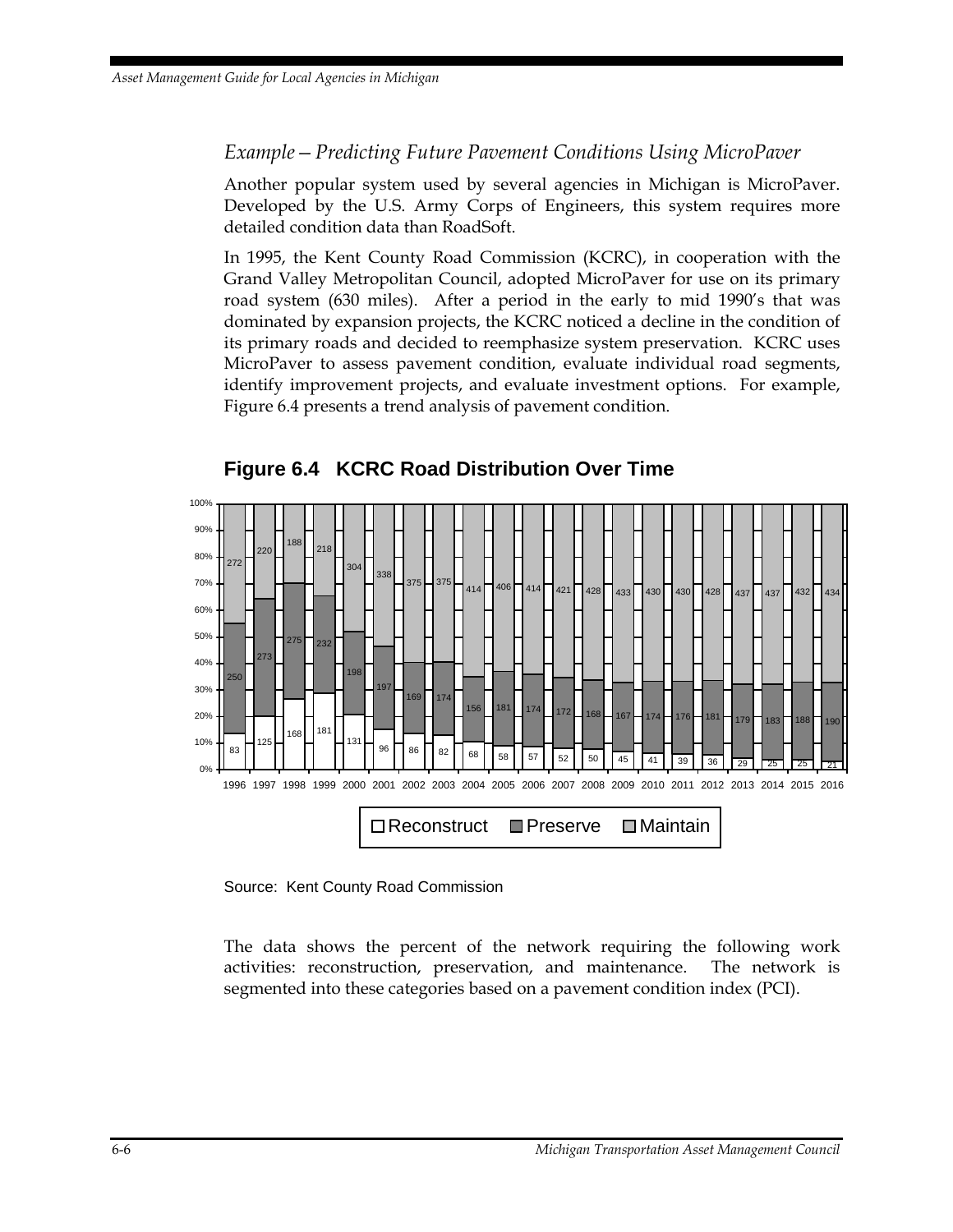Figure 6.5 presents four alternative budget scenarios and indicates the implications of each for future pavement condition.



**Figure 6.5 KCRC Future Pavement Condition** 

The performance measure used for this analysis is the percent of the network with a PCI greater than or equal to 70. In each scenario, the funding for intersections and bridges is held constant, while the amounts allocated to surface treatments, overlays and pavement reconstruction increase with the overall funding level.

# **6.2 IMPLEMENT A SPREADSHEET ANALYSIS**

Another option for predicting future pavement condition is a spreadsheet analysis—this can also be done with pencil and paper. The *Quick Check of Highway Network Health* developed by the National Center for Pavement Preservation (NCPP) is an understandable methodology that can be used by agencies large and small. The Quick Check (see Appendix G. Resources) uses the number of lane-miles in your network, the ESL lost every year to deterioration, the ESL gained from treatments, and the quantity and cost of treatments performed.

Assume you have 220 lane-miles in your network. If you did absolutely no work on your road network over the course of one year the system would deteriorate (at a minimum) 220 lane-mile-years (one year for each lane-mile). If you apply treatments and structural improvements (adding ESL), you gain lane-mile-years. The difference between what the network loses through deterioration and what

Source: Kent County Road Commission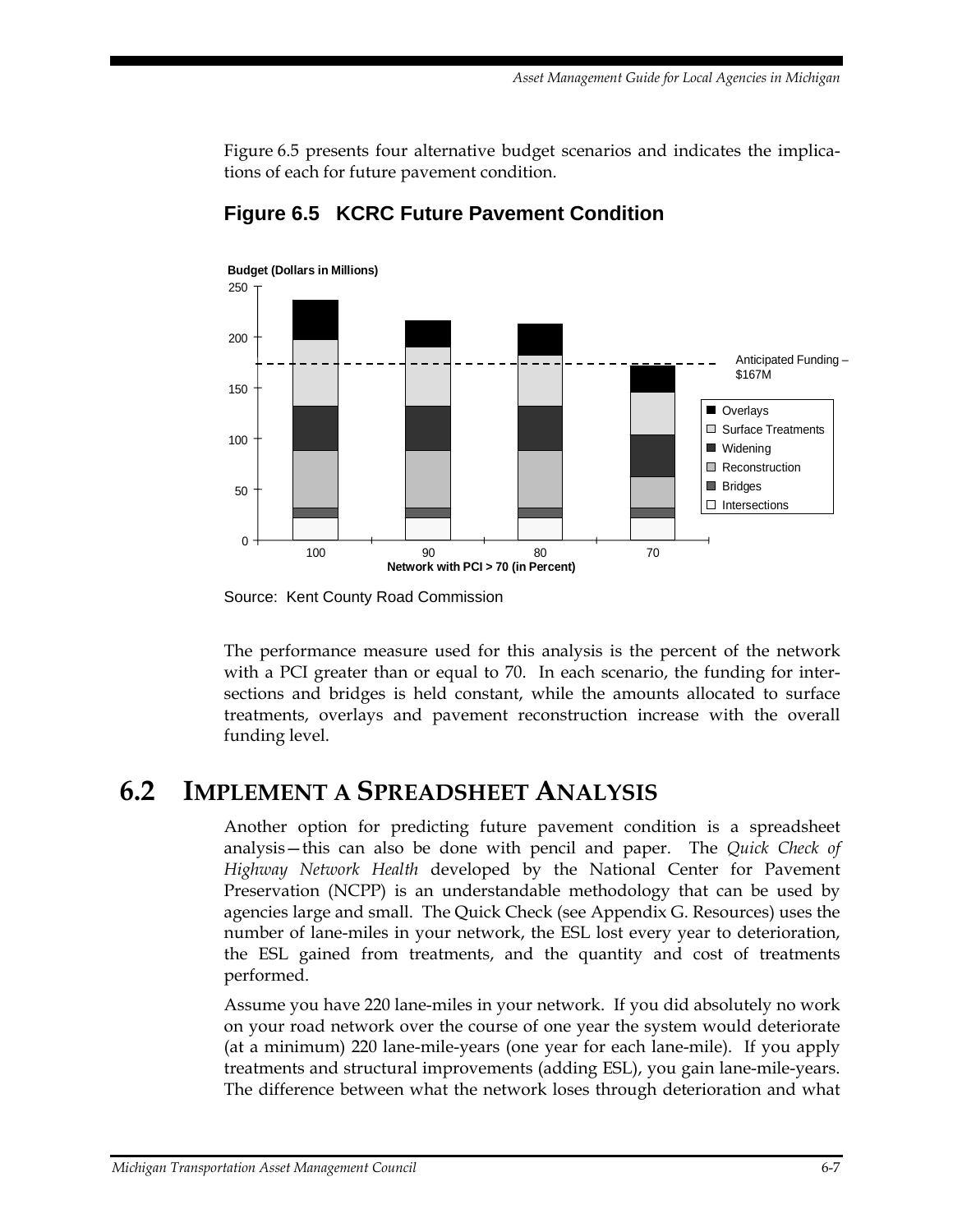it gains through improvement indicates whether the agency is gaining ground or losing ground.

The Quick Check process requires the following steps:

- 1. Determine the number of lane-miles in your network.
- 2. Build a summary of the following:
	- a. the treatments you plan to apply in the coming season
	- b. treatment cost per lane mile
	- c. the ESL gained by the treatment
	- d. the number of lane miles treated
- 3. Use a spreadsheet (or paper and pencil) to calculate the lane-mile-years gained and total cost of the applied treatment.
- 4. Total up the lane-mile-years gained by all the treatments and the applied treatment costs. Total treatment costs should reflect your current treatment budget or proposed budget. Compare the lane-mile-years gained against the lane-mile-years lost for your network. Are you gaining ground or losing ground?
- 5. If you come up short, consider changing the Mix of Fixes. You can run different treatment scenarios and see the impact that capital preventive maintenance has on the overall network condition.

#### *Example – Predicting Future Conditions Using the NCPP Quick Check*

Figure 6.6 uses actual data from a local agency in Michigan (prorated to keep the agency anonymous) and the NCPP approach applied to the local agency situation. This agency has 625 lane-miles in its network. Therefore, each year the network will deteriorate 625 lane-mile-years. Their challenge is to overcome the deterioration with extended life gained through treatment.

Notice that the treatments gained 204 lane-mile-years (ESL), but at the same time the system lost 625 lane-mile-years (RSL), for a net loss of 421 lane-mile-years. They are losing ground fast—only recovering 30% of a year's deterioration!

Consider these observations about the example:

- 84% of the budget is being devoted to only 1.8% (10 lane-miles) of the system.
- Crack sealing was done on only 6 lane-miles—on a 625 mile network! Cracks are being ignored, which directly leads to deterioration requiring more expensive treatment.
- They are only getting 2 years of ESL from Non Structural Overlays—very little "bang for the buck". Is this a case of the wrong fix in the wrong place at the wrong time?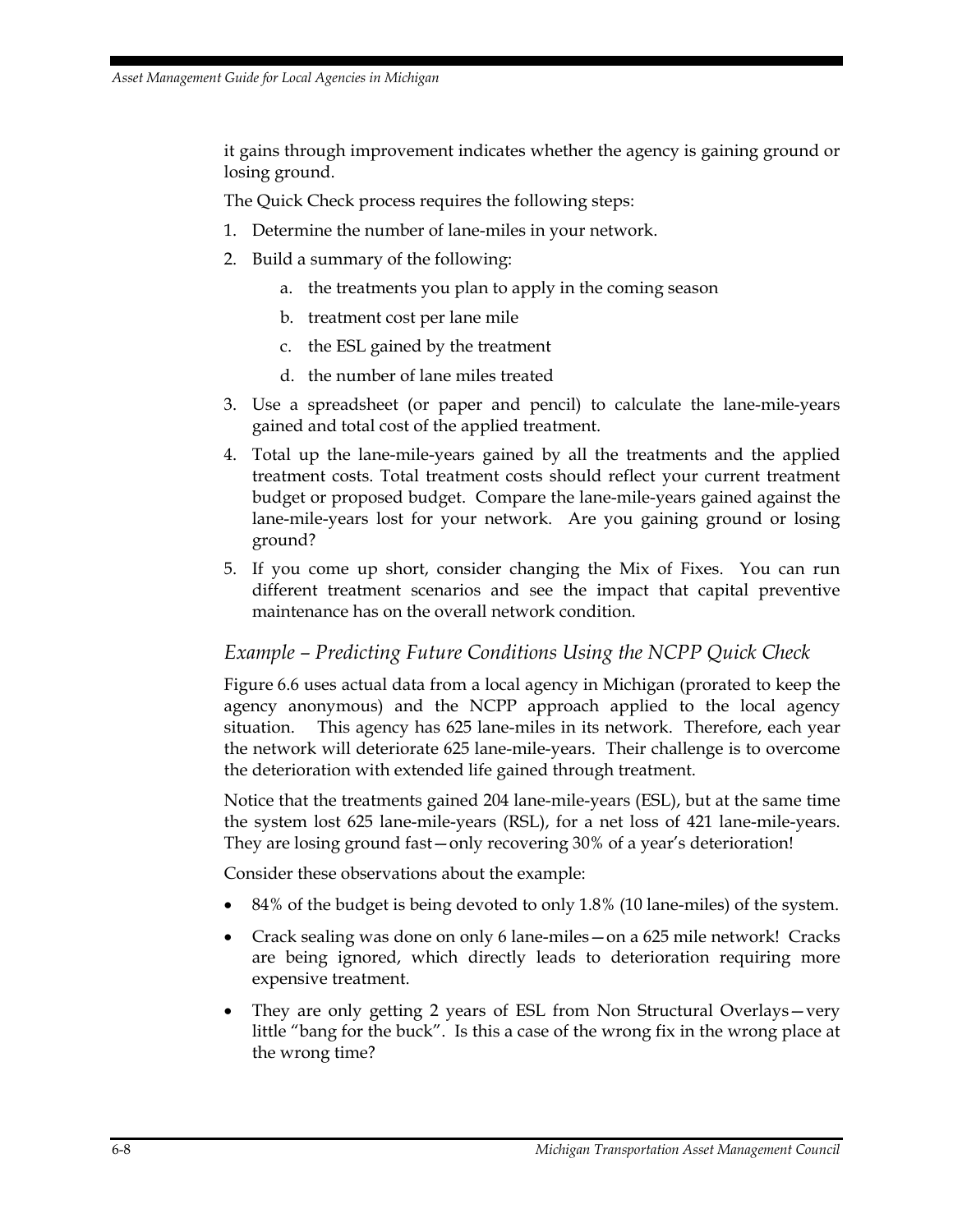This example clearly shows that a strategy devoting the majority of resources to structural improvement (worst first) contributes to a downward spiral of overall network condition. In each succeeding year it will become more costly to reverse that trend. Implementing a more aggressive CPM program would go a long way towards keeping the good roads good and overcoming the annual deficit of lanemile-years. Most likely they also need to make the case for an increase in resources.

| <b>Programmed</b><br><b>Activity</b> | <b>Fixed cost</b><br>per lane mile | <b>ESL</b><br>Years | # of Lane<br><b>Miles of Fix</b> | <b>Lane Mile</b><br>Years | <b>Total Cost</b> |
|--------------------------------------|------------------------------------|---------------------|----------------------------------|---------------------------|-------------------|
| Reconstruction                       | \$530,000                          | 15                  | 4                                | 60                        | \$2,120,000       |
| Rehabilitation                       | \$170,000                          | 14                  | 6                                | 84                        | \$1,020,000       |
| Mill & Overlay                       | \$68,000                           | 8                   | 5                                | 40                        | \$340,000         |
| Non Struc. Overlay                   | \$32,000                           | $\overline{2}$      | 7                                | 14                        | \$224,000         |
| Crack Seal                           | \$4,800                            | 1                   | 6                                | 6                         | \$28,800          |
| <b>Totals</b>                        |                                    |                     |                                  | 204                       | \$3,732,800       |

# **Figure 6.6 Spreadsheet Prediction of Future Pavement Conditions Using the NCPP "Quick Check" Approach (625 Lane-Mile Network)**

204 lane-mile-years gained — 625 lane-mile-years lost = a deficit of 421 lane-mile-years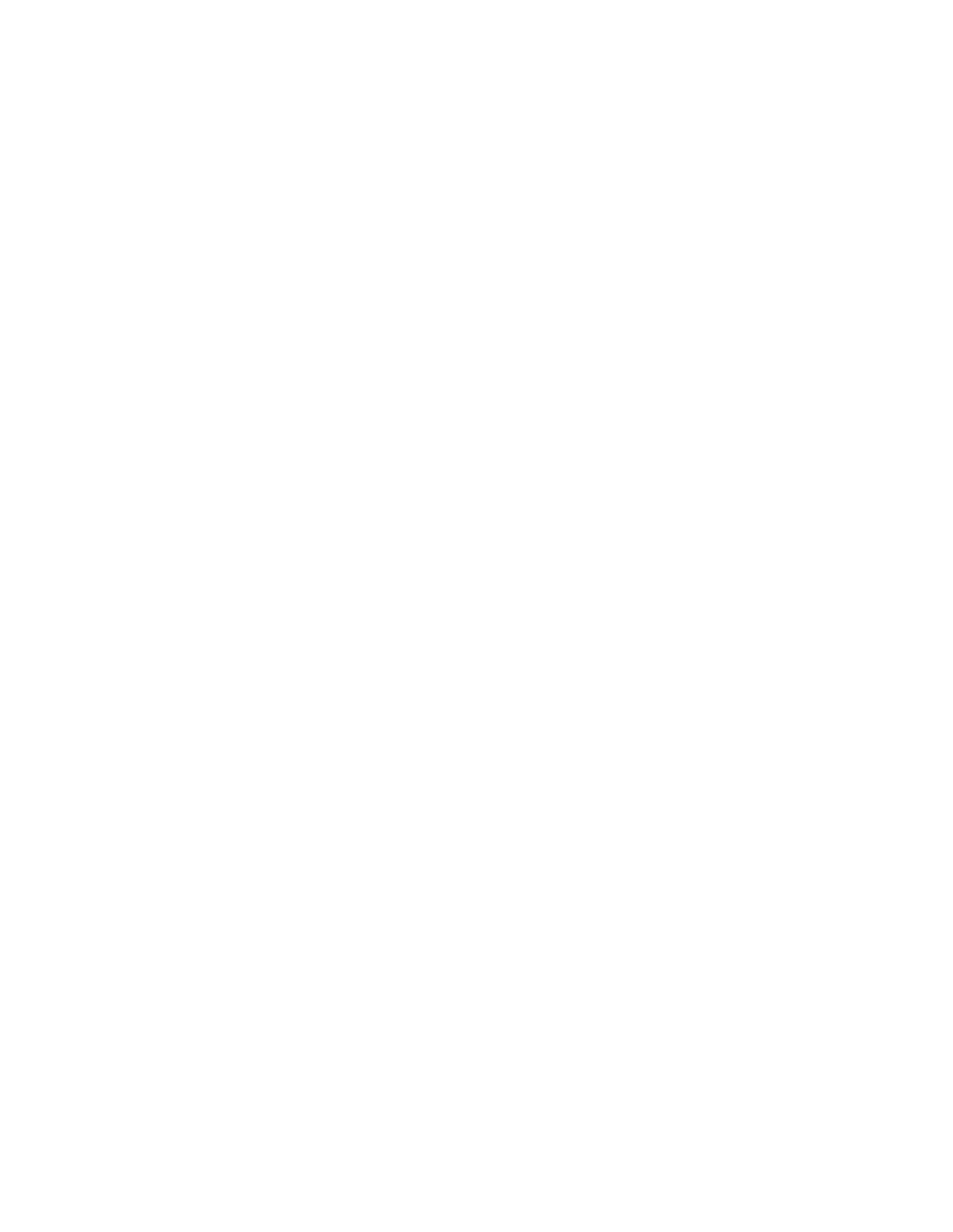# **7.0 Performance Measures and Performance Targets**

An asset management approach requires that an agency has policies in place that articulate the agency's road network goals. Performance Measures and Performance Targets are the tools by which an agency communicates its efforts and gauges its success. Measures and targets should be developed **prior** to conducting tradeoffs and selecting projects.

Using this "top-down," performance-based, strategic approach can help focus the debate on the big picture and improve agency accountability with elected officials and the public.

# **7.1 SELECT PERFORMANCE MEASURES**

Performance measures are quantifiable representations that measure an agency's outputs, quality of its assets, efficiency, or cost-effectiveness. They should be related to an agency's mission and not simply measure one-time or short-term activities.

General examples include:

- Distribution of road network condition (PASER, PCI, RSL)
- Average response time to address maintenance needs and complaints
- Number of fatal and severe injury crashes per million miles traveled
- Agency expenditures or maintenance expenditures per mile
- Expenditures per work type as a percentage of total expenditures

Performance measures strengthen both external accountability and internal agency decision-making. External accountability is improved by using performance measures to provide a clear and compelling rationale for budget requests and to regularly communicate progress on achieving stated policy objectives. Internal agency effectiveness is enhanced through the use of performance measures to provide a technical basis for decisions.

It is recommended that local agencies select at least one measure for road condition and one for bridge condition. In addition, agencies should consider supplementing these condition measures with measures that reflect other priorities such as traffic movement and safety.

When selecting performance measures, ask yourself—*does this performance measure actually measure our desired outcome?*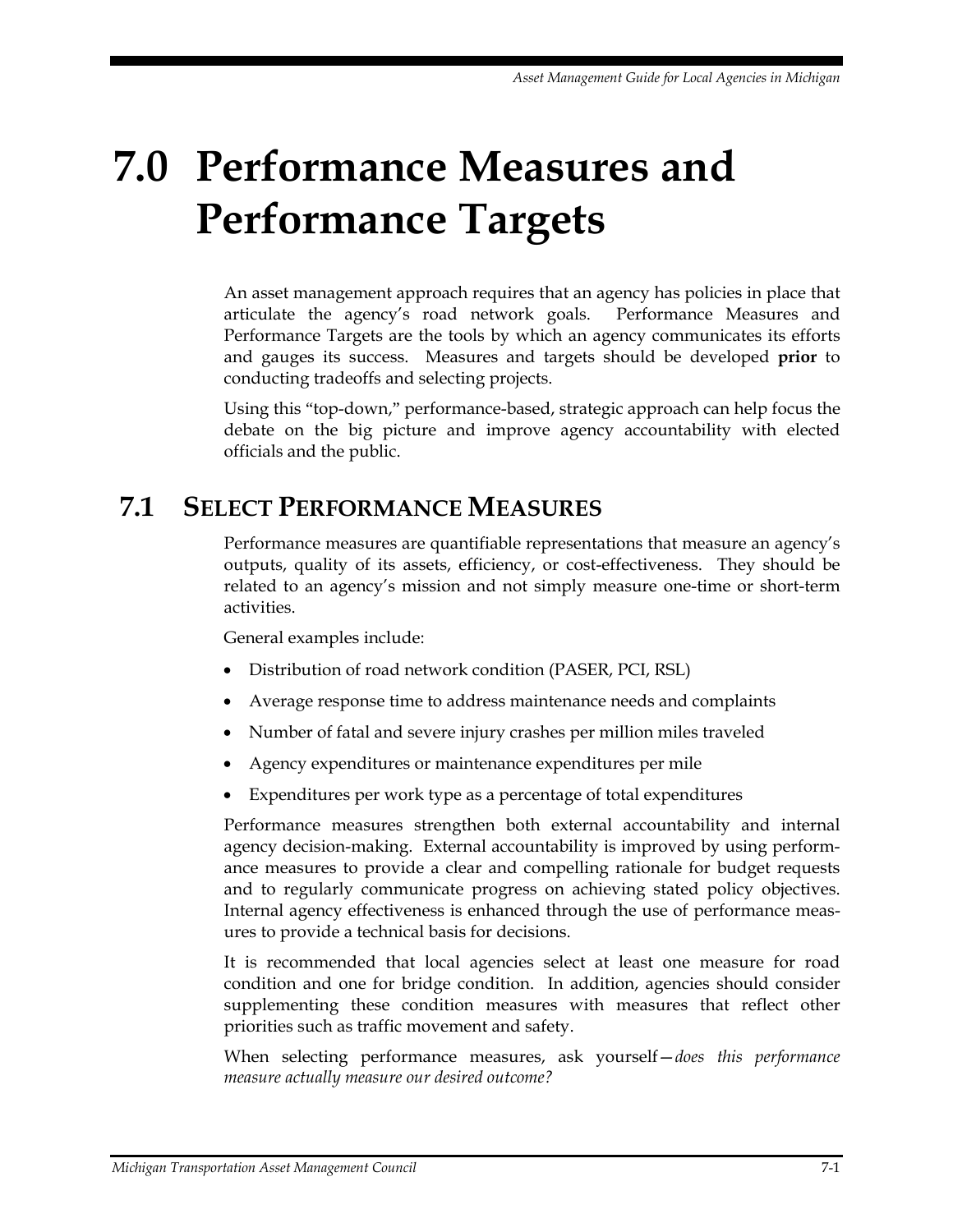Performance measures should meet the following criteria:

- **Feasibility** Is the measure feasible to monitor with sufficient accuracy and reliability given available resources?
- **Easy to Communicate** Is the measure meaningful to decision-makers and the general public?
- **Forecastable** Is it possible to forecast the value of the measure?

# **7.2 SETTING PERFORMANCE TARGETS**

Performance Targets turn policies into guidance for prioritizing projects. For example, if an agency's policy is to preserve pavement condition, it may select PASER rating distribution as a performance measure and establish a specific performance target, such as "85% of the network will be at PASER 6 or better." Decision-makers can then allocate transportation resources in a way that is in line with the agency's performance target—thereby achieving the policy.

In addition to clearly stating the condition that an agency wants to achieve, targets should also indicate a timeframe. Will this target be achieved next year? In five years? It is good practice to have both short- and long-term targets. Long-term targets highlight the need for sustained investment in infrastructure and direct attention to capital preventive maintenance in addition to replacing the facilities that currently are in poor condition.

General examples include:

- 65 percent of network road miles at PASER 6 or better by 2012
- Increase network RSL by 5 percent every year
- Reduce the RSL lost each year to no more than 30%

Table 7.1 presents a sample of targets set by local agencies in Michigan.

#### **Table 7.1 Performance Target Examples**

| <b>Target</b>                                             | <b>Agency</b>       |
|-----------------------------------------------------------|---------------------|
| Average $PCI > 70$                                        | <b>Grand Rapids</b> |
| All streets with PASER rating $\geq 5$                    | Ionia               |
| Seventy percent of network with PCI > 70                  | <b>Kent County</b>  |
| Average PASER rating of 8 by 2012                         | Calhoun County      |
| Every gravel road is brined, full length, twice each year | Calhoun County      |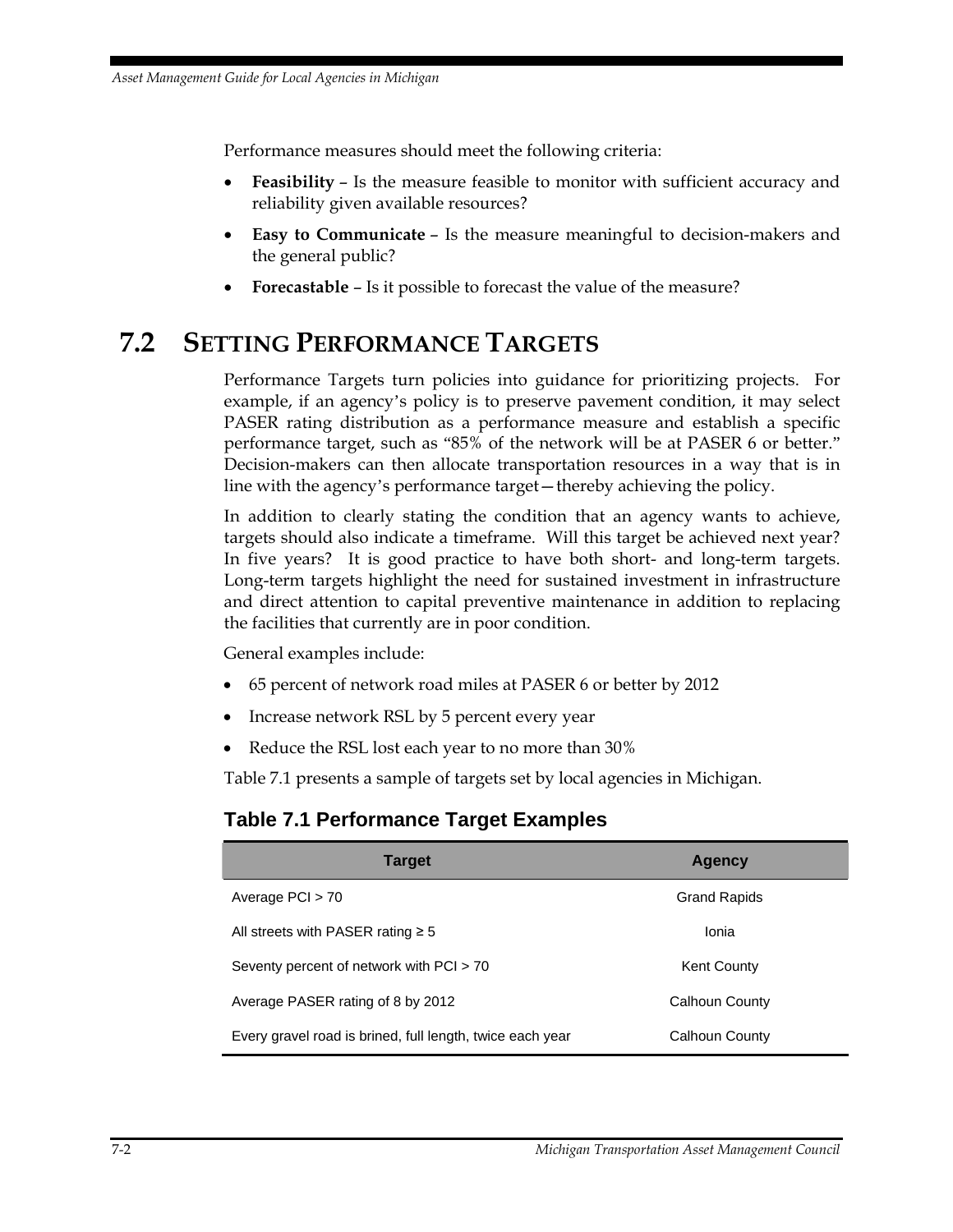Agencies should consider the following types of questions when setting performance targets:

- What percentage of funding is going to various work categories?
- Are we investing in transportation at a sufficient level?
- Are we making sufficient improvements in the system to improve its overall condition?
- Are we simply maintaining the current condition?

The following are examples of approaches used by transportation agencies to establish performance targets:

- Establish a threshold for "poor" or "good" pavement based on PASER ratings, RSL or PCI index, or a level of roughness that is noticeable to road users. Minimize the percent of the network in poor condition, or maximize the percent of the network in good condition.
- Use a management system to determine a long-term optimal network condition distribution. Use this analysis to set goals for either average condition or percent of the network above a given threshold condition level.
- Base goals on maintaining a steady-state condition distribution in order to avoid future peaks in preservation or replacement needs that would be difficult to address given a relatively constant level of funding. These goals are expressed in terms of the percentage of the network in different condition ranges.
- Establish separate goals for different portions of the road network to reflect different functions and degrees of importance (e.g., major versus local streets).

Agencies should periodically adjust targets based on the degree of progress made, changes in policy or priorities, dramatic changes in available funds or emergence of information or factors not previously considered when the initial targets were established.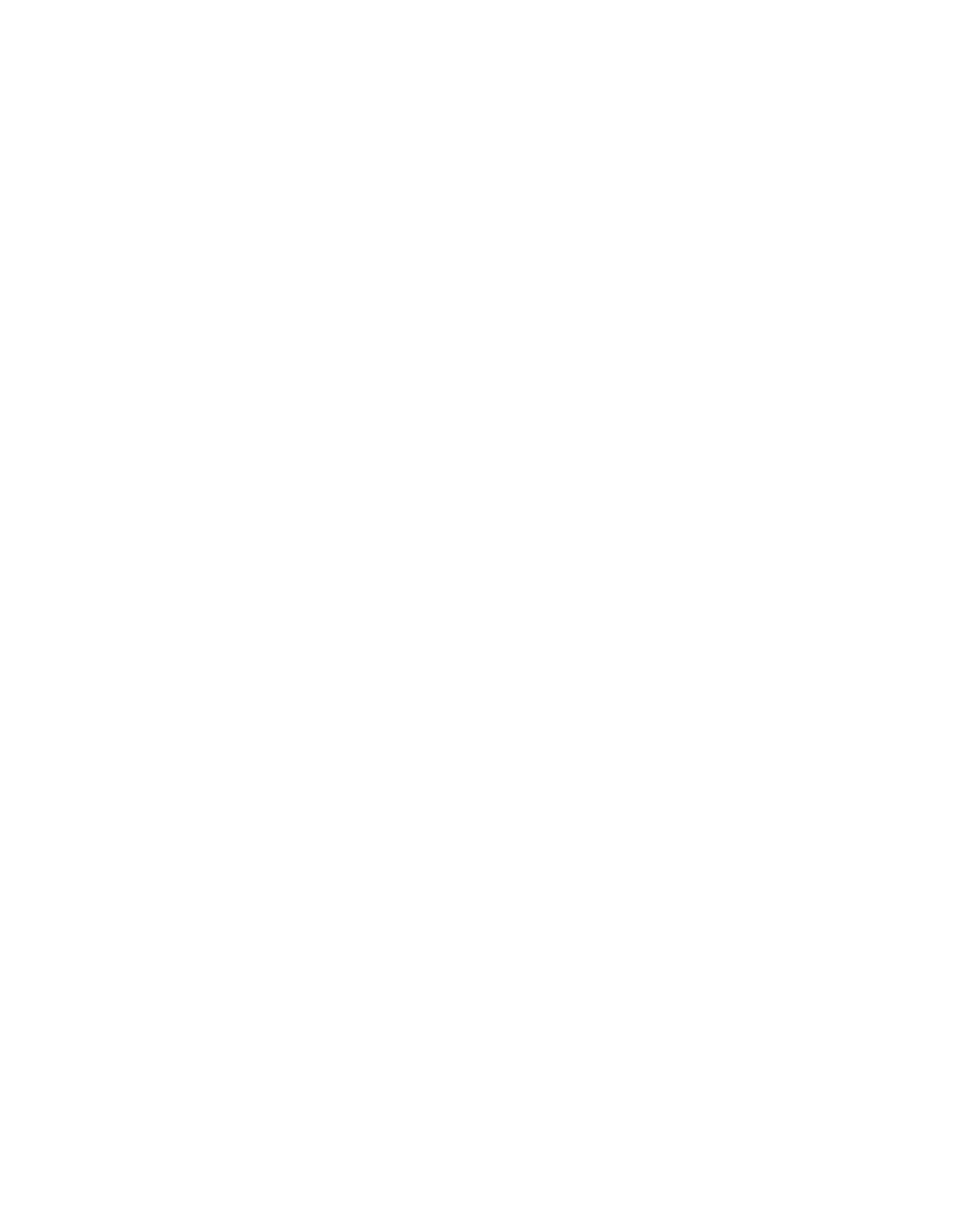# **8.0 Conduct a Tradeoff Analysis**

An asset management approach involves tradeoff analysis between treatment options and network needs. It also includes setting system performance targets for the network in conjunction with funding levels for different program categories, such as treatment types—routine maintenance, capital preventive maintenance, and structural improvement. Tradeoff analysis and setting of performance targets should be done *prior* to looking at specific projects. Using this "top-down," performance-based, strategic approach can help focus the debate on the big picture and improve agency accountability with elected officials and the public. As you work your way through this process you are, in effect, building your capital preventive maintenance and structural improvement strategy

# **8.1 CONDUCT TRADEOFF ANALYSIS**

Whether formally communicated or not, your agency makes decisions every day on how best to allocate transportation resources. This section describes examples of common transportation tradeoffs and provides options for making these decisions in a transparent, defensible manner.

# **What is a Tradeoff?**

The heart of the asset management process is capital preventive maintenance. The challenge is determining the most effective tradeoff within the Mix of Fixes that will comprise CPM. How much money should your agency spend on one type of work as compared to another? Answering this question requires your agency to understand the consequences of alternative funding strategies for maintenance and reconstruction. The end result of this analysis is an allocation that best meets your agency's transportation condition and performance objectives.

Additionally, there are other types of tradeoffs that must be made during the decision-making process. Many of these tradeoffs represent "apples to oranges" comparisons. However, as transportation professionals, you must make these tradeoffs all the time. Structured tradeoff analysis simply provides a means for making decisions based on the best available information. It also will provide your agency with a tool for working with elected officials to reach mutual agreement on policies, funding levels, and condition targets.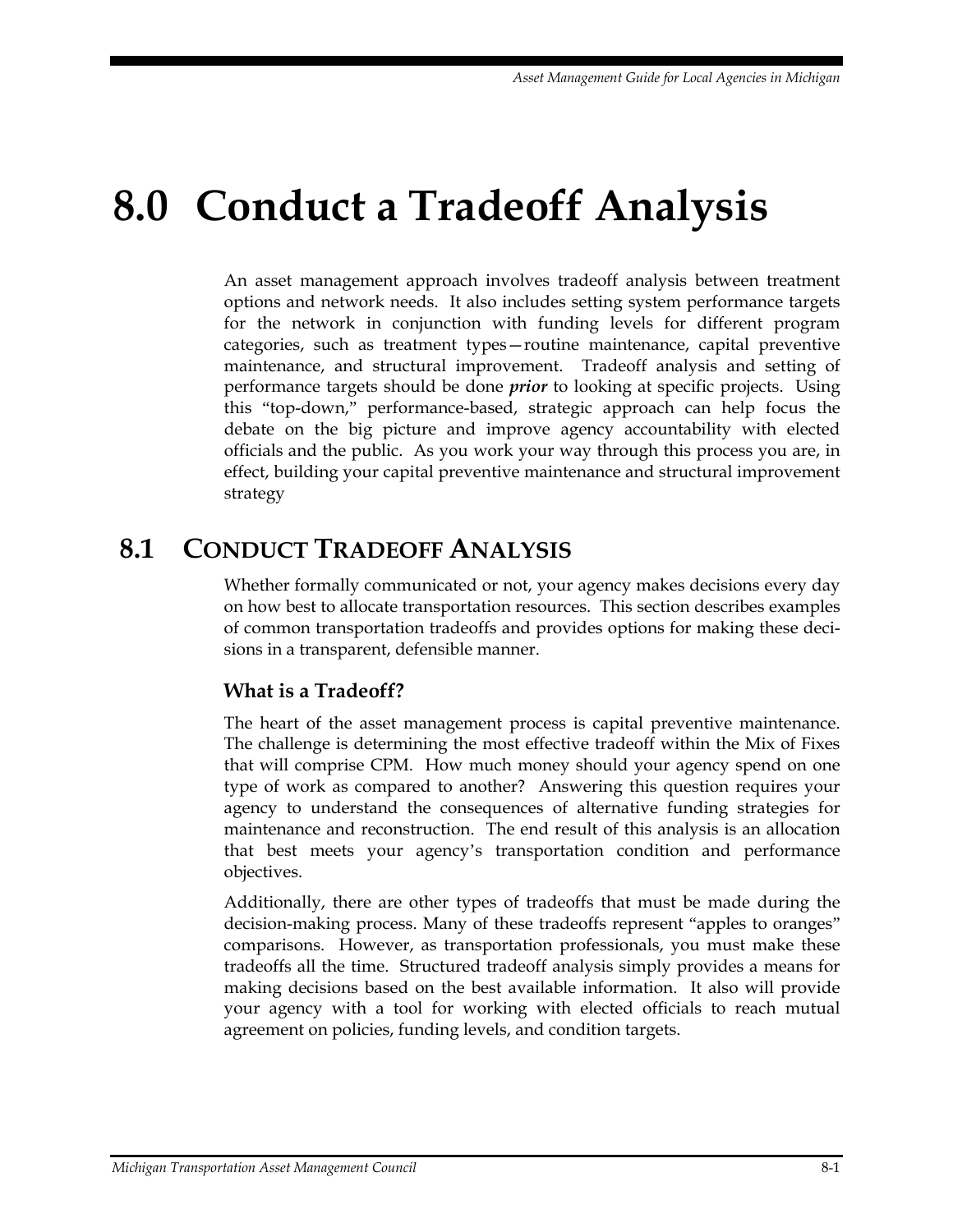Examples of the types of tradeoffs your agency may consider include the following:

- **Routine Maintenance versus Capital Preventive Maintenance versus Structural Improvement –** An optimal asset management strategy typically includes a combination of routine maintenance, capital preventive maintenance, and structural improvement projects. Management systems can help determine the most appropriate selection of fixes for your agency's road network.
- **Routine Maintenance versus Other Transportation Work** Many agencies allocate funds for routine maintenance before any other work is considered. Often, this allocation is based on a continuation of historic funding levels.
- **Transportation Work versus Other Community Services** In most communities the funds received from Act 51 disbursements are insufficient to pay for overall street needs. In fact on an annual basis, 60% of the agencies statewide receive \$200,000 or less from Act 51. On average it costs \$150,000 per lane mile for crush and shape, a common fix used by many local agencies. Consequently, many communities are faced with supplementing their Act 51 funds with General Fund monies or special assessments as a way to keep up with deterioration. In these times of severe budget strains on local governments, street repairs are placed in competition with police, fire and other local services.
- **Preservation versus Traffic Improvements** This tradeoff addresses the amount of money allocated to preserving the existing transportation system versus the amount allocated to improve traffic condition. Options for traffic improvements include adding lanes, reconfiguring intersections, and improving traffic signal operations.
- **Pavement versus Bridge –** Because bridge rehabilitation and replacement projects are significantly more expensive than similar pavement projects, agencies often adopt a strategy in which they first spend the money required to keep their bridges in a holding pattern until major federally funded projects are feasible. The remainder of the budget is then allocated to pavements.
- **Sub-Network or Geographic Distribution** This tradeoff represents the division of spending between groups of assets, such as between the major and local roads, among townships, between primary and secondary corridors, or between one ward and another.

## **Option 1 - Compare Analysis Results in a Tradeoff Matrix**

A tradeoff matrix provides a mechanism for formally structuring the results of an analysis of future conditions. These matrices do not make decisions for you. They provide you with the relevant information required for you to make the best decision possible. Developing a tradeoff matrix such as the one illustrated in Table 8.1 requires the following steps: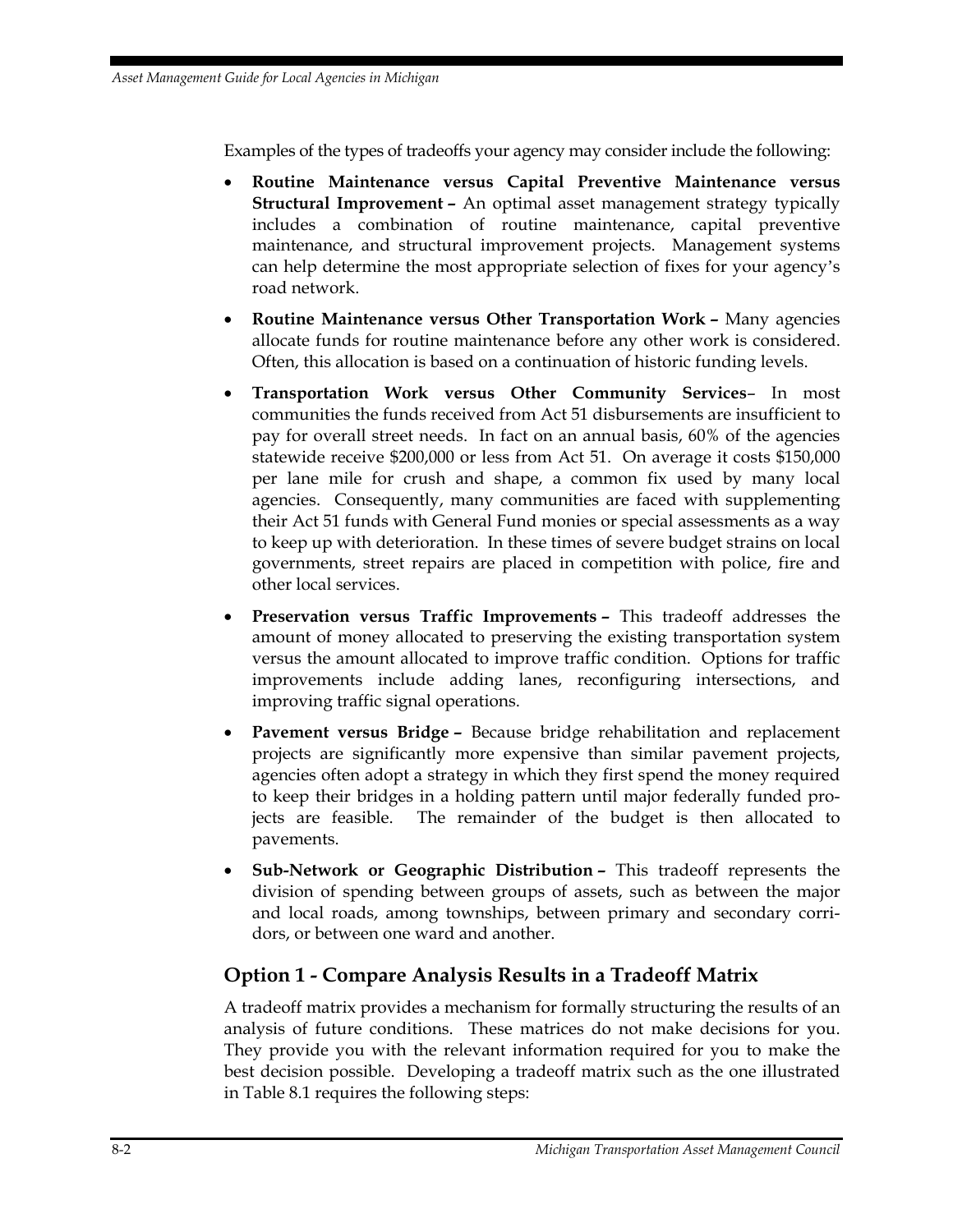- 1. Identify major goal areas, such as pavement preservation, bridge preservation, capacity improvements, economic development, safety, neighborhood revitalization, etc.
- 2. Define one or more performance measures for each area. In these examples two performance measures are used: a) the percent of roads in good, fair and poor condition, and b) the percent of major and local roads in good condition.
- 3. Determine current performance level.
- 4. Enter the output from your various funding and Mix of Fixes scenarios.

If your agency uses a management system, take advantage of its strategy analysis and strategy optimization features. The resulting output with charts and graphs for a variety of funding levels and Mix of Fixes can support your tradeoff analysis. These types of reports provide context for decision-makers working to determine appropriate funding levels.

If your agency uses a spreadsheet system, simply repeat the process for a variety of funding levels and Mix of Fixes scenarios to estimate possible future conditions.

Based on this information, decision makers can select the funding scenario that they prefer.

#### *Example – Mix of Fixes Tradeoff by Strategy*

The example in Table 8.1 uses a management system or spreadsheet output to show the tradeoff within the Mix of Fixes for: a) static funding, and b) a 10% increase in funding. If the performance target is to increase the percentage of roads in good condition, then the 100% SI Budget yields best results. This success, however, leads to a decrease of the percentage in Fair and an increase in the percentage in Poor—a serious problem. Alternatively, devoting a significant portion of the budget to CPM and PM holds the percentage of roads in Good condition steady, increases the percentage in Fair and reduces the percentage in Poor Note: this output is representative of RoadSoft output, but is only used for illustrative purposes and does not represent a specific case.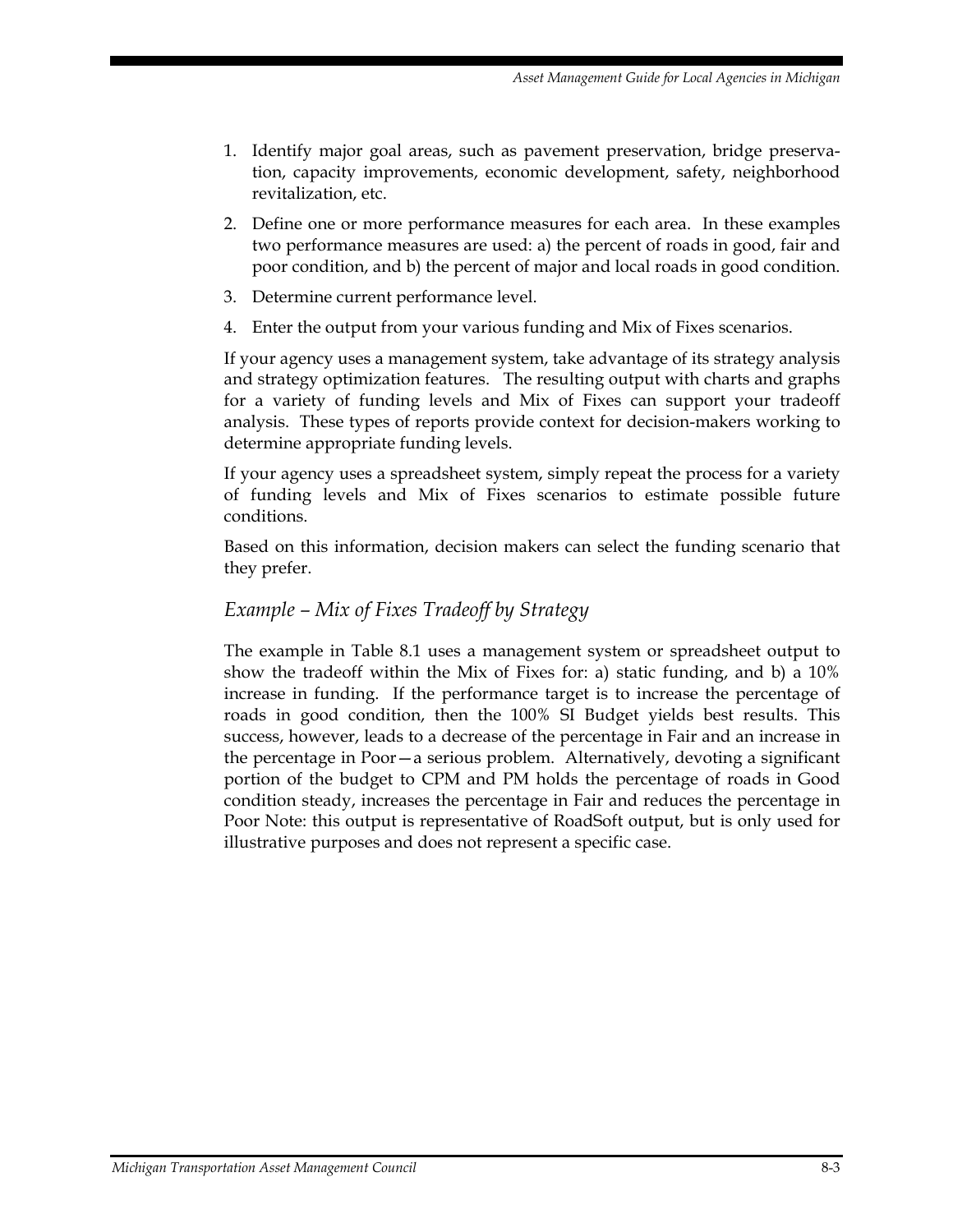|                             |          |            |           | Performance in Year 5 |        |        |
|-----------------------------|----------|------------|-----------|-----------------------|--------|--------|
|                             | % Budget | % Budget   | % Budget  |                       |        |        |
| Scenario                    | SI       | <b>CPM</b> | <b>PM</b> | % Good                | % Fair | % Poor |
| Current<br>Strategy         | 100%     | 0%         | 0%        | 10%                   | 55%    | 35%    |
| <b>Static</b><br>Funding #1 | 100%     | 0%         | $0\%$     | 12%                   | 40%    | 48%    |
| <b>Static</b><br>Funding #2 | 50%      | 40%        | 10%       | 10%                   | 65%    | 25%    |
| $+10%$<br>Funding #1        | 100%     | 0%         | $0\%$     | 12.2%                 | 40%    | 47.8   |
| $+10%$<br>Funding #2        | 50%      | 40%        | 10%       | 11%                   | 70%    | 19%    |

## **Table 8.1 Mix of Fixes Strategy Tradeoff Matrix**

## *Example – Mix of Fixes Tradeoff by Network Subset*

The example in Table 8.2 uses a management system or spreadsheet output to show the resulting condition 10 years out for major and minor roads. The analysis used three funding scenarios: a) continuation of last year's budget, b) increasing this budget by 10 percent, and c) decreasing the budget by 10 percent.

# **Table 8.2 Network Subset Tradeoff Matrix**

|                        |                        |                        | Performance in Year 10 |             |             |
|------------------------|------------------------|------------------------|------------------------|-------------|-------------|
| Road<br><b>Network</b> | Performance<br>Measure | Current<br>Performance | Last Year's<br>Funding | +10 Percent | -10 Percent |
|                        |                        |                        |                        |             |             |
| Major                  | % Good                 | 75%                    | 80%                    | 85%         | 65%         |
| Local                  | $%$ Good               | 55%                    | 50%                    | 55%         | 45%         |

# **Option 2 - Describe the Tradeoffs**

If your agency does not yet have the capability to perform quantitative tradeoff analysis, it is still helpful to develop a system-level strategy for making tradeoffs, and document the logic behind this strategy. This will provide guidance for selecting projects later in the resource allocation process, and enable your agency to communicate its policies to elected officials and the public. If your current decision-making process is largely based on consideration of individual projects, this will move you in the direction of looking at the system as a whole and thinking strategically about priorities.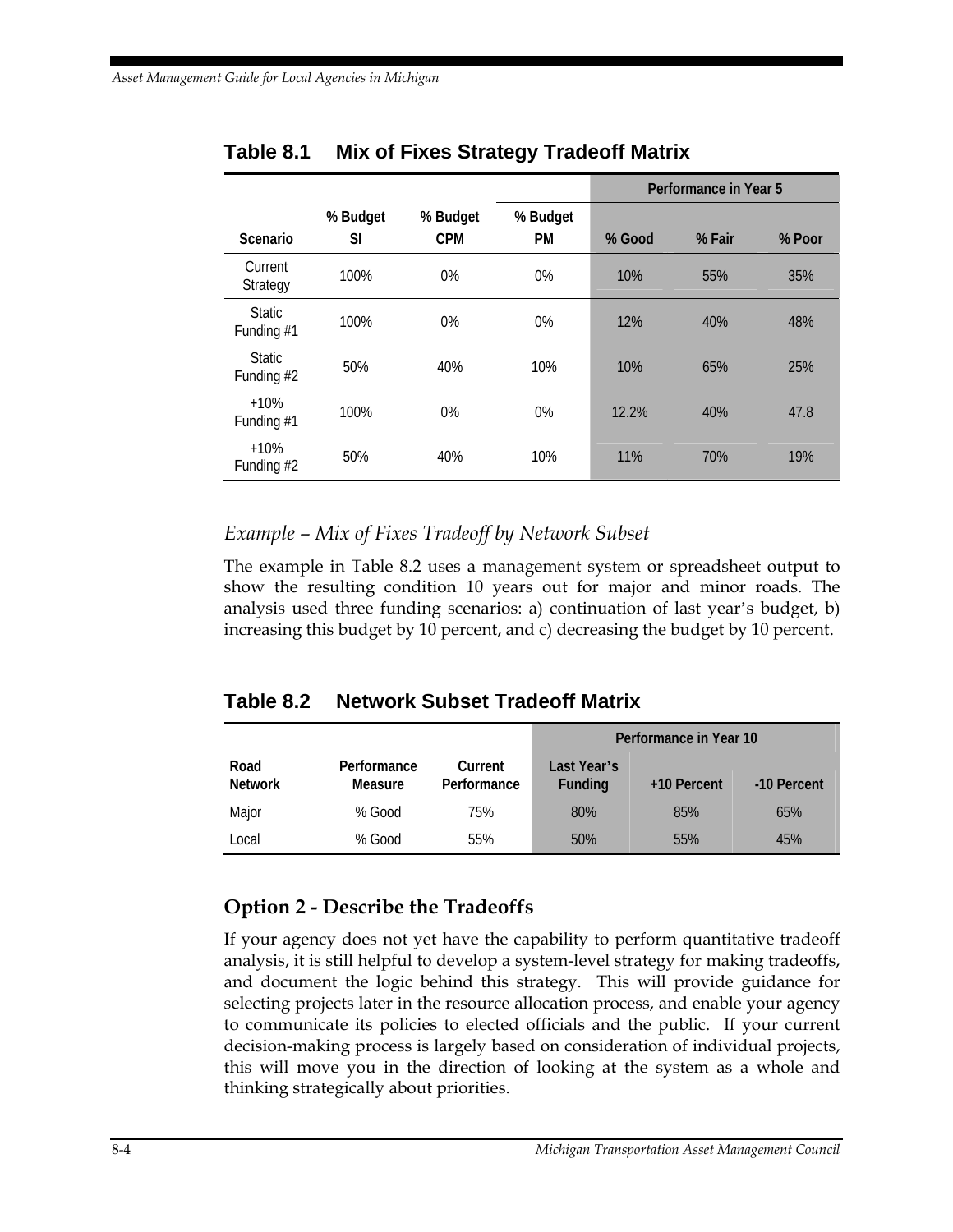This option may only be appropriate for agencies that have responsibility for limited road mileage and a very small number of bridges. For larger networks it is impossible to know if the decisions will result in the best use of transportation resources without some type of formal analysis. Therefore, this should be considered an interim approach until more formal analysis capabilities are developed.

#### *Example – Documenting a Resource Allocation Process*

The following is an example of how an agency may document its resource allocation process:

- Our first priority is to fund capital preventive maintenance at an adequate level. The remaining transportation funds will be used for routine maintenance and reconstruction.
- We have two bridges that require significant rehabilitation work. However, we cannot afford major rehabilitation projects at this time. We will use a holding strategy for them until Federal funds become available for larger projects. The remaining funds will be spent on pavement preservation.
- There are a number of segments on our major street network that require reconstruction or resurfacing. There are not sufficient funds to fix them all at this time. We will address segments with high traffic volumes first.
- Overall, our major streets are in better condition than our local streets. Therefore we will transfer 60 percent of the major street funds to the local street program. This transfer is possible because an asset management process has been implemented by the city per Michigan Public Act 338 of 2006. The focus of our local street program will be capital preventive maintenance activities.

# **8.2 MAKING THE CASE TO ELECTED OFFICIALS**

The process of identifying program targets and funding levels should be done cooperatively with elected officials who are ultimately responsible for resource allocation decisions. Open communication with elected officials may eventually make requests for additional financial support easier. In addition, obtaining agreement on targets and funding levels will help your agency move towards a more merit-based approach to project prioritization.

#### *Example – Making a Request for Additional Funds*

In 2003, the Public Works Department of the City of Gladstone was successful in making the case for additional funds to their elected officials. After analyzing the condition of its pavements using the MicroPaver pavement management system (PMS), the Department found that Gladstone needed to invest \$180,000 annually over the next 10 years in order to address current deficiencies.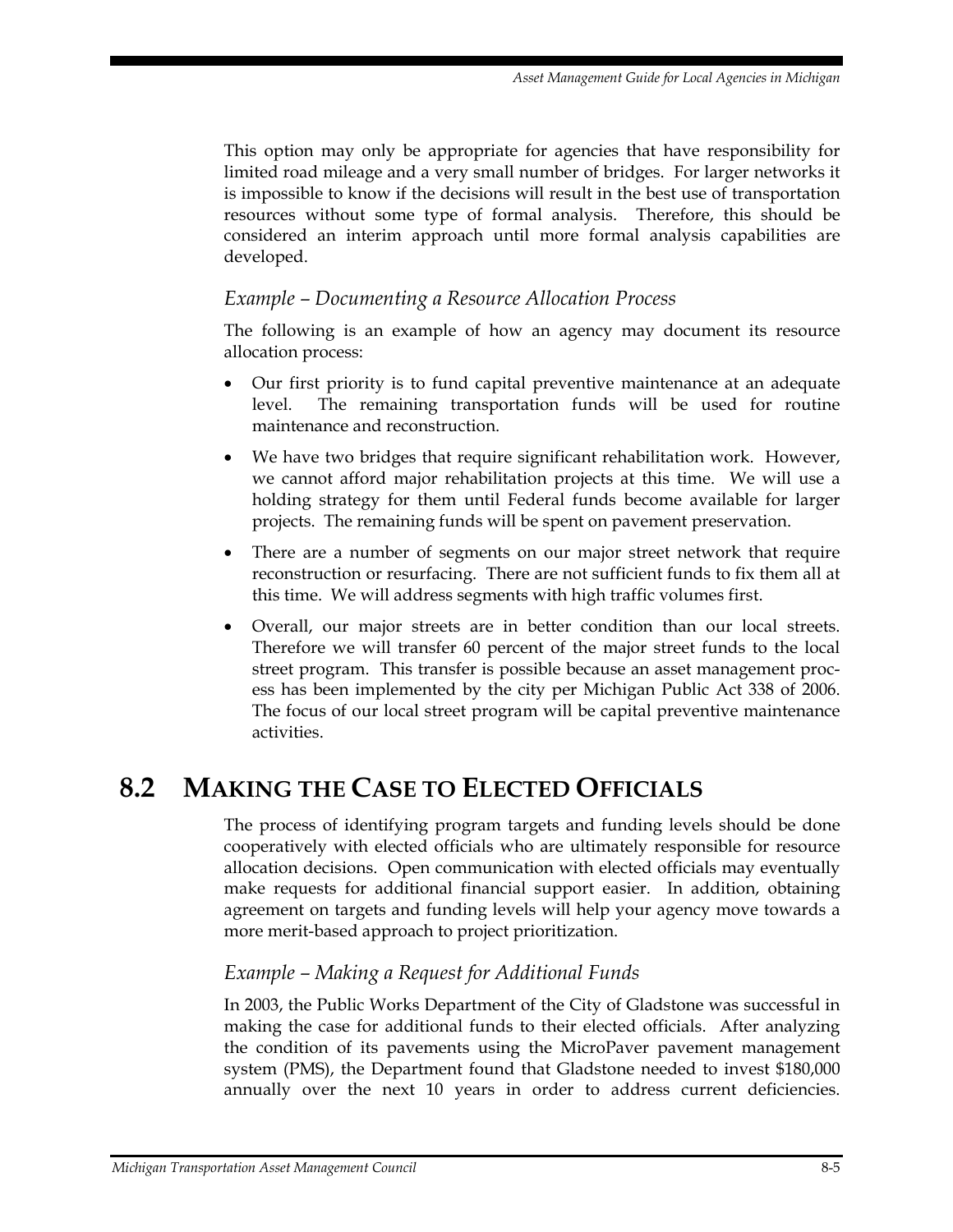However, even at this rate of spending, the overall pavement condition would continue to decline for five years before it started to improve. To stop this decline immediately, the PMS identified an annual budget of \$250,000. Staff estimated that a more realistic value for annual funding was \$220,000, of which \$140,000 would come from Act 51 funds. In order to make the case to fund the remaining balance locally, agency officials presented their plan to the City Commission. The Commission adopted a special assessment to raise the needed funding. The assessment is imposed per lineal foot of property road frontage. The Commission holds a public meeting annually in which resident opinions can be heard regarding the assessment. The assessment was renewed in 2004, 2005, and 2006.

The Gladstone DPW staff found that when elected officials do not have a fixed amount of money in mind for transportation projects, they will only fund these projects after all other expenses have been covered. Therefore, the agency devised a plan to reverse this thinking by providing officials with a long-term estimate of how much money would be needed annually to achieve the desired condition. Without measuring the performance of its system and setting condition targets, Gladstone would not have been able to clearly present its case to its elected officials.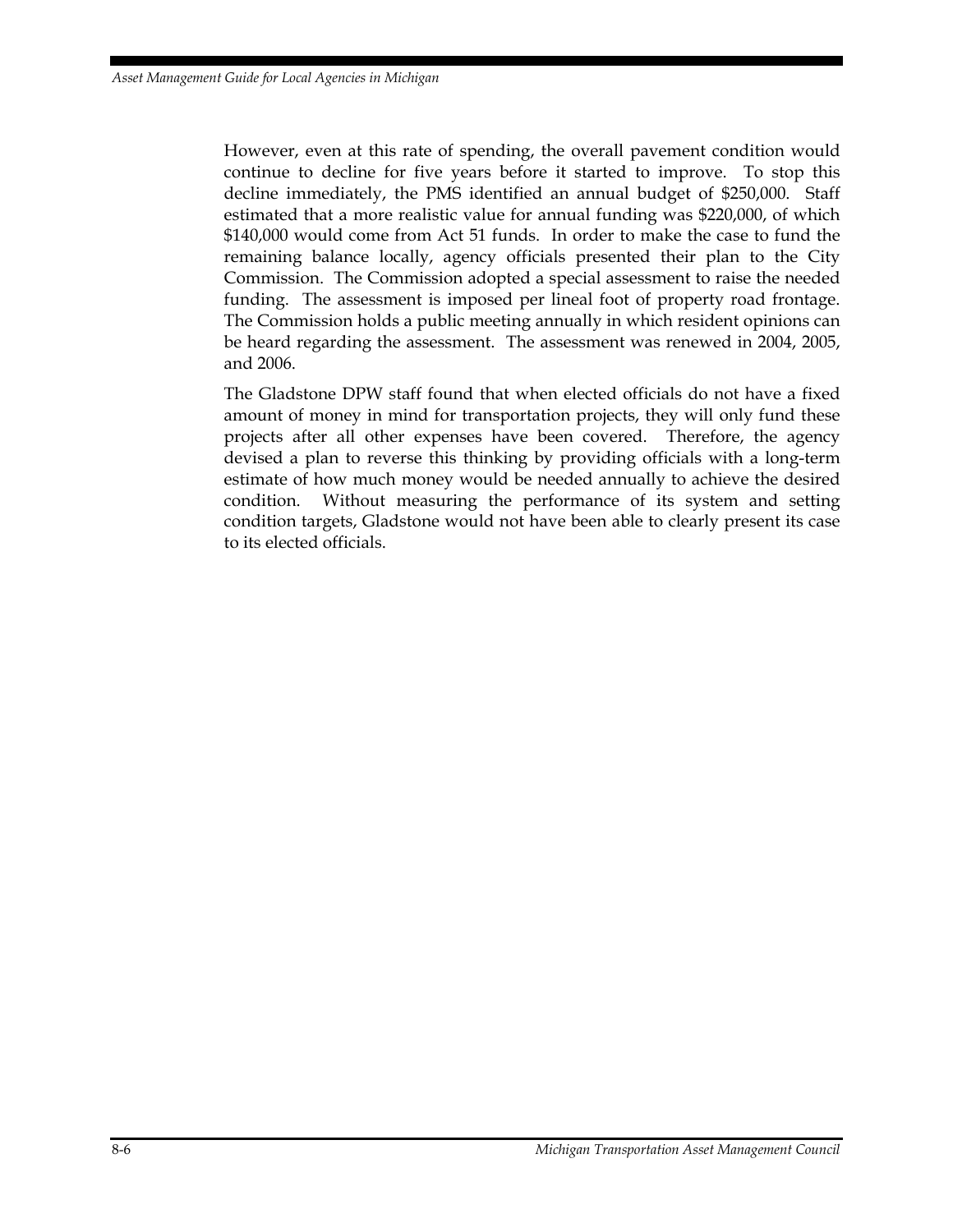# **9.0 Identify Candidate Projects**

The next step in the annual resource allocation process is to develop candidate projects. Candidate projects represent work that **should** be done. They will be prioritized in the next step of the process and the highest priority projects will be added to the multi-year program. Candidate projects can be generated through a combination of applying rules of thumb to current condition data, input from management systems, public input or through engineering judgment and field inspection.

## **Option 1 – Use Management Systems**

Most pavement management systems will recommend appropriate work candidates. While methods vary across systems, typically the selection of work candidates is based on current or projected conditions, functional class or traffic level and pavement type. Many agencies that use pavement management systems print a report of the projects that meet their strategy criteria and then conduct field visits to review and potentially adjust the recommendations.

## **Option 2 – Establish a Capital Preventive Maintenance Program**

Agencies often operate within tight budget constraints. In this environment, it is important to optimize the performance of the existing system—keeping the good roads good. Agencies can move towards this objective by dedicating a portion of the budget to fund capital preventive maintenance activities. Based on a lifecycle cost analysis, studies estimate that \$1 invested in capital preventive maintenance will save from \$4 to \$6 in future reconstruction costs.<sup>5</sup>

# **Option 3 – Apply Rules of Thumb**

While management systems speed up the process of identifying candidate projects for large networks, agencies with smaller networks can apply this same logic using a simple table. For example, Table 9.1 presents PASER default thresholds and recommended treatment activities. If your agency does not have a treatment policy, this table can be used as a starting point.

 $\overline{a}$ 

<sup>&</sup>lt;sup>5</sup> Life-cycle costs analysis involves tabulating costs throughout an asset's entire life, and applying a discount rate to estimate the present value of this cost stream. It is a critical aspect of asset management for big projects over \$1 million.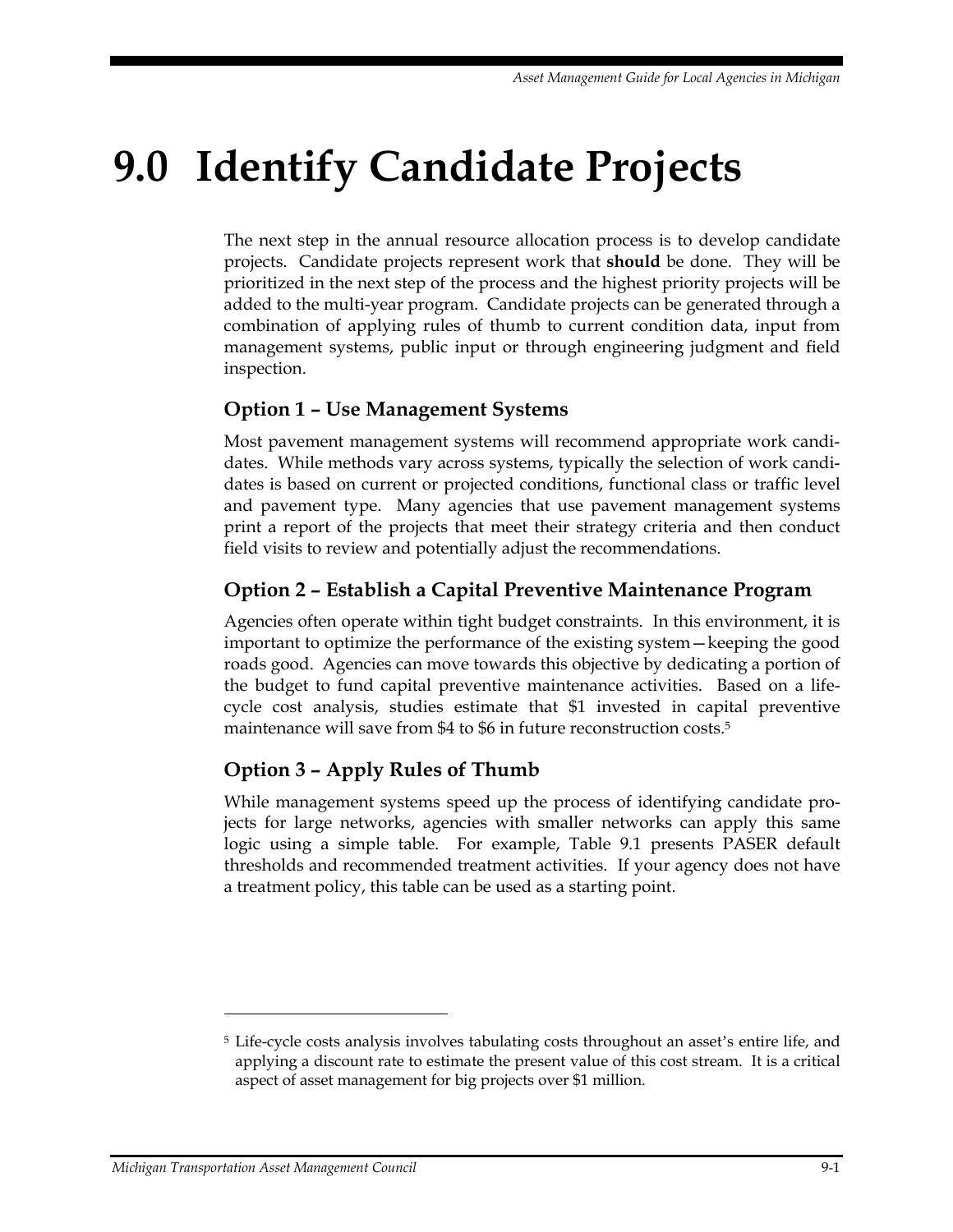| <b>PASER Rating</b> | <b>Asphalt Pavements</b>                                   | <b>Concrete Pavements</b>                                       |
|---------------------|------------------------------------------------------------|-----------------------------------------------------------------|
| 1                   | Total reconstruction                                       | Total reconstruction                                            |
| $\overline{2}$      | Reconstruction with extensive<br>base repairs              | Recycle and/or rebuild pavement                                 |
| 3                   | Patching with major overlay                                | Full depth patching with some full slab replacement             |
| 4                   | Structural overlay of two<br>inches or more                | Some full depth repairs, grinding, and/or asphalt overlay       |
| 5                   | Sealcoat or non-structural<br>overlay less than two inches | Grinding with some partial depth patching or joint repairs      |
| 6                   | Sealcoat                                                   | Joint and crack sealing                                         |
| 7                   | Routine crack filling                                      | Surface scaling, seal open joints, other routine<br>maintenance |
| 8                   | No maintenance required                                    | No maintenance required                                         |
| 9                   | No maintenance required                                    | No maintenance required                                         |
| 10                  | No maintenance required                                    | No maintenance required                                         |

# **Table 9.1 Recommended Treatments by PASER Rating**

Source: PASER Manual.

#### **Option 4 – Solicit Stakeholder Input**

Another approach that is used by many agencies (often in combination with the other options) is generating candidate projects based on stakeholder input. Stakeholders include all parties outside of the agency that have an interest in the transportation program, such as the public, elected officials, and partner agencies. This option looks beyond just the physical condition of the assets and generates projects based on the needs of the community such as: economic development, new residential development, traffic safety concerns, etc. Care should be taken that recommendations meet the criteria of your improvement plan, performance targets, etc.

#### *Example – Reaching out to Partner Agencies*

An example of an agency that gathers public input while generating potential projects for their transportation plan is the Road Commission of Oakland County (RCOC). As part of its strategic planning process, RCOC travels to all of the communities in Oakland County to discuss their transportation needs. In each community, the agency holds a strategic planning meeting with the residents to identify projects they would like completed in the next transportation program. RCOC sorts these projects into categories: capacity improvements, road paving, resurfacing and reconstruction, spot safety and drainage, traffic management, gravel roads, and general maintenance. The projects in each category are then sorted based on general recommendations by the communities. For example, during recent strategic planning meetings, community leaders indicated that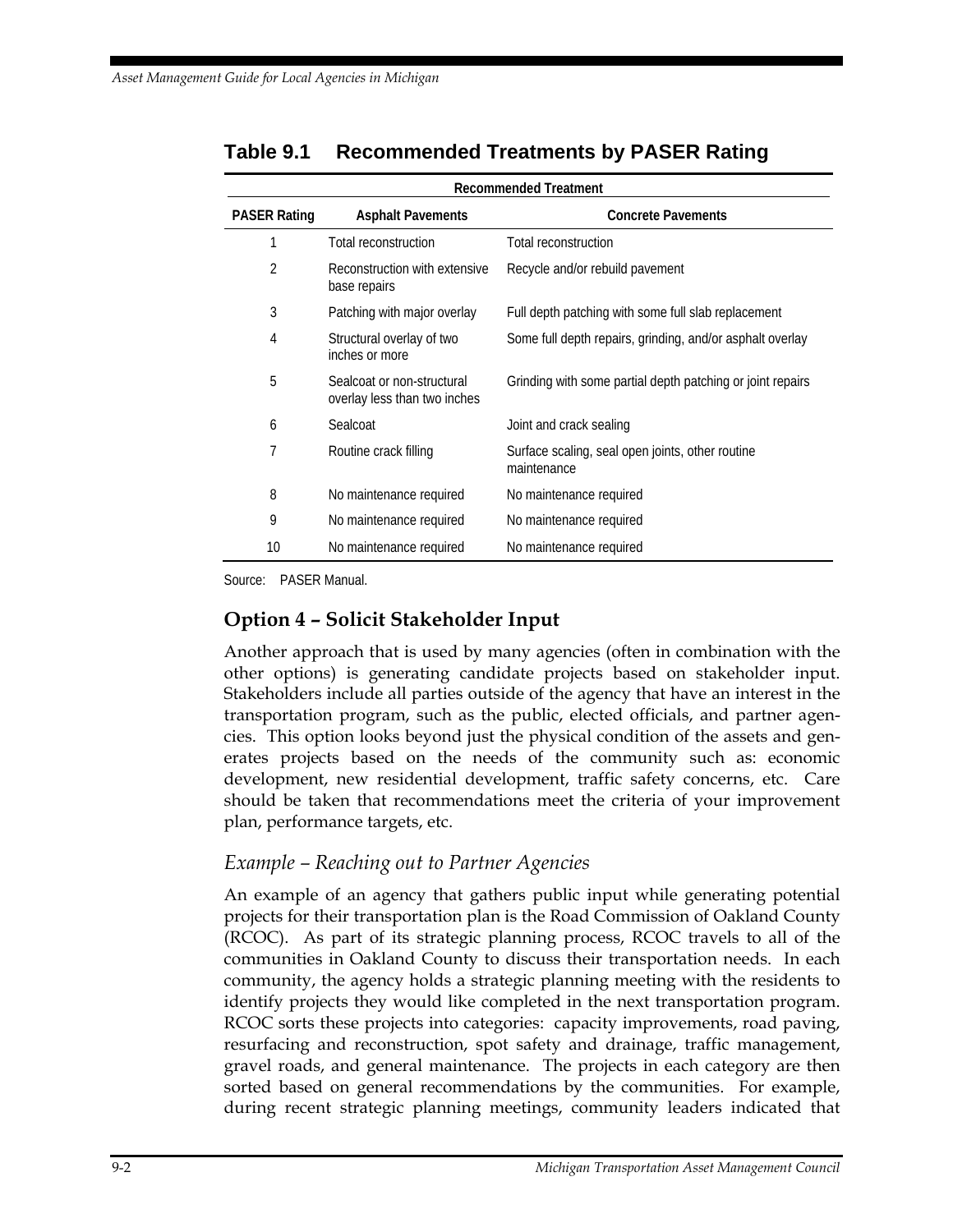system preservation and rehabilitation should be given a higher priority than system expansion. Consequently, RCOC focused its efforts on system preservation for that strategic plan.

## **Option 5 - Engineering Judgment, Field Inspections & Project Coordination**

Regardless of the process used to identify candidate projects, the final step is to use engineering judgment based on field inspections, local knowledge of other needs and coordination with other types of projects. For example, there may be drainage, pedestrian safety, or traffic flow concerns that should be considered along with pavement condition in formulating a candidate project. The need to coordinate with utility projects also is an important consideration. For example, if a major water main is to be replaced along a street, it may make sense to reconstruct that street rather than another in similar condition.

Bridge inspections will generally yield inspector recommendations as to appropriate actions to be taken – based on observed physical condition as well as an understanding of the bridge's importance to the network, and any operational or safety concerns that may exist.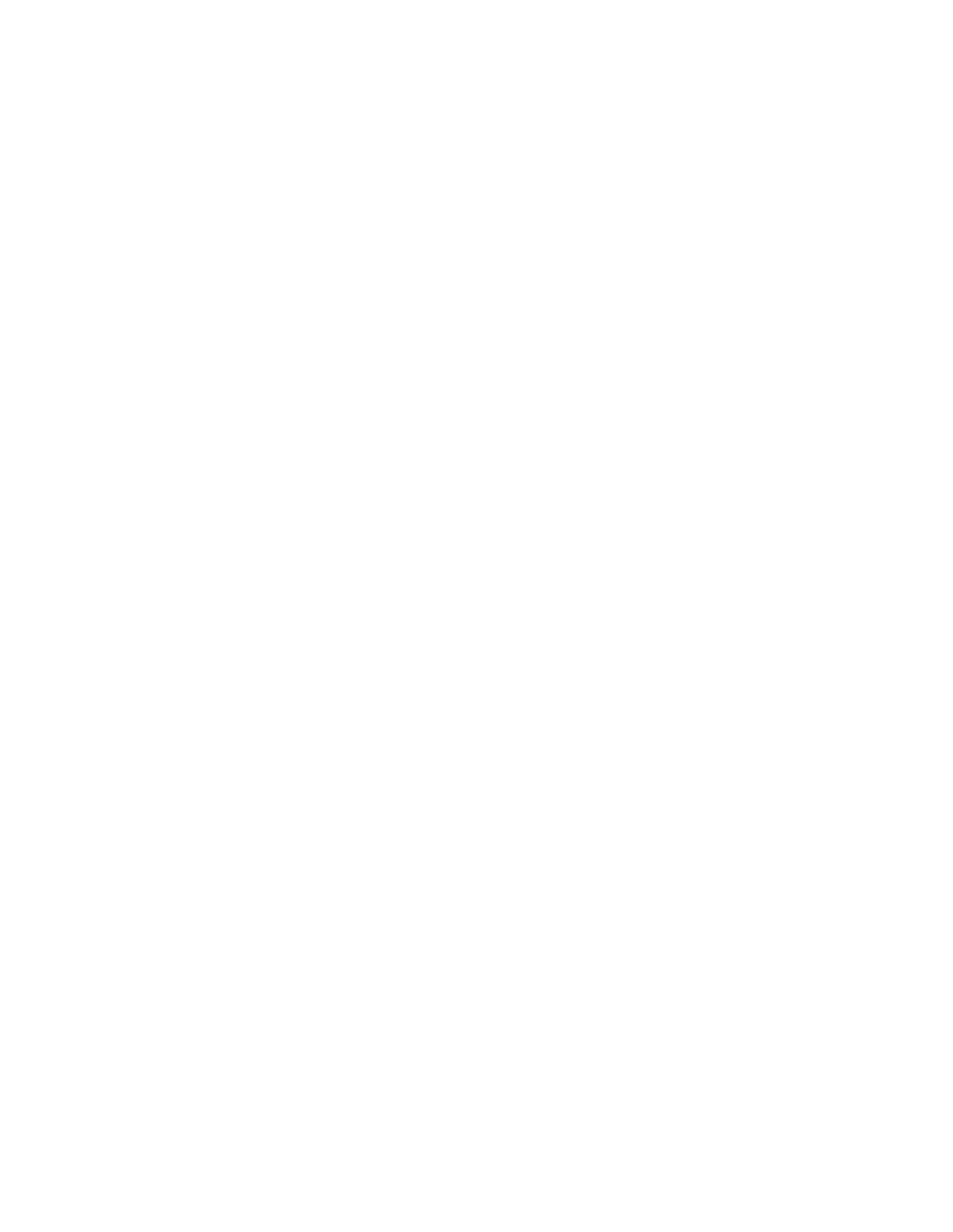# **10.0 Set Priorities and Develop Multi-Year Program**

The next step is to prioritize candidate projects and develop a multi-year program. This is where you blend the fundamental goal of asset management applying *The Right Fix, in the Right Place, at the Right Time*, with agency and community priorities. The multi-year program documents the results of this process.

Michigan's asset management legislation calls for agencies to develop a threeyear program that is updated annually. Often, agencies use a "rolling program" – which involves reviewing and updating the projects in the first two years of the existing three-year program and then selecting projects for the new third year.

Table 10.1 shows an example of what a program for road construction projects looks like. It was developed by the Cass County Road Commission.

### **Table 10.1 Cass County Road Commission Primary Road Construction Program – 2005**

#### **The following roads will be sealcoated:**

| Calvin Center Road  | Mason Street to Mt. Zion Street              | 3.02 Miles | \$40,166 |
|---------------------|----------------------------------------------|------------|----------|
| Decatur Road        | Dutch Settlement Street to Marcellus Highway | 2.01 Miles | \$26,733 |
| Pokagon Highway     | Oak Grove Road to Cassopolis Village Limit   | 1.61 Miles | \$21,413 |
| <b>Mason Street</b> | Kessington Road to Union Road                | 1.67 Miles | \$17.451 |

#### **The following roads will have a two-inch recap with gravel shoulders applied:**

| Wilbur Hill Road       | Hampshire Street to Beeson Street         | 1.00 Miles | \$58,240  |
|------------------------|-------------------------------------------|------------|-----------|
| <b>Matthews Street</b> | Wilbur Hill Street to Dowagiac City Limit | 0.44 Miles | \$27,818  |
| White Temple Road      | M-60 to Shattuck Road                     | 1.63 Miles | \$94.945  |
| Barron Lake Road       | Cook Street to Kansas Street              | 2.36 Miles | \$142.871 |
|                        |                                           |            |           |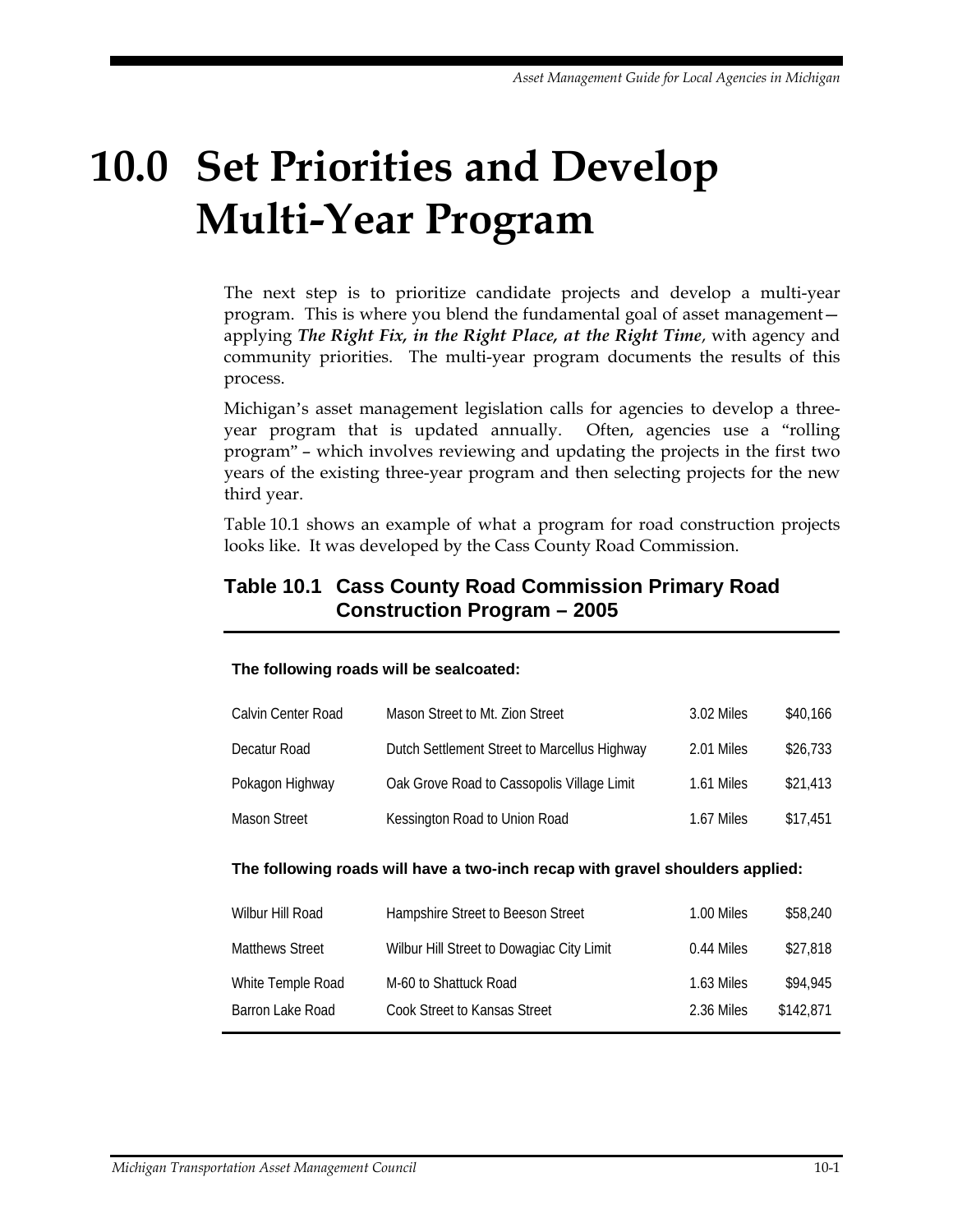There are three components of a local agency's transportation program:

- 1. **Federally Funded Projects** Projects that use Federal funds must go through the statewide transportation programming process.
- 2. **Bridge Projects** Bridge projects must go through Michigan's Local Bridge Program.
- 3. **All Other Transportation Projects** These projects are funded completely with state and local funds and can be selected at the discretion of the local agency.

# **10.1 FEDERAL AID PORTION OF THE PROGRAM**

The Federal aid portion of local transportation programs is governed by federal statute and resulting regulations. These outline a planning and programming process for all transportation projects that use Federal funds. This process assures that the programmed projects address identified needs, conform to air quality guidelines, and address multimodal concerns. It also assures that the public has an opportunity to comment on the selected projects.

If a Federally funded candidate project falls within a Metropolitan Planning Organization (MPO) area, local agencies must work with the MPO to program it. Once programmed, it will appear in the MPO's Transportation Improvement Program (TIP).

If a Federally funded candidate does not fall within an MPO area, local agencies must coordinate with a Rural Task Force to program it. Once programmed, these projects will appear in Michigan's Statewide Transportation Improvement Program (STIP).

Developing the Federal aid portion of local transportation programs requires agencies to participate in the STIP or TIP process.

# **10.2 BRIDGE PORTION OF THE PROGRAM**

The bridge portion of local transportation programs is governed by Michigan's Local Bridge Program. This program was created by state legislation in 2004. The goal of this legislation was to help local agencies analyze bridge projects. The legislation outlines a process for allocating Local Bridge Funds and describes the responsibilities of the Local Bridge Advisory Board (LBAB) and the seven Regional Bridge Councils (RBC).

The LBAB is an eight member board that is responsible for the oversight of the Local Bridge Program. The board consists of three members representing counties, three members representing cities and villages, and two members from MDOT. The MDOT members are non-voting members who supply technical information and administrative support to the board. The responsibilities of the LBAB include: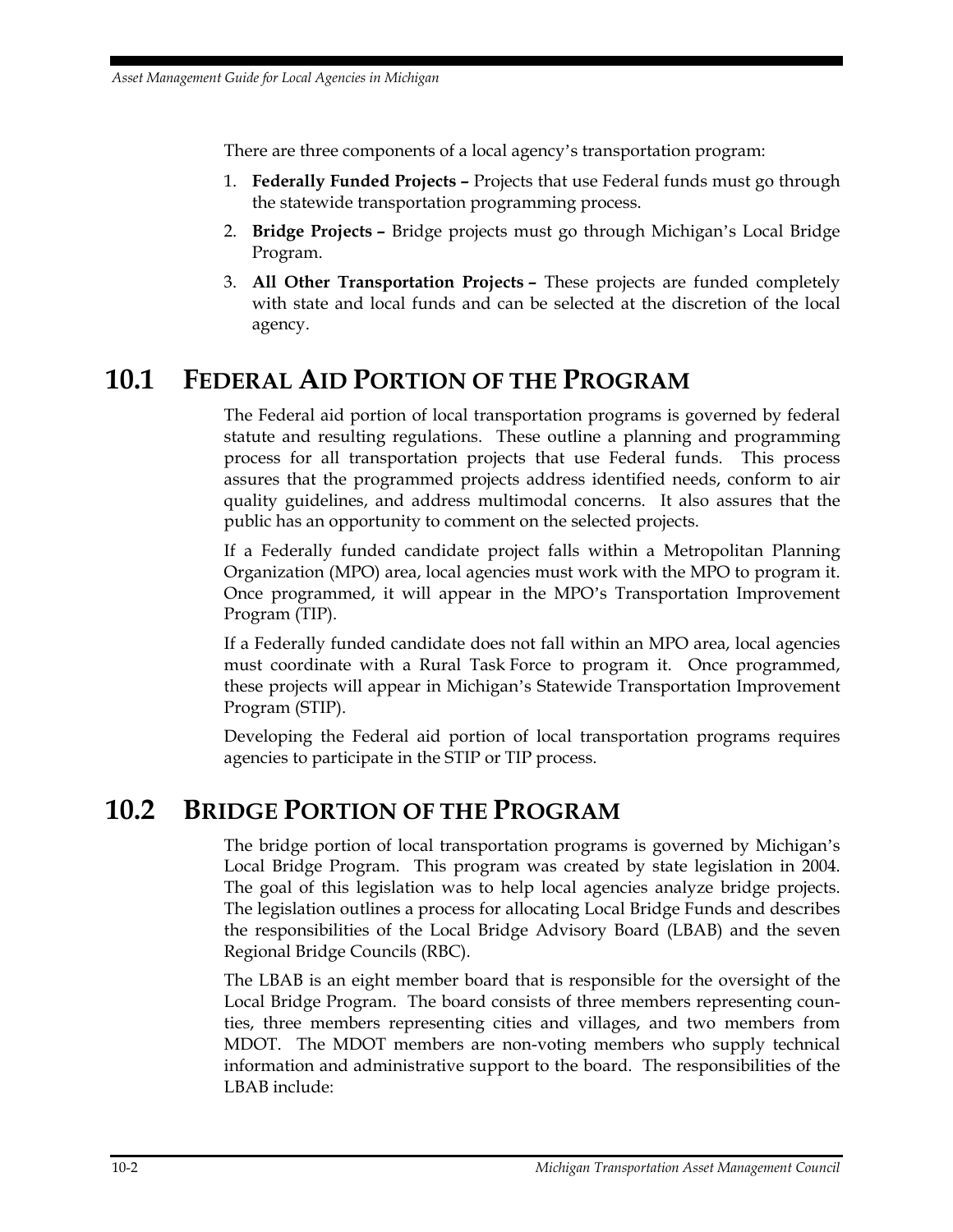- Responding to emergency situations involving local bridges
- Allocating funds to the regions
- Ensuring that the RBCs are following established guidelines

The purpose of the RBCs is to develop a three-year bridge program for maintaining and rehabilitating the bridges in their regions. The seven RBCs each represent a region of the State of Michigan. Each RBC is comprised of five members; two representatives of counties in the region, two representatives of cities and villages in the region, and one member from MDOT's local agency bridge staff. The primary responsibilities of the RBCs include:

- Rating the applications for local bridge funds
- Working together to create a three-year bridge plan of projects for their region
- Overseeing the progress being made toward bringing the planned projects to contract

Contact information for the Local Bridge Program is provided in Appendix G. Resources.

Agencies should consider asking their bridge inspectors to include a prioritized list of projects for the next three years in the standard bridge inspection reports. Multiple versions of this list could be developed. For example, one version may assume that money is available for a large rehabilitation project, while the other assumes that this money is not available and that only less expensive stop gap measures are feasible. These reports can be incorporated into applications for the local bridge program and for the STIP/TIP process.

## **10.3 CONSISTENCY WITH MANAGEMENT SYSTEM RECOMMENDATIONS**

If management systems are used to set performance targets and funding levels, it is important to maintain some level of consistency with these recommendations during the programming process. Otherwise, the value of using the systems is lost, and the credibility of the programming process can suffer. This does not mean, however, that agencies must always follow the specific recommendations produced by these systems. There are many considerations in project programming that management systems may not account for such as: economic development, residential development in previously rural areas, traffic congestion, or traffic safety issues.

One common approach is to ensure that the program is consistent on an overall basis with the management system recommendations. Using RoadSoft, an agency can develop and optimize strategies that recommend the amount of each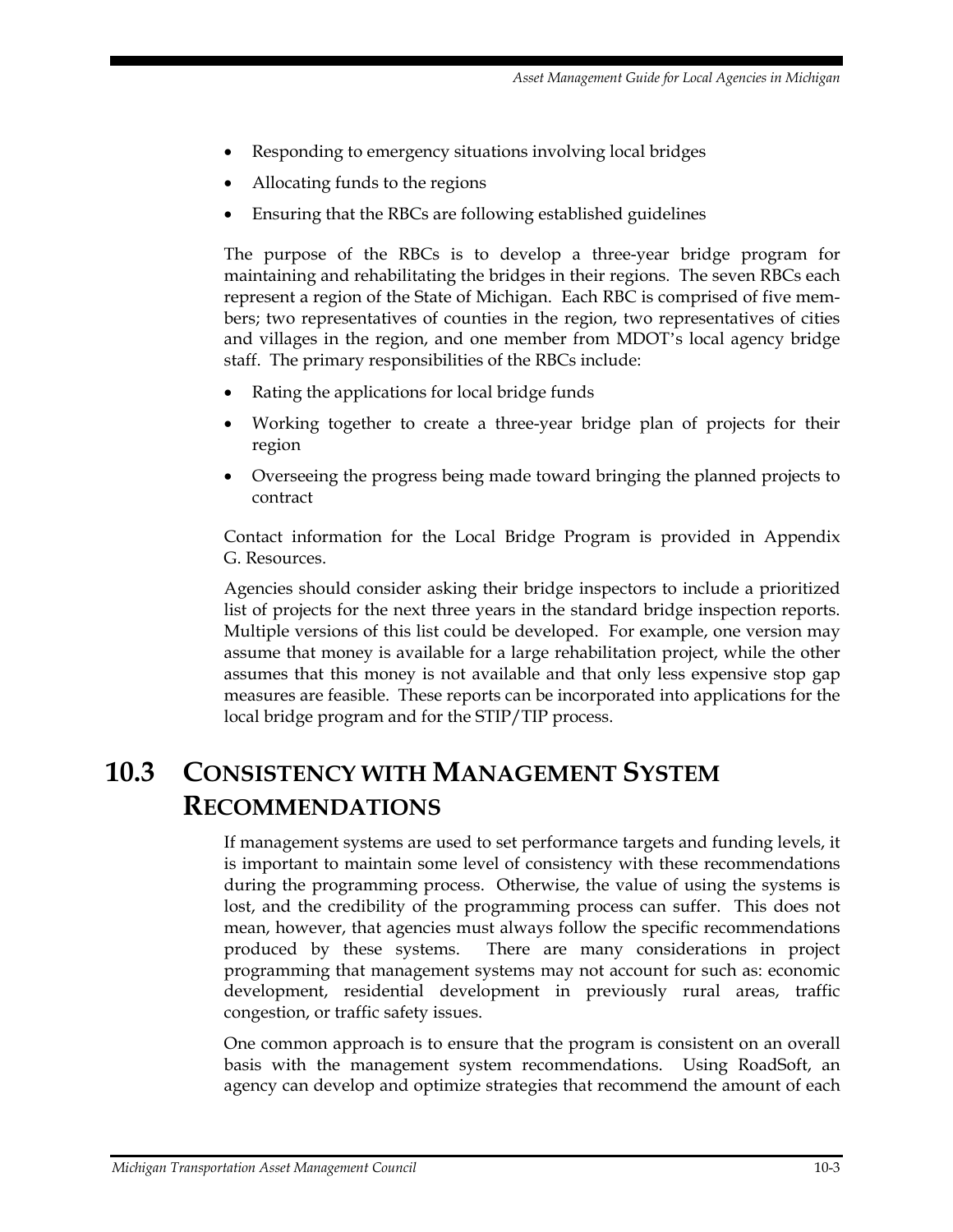type of work that should be completed each year in order to achieve a certain condition target. An example of this type of output is illustrated in Table 10.2.

| <b>Work Category</b>           | <b>Treatment</b> | <b>Lane Miles</b> |  |  |  |  |
|--------------------------------|------------------|-------------------|--|--|--|--|
| Structural Improvement         | Reconstruct      | 4                 |  |  |  |  |
| Structural Improvement         | Resurface        | 8                 |  |  |  |  |
| Structural Improvement         | Rehabilitation   | 13                |  |  |  |  |
| Capital Preventive Maintenance | Chip Seal        | 37                |  |  |  |  |
| Capital Preventive Maintenance | Skip Patch       | 2                 |  |  |  |  |
| Capital Preventive Maintenance | Crack Seal       | 36                |  |  |  |  |

**Table 10.2 Example RoadSoft Recommendations** 

This process allows the agency to follow the overall management system's recommendations (e.g., do 10 lane miles of seal coating) while still having the flexibility to select specific project locations.

In addition to ensuring consistency of the program with the management system recommendations at an overall or network level, it also is important to ensure that treatment selections at particular locations are consistent with the treatment policies used in the management system. For example, Table 9.1 indicates that an asphalt road segment with a PASER rating of 4 should have a structural overlay of 2 inches or more. If your program is systematically including thinner overlays for segments with PASER ratings of 4 (perhaps to stretch the available funds further) this should serve as a red flag. From a pavement management standpoint, this approach is throwing good money down a hole and violates the principle of *the Right Fix in the Right Place at the Right Time.* On the other hand, there could be situations such as: limited traffic volumes, or exceptional soil conditions, where using less than two inches may be sufficient for a period of years, or when this treatment is used as a band-aid to hold things together for a couple years until reconstruction can take place. The knowledge of the local engineer is crucial in this regard.

Some management systems will generate an entire multi-year program with specific projects and recommended timings. One way to take advantage of this capability while maintaining flexibility for programming is to use a three-year window for the recommended projects. When building the program, the agency may juggle the timing for a project within the three-year window based on the available budget and competing projects. This allows managers to build the multi-year program in a way that is consistent with management system recommendations while still meeting funding and project coordination constraints.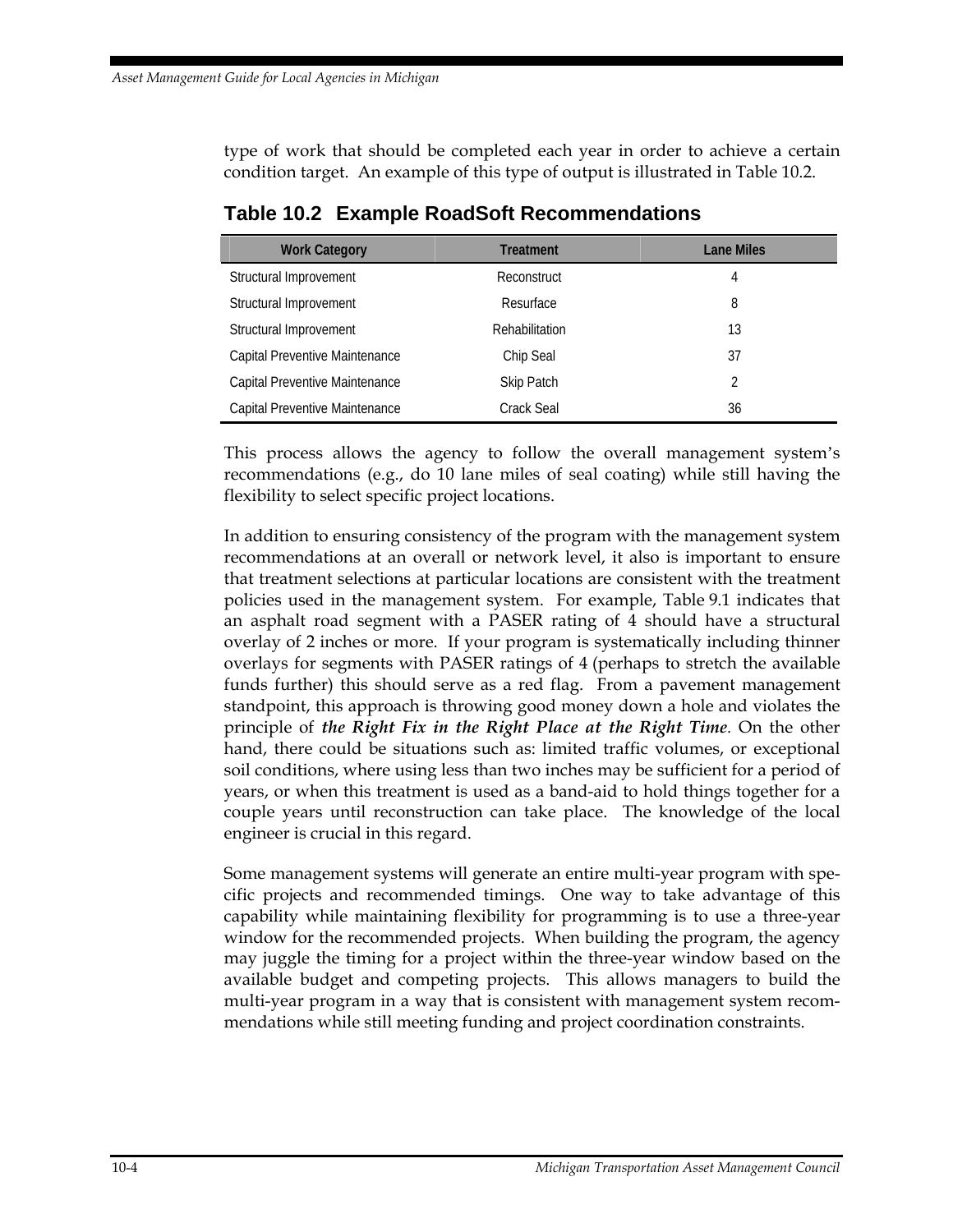## **10.4 PRIORITIZING CANDIDATE PROJECTS**

Regardless of whether management systems are used or not, agencies should evaluate candidate projects in terms of the targets developed earlier in the resource allocation process. They should also consider other factors that go beyond improving the condition of the system (e.g., safety considerations). A clear and defensible prioritization process will enable agencies to explain to its stakeholders why it has selected one project over another.

Following are two options for prioritizing projects. Each option can be applied to all components of the program – Federal aid, bridge, and other. Even though Federal aid projects must go through the STIP or TIP process, and bridge projects must go through the Local Bridge Program, local agencies can use these techniques to evaluate project candidates before they are submitted for consideration in these programs.

#### **Option 1 – Scoring Methods**

Some agencies use scoring or ranking methods to prioritize projects. For example, Table 10.3 presents a template for evaluating candidate projects. Each project is ranked high, medium, or low based on a set of clearly defined criteria:

- **Pavement Condition –** To what degree is the project warranted based on the current condition of the pavement?
- **Traffic Volume –** What is the traffic level in the project location?
- **Economic Growth –** What impact will the project have on economic growth?

#### **Table 10.3 High, Medium, and Low Project Prioritization Template**

|             | <b>Pavement Condition</b><br><b>Priority</b> | <b>Traffic Volume</b><br><b>Priority</b> | <b>Economic Growth</b><br>Priority |  |  |
|-------------|----------------------------------------------|------------------------------------------|------------------------------------|--|--|
| Candidate 1 | $-0W$                                        | High                                     | High                               |  |  |
| Candidate 2 | High                                         | High                                     | LOW                                |  |  |
| Candidate 3 | High                                         | Medium                                   | Medium                             |  |  |

This approach helps characterize the degree to which each candidate project supports key agency goals. In this example, is it clear whether or not Candidate 1 is better than Candidate 2? Decision-makers still need to apply their judgment in selecting the final projects to implement.

#### *Example – SEMCOG Priority Corridors*

The Southeast Michigan Council of Governments (SEMCOG) uses a variation of this approach when developing its regional transportation plan. SEMCOG prioritizes corridors before considering specific projects. During the subsequent project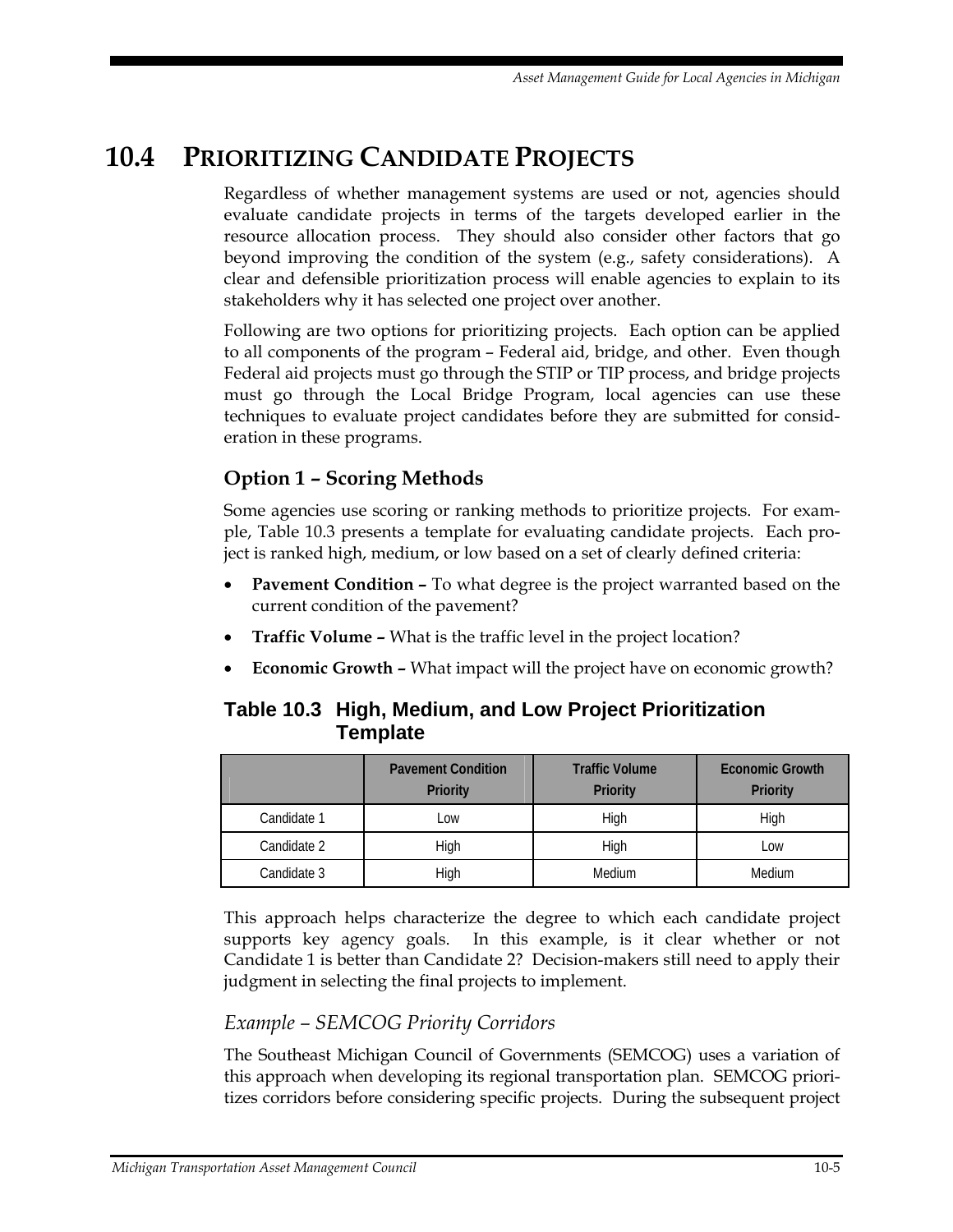selection process, projects on high-priority corridors take precedence over those on secondary corridors. Table 10.4 identifies the factors used to identify priorities.

| Factor                     | <b>Score</b> | <b>Description</b>                                                                                                                                           |
|----------------------------|--------------|--------------------------------------------------------------------------------------------------------------------------------------------------------------|
| <b>Bridge</b>              | $0 - 3$      | Deficient bridges per mile scaled to a maximum of 3                                                                                                          |
| Safety                     | $0 - 3$      | High-crash intersections per mile scaled to a maximum of 3                                                                                                   |
| Congestion                 | $0 - 3$      | Percent congestion scaled to a maximum of 3                                                                                                                  |
| Pavement                   | $1-3$        | One for collectors                                                                                                                                           |
|                            |              | Two for non-trunkline arterials or trunklines (freeways and arterials)                                                                                       |
|                            |              | Three for trunklines currently in poor condition                                                                                                             |
| Freight                    | $0 - 3$      | One for corridors designated as truck routes                                                                                                                 |
|                            |              | One for corridors connecting to ports, airports or intermodal facilities                                                                                     |
|                            |              | One for corridors serving high-priority regional freight movements                                                                                           |
| Transit                    | $0 - 3$      | Transit ridership by category (1: $<$ 5,000 riders per day, 2: 5,000 to 9,999<br>riders per day, 3: >10,000 riders per day)                                  |
| Non-motorized              | $0 - 3$      | Non-motorized weight scaled to a maximum of 3 (based on accessibility, vol-<br>ume, traffic crashes, connectivity, shoulder width, and bicyclist preference) |
| Volume                     | $1-3$        | Volume by category (1: <10,000 vehicles per day, 2: 10,000 to 29,999 vehi-<br>cles per day, 3: > 30,000 vehicles per day)                                    |
| Density                    | $0$ or $3$   | Three for corridors intersecting traffic analysis zones with household density<br>$>3.0$ or job density $>4.0$                                               |
| <b>Activity Centers</b>    | $0$ or $3$   | Three for corridors intersecting one-half-mile buffer around identified activity<br>centers                                                                  |
| Special Populations 0 or 3 |              | Three for corridors intersecting block groups with significant environmental<br>justice or elderly populations                                               |

#### **Table 10.4 SEMCOG Corridor Prioritization Factors**

Source: SEMCOG 2030 Regional Transportation Plan for Southeast Michigan.

Once these prioritization factors are applied to the transportation system, needs are ranked as either regional, sub-regional, or local priorities based on the point total for each asset in the system. From this prioritized list, SEMCOG determines by percentages how it will distribute its anticipated funding for the coming program. As local agencies develop the Federal aid portion of their transportation program, it is important for them to maintain consistency with the practices of their local planning organization.

#### **Option 2 – Coordination with Utility Work**

Another option for prioritizing road projects is to coordinate them with utility work. Understanding the condition of water and sewer networks and plans for updating them can help agencies allocate their resources more cost-effectively. For example, if a water main needs to be replaced in the near future, it would be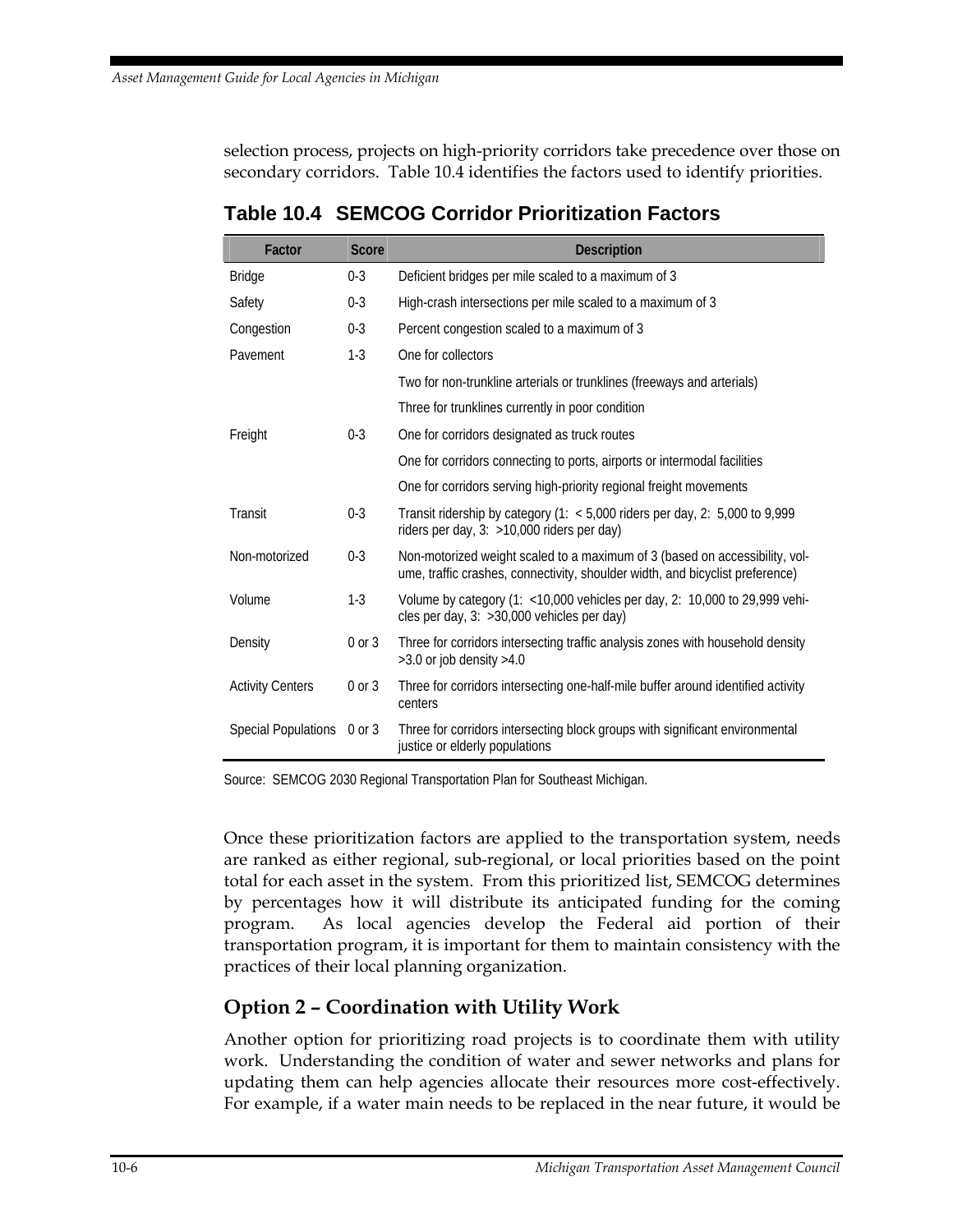better to hold off on pavement work in that location until all work can be done at the same time.

#### *Example – Marquette Program Development*

In developing its transportation program, the City of Marquette evaluated the condition of every street using the PASER system. It also identified the age of water mains, sanitary sewers, and storm sewers. Projects were then prioritized based on a combination of these factors. Roads with older water and sewer systems were a given a higher priority than roads with similar pavement conditions that had newer utilities or no utilities.

## **10.5 BUILDING A PROGRAM**

Once candidate projects have been ranked, the next step is to compare the projects with the available funds and select projects for the final multi-year program. Agencies should first review previously programmed projects. These projects should be reevaluated in light of the current condition assessment and progress towards performance targets. Adjustments should be made as necessary and new projects should be added for the final year. Funding levels for the program areas have been developed in previous steps (see Section 5.0).

The following is a practical approach for developing a local transportation program. This process can be followed within each program area (e.g., pavement or bridge):

- 1. Assemble a list of ranked candidate projects.
- 2. Start at the top of the list and select the highest-ranked project.
- 3. Subtract the cost of this project from the available budget.
- 4. If there is enough money left over for the next project on the list, select it and subtract the cost from the remaining budget.
- 5. If there is not enough money for the next project on the list, move down the list until another project can be funded with the remaining balance.
- 6. Continue this process until all available funds for the program category have been used.

#### *Example – Generating and Prioritizing Projects*

The Genesee County Metropolitan Planning Commission (GCMPC) has developed a formal project selection and prioritization process for use in its long-range planning process. The first step in this process is to identify potential projects. Projects are identified through the use of six management systems including the Highway Network Model, which can apply threshold values outlined by the agency to determine areas of need. Additional projects were identified by talking with local communities about their concerns regarding the transportation system.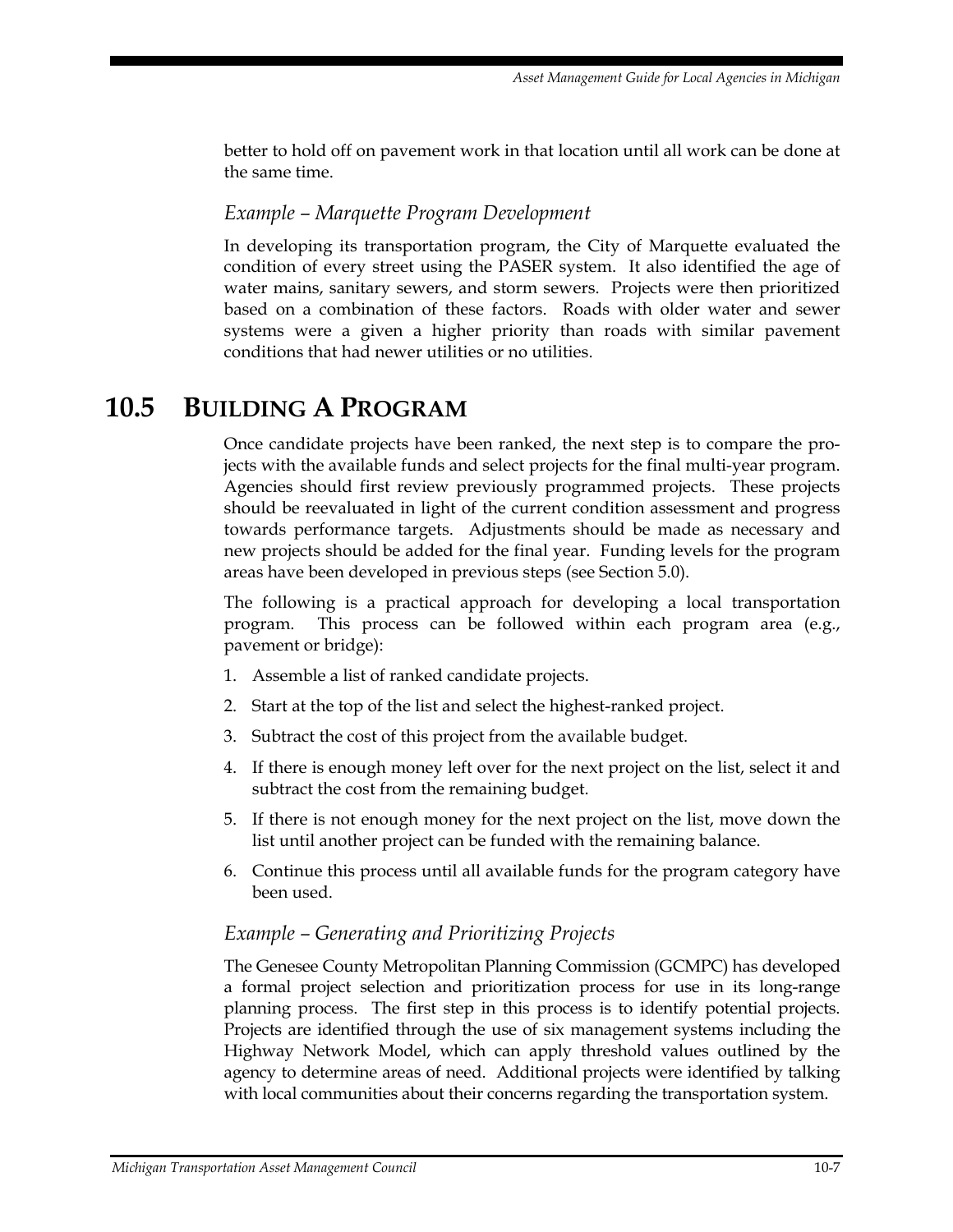Next, the GCMPC prioritizes projects based on criteria outlined for the longrange plan. The following set of criteria was applied to prioritize projects for the 2030 long-range plan:

- Maintains or sustains the existing transportation system
- Improves or makes the system more efficient
- Expands the transportation system

Finally, the GCMPC applies financial constraints to the identified projects. These constraints are based on the availability of funding for the project, the funding allocated for the type of projects in setting priorities for the long-range plan, and the commitment of local matching funds for the projects. Based on these steps, the GCMPC is able to create a program that outlines a program of projects, both by fiscal year and by funding category that the agency can present to its constituents. In the future, the GCMPC plans to implement a needs-based program developed between MDOT, local agencies, and the general public.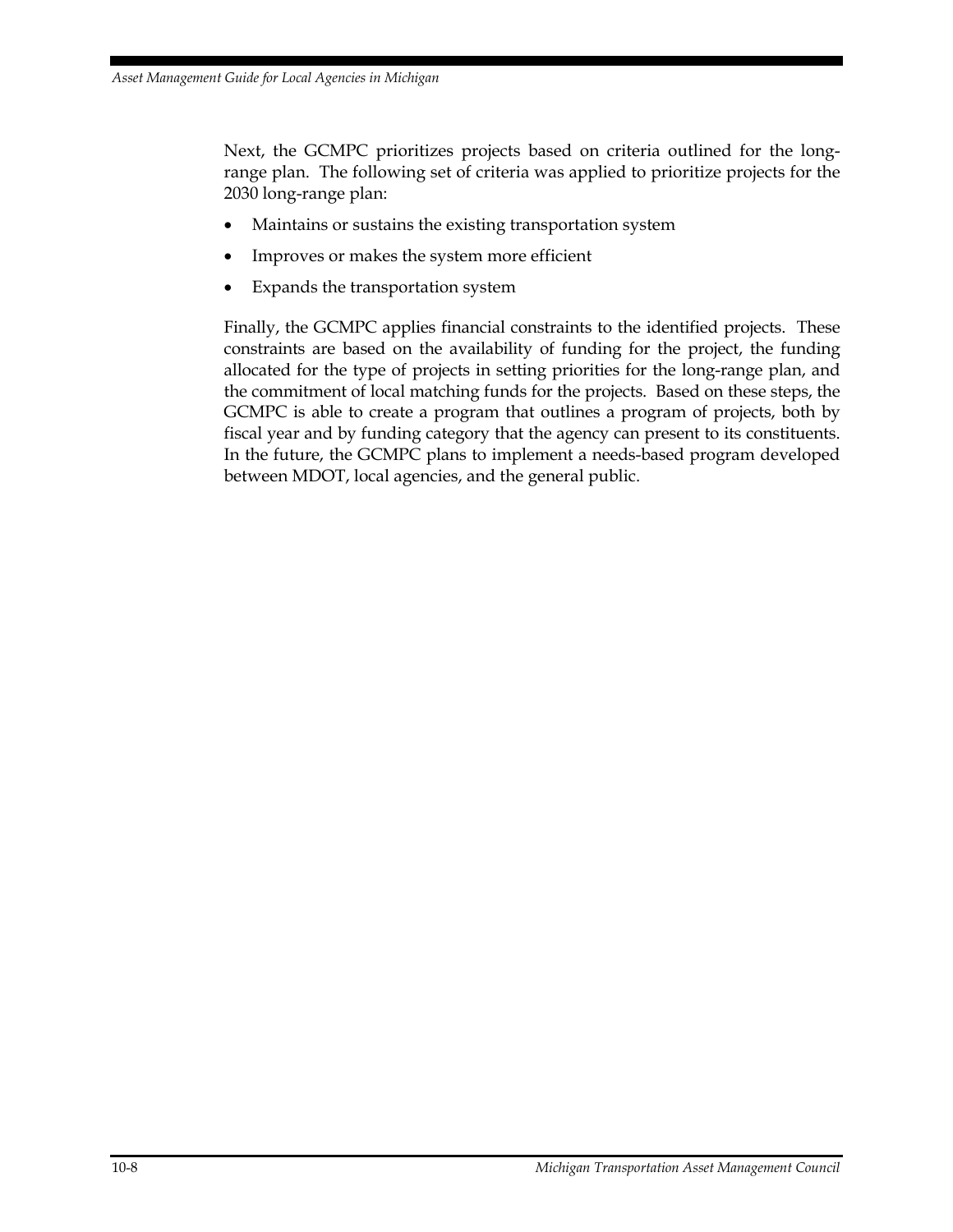## **11.0 Putting It All Together**

This section presents two examples of the entire transportation asset management process. The first focuses on the use of a management system. The second describes how an agency could follow the same steps without the help of a management system. For simplicity, the examples focus only on asphalt pavement projects.

## **11.1 ASSET MANAGEMENT USING A MANAGEMENT SYSTEM**

Management systems are helpful tools for program development irrespective of the size of an agency or the size of the network under its jurisdiction. Several local agencies have begun to use management systems as part of their program development process. This example illustrates how RoadSoft could be used to support the resource allocation process.

#### **Assess Current Condition**

- Survey and rate all roads in the network using the PASER system and the RoadSoft Laptop Data Collector.
- Develop deterioration curves or use the defaults provided in RoadSoft.
- Review Remaining Service Life (RSL) output for reasonableness.

#### **Assess Your Mix of Fixes**

- Assess the capital preventive maintenance treatments that are available to your agency and adjust the default ESL and treatment triggers in your agency's version of RoadSoft.
- Consider treatments that you have not used before as a way of getting more "bang for the buck".

#### **Estimate Project Costs and Funding Levels**

- Use the default project costs in RoadSoft.
- Or you can estimate project costs by referring back to previous projects, discussing with neighboring agencies or by costing out an "average" project using tools such as the MERL (see Appendix G. Resources).
- Examine your agency's historic funding and consider large projects that are underway or scheduled. Discuss whether funding in the future might remain the same, increase, or decrease.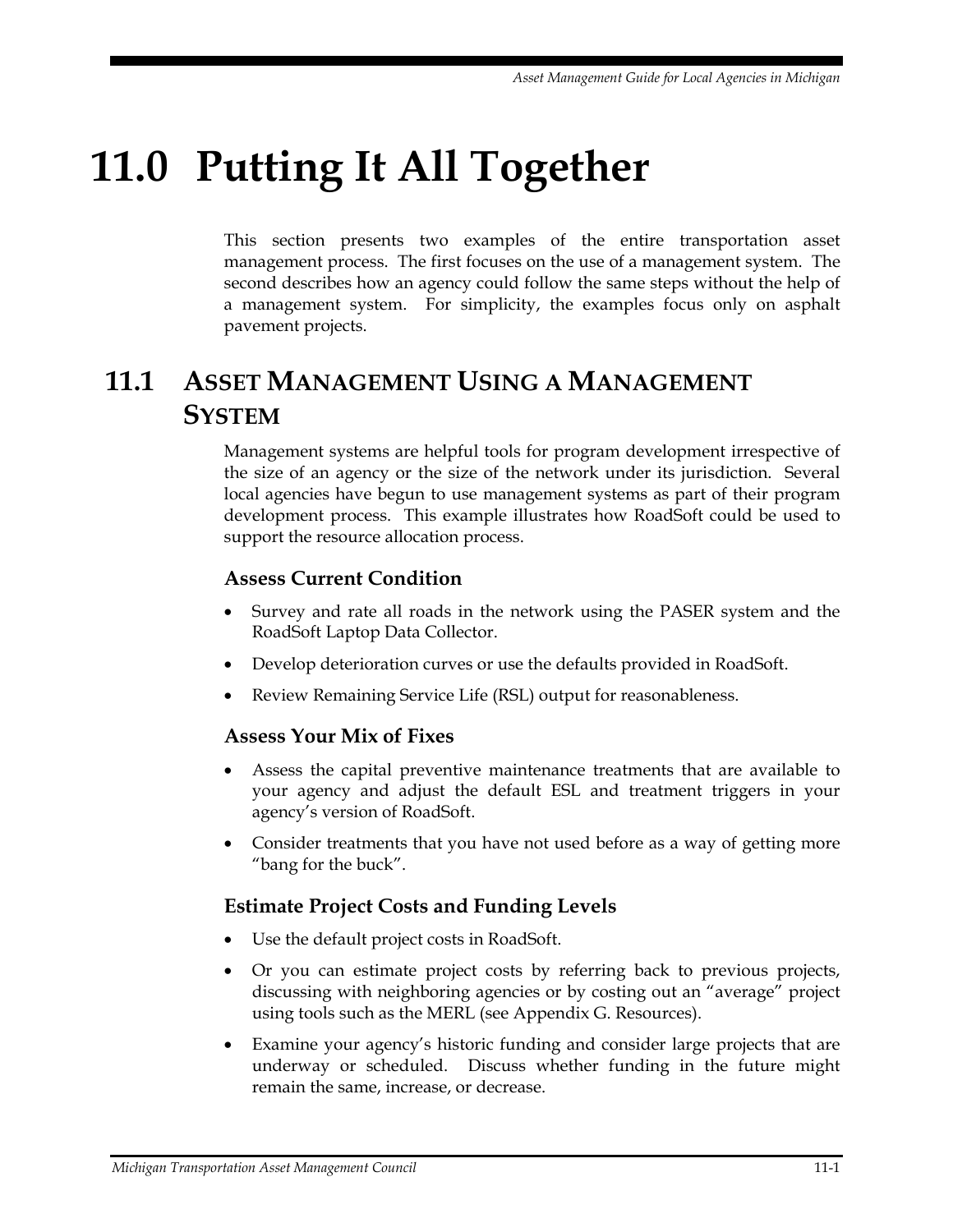#### **Predict Future Pavement Condition**

Use the Pavement Strategy Analysis feature in RoadSoft to predict future pavement condition.

#### **Develop Performance Measures and Targets**

- Work within your agency, with elected officials and your constituents to develop meaningful performance measures that relate closely to your agency's mission and goals.
- Develop performance targets that will indicate when you succeed or fall short of your agency's mission and goals.

#### **Conduct a Tradeoff Analysis**

- Use RoadSoft to determine an optimal preservation strategy based on the annual budget or to run alternative scenarios based on funding increases or decreases. The results of this analysis are recommendations for how much work should be performed annually in each of three work categories:
	- Lane miles of routine maintenance
	- Lane miles of capital preventive maintenance
	- Lane miles of structural improvement
- Develop a tradeoff matrix that includes factors which are critical to your agency's policy objectives.
- Conduct the tradeoff process in an explicit and transparent way (put it on paper). If you are later challenged regarding the results of the tradeoff process, a documented, transparent process will allow you to defend the outcome.
- Consider how your selections will impact the condition of the entire network.

#### **Identify Candidate Projects**

- Use your RoadSoft output to identify projects that meet the criteria for the treatments you plan to apply. Remember, *The Right Fix, in the Right Place, at the Right Time.*
- Use the legend feature of RoadSoft to display current PASER ratings on the road system map. When analyzed in terms of the recommended actions listed in Table 9.1, this map can be a starting point for identifying candidate projects. For example, Figure 11.1 illustrates this functionality for the City of Menominee.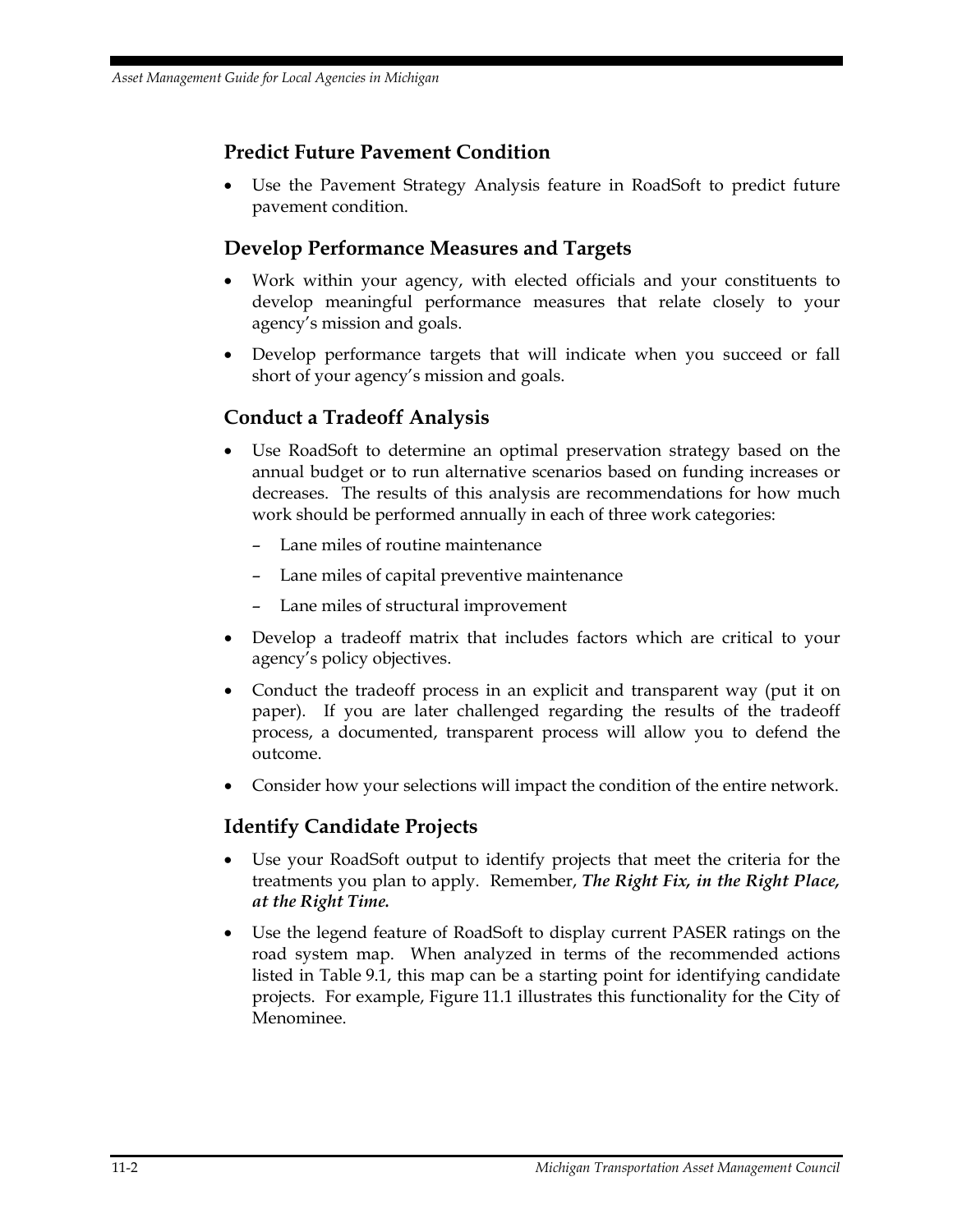

**Figure 11.1 Reviewing Candidate Projects** 

Source: Central Upper Peninsula Planning and Development Regional Commission (CUPPAD).

#### **Set Priorities and Develop a Multi-Year Program**

- Gather input from shareholders as a way to understand the priorities in the context of the community.
- Use this information to define a set of factors for determining which segments should be included in the program. The agency should consider traffic levels, previously applied treatment history and coordination with planned utility work. In addition, if the agency has placed a high priority on neighborhood revitalization or economic development, those goals should also be taken into consideration.
- Use one of the manual prioritization methodologies described. Do it on paper like the tradeoff process. This will keep your process explicit and transparent
- Select the final projects to include in the multi-year program. The only restrictions in selecting projects are:
	- Each project represents an appropriate activity for a segment's current PASER rating, RSL and previous maintenance history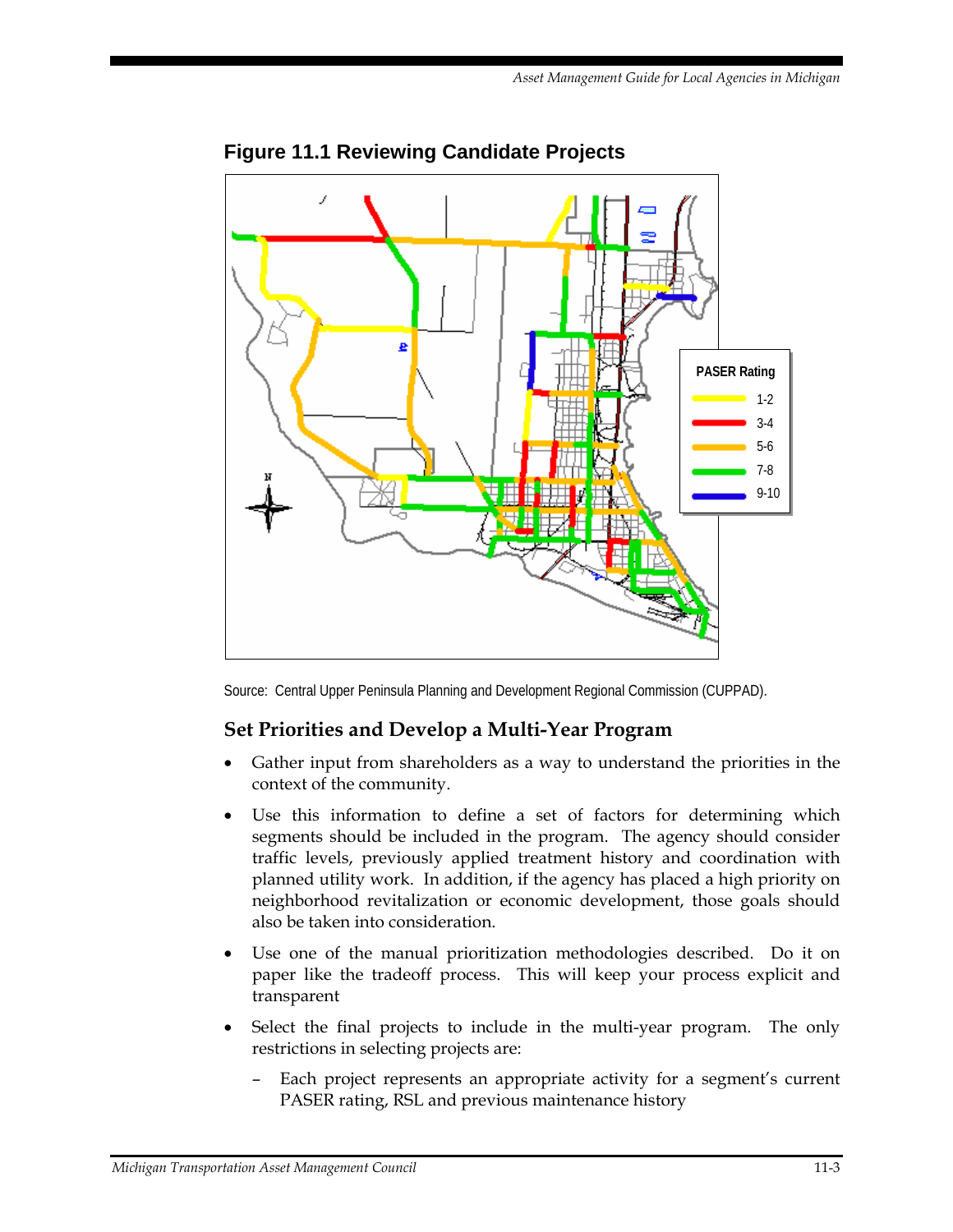- The sum of lane miles in each work category is consistent with the overall preservation strategy developed earlier.
- Build your multi-year program by balancing out the following: pavement condition, project costs, your selection of fixes and candidate projects against your funding, program objectives, performance targets and prioritized needs.
- Use the Pavement Strategy Analysis feature to immediately see the impact of your prioritization and treatment decisions.

## **11.2 ASSET MANAGEMENT WITHOUT A MANAGEMENT SYSTEM**

This example illustrates a method of developing a multi-year program without the use of a management system. This is a practical option for agencies that manage a relatively small network of roads. In this situation, the program can be developed based on the agency's detailed understanding of the condition of their network and of the needs of their communities.

#### **Assess Current Condition**

- Survey and rate all of the roads in the network using the PASER system.
- Enter condition and segment length data into a spreadsheet.

#### **Assess Your Mix of Fixes**

- Assess the capital preventive maintenance treatments that are available to your agency and determine the ESL you can expect to get from each.
- Consider treatments that you have not used before as a way of getting more "bang for the buck".

#### **Estimate Project Costs and Funding Levels**

- Estimate project costs by referring back to previous projects, discussing with neighboring agencies or by costing out an "average" project using tools such as the MERL (see Appendix G. Resources).
- Examine your agency's historic funding and consider large projects that are underway or scheduled. Discuss whether funding in the future might remain the same, increase or decrease.

#### **Predict Future Pavement Condition**

Use a methodology such as the NCPP "Quick Check" to gain some basic insight into the impact that your selection of treatments will have on the future condition of the network.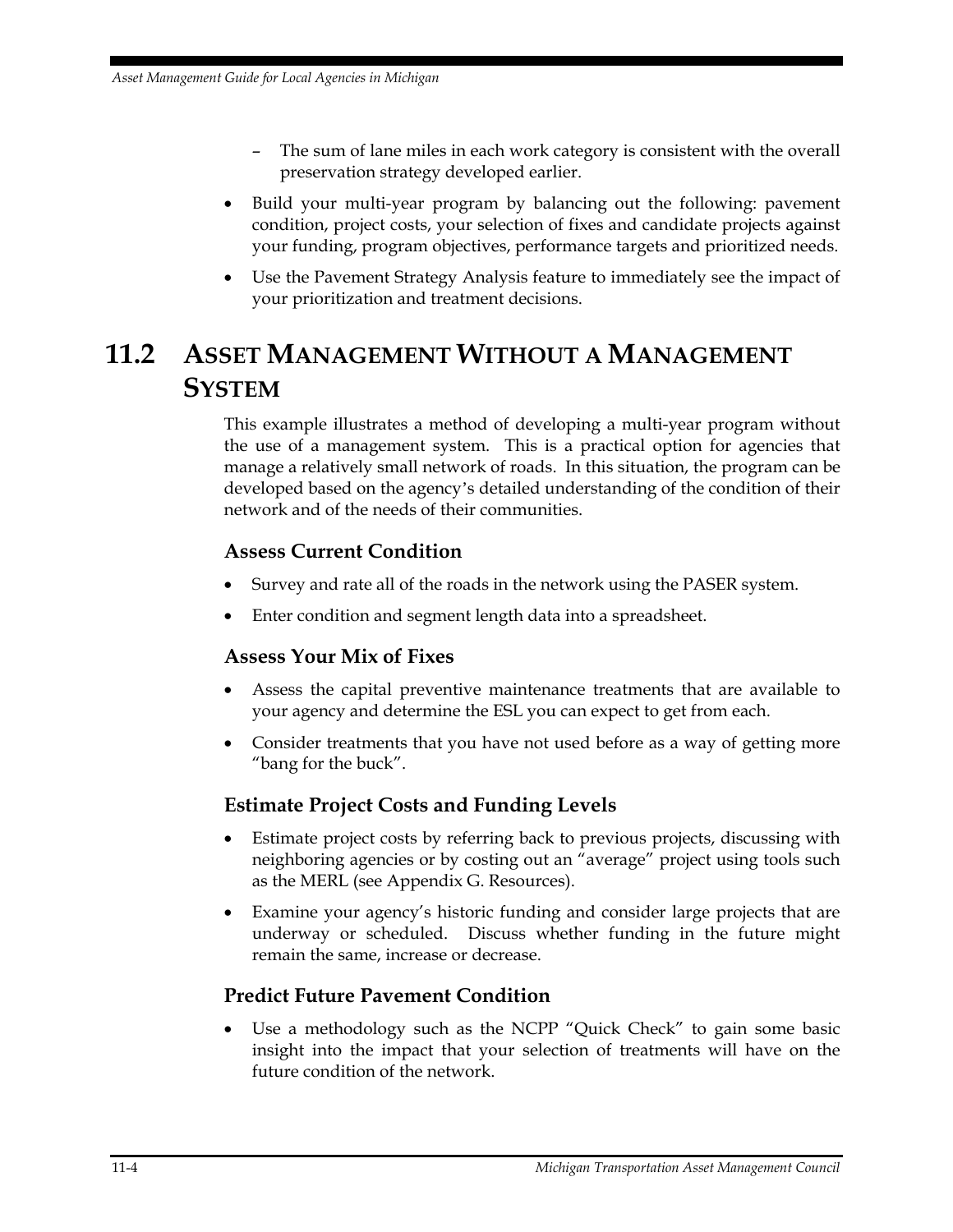#### **Develop Performance Targets**

- Work within your agency, with elected officials and with your constituents to develop meaningful performance measures that relate closely to your agency's mission and goals.
- Develop performance targets that will indicate when you succeed or fall short of your agency's mission and goals.

#### **Conduct a Tradeoff Analysis**

- Develop a tradeoff matrix that includes factors which are critical to your agency's policy objectives.
- Conduct the tradeoff process in an explicit and transparent way (put it on paper). If you are later challenged regarding the results of the tradeoff process, a documented, transparent process will allow you to defend the outcome.
- Consider how your selections will impact the condition of the entire network.

#### **Identify Candidate Projects**

• Identify projects that meet the criteria for the treatments you plan to apply. Remember, *The Right Fix, in the Right Place, at the Right Time.*

#### **Set Priorities and Develop a Multi-Year Program**

- Gather input from shareholders as a way to understand the priorities in the context of the community.
- Use this information to define a set of factors for determining which segments should be included in the program. The agency should consider traffic levels, previously applied treatment history and coordination with planned utility work. In addition, if the agency has placed a high priority on neighborhood revitalization or economic development, those goals should also be taken into consideration.
- Use one of the manual prioritization methodologies described. Do it on paper like the tradeoff process. This will keep your process explicit and transparent.
- Select the final projects to include in the multi-year program. The only restrictions in selecting projects are:
	- Each project represents an appropriate activity for a segment's current PASER rating, RSL and previous maintenance history
	- The sum of lane miles in each work category is consistent with the overall preservation strategy developed earlier.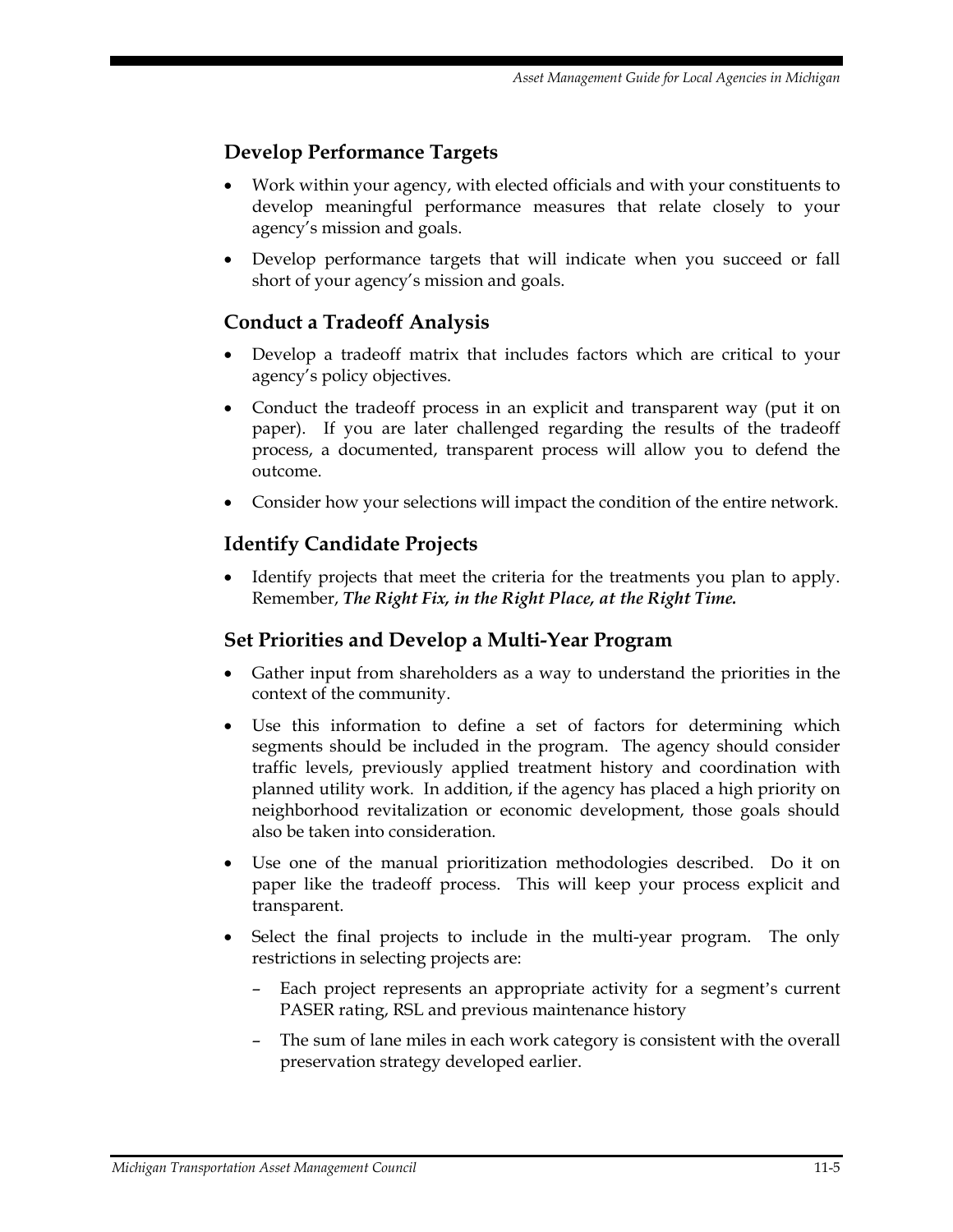- Build your multi-year program by balancing out the following: pavement condition, project costs, your selection of fixes and candidate projects against your funding, program objectives, performance targets and prioritized needs.
- Use the NCPP "Quick Check" process to immediately see the impact of your prioritization and treatment decisions.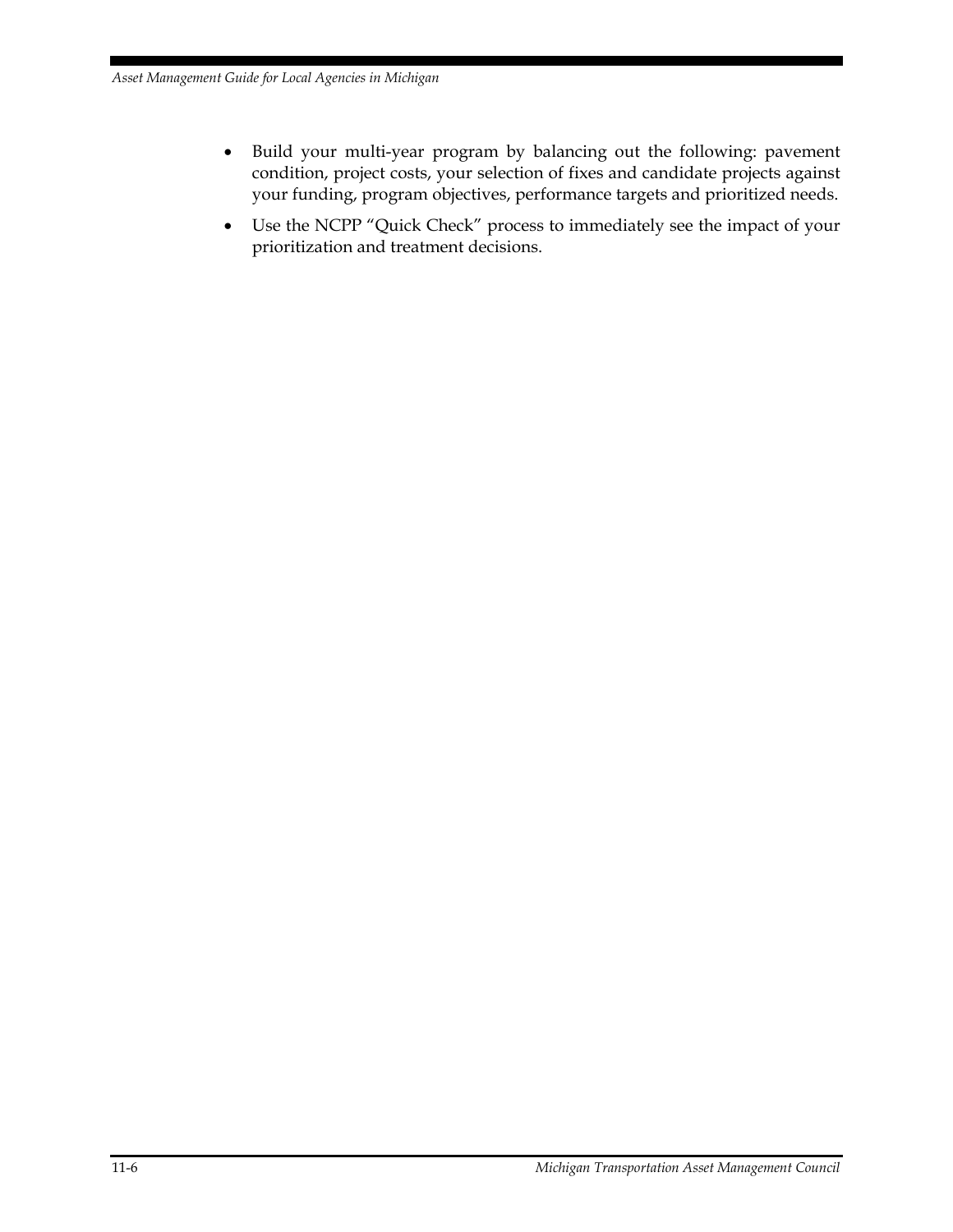## **12.0 Reporting Results**

The final step in the resource allocation process is to report results. Michigan's asset management legislation *requires* a series of annual reports:

- **Condition Report** The Council reports total mileage of the road network and a summary of pavement and bridge conditions.
- **Record of Work –** The Council reports on transportation maintenance and operational or improvement activities with locations and associated costs as reported by agencies that were performed in the previous year.
- **Multi-Year Program** Per Act 51, agencies report a list of work planned for each budget category for the next three years, with locations (where possible) and associated costs.

The Council has established formats for these reports. It has adopted standard reporting categories for reporting work activities (see Appendix E. TAMC Reporting Categories). The statewide condition report is developed by the Council. It consists of the Act 51 certified miles reported annually to MDOT and the PASER ratings collected annually in coordination with the metropolitan planning organizations and regional planning organizations. The Council also has developed an Internet-based data entry system that supports the reporting process.

The Council uses this information to prepare an annual report for the State Transportation Commission and the Legislature. In addition to enabling the Council to fulfill its reporting obligations, your agency's involvement in the process of preparing these reports can be valuable in supporting your own asset management process.

## **12.1 CONDITION REPORT**

The Condition Report answers two basic questions:

- 1. What facilities does your agency own?
- 2. What condition are they in?

This report can help your agency evaluate the effectiveness of previous preservation strategies and serves as a starting point for the next year's resource allocation cycle. For example, understanding the current condition of a particular street will enable you to identify activities that are most appropriate from an engineering point of view. Extending this analysis to the entire network will enable you to maximize the impact of limited budget resources.

Consistent condition reports from both local agencies and MDOT enable the Council to communicate the status of Michigan's transportation network. They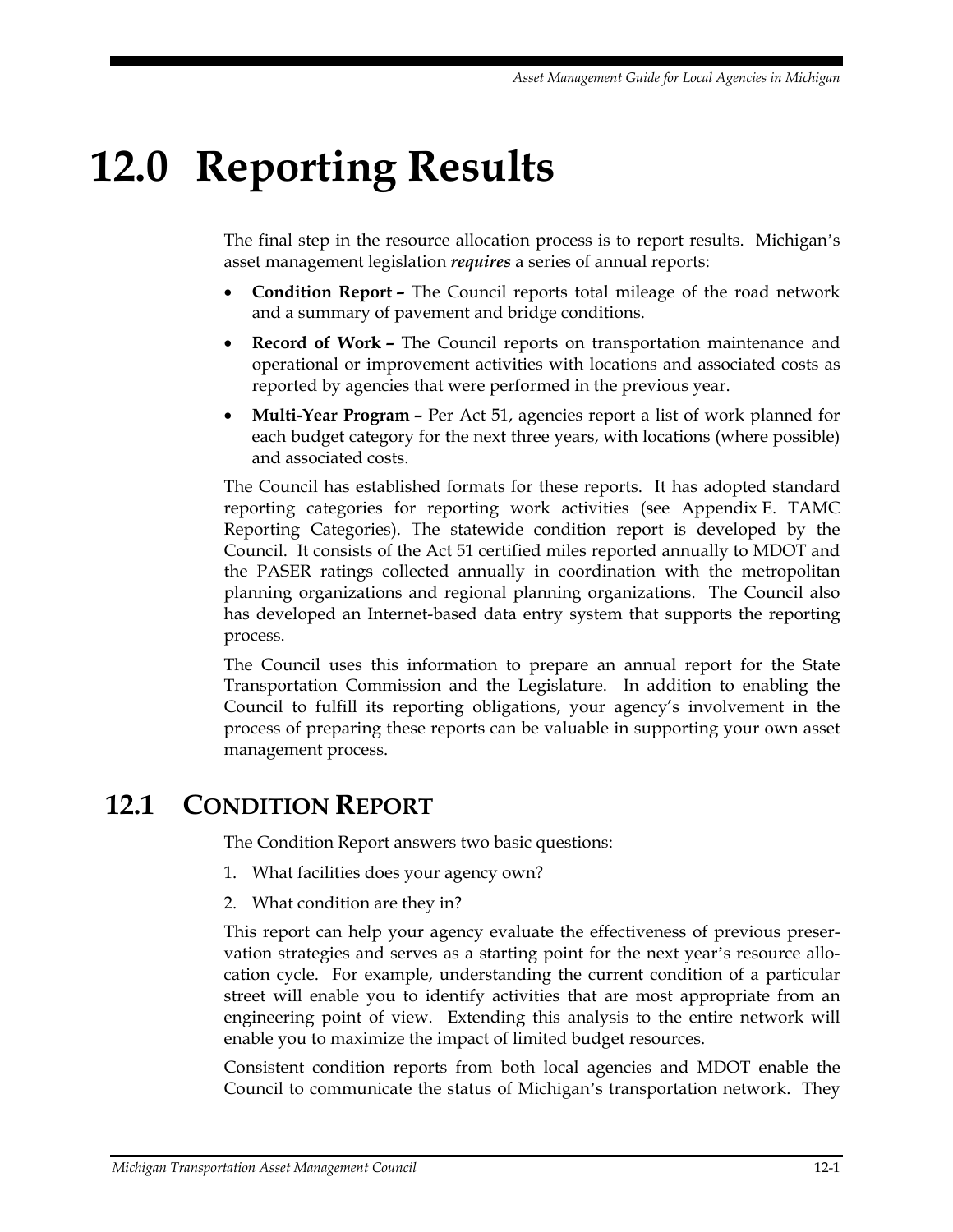also enable the Council to evaluate the adequacy of future transportation funding for achieving statewide condition targets.

## **12.2 RECORD OF WORK**

The Record of Work is a summary of all work performed on the transportation system during the previous year and the costs of this work. **The Record of Work report is not the same as an agency's Act 51 Financial Reports. The two are different and separate reports.** 

This report allows the Council to report on the work being done to maintain, operate, and improve Michigan's roads and bridges and document the benefits of these investments. It also provides the Council with data required to determine if statewide performance targets can be met.

The Record of Work can also benefit your agency. First it can help improve your accountability with elected officials and the public – did we do the things we said we would do? It can also provide a means for comparing actual costs to estimated costs. Project cost estimates for common activities can be adjusted for use in future programming cycles. Finally, it can assist in tracking progress towards your agency's performance targets. For example, if your current pavement condition target is to have 85% of your roads at a PASER rating of 6 or better, but the Record of Work for the past three years indicate 81%, 79% and 77%, you are falling farther from your target every year. Therefore, adjustments to the target or the current multi-year program should be made.

## **12.3 MULTI-YEAR PROGRAM**

The Multi-Year Program lists specific projects that your agency anticipates completing over the next three years. When projects have not yet been identified, budget categories, such as "Crack Sealing," are reported.

Michigan's asset management legislation requires a plan that is developed through an asset management process (such as the process described throughout this guide) and that is consistent with an agency's goals and objectives. It is required that the program be updated annually by adding a new third year to insure that it is consistent with the changing condition of the transportation network over time. This type of program is called a rolling program – each year adjustments are made to years 1 and 2, and a new year 3 is added.

An asset management approach requires a long-term view of asset condition and funding availability. Development of a multi-year program encourages a shift towards a more strategic and less reactive approach to project selection. For example, a longer planning horizon may result in a focus on capital preventive maintenance in an attempt to delay the expense of future structural improvement projects. The benefits of this strategy would not be evident if the programming process considered only one year at a time.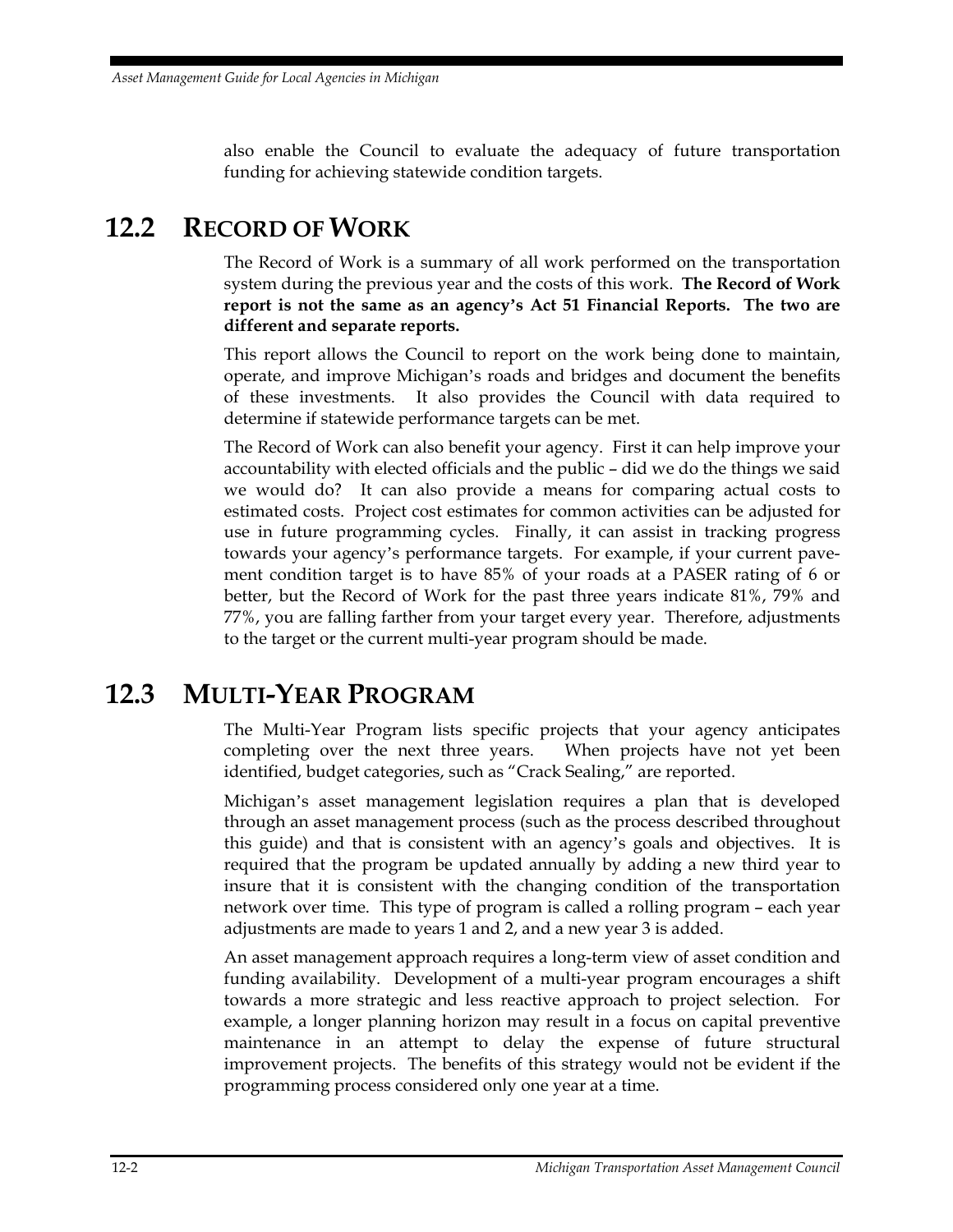With information on planned transportation projects, the Council will be able to generate more accurate assessments of future pavement and bridge conditions. Analysis of multi-year programs will also enable the Council to gauge the progress local agencies are making in the implementation of asset management principles and highlight areas in which more guidance and training are necessary.

## **12.4 TAMC INVESTMENT REPORTING SYSTEM**

The Michigan Center for Geographic Information (CGI), under contract with the Council, has developed an Internet-based application that will greatly simplify the annual reporting process. The tool will enable any local agency to login and edit information within its jurisdiction.

Each jurisdiction must register once to use the system.

#### **Figure 12.1 Reporting System – Registration Page**



Each jurisdiction is responsible for ensuring that their data is entered correctly. Each agency should have an appointed person for logging in and using the system. Each user must login to use the system.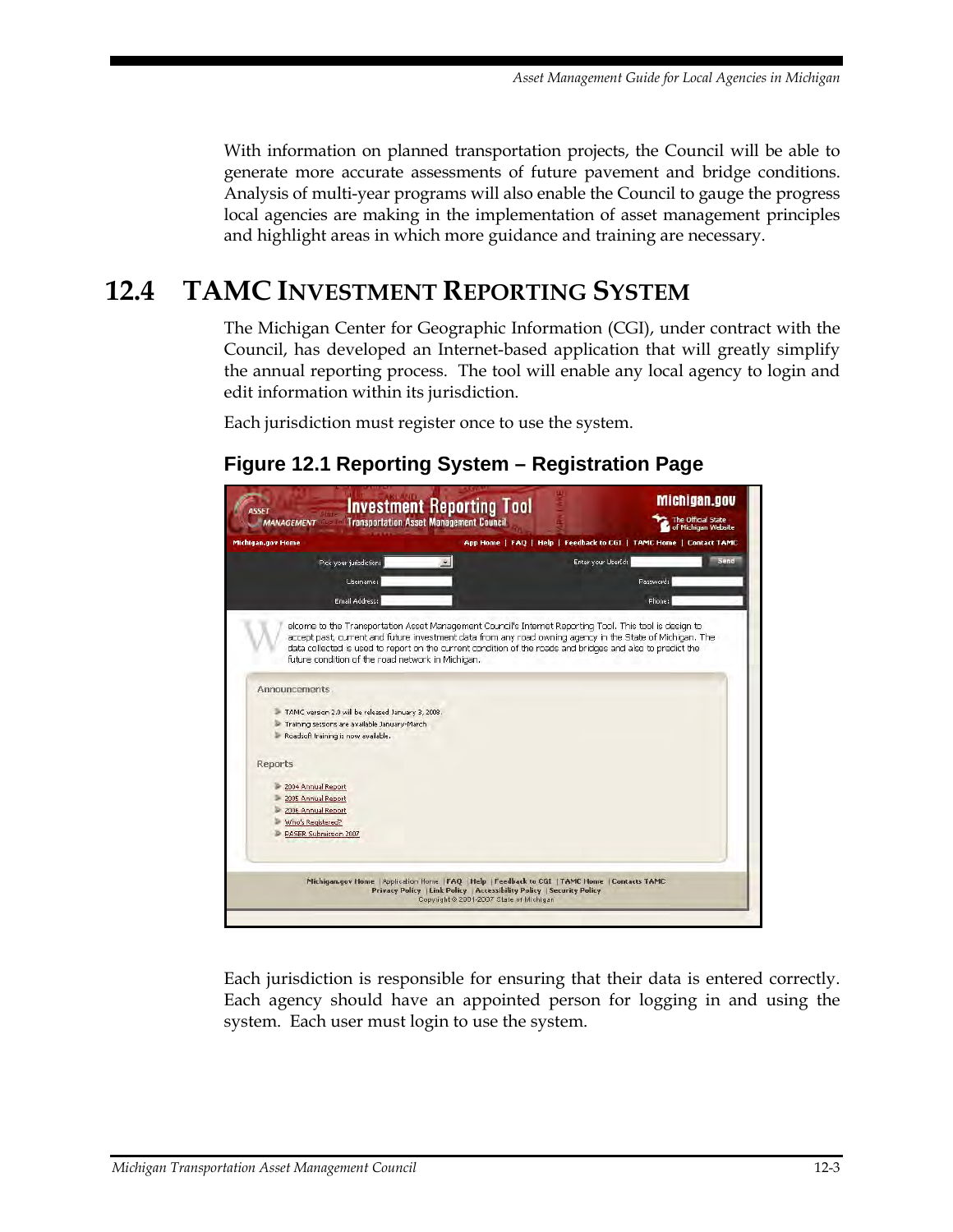

#### **Figure 12.2 Reporting System Interface**

The tool has map navigation features and functionality for selecting road segments on which to report treatment data (see Figure 12.2). The tool also enables the user to view the PASER data collected in their area for the current year and previous years.

The application is designed to accept location based capital preventive maintenance or structural improvement investments for the current year or "planned" future projects for both roads and bridges. The application also accepts future planned expenditures rolled up by treatment type (see Figure 12.3 for examples of data entry forms).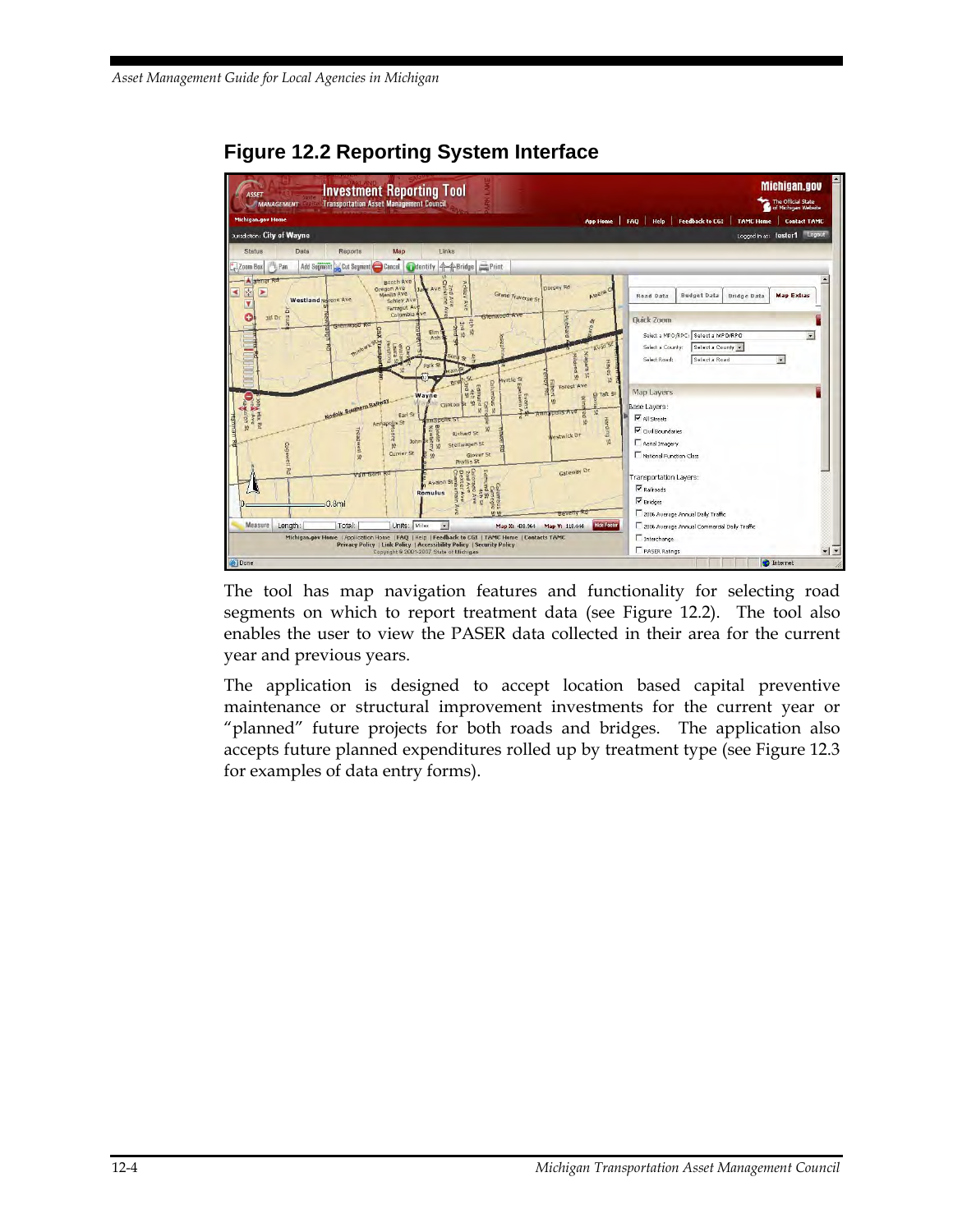| Michigan.gov<br>The Official State<br>of Michigan Website<br>FAQ   Help   Feedback to CGI   TAMC Home   Contact TAMC                                                                                                                                               | Michigan.gov<br>The Official State<br>  of Michigan Website<br>Feedback to CGI<br>FAQ   Help  <br><b>TAMC Home</b><br><b>Contact TAMC</b>                                                                                                                                                                                          |
|--------------------------------------------------------------------------------------------------------------------------------------------------------------------------------------------------------------------------------------------------------------------|------------------------------------------------------------------------------------------------------------------------------------------------------------------------------------------------------------------------------------------------------------------------------------------------------------------------------------|
| Logged in as: tester1 Logout                                                                                                                                                                                                                                       | Logged in as: tester1    Logout                                                                                                                                                                                                                                                                                                    |
| <b><i><u>Budget Data</u></i></b><br><b>Bridge Data</b><br><b>Map Extras</b><br><b>Road Data</b>                                                                                                                                                                    | <b>Budget Data</b><br>Road Data<br><b>Bridge Data</b><br><b>Map Extras</b><br>0                                                                                                                                                                                                                                                    |
| $\mathbf \Omega$<br><b>Road Treatment Data</b><br>10<br>Treatment Date:<br>Planned<br>Project Class:<br>Select CPM or SI<br>$\ddot{}$<br>Treatment Type:<br>Select Project Class +<br>MDOT<br>Treatment Specification<br>$\star$                                   | <b>Budget Item Entry Form</b><br>Project Classification: Select a Class Type<br>$\bullet$<br>Treatment Type: Select Project Class<br>$\bullet$<br>Budgeted Amount:(\$)<br>Treatment Year: 2008<br>$\overline{\phantom{a}}$<br>Save<br>Cancel                                                                                       |
| Life Expectancy:<br>years<br>Surface Type after treatment:<br>Select One<br>$\bullet$<br>Total Cost (\$):<br><b>Included in Total Costs:</b><br>Edge-to-Edge of pavement<br>Environmental<br>Traffic Control (during work)<br>Guardrail<br>Storm drain or drainage | Michigan.gov<br>The Official State<br>of Michigan Website<br>FAQ<br>Help<br>Feedback to CGI<br><b>TAMC Home</b><br><b>Contact TAMC</b><br>Logged in as: tester1 Logout                                                                                                                                                             |
| Utility Work (necessitated by<br>Pedestrian<br>road improvements)<br>Enhancements<br>Sub-Base<br>(landscaping, lighting, etc.)<br>Comments or Other Cost items:<br>종<br>Description:                                                                               | <b>Budget Data</b><br>Road Data<br><b>Bridge Data</b><br><b>Map Extras</b><br>$\Omega$<br><b>Bridge Treatment Data</b><br>$\frac{1}{10}$<br>Treatment Date:                                                                                                                                                                        |
| ×.<br><b>Treatment Road Segments:</b><br>Manual Add<br>$\blacksquare$<br><b>D</b> Internet                                                                                                                                                                         | Planned<br>Bridge Project Type:<br>Select a Project Type<br>$\bullet$<br>Treatment Type:<br>Select a Bridge Project Type<br>Total Cost (\$):<br>Life Expectancy:<br>years<br>Comment / Description:<br><b>Bridge selected:</b><br><b>Manual Add</b><br>No Bridge Data Loaded!<br>Refresh Bridge<br><b>Save Treatment</b><br>Cancel |

#### **Figure 12.3 Forms for Data Input**

Once all information is entered, the application will automatically generate the required reports and store the results in a central location. All reporting will be done on a statewide and regional basis. No individual jurisdictional information will be reported. The reporting system currently is operational, and your agency should be using it to enter data. All jurisdictions can view, edit and generate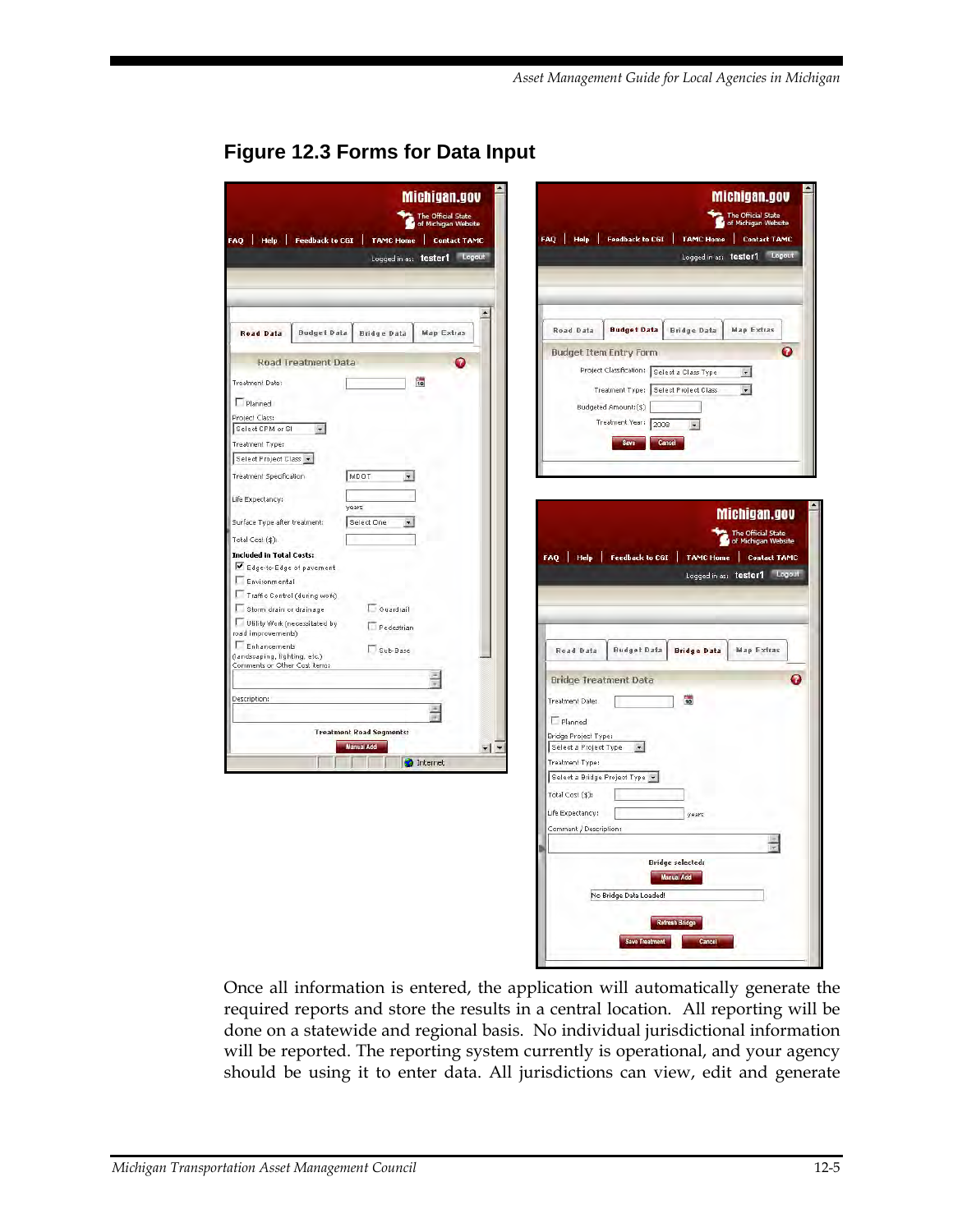reports for all their data entered at any time. Regional organizations can also view reports for all jurisdictions within their area of responsibility.

The TAMC Investment Reporting Tool will evolve over time, but any data that is entered will be rolled forward. Users will not have to start over when new versions become available.

#### *Using RoadSoft to Submit Your Investment Data*

For RoadSoft users, there is a function within RoadSoft to prepare, export and email your investment and forecasting data to CGI. Please refer to your RoadSoft user's guide for more information. There is also a new RoadSoft data import function (see figure 12.4) within the TAMC IRT. RoadSoft users are still responsible for registering with the TAMC Investment Reporting Tool and it is recommended that they verify their data in the tool after it is submitted and loaded by CGI.

#### **Figure 12.4 RoadSoft Data Import**

| <b>Import RoadSoft Data</b>                                                                                                                                                                                      |                          |  |           |            |                                                                 |                 |             |      |              |                                                                                                                         |  |  |                         |              |   |              |                  |                          |  |
|------------------------------------------------------------------------------------------------------------------------------------------------------------------------------------------------------------------|--------------------------|--|-----------|------------|-----------------------------------------------------------------|-----------------|-------------|------|--------------|-------------------------------------------------------------------------------------------------------------------------|--|--|-------------------------|--------------|---|--------------|------------------|--------------------------|--|
|                                                                                                                                                                                                                  |                          |  | Load Data |            |                                                                 | Check Ownership |             |      |              | <b>Check Attributes</b>                                                                                                 |  |  | <b>Check Treatments</b> |              |   |              |                  |                          |  |
| Open file O.K.J - Read file O.K.J - data table rows: 116<br>You must still enter Routine Maintenance and update your Reporting Status after you file upload is completed!<br>Entries with loaded into the system |                          |  |           |            |                                                                 |                 |             |      |              |                                                                                                                         |  |  |                         |              |   |              |                  |                          |  |
|                                                                                                                                                                                                                  |                          |  |           |            | ProiDate PRNo Bmp Emp SurfType TAMCTreatment TAMCProiClass Cost |                 |             |      |              | EdgeToEdge Enviro TrafficControl StormDrain GuardRail Enhancements UtilityWork Pedestrian SubBase Lanes Rd Name Version |  |  |                         |              |   |              |                  |                          |  |
| 5/1/2006                                                                                                                                                                                                         | 1516710 0.255 0.488 Asph |  |           |            | Resurfacing                                                     | SI.             | 22511.87 -1 |      |              |                                                                                                                         |  |  |                         |              |   |              |                  | <b>Wictoria</b><br>Anne. |  |
| 5/2/2006                                                                                                                                                                                                         | 1516706.0                |  |           | 0.235 Asph | Resurfacing                                                     | SI.             | 13519.19 -1 |      | n            |                                                                                                                         |  |  |                         |              |   |              |                  | Vermilva<br>Ave          |  |
| 5/3/2006                                                                                                                                                                                                         | 1496202 0.267 0.352 Asph |  |           |            | Resurfacing                                                     | ST.             | 12827.15 -1 |      |              |                                                                                                                         |  |  |                         |              |   |              |                  | Colchester<br>Rd         |  |
| 5/5/2006                                                                                                                                                                                                         | 1496202 0.352 0.697 Asph |  |           |            | Rebabilitation                                                  | <b>ST</b>       | 40668.25    | $-1$ | $\mathbf{a}$ |                                                                                                                         |  |  |                         | $\mathbf{a}$ | n | $\mathbf{a}$ |                  | Knight Ave               |  |
| 5/8/2006                                                                                                                                                                                                         | 1497505 0.647 1.046 Asph |  |           |            | Resurfacing                                                     | SI.             | 47360.76 -1 |      | 'n           | n                                                                                                                       |  |  |                         |              |   |              |                  | Mestern Rd               |  |
| 5/10/2006 3250692 1.19 1.283 Asph                                                                                                                                                                                |                          |  |           |            | Resurfacing                                                     | SI.             | 12754.54 -1 |      | $\mathbf{r}$ | n                                                                                                                       |  |  |                         | $\mathbf{r}$ | n |              |                  | <b>Brown St</b>          |  |
| 5/18/2006 1496209 0                                                                                                                                                                                              |                          |  |           | 0.15 Asph  | Rehabilitation                                                  | <b>ST</b>       | 35322.97 -1 |      | $\mathbf{r}$ |                                                                                                                         |  |  |                         | $\mathbf{a}$ | n |              |                  | Downey St                |  |
| 5/22/2006 1496207 0                                                                                                                                                                                              |                          |  |           | 0.236 Asph | Rehabilitation                                                  | ST.             | 28346.72 -1 |      | $\mathbf{a}$ |                                                                                                                         |  |  |                         |              |   |              |                  | <b>Earnum</b><br>Ave     |  |
| 5/22/2006 1498006 4.605 5.047 Asph                                                                                                                                                                               |                          |  |           |            | Rebabilitation                                                  | ST.             | 74221.96 -1 |      | $\mathbf{a}$ | $\mathbf{a}$                                                                                                            |  |  |                         | $\mathbf{a}$ | n | $\mathbf{a}$ | $\boldsymbol{A}$ | Court St                 |  |
| 5/22/2006 1526418 0                                                                                                                                                                                              |                          |  |           | 0.09 Asph  | Resurfacing                                                     | ST.             | 12580.29 -1 |      | $\mathbf{r}$ |                                                                                                                         |  |  |                         | $\mathbf{r}$ |   |              |                  | McAras CL                |  |
| 5/23/2006 1505503 0.966 1.057 Asph                                                                                                                                                                               |                          |  |           |            | Resurfacing                                                     | SI.             | 7474.14     | $-1$ | $\mathbf{r}$ | n                                                                                                                       |  |  |                         | $\mathbf{r}$ |   |              |                  | Wisner St                |  |
| 5/23/2006 15263030                                                                                                                                                                                               |                          |  |           | 0.176 Asph | Resurfacing                                                     | SI.             | 15968.79 -1 |      | $\mathbf{r}$ | $\mathbf{a}$                                                                                                            |  |  |                         | $\mathbf{r}$ | n | $\mathbf{r}$ |                  | Prospect St              |  |
| 5/24/2006 1505702 0.662 0.815 Asph                                                                                                                                                                               |                          |  |           |            | Resurfacing                                                     | ST.             | 15508.56    | $-1$ | $\mathbf{r}$ |                                                                                                                         |  |  |                         | $\mathbf{r}$ |   |              |                  | Sonny St                 |  |
| 5/31/2006 1512605 0.587 0.736 Asph                                                                                                                                                                               |                          |  |           |            | Resurfacing                                                     | SI.             | 14357.97    | -1   | n            |                                                                                                                         |  |  |                         |              |   |              |                  | Fulton St                |  |

## **12.5 WORKING WITH PLANNING ORGANIZATIONS**

Michigan's asset management legislation defines the three asset management reports described above. Given the scope of the reporting requirements and the number of agencies required to submit reports, it will be challenging to provide the coverage and consistency envisioned in the legislation. For example, the proposed reporting protocol would require all 617 reporting agencies to appoint a single point of contract to enter or change data in the CGI data entry application. Michigan's metropolitan planning organizations (MPO) and regional planning organizations (RPO) offer technical and administrative expertise that could help streamline and expedite the reporting process. The ideal reporting model would ensure local control of the transportation planning process while enabling local agencies to take full advantage of these planning resources.

Federal planning regulations require Michigan's MPOs to play a significant role in the transportation planning processes. The MPO areas contain a number of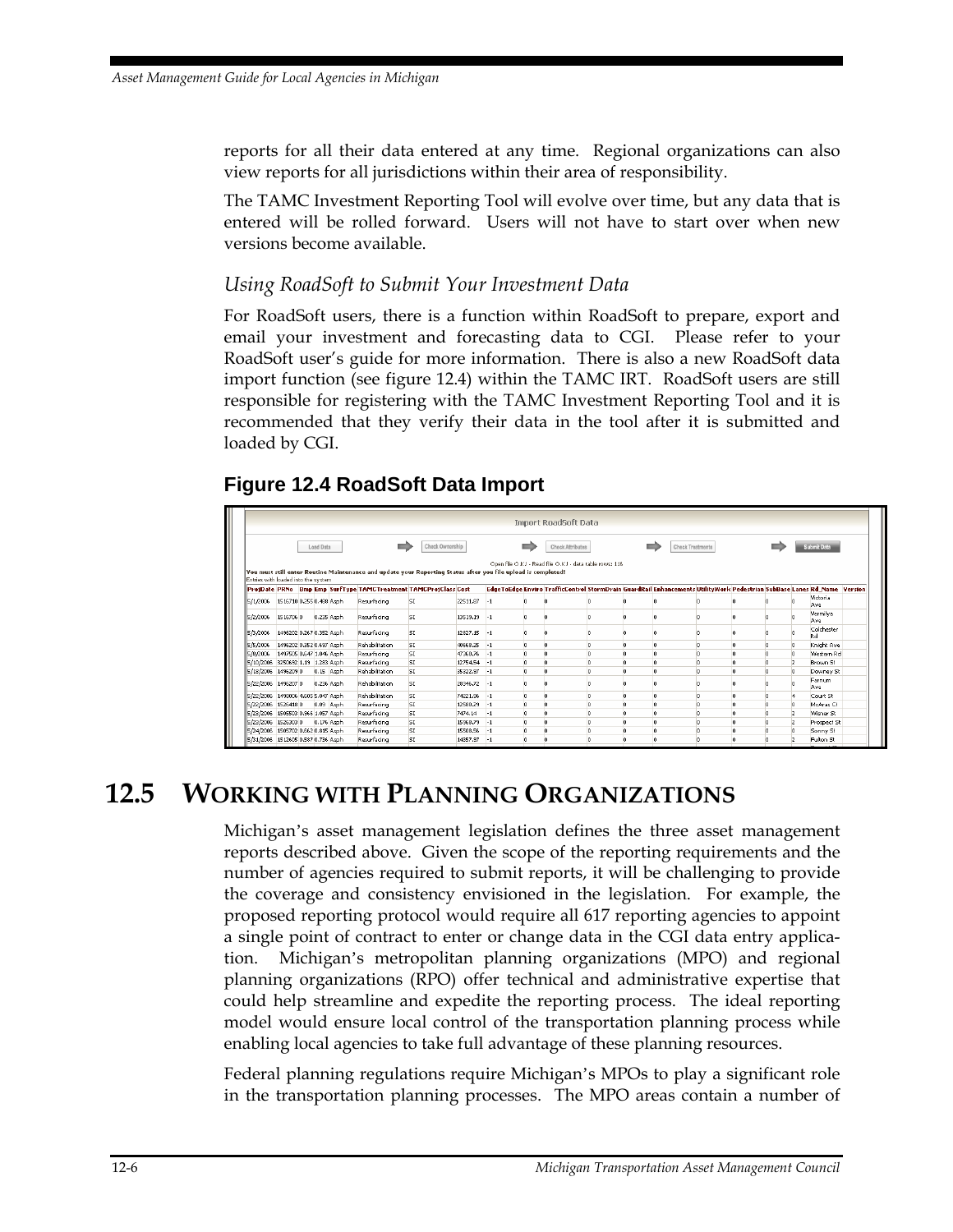the cities, villages, and counties in the State. All communities in these areas, whether members or not, are represented by the MPO under Federal law in the selection of projects and the distribution of Federal transportation funds. As members of the Council, MPOs can assist in the reporting process by playing a strong role in the following areas:

- Assuring data collection quality
- Training communities on the proper procedures for reporting
- Providing strong administrative oversight during the reporting process
- Assisting agencies with the development of the reports, or complete the reports for them if they are not capable or willing

RPOs play a similar role already in several communities outside the MPO boundaries. RPOs are enabled by executive order and represent many cities and villages and all counties in rural areas. They provide a forum for cooperation during the transportation planning process in these areas. The Central Upper Peninsula Planning and Development Regional Commission (CUPPAD), the West Michigan Regional Planning Commission (WMRPC), and the Northeastern Michigan Council of Governments (NEMCOG) are good examples of organizations already providing some of these functions.

While not explicitly part of the Federal planning guidelines, RPOs help fulfill a clause in a recent Federal law requiring states to consult with local officials outside of urban areas when prioritizing federally funded transportation projects. In Michigan, Rural Task Forces coordinate these projects. However, in many areas the RPOs play a strong participatory and, in some cases, an administrative role in Task Force operations. Therefore, the RPOs, as a member of the Council, are well positioned to provide the same reporting support described above for the MPOs.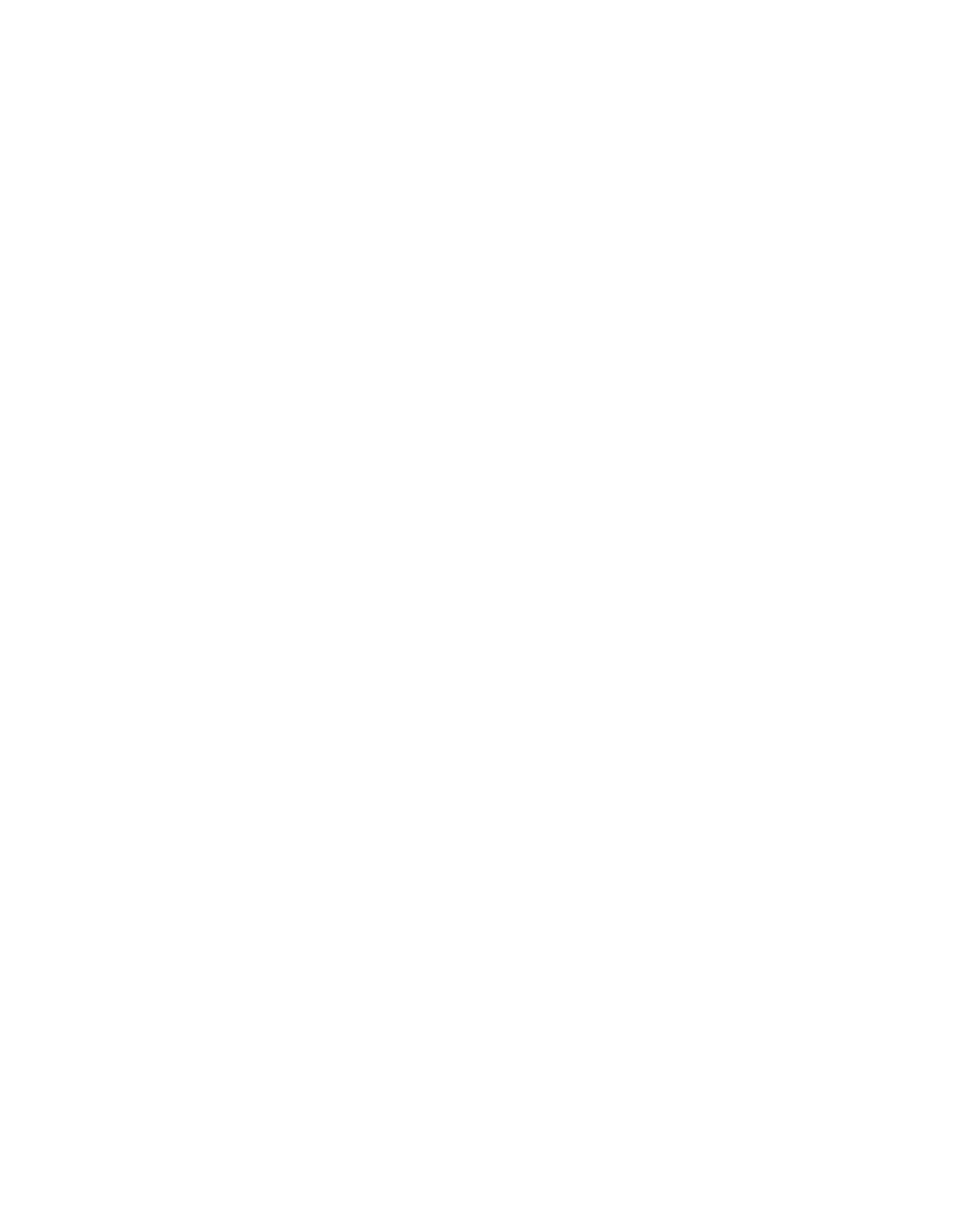## **13.0 Conclusions**

Asset management is "an ongoing process of maintaining, upgrading, and operating physical assets cost-effectively, based on a continuous physical inventory and condition assessment."6 Asset management consists of a set of business principles and practices for improving resource allocation decisions. It requires a shift from a traditional tactical project management approach to a strategic, comprehensive systems management concept.

The core principles of asset management are:

- **Performance-Based** Policy objectives are translated into system performance measures that are used for both day-to-day and strategic management.
- **Decisions Based on Quality Information** Resource allocation decisions are based on accurate information regarding inventory, condition, and funding availability. Where appropriate, analytical tools provide access to needed information and assist decision-makers.
- **Policy-Driven** Resource allocation decisions are based on a well-defined set of policy goals and objectives. The objectives reflect desired system condition, levels of service, and safety levels. They also may be tied to economic, community, and environmental goals as well.
- **Analysis of Mix of Fixes, Options and Tradeoffs** An assessment is made of the Mix of Fixes available to best preserve the system. Decisions on how to allocate funds across types of investments are based on an analysis of how different allocations will impact future performance. Alternative methods for achieving a desired set of objectives are examined and evaluated.
- **Monitoring to Provide Clear Accountability and Feedback** Performance results are monitored and reported. Feedback on actual performance influences agency goals and resource allocation decisions.

This guide presents several ideas for applying these principles to improve resource allocation at your agency. The materials are organized around the Transportation Asset Management Process illustrated in Figure 13.1.

<u>.</u>

 $6$  Act 499 of the State of Michigan Public Acts of 2002, Section 9(a)(1)(a).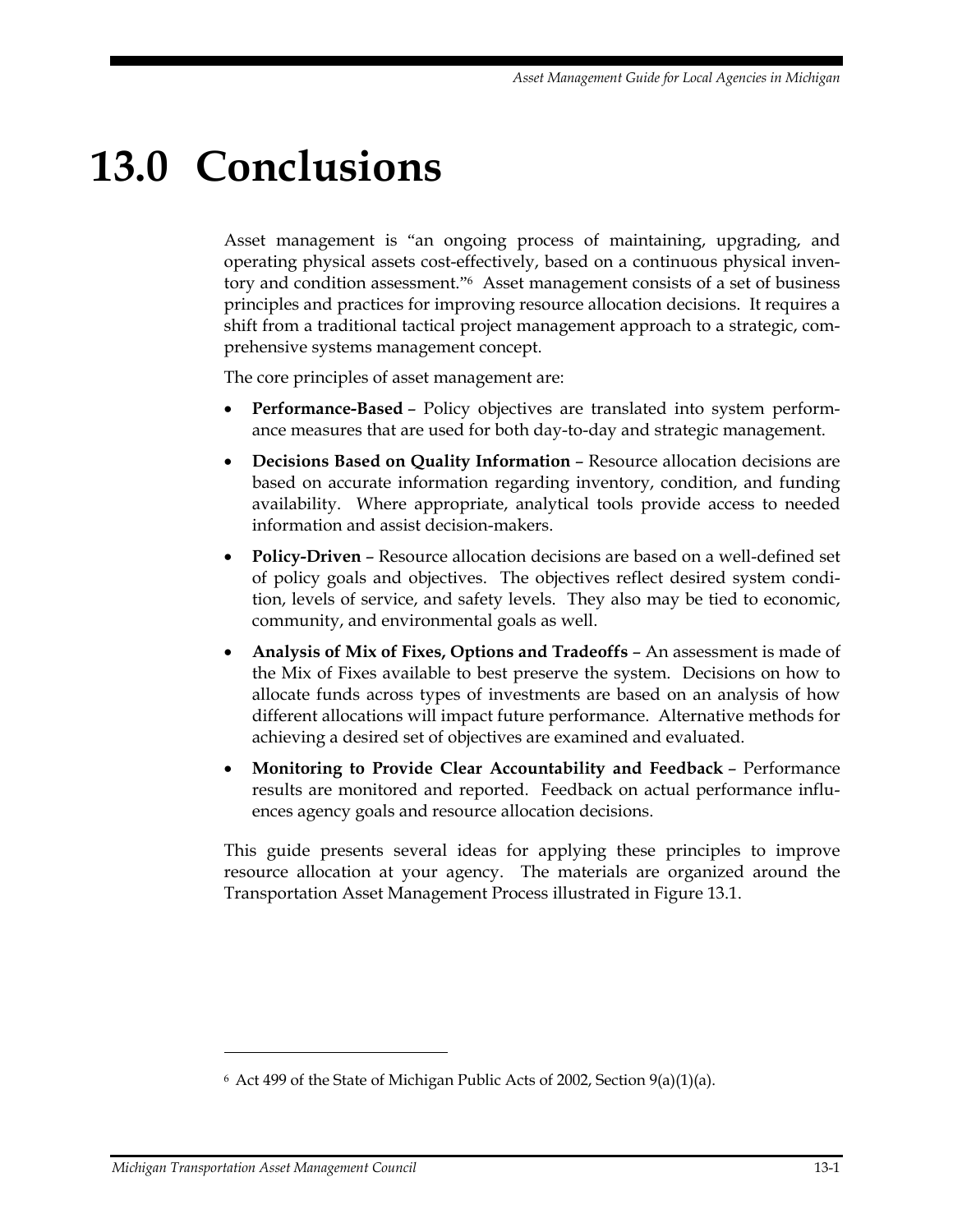

#### **Figure 13.1 Transportation Asset Management Process**

## **13.1 TRANSPORTATION ASSET MANAGEMENT COUNCIL**

To help local agencies implement an asset management process, Michigan's asset management legislation created the Transportation Asset Management Council (TMAC). The Council consists of representatives from CRAM, the Michigan Municipal League, state planning and development regions, MDOT, the Michigan Townships Association, the Michigan Association of Counties, and the Michigan Center for Geographic Information. The Council's mission is to:

*…advise the commission on a statewide asset management strategy and the processes and necessary tools needed to implement such a strategy beginning with the Federal-aid eligible highway system, and once completed, continuing on with the county road and municipal systems, in a cost-effective, efficient manner.* 

In order to fulfill its statutory obligations, the Council is conducting work in the following three critical areas:

- 1. **Data Collection** Establishing procedures for collecting pavement and bridge condition data, and compiling data for statewide reports
- 2. **Education and Training** Developing and promoting asset management training materials aimed at local agencies in Michigan
- 3. **Strategic Analysis –** Developing a statewide asset management strategy for Michigan's transportation system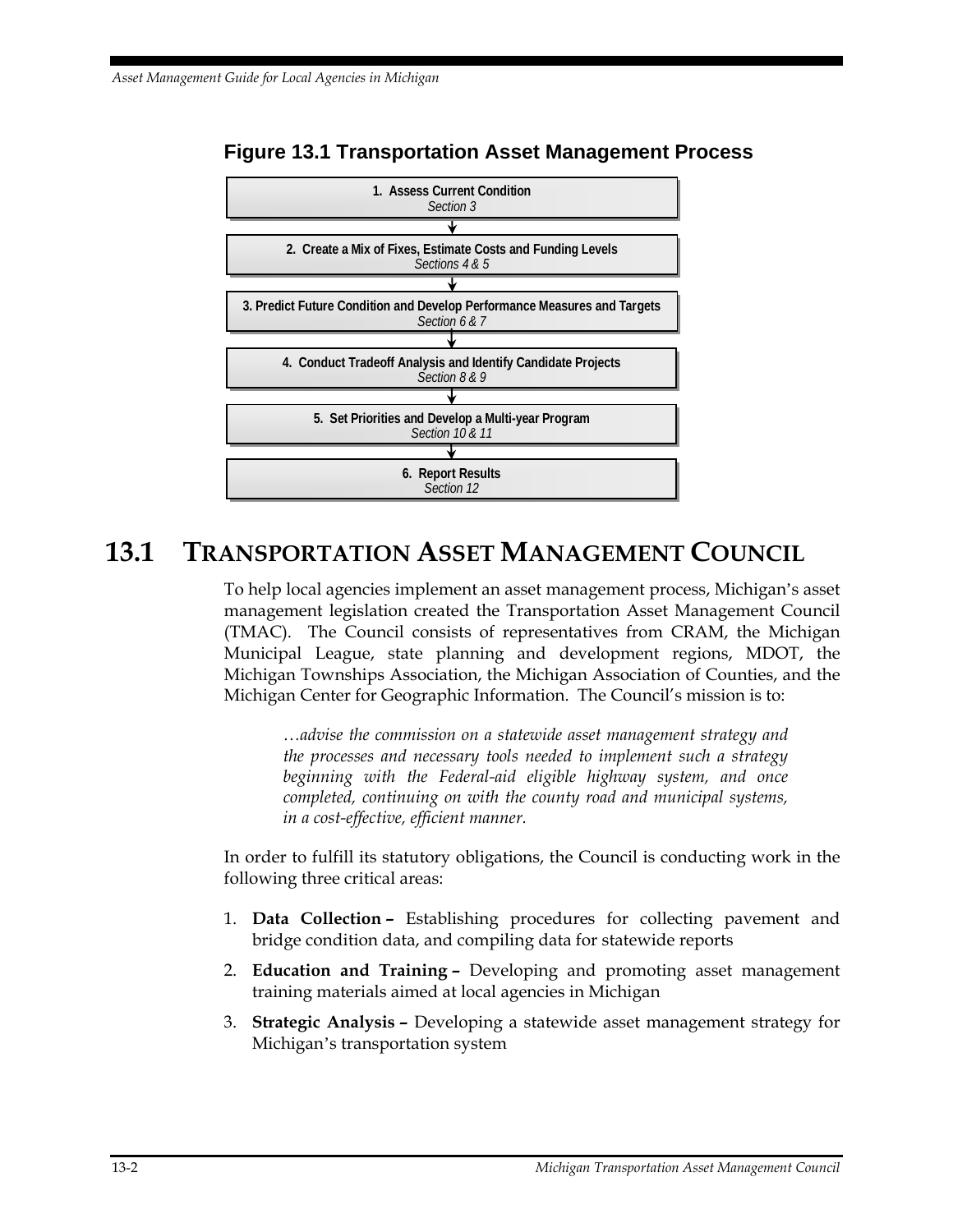## **13.2 TAKING ADVANTAGE OF EXISTING RESOURCES**

A theme behind many of the concepts described in this guide is that you should look for opportunities to take advantage of existing resources. For example, the Council has developed standards for collecting and reporting pavement and bridge condition data. The Council reimburses agencies for their trained personnel participating in the annual TMAC data collection on the federal aid system. Bridge condition data is already being collected as part of the National Bridge Inventory program. If you take advantage of existing efforts and look for opportunities to incorporate the results as you allocate resources, you will be well on your way to implementing an asset management approach.

Another resource is the RoadSoft pavement management system, which supports many steps in the resource allocation process illustrated above. The system is funded through MDOT and developed, distributed and supported by Michigan Tech University at no cost to Michigan agencies. The system uses the PASER data required by the Council for reporting purposes. It has an active user community that meets several times a year (meetings and web seminars) to discuss functionality and future development direction. For all of these reasons, if your agency does not yet have a pavement management system, it should strongly consider implementing RoadSoft.

Working with the Michigan Center for Geographic Information, the Council has developed a web-based system to facilitate the asset management reporting process. The system will evolve over time, but any data that is entered will be rolled forward – you will not have to start over when new versions come on-line. Additional help on using this system is available through the metropolitan planning organizations and regional planning organizations.

A fundamental goal of an asset management approach is to apply the *the Right Fix, in the Right Place, at the Right Time*. Studies estimate that \$1 invested in capital preventive maintenance will save from \$4 to \$6 in deferred reconstruction costs. The end result is an optimal spending of transportation resources.

There is a wide range of educational opportunities in Michigan that will help you and your staff understand the benefits of capital preventive maintenance and in turn prepare your agency for making the case for asset management to your elected officials and the public. The following are just some of the opportunities available:

- The Council sponsors the Michigan Transportation Asset Management Conference, several Michigan Asset Management Workshops and a number of Introduction to Asset Management for Elected Officials sessions annually.
- The Michigan LTAP, at the Michigan Tech Transportation Institute, offers a variety of RoadSoft trainings at locations statewide and via the Internet, and provides other resources on the RoadSoft web site.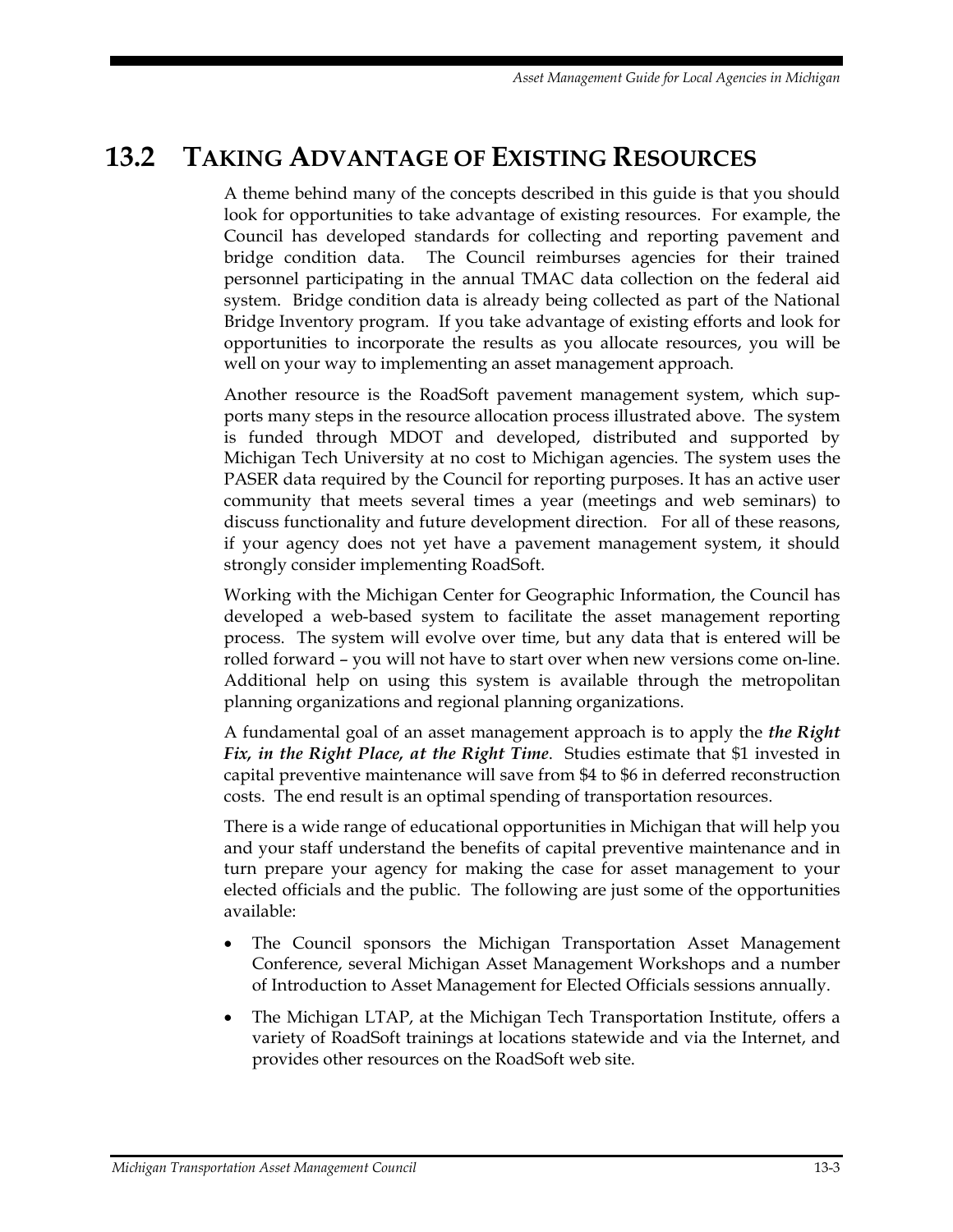• Michigan State University's National Center for Pavement Preservation (NCPP) offers a course on advanced pavement management and has a wealth of materials on capital preventive maintenance on their web site.

## **13.3 GETTING STARTED**

Several of Michigan's cities and county transportation agencies, in one form or another, are already applying aspects of asset management to their decisionmaking processes. However, no agency is applying all of them. Therefore every agency can build on its existing practices as it moves towards implementing a comprehensive asset management process. This guide provides peer experiences and tools to help you on your way as you begin to identify opportunities for improvement.

#### **Bringing It All Together (see Appendix A.)**

#### *Home Improvement Exercise*

The Home Improvement Exercise uses a situation that most people are familiar with—taking care of a home—so it is suitable for stakeholders of all backgrounds from elected/appointed decision makers, to engineering staff to taxpaying constituents. The exercise demonstrates that the concepts of asset management are applied every day in all types of situations.

#### *Data Exercise*

Asset management focuses on data and concepts. Implementing an asset management process in your agency requires that both the data and concepts be explained to a wide variety of audiences—professional planners/engineers, budget/finance/managers, county/city/township boards, and the public/press. Giving serious thought to the information included in any asset management presentation is the key to success. This exercise will help you consider some of the choices that need to be made.

#### *NCPP Quick Check of Highway Network Health*

The NCPP Quick Check is an excellent tool for explaining to elected/appointed decision makers and taxpaying constituents the benefits of capital preventive maintenance and the cost of deferring capital preventive maintenance. For agencies not currently using a pavement management system, the Quick Check can provide valuable insight into your current road improvement program and demonstrate the need for using a management system.

#### *Self-Assessment Exercise*

The Self-Assessment Exercise in Appendix F was developed for inclusion in the AASHTO Transportation Asset Management Guide. It is designed to help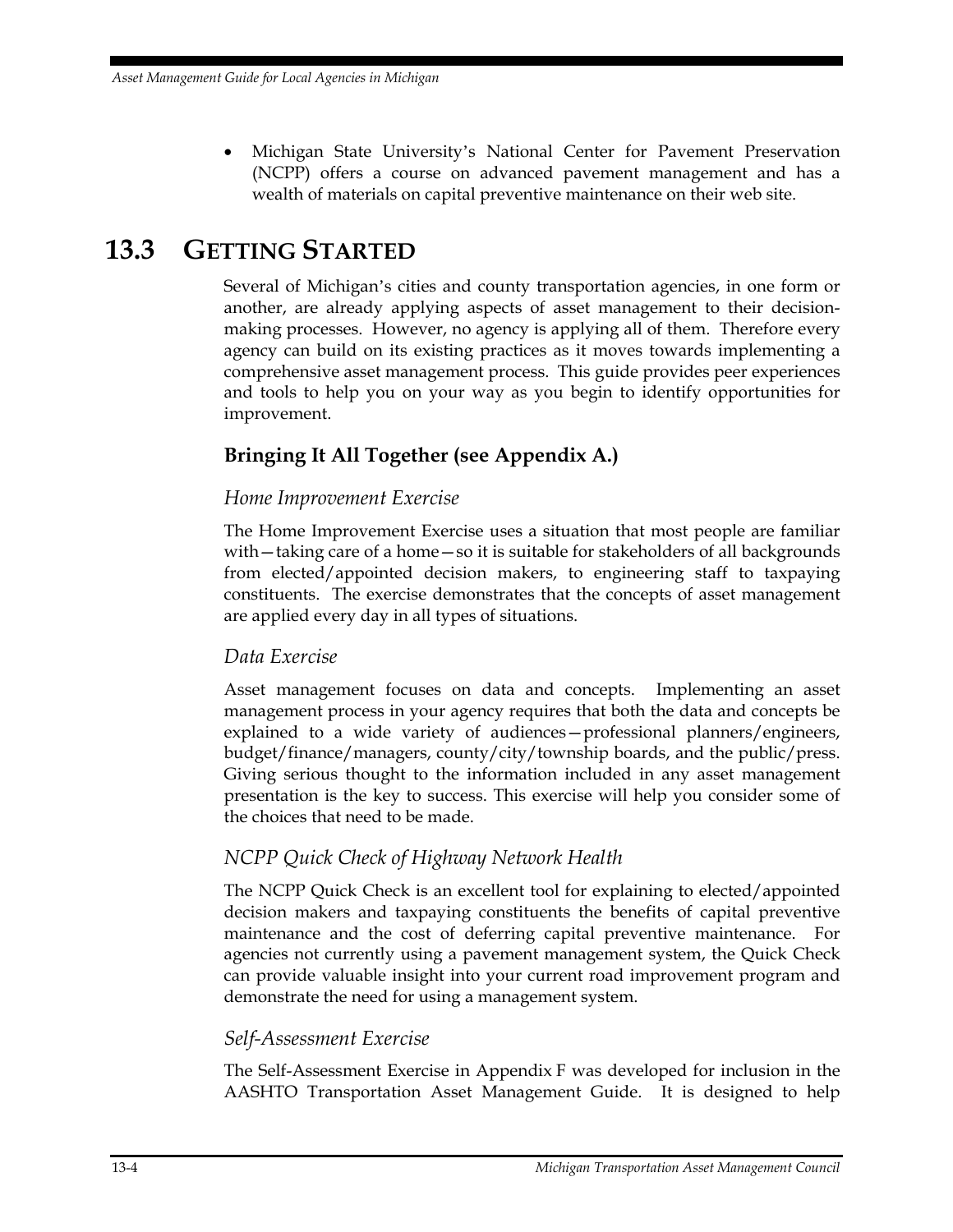agencies identify their strengths and weaknesses and also can be used to help structure an agenda for asset management planning. The exercise is designed as a quick diagnostic tool that yields an overall impression of where your agency is now using asset management practices. It is recommended that several staff from an agency complete the exercise individually and then meet to discuss and compare the results. Keep in the mind that the exercise was originally developed for use by state departments of transportation, so some of the items may not be directly applicable to local agencies. However, it is still a useful tool in that it clearly defines several aspects of an asset management approach and provides a structure for evaluating your agency.

#### *Asset Management Training Course*

The very best way for your agency to get started now is to take the training course that accompanies this guide. The course provides an opportunity for management and decision makers from your agency to learn more about the material presented in the guide from a trained instructor, discuss the implications for your agency, and meet with colleagues from other agencies faced with similar challenges. For information regarding the course, contact the Michigan Local Technical Assistance Program (see Appendix G. Resources).

### **13.4 FINAL THOUGHTS**

Given the pressures presently facing all transportation agencies to deliver services more efficiently and effectively, and considering the applicability of asset management to help your agency address these pressures, think about the answers to the following questions:

- Can your agency be more proactive and strategic comprehensive, longterm, policy-driven and performance-based?
- Can it be more efficient by considering options and tradeoffs?
- Can it be more effective by applying the *Right Fix in the Right Place at the Right Time*?
- Can it communicate better with its constituents and elected officials by setting performance goals and measuring results?

Applying the framework presented in this guide and coordinating subsequent improvement efforts requires a broad perspective of your agency's organizational, institutional, and technological environments. This guide provides direction on the initial steps required to tailor a systematic asset management initiative for your agency. Many of these activities can be performed with the resources that you currently have or with efforts currently underway. Implementing the individual pieces of the program requires you to "bring asset management home" to the front lines of your agency by focusing on the responsibilities of individual units and on the specific benefits of these activities.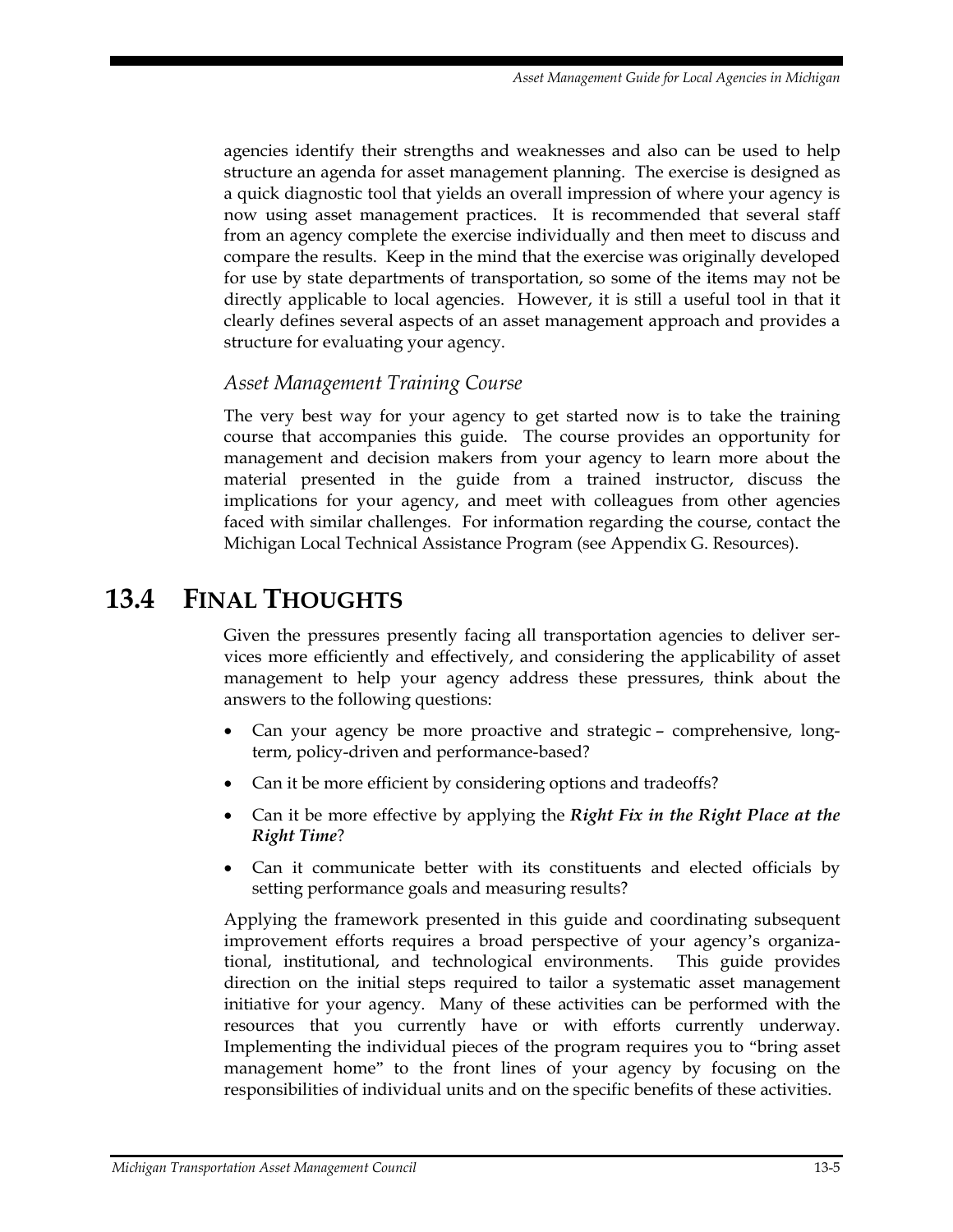Achieving this environment requires a sustained and consistent commitment. Eventually, your efforts will yield a comprehensive transportation asset management program institutionalized throughout your agency as an improved "way of doing business."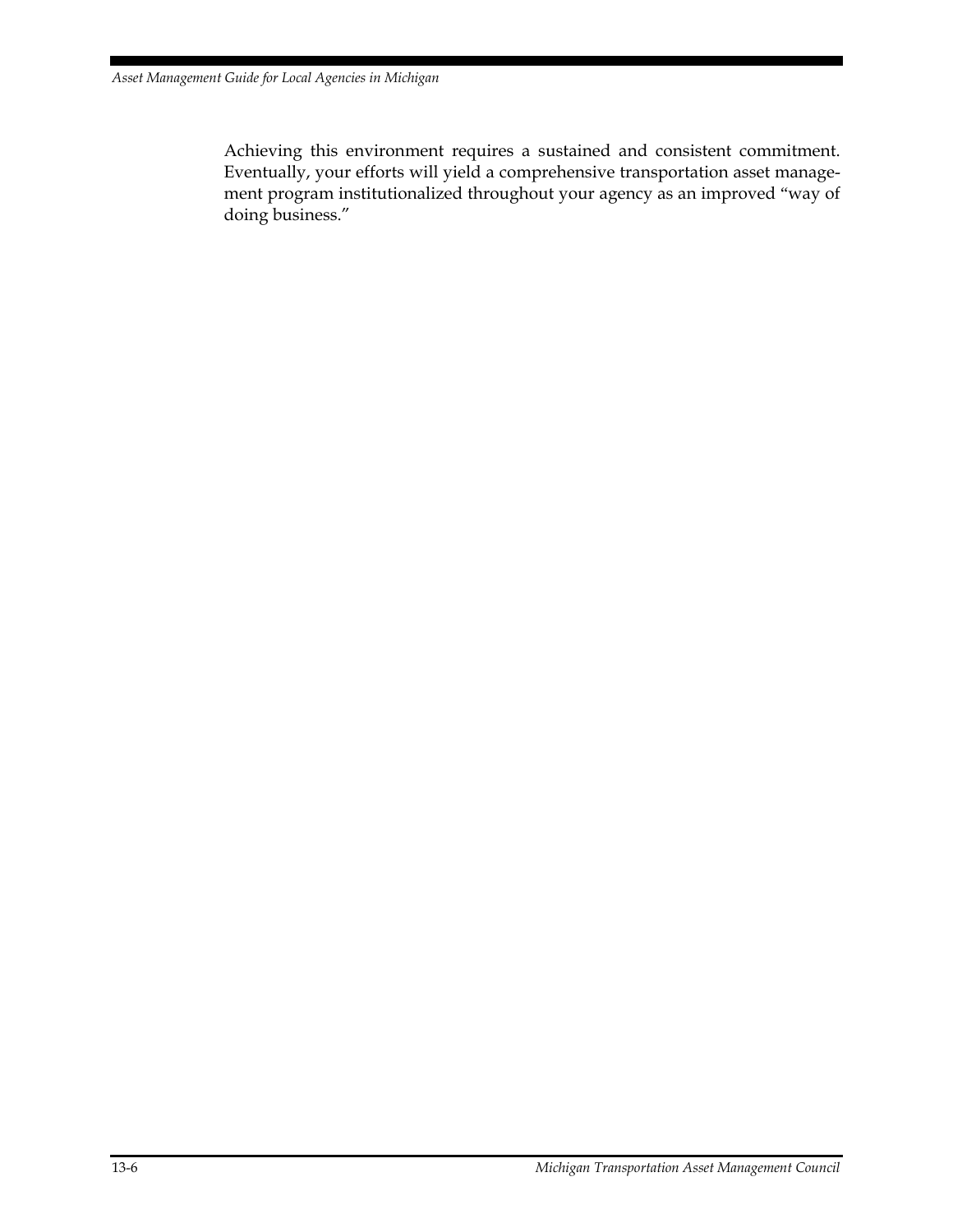*Asset Management Guide for Local Agencies in Michigan* 

# **Appendix**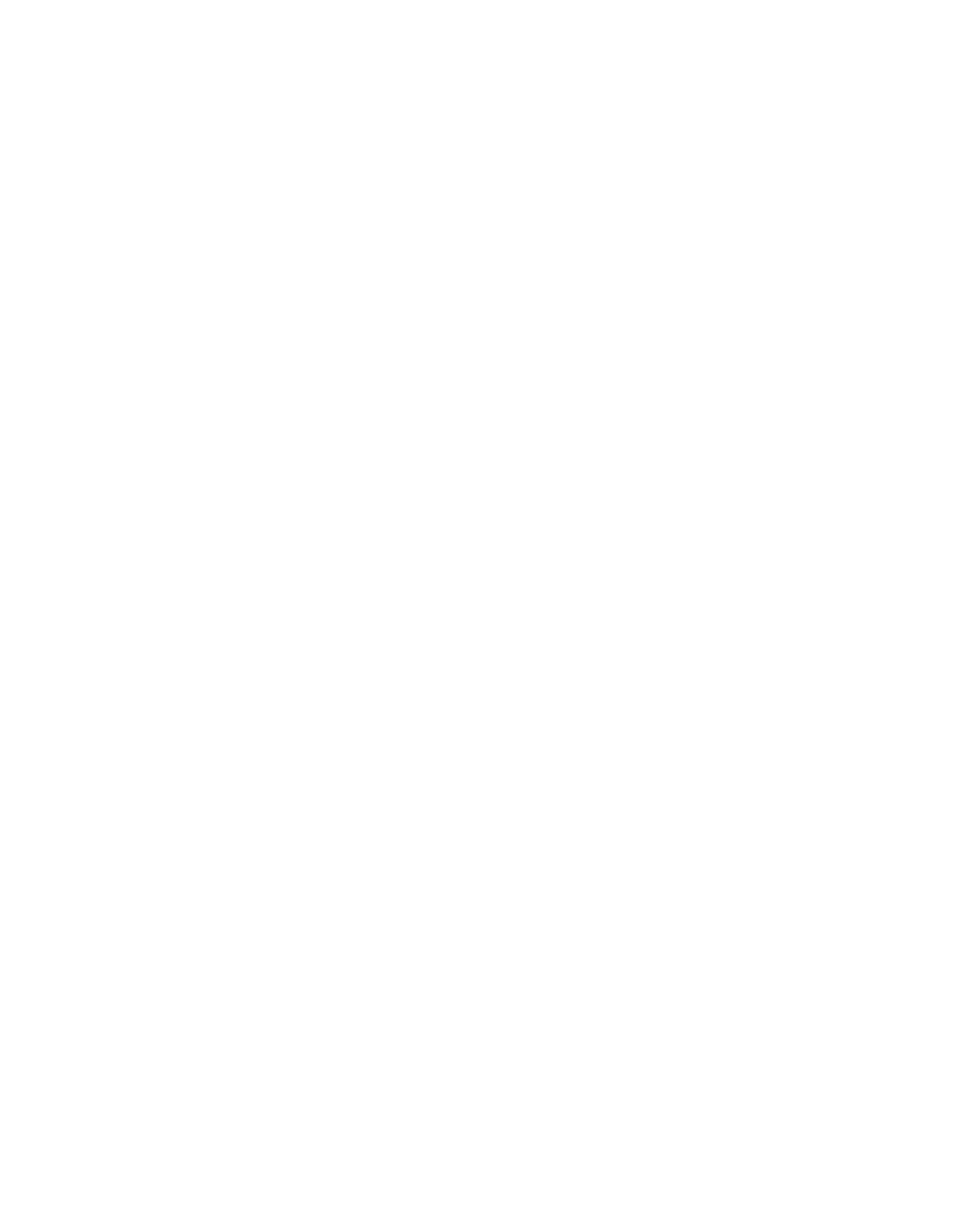# **A. Bringing It All Together**

The exercises included in this Appendix were developed for the training course that accompanies this guide. They provide the opportunity for you to apply the concepts described throughout the guide to real world situations.

## **HOME IMPROVEMENT EXERCISE**

*Day-to-Day Asset Management—you do it all the time!* 

You have just purchased a house in a neighborhood that is on the rebound. Great location—a park across the street, walking distance to the grocery store, drugstore, some restaurants, etc.—and through traffic has been redirected, so the area has actually become "peaceful."

It was listed in the real estate guide as "Needs some work." The price was right, so you jumped in. Your goal is to live in the house for the next 15 years



and have it gain as much value as possible while meeting your living needs.

You do a quick condition evaluation of the major elements in the house to identify areas that need improvement. Based on your assessment, you find that there is work that needs to be done in order to preserve your investment and allow you to move in.

After making the down payment, you still have about \$10,000 in savings to devote to repairs. Due to your overall reduced housing expense, you expect to have about \$10,000 available each year for the next few years.

Assuming all these repairs were deemed necessary, how would you prioritize the work in order to achieve the following objectives?

- 1. Preserve your investment in the house
- 2. Minimize out of pocket expenses
- 3. Maximize the value of the house and the repairs you make

Use the *Worksheet* and the list of *Work that Needs to Be Done* on the following pages to prioritize the work. Separate the items by year 1, year 2, year 3, etc. Include justification as to why you selected one repair over another.

After you have completed your priority list, refer to the *Home Improvement Exercise Guide* (page A-7) to assess your choices.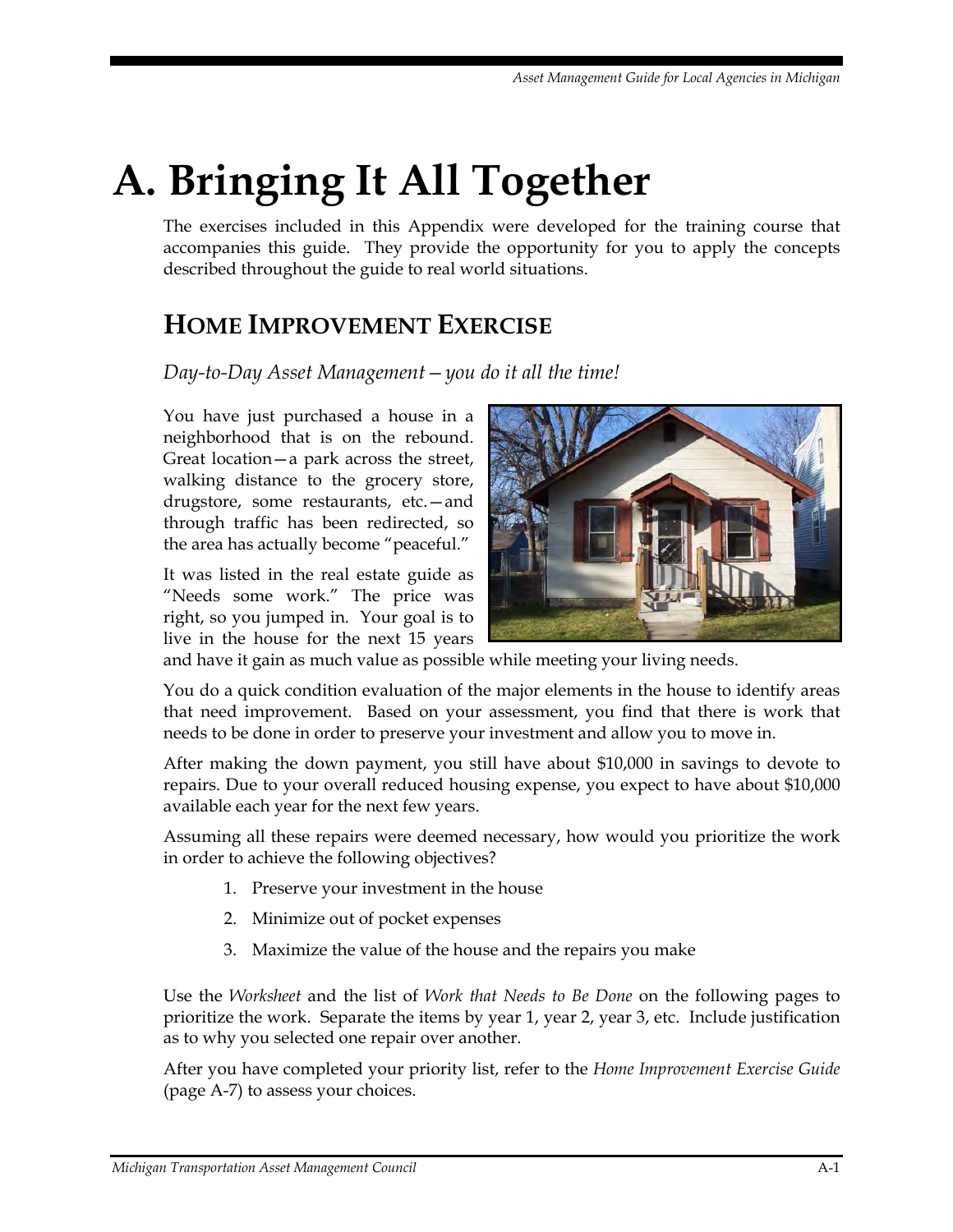#### **Home Improvement Exercise Worksheet**

Make notes on why you select a particular project. Separate year 1, 2 & 3.

# Project by Priority: Price & Justification:  $2.$ <u> 1980 - Johann Stoff, amerikansk politiker (d. 1980)</u>  $\sim$  $3.$ 4.  $5. \underline{\hspace{2cm}}$ 6.  $7.$ <u> 1989 - Johann Barn, mars ann an t-Amhain Aonaich an t-Aonaich an t-Aonaich an t-Aonaich an t-Aonaich an t-Aon</u> 9.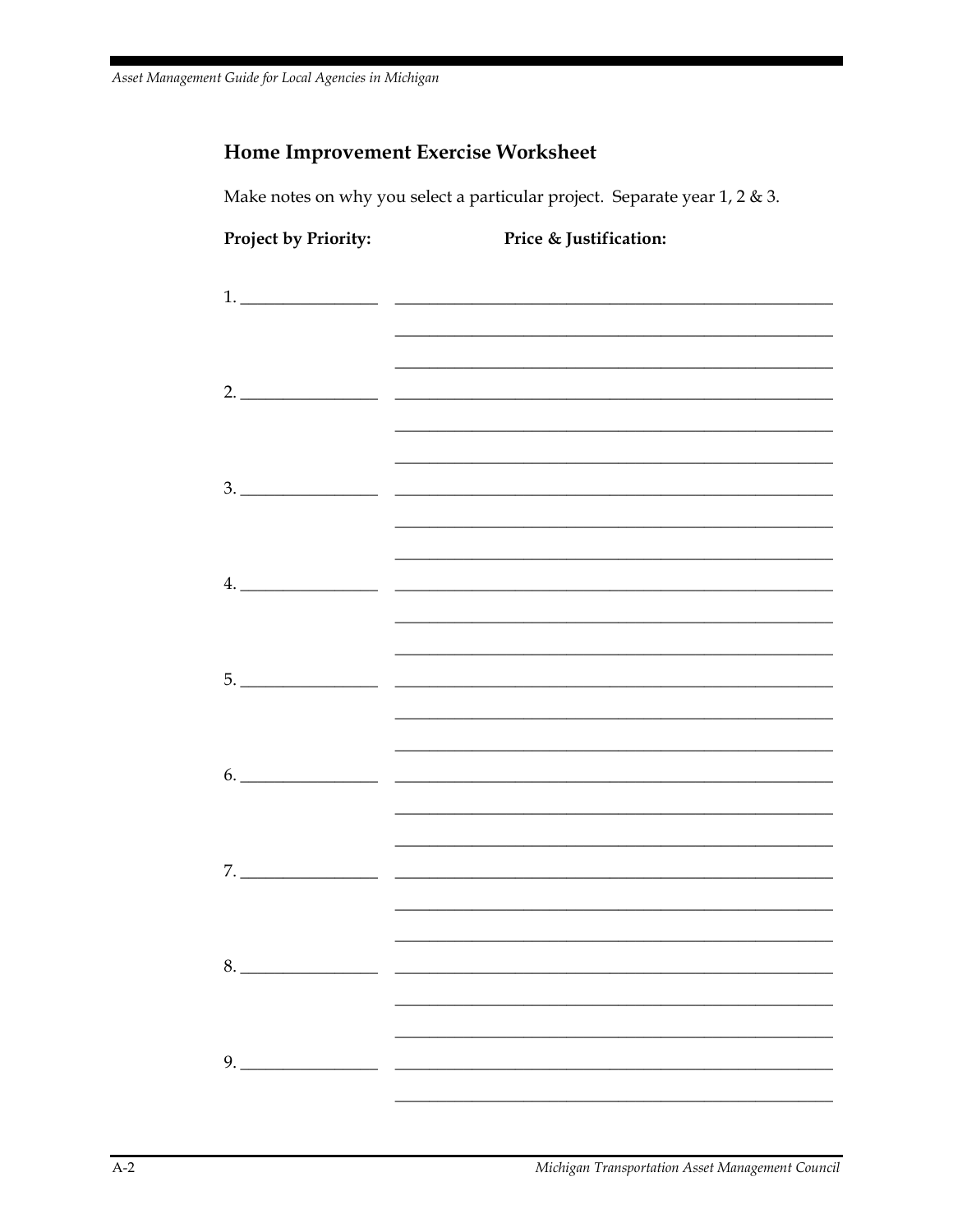#### **Home Improvement Exercise Work that Needs to Be Done**

**A. Improve Drainage:** Runoff is currently draining from the yard towards the house and seeping into the basement, which periodically floods. General grading of the surrounding yard will direct drainage away from the house, prevent the basement from flooding, prevent foundation damage over time and make the basement usable. This project alone will not fix all the flooding problems due to runoff from the roof (see F below). Cost of grading: \$3000.

**B. Landscape:** This has been ignored for many years. Grade the area to remove dips, low spots and holes in the yard. Bring in topsoil and install foundation plantings, a new lawn and other landscape features that add to curb appeal and overall value of the property.

Cost of landscaping: \$10,000

**C. New Windows:** The windows date back to the 1950s. Installing new windows will reduce heat loss and add to the overall comfort of the house. This project will result in a savings of approximately \$600 per year in reduced heating costs when compared to just fixing the missing and broken windows. Cost of window replacement: \$8000

**D. Fix Windows:** Many of the storm windows have cracked or missing panes. Blowing rain leaks in around the sills, cold air leaks in during the winter, and hornets are getting in and taking up residence. Repairing the glass will result in a savings of approximately \$150 per year. Cost to fix window panes: \$200

**E. Fix Leaky Roof:** Several areas of the roof leak, even during a light rain. In two small spots the leaks have damaged the walls and in one spot, leaks have damaged the floor.

**a. Overlay** the existing shingles with a new layer using the existing structural elements. This option is only available if this project is completed very soon (Selected as first or second priority) because the structural components of the roof will degrade to the point where an entire new roof will be the only option. Life expectancy is 10 years.

Cost to overlay roof: \$5000

**b.** Do a complete **Tear-Off** of the shingles, replace bad sheeting and install new shingles. Life expectancy is 20 years. Cost for new roof: \$20,000

**F. Install Gutters:** Runoff from the roof is seeping into the soil around the foundation and making the basement walls wet. Even if the site grading is completed (see A above), the lack of gutters will continue to make the basement walls wet, which over time will damage the foundation. Cost to replace gutters and downspouts: \$1000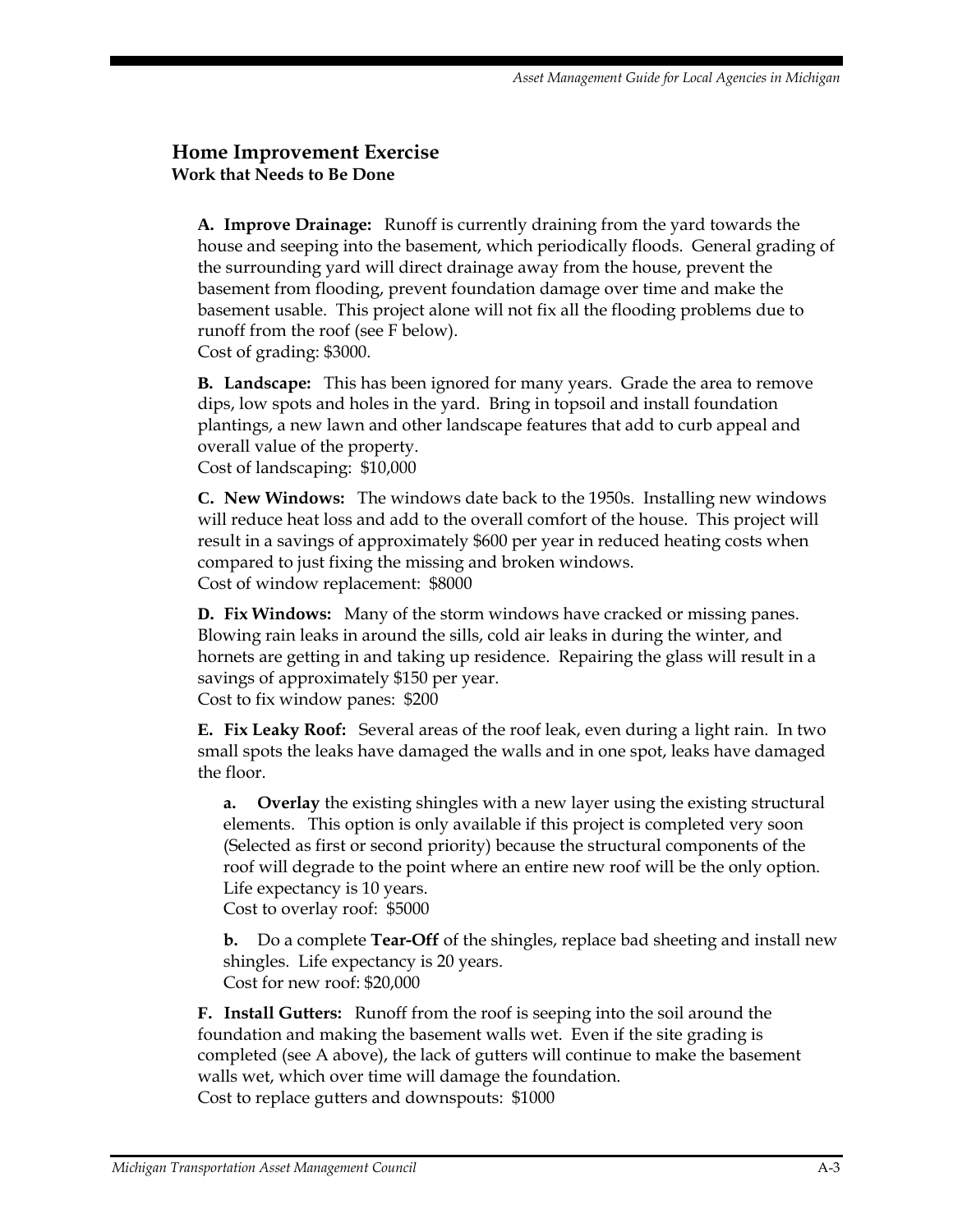**G. Replace Floor Covering:** The existing floor coverings are serviceable, but in poor condition. Replacement would make the house much more pleasant to live in. Cost to install new floor covering: \$5000

**H. Build a Garage:** The original garage was torn down years ago. Having a place to park the car during the freezing rain and snow storms would be a welcome convenience. Additionally, there is limited storage space in the house and no workspace for do-it-yourself home improvement projects. Cost to build a garage: \$20,000

**I. Replace Furnace:** The existing furnace is an old, inefficient fuel oil model, but it keeps on running. The furnace repairman says that parts are still available and he can keep it working for a few more years. A new 95% + efficient natural gas furnace will save approximately \$500 per year in heating costs and eliminate repair costs on the old furnace.

Cost to replace furnace: \$5000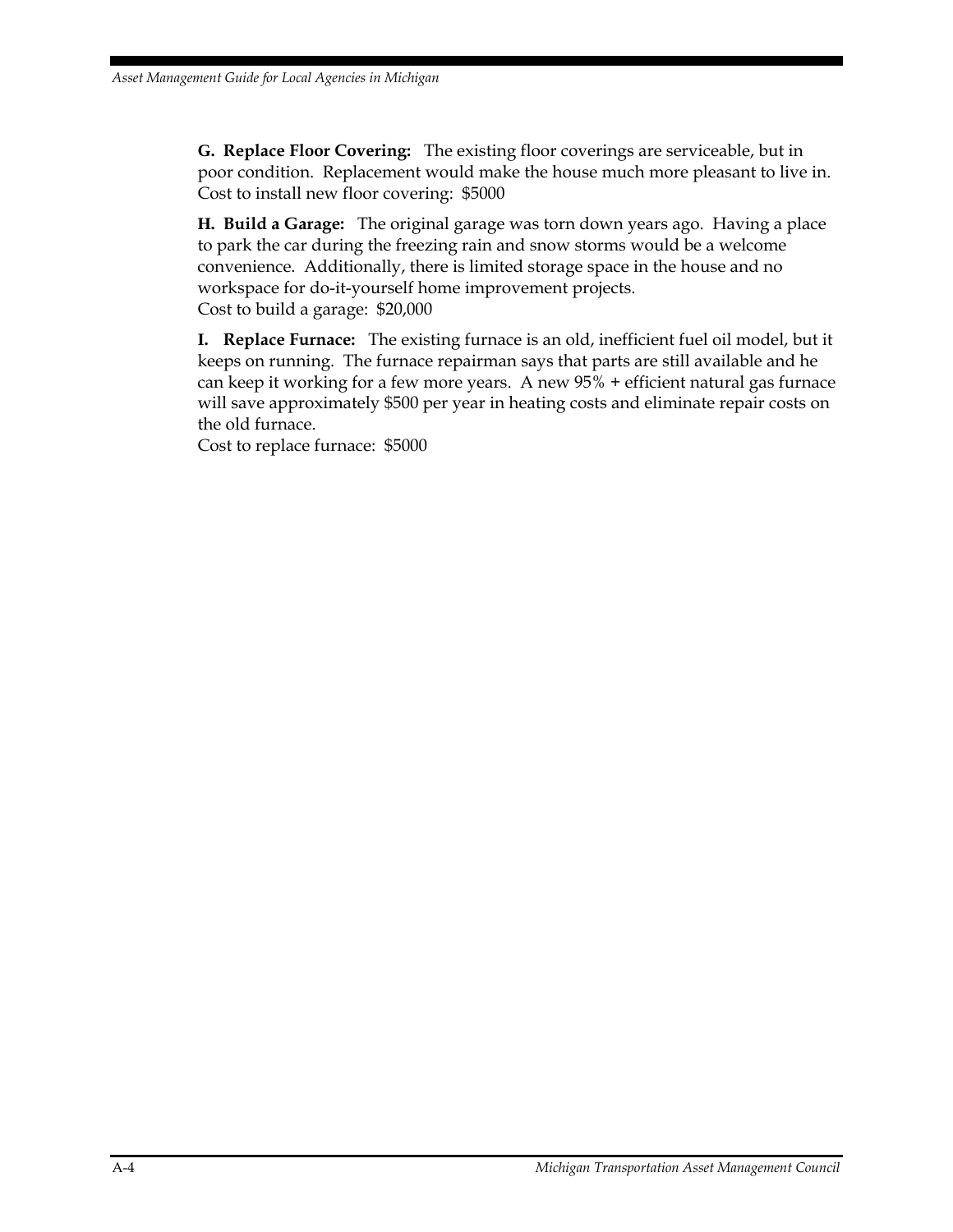## **DATA EXERCISE**

As you have come to realize, asset management is a data intensive activity. Now that you have gathered all of this information, you need to "package" it in a way that will effectively tell your story to stakeholders and constituents. One of the biggest challenges in doing this is deciding which data and concepts should be presented and which should be skipped. That decision is dictated by the audience to which you are presenting. If you are not selective about the data you present you can overwhelm one audience or bore another; in the end your message is lost.

In this exercise consider what data you think would be most important for each of five different audiences: professional planners/engineers, budget/finance/managers, county/city/township boards, and the public/press. Make a list of the data and concepts you think each audience needs to see in order to be convinced that adopting an asset management approach makes the most sense for your agency. Then select one of those audience lists and put together a short presentation that uses adequate data and concepts.

The following diagram may help you visualize the amount of data that you should consider for each audience.

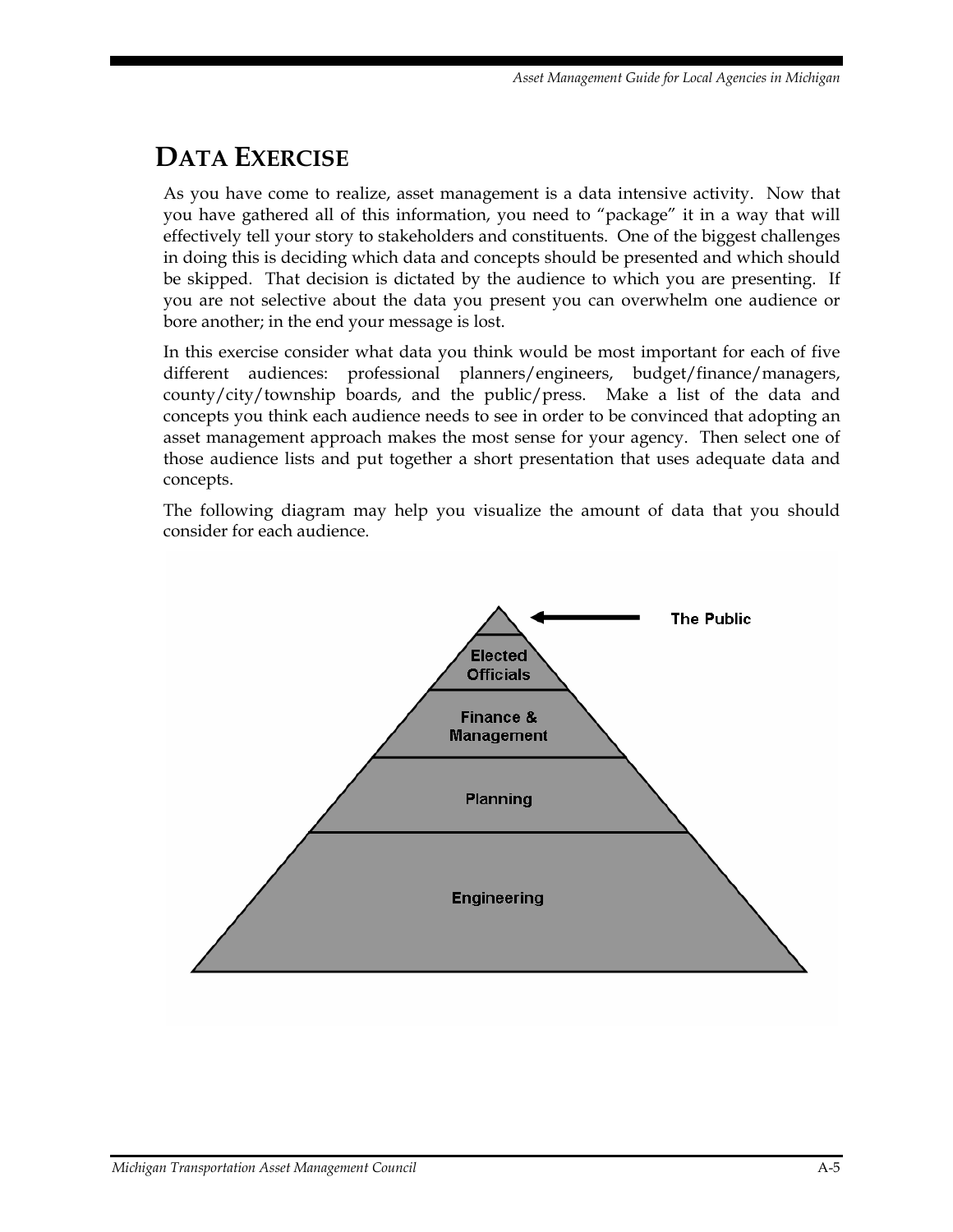## **NCPP QUICK CHECK OF HIGHWAY NETWORK HEALTH**

The NCPP Quick Check is an excellent tool for explaining to elected/appointed decision makers and taxpaying constituents the benefits of capital preventive maintenance and the cost of deferring capital preventive maintenance. For agencies not currently using a pavement management system, the Quick Check can provide valuable insight about your current road improvement program and demonstrate the need for using a management system.

Use the Quick Check manual supplied at the Asset Management Workshop or download it from the NCPP web site at:

http://www.pavementpreservation.org/library/getfile.php?journal\_id=798

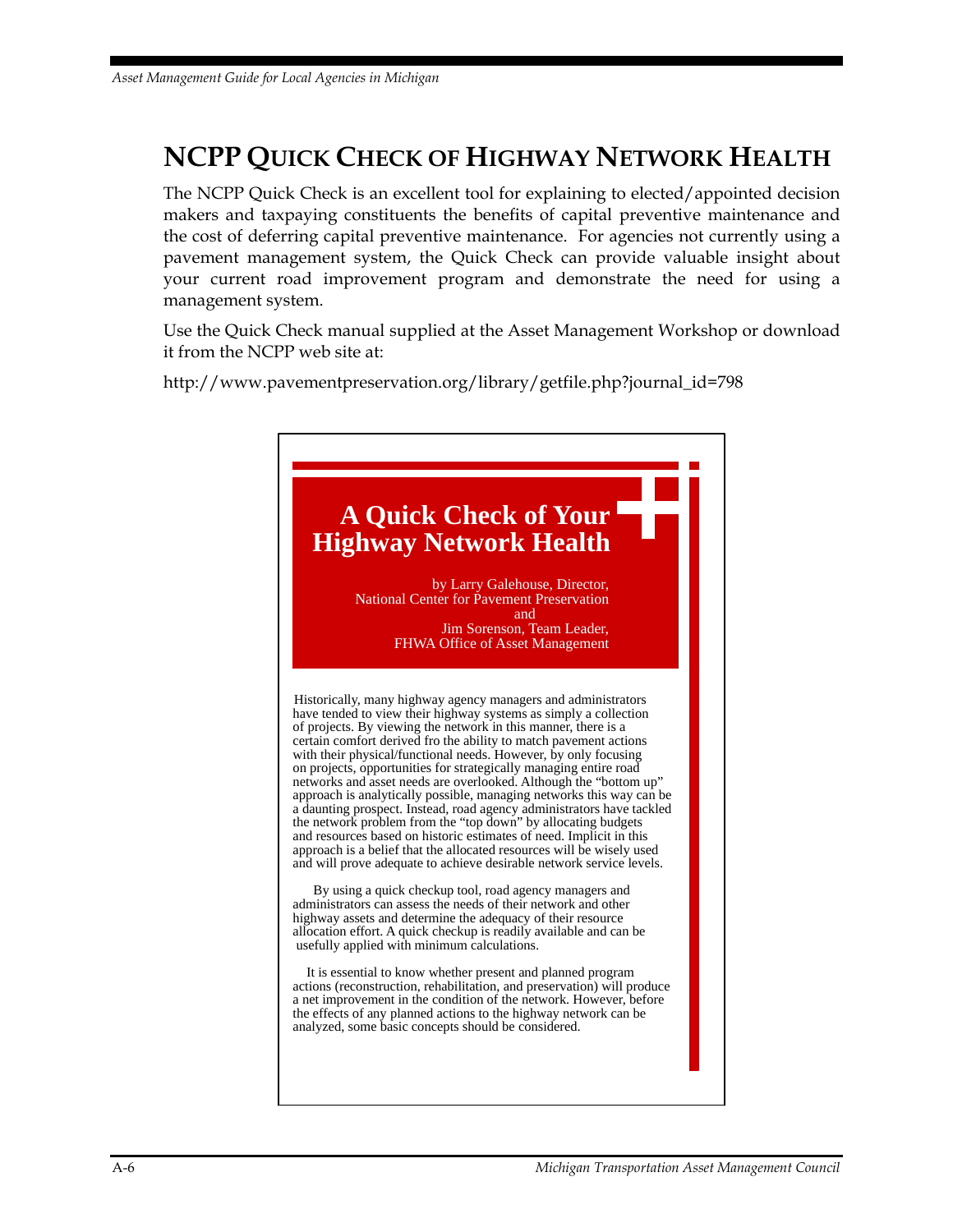## **HOME IMPROVEMENT EXERCISE FOLLOW-UP GUIDE**

#### **Education Goals**

- Introduce the concept of asset management and the decision making process.
- Demonstrate that everyone uses asset management principles in their everyday lives.
- Introduce the idea of having an inventory of assets, asset condition and the necessity of those two items in the asset management process.
- Introduce the principle of treatment cost effectiveness.
- Introduce the concept of "the cost of waiting" when evaluating maintenance to be deferred.

#### **General Rules of Asset Management in a Resource Limited Environment**

- When presented with a choice, always select the project with the lowest cost per unit of improvement or time of payback.
- First, select projects that will stop or prevent damage to the asset.
- Second, select projects that have the potential to save money in the future.
- Third, select projects that add functionality or value to the asset.

#### **Prioritization Based on Basic Asset Management Principles**

Some projects have the potential to save money in the long run by reducing losses, others are necessary to prevent further damage to the asset, and still others add value and functionality to the asset. The temptation is to quickly select projects that have a high "WOW" factor, such as building a new garage or finish landscaping since these greatly change the outward appearance of the house. However, it is irresponsible to add new features to the house when the basic structure is not being maintained and is rapidly deteriorating from damage.

**E.a. Roof Overlay:** Roof repair is the highest priority because damage to the rest of the asset will result if the repair is not made. An Overlay has a cost effectiveness of \$4000/10 years = \$400 per year; a Tear Off \$10,000/20 year = \$500 per year. Costs per year are not that far apart and total re-roof lasts longer, but the Overlay solves the current problem and frees up \$6000.

**D. Fix Windows:** This project will keep water damage from degrading the asset and will make the house livable by stopping insects and cold drafts. It will also allow the house to be heated—even with the old furnace. At \$200, this almost pays for itself the first year.

**A. Improve Drainage:** This will keep the basement from flooding and prevent the foundation from degrading—critical to the asset. It may also make the space usable.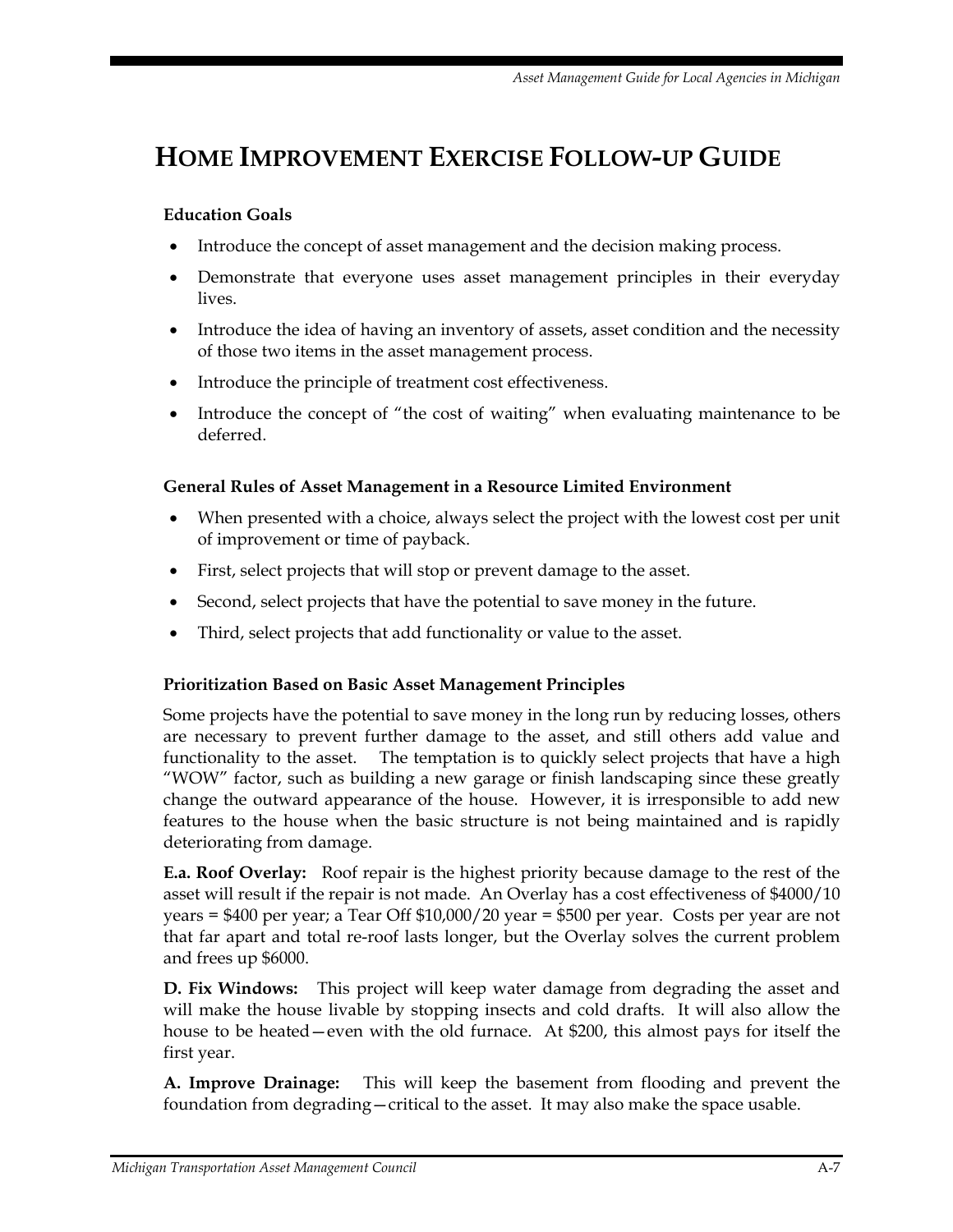**F. Install Gutters:** This will stop damage to the foundation—critical to preserving the asset.

*Note: The above repairs just about take care of your first year budget.* 

**I. Replace Furnace:** This project reduces energy costs and has a time of payback of 10 years.

**C. New Windows:** This project reduces energy costs but has a payback of 40 years. Do half one year and half the next?

**G. Replace Floor Coverings:** This adds to livability of the house, but is not critical and has a relatively high cost.

**H. Build a Garage:** This adds new functionality to the asset, but comes at a high cost.

**B. Landscape:** This adds resale value through ascetics, but is high in cost.

#### **Apply the Home Improvement Exercise to Your Road Network**

In the world of roadway management, setting priorities is not always as cut and dry as in the home improvement example. In the example, the constituents probably all had the same interests and objectives, whereas a city, village or county road commission is challenged with a diverse group of constituents with differing interests and objectives sometimes in direct conflict.

The basic concepts, however, remain the same. The General Rules of Asset Management are adjusted based on social, economic and political needs. For example if an agency has goals that address the need for improving capacity, expanding the road network for economic development or changing the function on parts of the network, those needs must be rectified with the general rules above. You should not, however, simply toss the General Rules out the window. That approach continues the deteriorating spiral that most agencies find themselves in today, a spiral that is expensive and painful to stop.

In the house example you used some common features of a transportation asset management system:

- An inventory of assets (you inventoried the house when you purchased it)
- An assessment of their condition (you inspected the house when you purchased it and documented conditions)
- A list of projects, project costs and cost/life benefits (the list of projects provided)
- A management goal (to live in the house for the next 15 years and have it gain as much value as possible while meeting your living needs)
- Project selection policies (preserve first, minimize cost, and maximize value)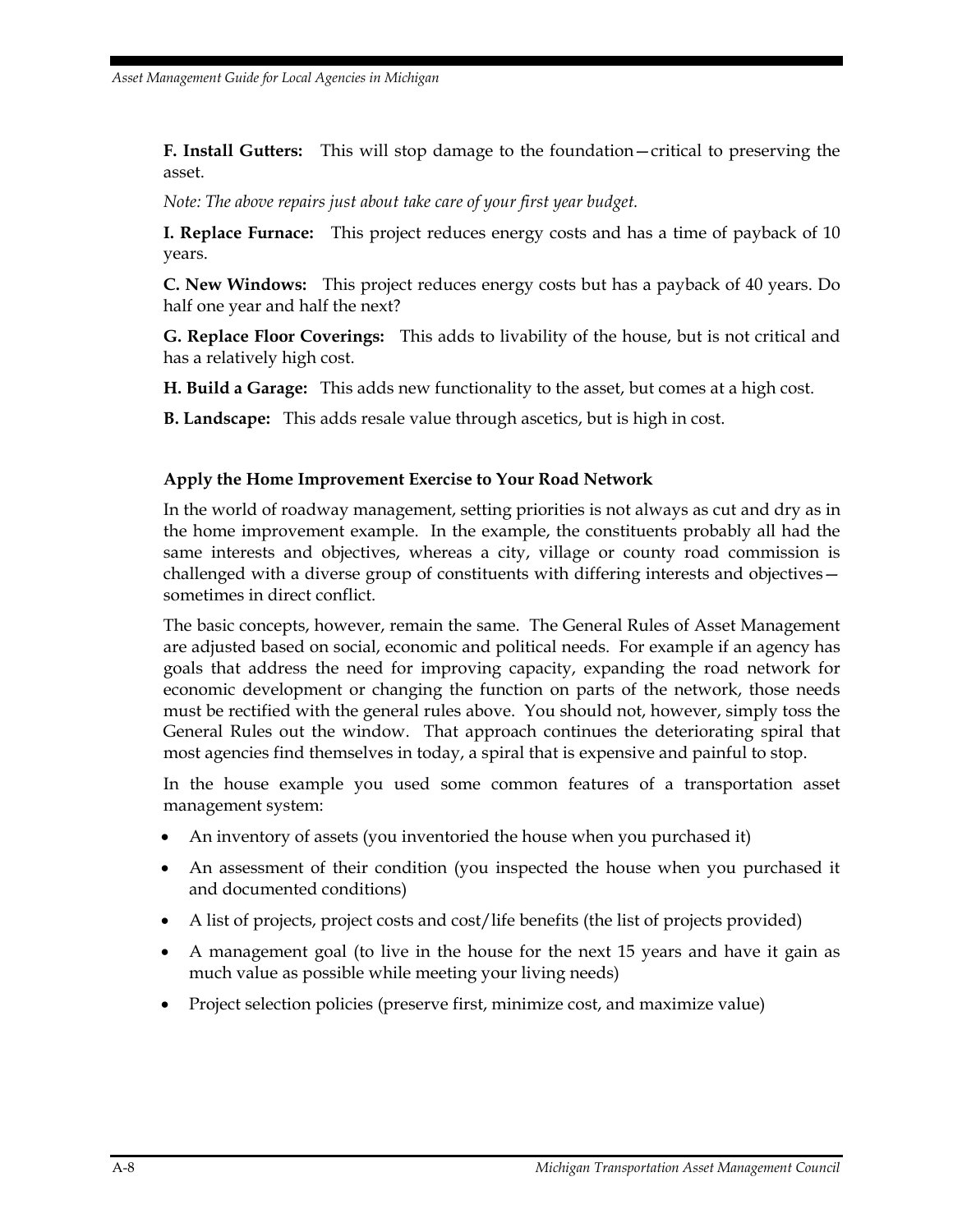### **"Bang for the Buck"**

There are a variety of treatments that can be applied to a pavement to extend its life. Treatment costs range from low to high and they provide different service life under given conditions. Agencies using an asset management approach must evaluate all the treatment options at their disposal, based on cost of the treatment and the added service life it provides. The goal is to repair pavements using the treatments that provide the greatest service life to cost ratio—greatest "bang for the buck".

#### **Capital Preventive Maintenance**

There is a class of pavement management treatments called Capital Preventive Maintenance (CPM). CPM is the planned set of cost-effective treatments applied to an existing roadway that retards further deterioration and maintains or improves the functional condition of the system without significantly increasing the structural capacity. The purpose of CPM fixes is to protect the pavement structure, slow the rate of deterioration, and/or correct pavement surface distress. As you have seen in the Home Improvement Exercise, CPM is at the heart of asset management. These projects can also be viewed as projects that save money in the long run because pavements that are not treated early with CPM will require exponentially more expensive structural treatment later—the "cost of waiting."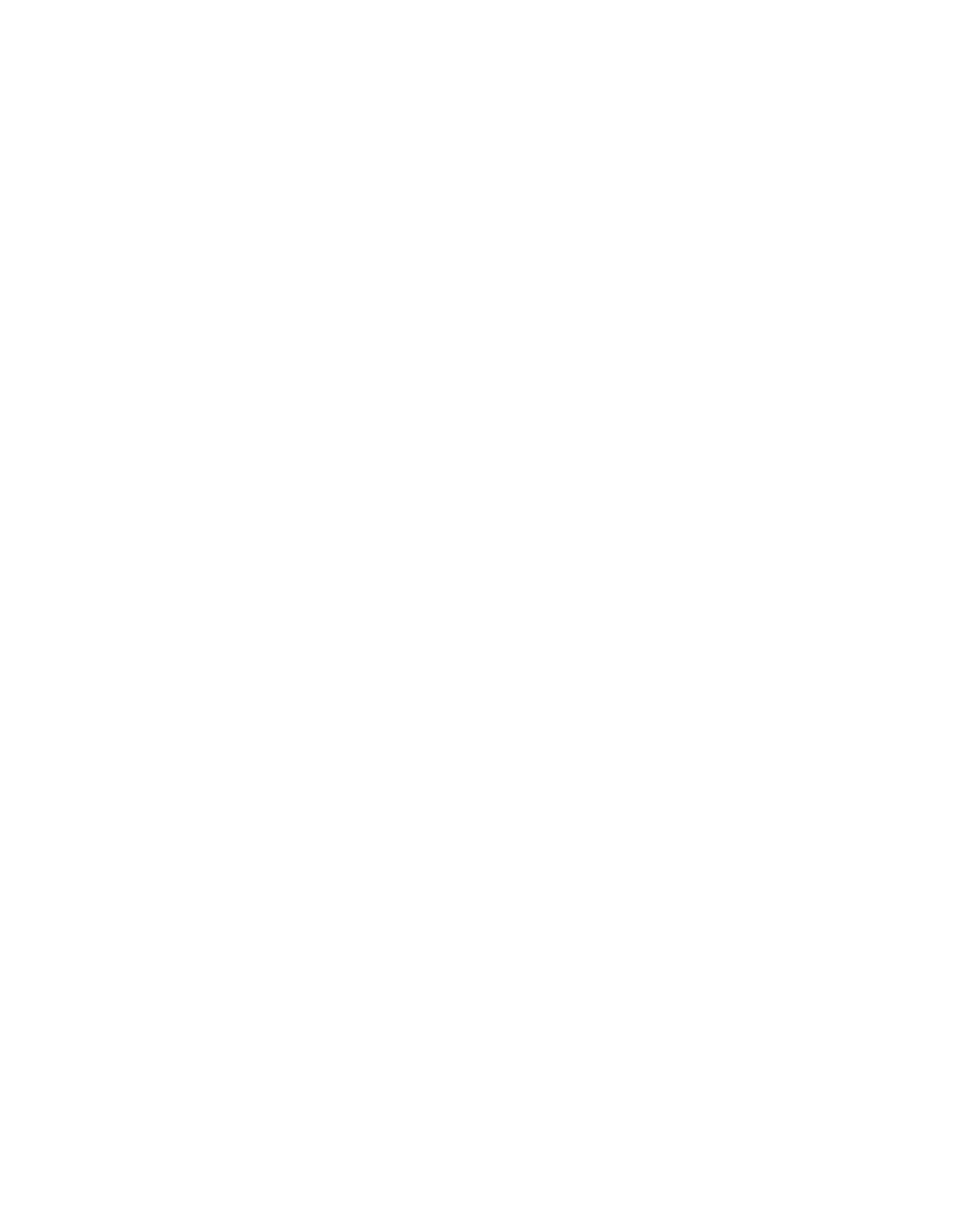# **B. Michigan's Asset Management Legislation: Act 499 of 2002**

247.659a Definitions; transportation asset management council; creation; charge; membership; appointments; staff and technical assistance; requirements and procedures; technical advisory panel; multi-year program; funding; records on road and bridge work performed and funds expended; report.

Sec. 9a.

(1) As used in this section:

(a) "Asset management" means an ongoing process of maintaining, upgrading, and operating physical assets cost-effectively, based on a continuous physical inventory and condition assessment.

(b) "Bridge" means a structure, including supports erected over a depression or an obstruction, such as water, a highway, or a railway, for the purposes of carrying traffic or other moving loads, and having an opening measuring along the center of the roadway of more than 20 feet between undercopings of abutments or spring lines of arches, or extreme ends of openings for multiple boxes where the clear distance between openings is less than one-half of the smaller contiguous opening.

(c) "Central storage data agency" means that agency or office chosen by the council where the data collected is stored and maintained.

(d) "Council" means the transportation asset management council created by this section.

(e) "County road commission" means the board of county road commissioners elected or appointed pursuant to Section 6 of Chapter IV of 1909 PA 283, MCL 224.6, or, in the case of a charter county with a population of 2,000,000 or more with an elected county executive that does not have a board of county road commissioners, the county executive for ministerial functions and the county commission provided for in section  $14(1)(d)$  of 1966 PA 293, MCL 45.514, for legislative functions.

(f) "Department" means the state transportation department.

(g) "Federal-aid eligible" means any public road or bridge that is eligible for Federal aid to be spent for the construction, repair, or maintenance of that road or bridge.

(h) "Local road agency" means a county road commission or designated county road agency or city or village that is responsible for the construction or maintenance of public roads within the State under this act.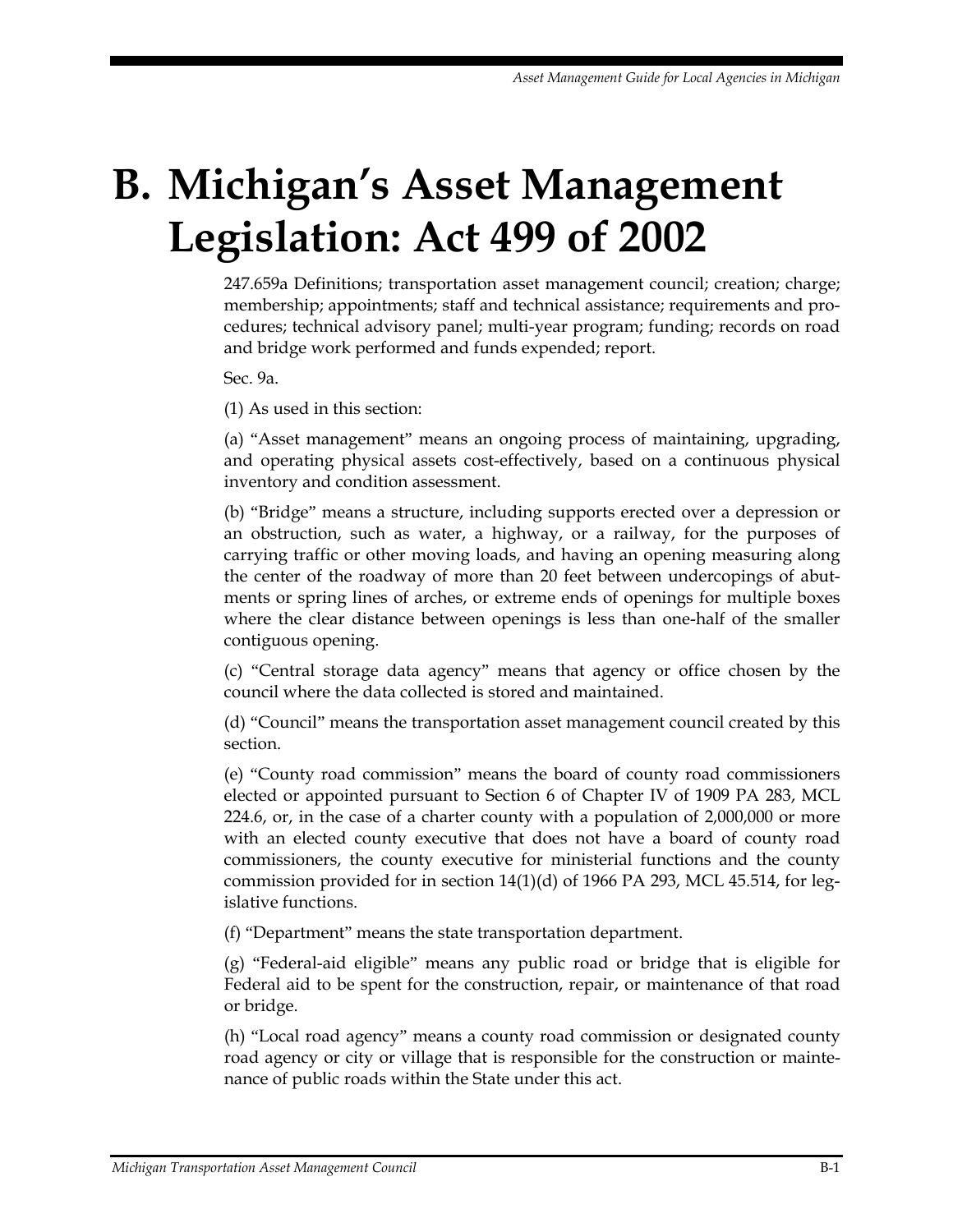(i) "Multi-year program" means a compilation of road and bridge projects anticipated to be contracted for by the department or a local road agency during a three-year period.

(j) "State planning and development regions" means those agencies required by section 134(b) of title 23 of the United States Code, 23 U.S.C. 134, and those agencies established by Executive Directive 1968-1.

(2) In order to provide a coordinated, unified effort by the various roadway agencies within the State, the transportation asset management council is hereby created within the state transportation commission and is charged with advising the commission on a statewide asset management strategy and the processes and necessary tools needed to implement such a strategy beginning with the Federalaid eligible highway system, and once completed, continuing on with the county road and municipal systems, in a cost-effective, efficient manner. Nothing in this section shall prohibit a local road agency from using an asset management process on its non-Federal-aid eligible system. The council shall consist of 10 voting members appointed by the state transportation commission. The council shall include two members from the county road association of Michigan, two members from the Michigan municipal league, two members from the state planning and development regions, one member from the Michigan townships association, one member from the Michigan association of counties, and two members from the department. Non-voting members shall include one person from the agency or office selected as the location for central data storage. Each agency with voting rights shall submit a list of two nominees to the state transportation commission from which the appointments shall be made. The Michigan townships association shall submit one name, and the Michigan association of counties shall submit one name. Names shall be submitted within 30 days after the effective date of the 2002 amendatory act that amended this section. The state transportation commission shall make the appointments within 30 days after receipt of the lists.

(3) The positions for the department shall be permanent. The position of the central data storage agency shall be non-voting and shall be for as long as the agency continues to serve as the data storage repository. The member from the Michigan association of counties shall be initially appointed for two years. The member from the Michigan townships association shall be initially appointed for three years. Of the members first appointed from the county road association of Michigan, the Michigan municipal league, and the state planning and development regions, one member of each group shall be appointed for two years and one member of each group shall be appointed for three years. At the end of the initial appointment, all terms shall be for three years. The chairperson shall be selected from among the voting members of the council.

(4) The department shall provide qualified administrative staff and the state planning and development regions shall provide qualified technical assistance to the council.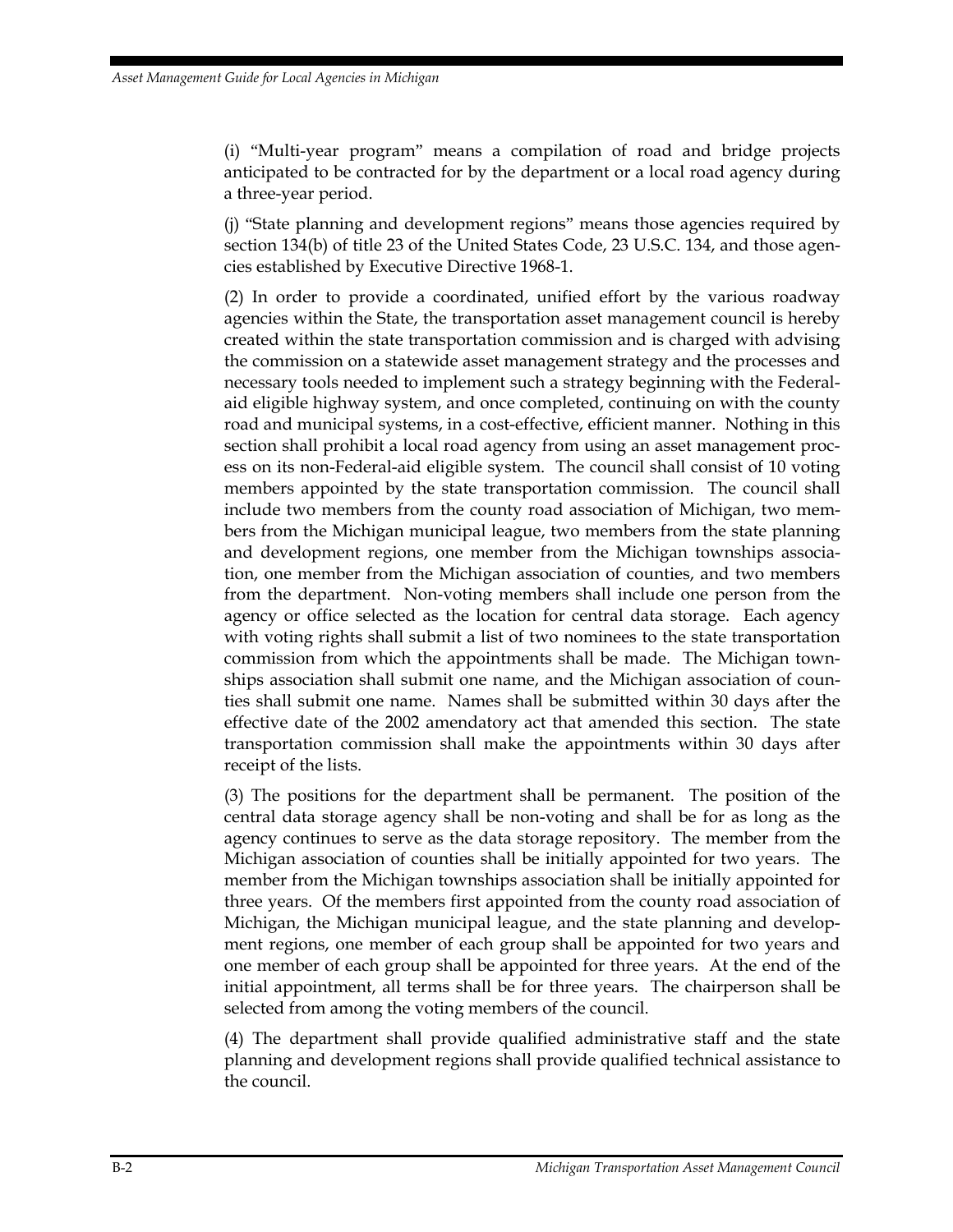(5) The council shall develop and present to the state transportation commission for approval within 90 days after the date of the first meeting such procedures and requirements as are necessary for the administration of the asset management process. This shall, at a minimum, include the areas of training, data storage and collection, reporting, development of a multi-year program, budgeting and funding, and other issues related to asset management that may arise from time to time. All quality control standards and protocols shall, at a minimum, be consistent with any existing Federal requirements and regulations and existing government accounting standards.

(6) The council may appoint a technical advisory panel whose members shall be representatives from the transportation construction associations and related transportation road interests. The asset management council shall select members to the technical advisory panel from names submitted by the transportation construction associations and related transportation road interests. The technical advisory panel members shall be appointed for three years. The asset management council shall determine the research issues and assign projects to the technical advisory panel to assist in the development of statewide policies. The technical advisory panel's recommendations shall be advisory only and not binding on the asset management council.

(7) Beginning October 1, 2003, the department, each county road commission, and each city and village of this State shall annually prepare and publish a multiyear program, based on long-range plans, and developed through the use of the asset management process described in this section. Projects contained in each local road agency's annual multi-year program shall be consistent with the goals and objectives of the local road agency's long-range plan. A project, funded in whole or part, with state or Federal funds, shall be included in any local road agency's multi-year plan.

(8) Funding necessary to support the activities described in this section shall be provided by an annual appropriation from the Michigan transportation fund to the state transportation commission.

(9) The department and each local road agency shall keep accurate and uniform records on all road and bridge work performed and funds expended for the purposes of this section, according to the procedures developed by the council. Each local road agency and the department shall annually report to the council the mileage and condition of the road and bridge system under their jurisdiction and the receipts and disbursements of road and street funds in the manner prescribed by the council, which shall be consistent with any current accounting procedures. An annual report shall be prepared by the staff assigned to the council regarding the results of activities conducted during the preceding year and the expenditure of funds related to the processes and activities identified by the council. The report also shall include an overview of the activities identified for the succeeding year. The council shall submit this report to the state transportation commission, the legislature, and the transportation committees of the house and senate by May 2 of each year.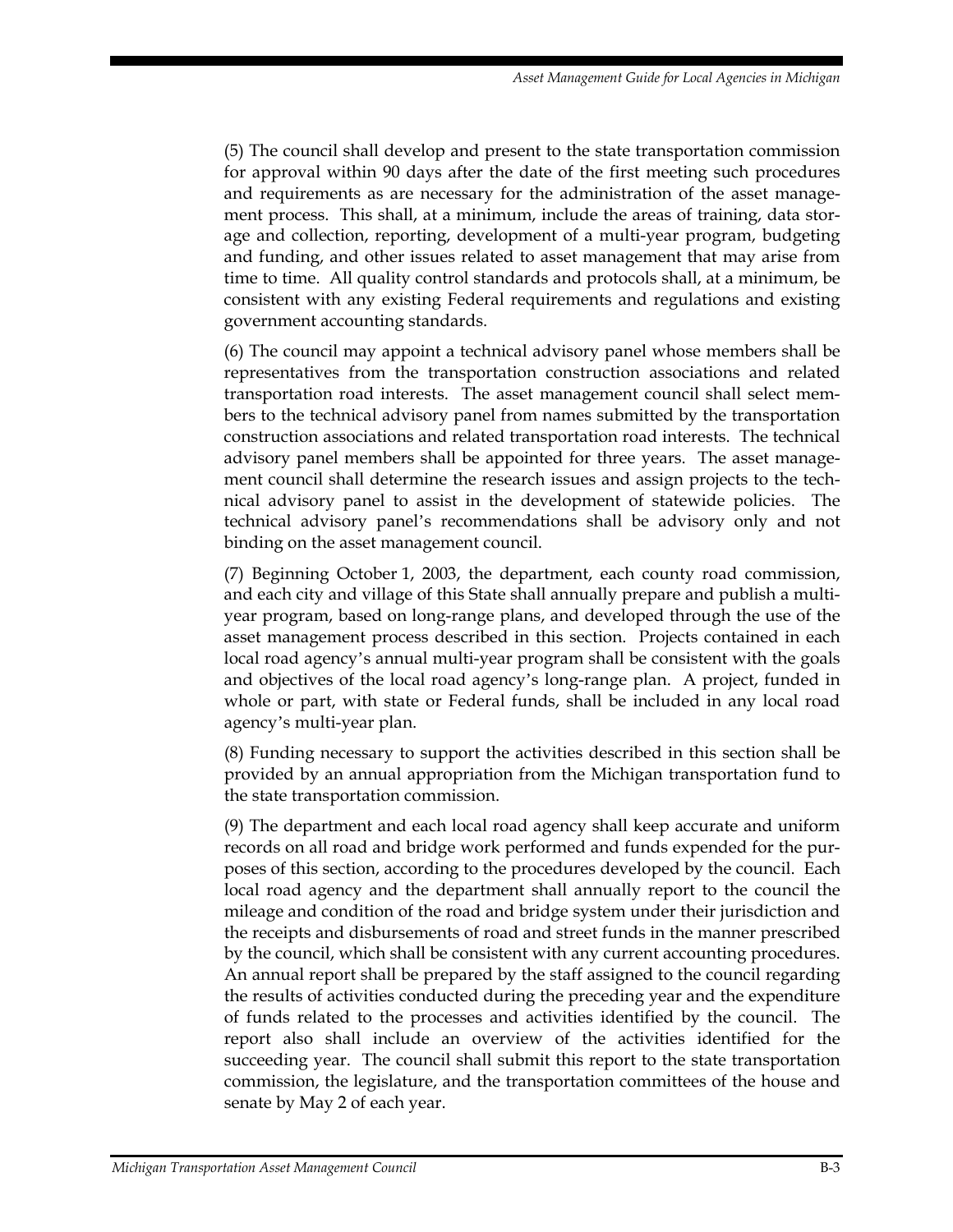**History**: Add. 1957, Act 262, Eff. July 1, 1957; – Am. 1972, Act 327, Imd. Eff. January 3, 1973; – Am. 1978, Act 444, Imd. Eff. October 10, 1978; – Am. 1982, Act 438, Eff. January 1, 1983; – Am. 1987, Act 234, Imd. Eff. December 28, 1987; – Am. 1998, Act 308, Imd. Eff. July 29, 1998; – Am. 2002, Act 499, Imd. Eff. July 3, 2002

**Compiler's Notes**: For transfer of powers and duties of the transportation needs study committee to the state transportation commission and abolishment of the committee, see E.R.O. No. 1997-6, compiled at § 247.691 of the Michigan Compiled Laws. For transfer of powers and duties of the citizens advisory committee to the director of the department of transportation and abolishment of the committee, see E.R.O. No. 1997-6, compiled at § 247.691 of the Michigan Compiled Laws.

**Popular Name**: McNitt Act.

**Popular Name**: Michigan Transportation Fund Act.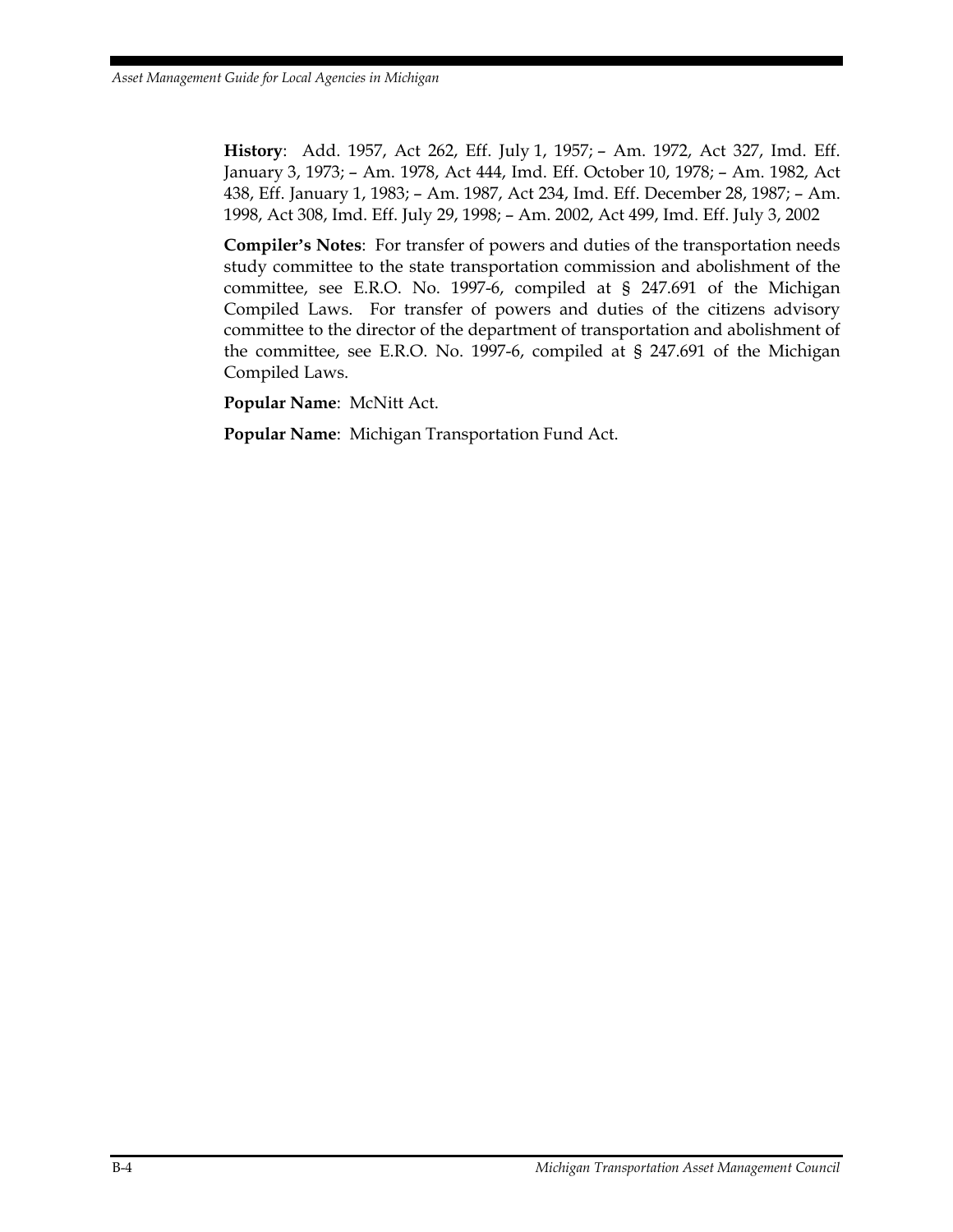# **C. Pavement Condition Measures Used in Michigan**

There are several valid options for measuring pavement condition. The following table describes a number of methods currently in use by local agencies in Michigan. Each of these has pros and cons, including the level of effort required for data collection, the ease with which it can be explained to nontechnical audiences, and the level of analysis that can be done with it. Your agency should work to identify the measure that best fits its needs.

| Condition<br><b>Measure</b>                 | <b>Description</b>                                                                                                                                                                                                                               | Agency                                                                                    |
|---------------------------------------------|--------------------------------------------------------------------------------------------------------------------------------------------------------------------------------------------------------------------------------------------------|-------------------------------------------------------------------------------------------|
| Distress Index (DI)                         | Based on a visual observation of pavement surface condition.<br>Used to determine the recommended pavement fix or rehabili-<br>tation type. Measured on a scale of 0-100; with 0 being the<br>best condition.                                    | Michigan DOT                                                                              |
| <b>Overall Condition</b><br>Index (OCI)     | Based on a combination of surface condition, roughness, and<br>structural sufficiency indices. Measured on a scale of 0-100;<br>with 100 being the best condition.                                                                               | Detroit                                                                                   |
| <b>PASER Rating</b>                         | Based on visual observation of pavement surface condition.<br>Measured on a scale of 1 to 10; with 10 being the best<br>condition.                                                                                                               | Over 240 agencies in<br>Michigan & the TMAC                                               |
| Pavement<br><b>Condition Index</b><br>(PCI) | Based on a visual survey of the pavement. Measured on a<br>scale of 0 to 100, with 100 being the best condition.                                                                                                                                 | Kent County, Livonia,<br><b>Grand Valley Metro</b><br>Council, Grand Rapids,<br>Gladstone |
| Pavement Quality<br>Index (PQI)             | Based on a combination of DI (see above) and present ser-<br>viceability index (PSI), which is a measure of surface rough-<br>ness. Measured on a scale of 0.0 to 4.5 and translated into<br>categories ranging from "very good" to "very poor." | Oakland County                                                                            |

### **Pavement Condition Measures**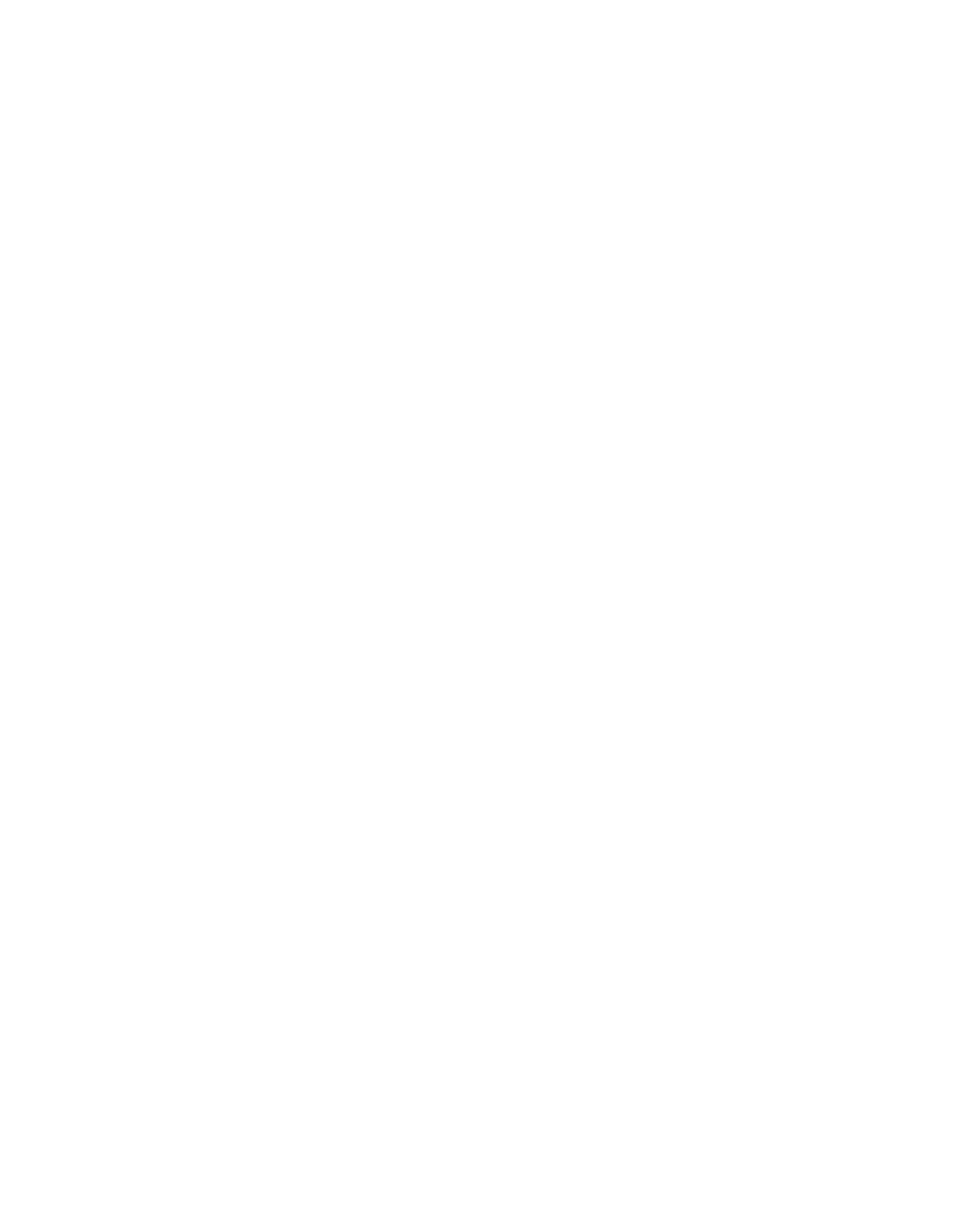# **D. Michigan's Planning Organizations**

## **PLANNING AND DEVELOPMENT REGIONS**

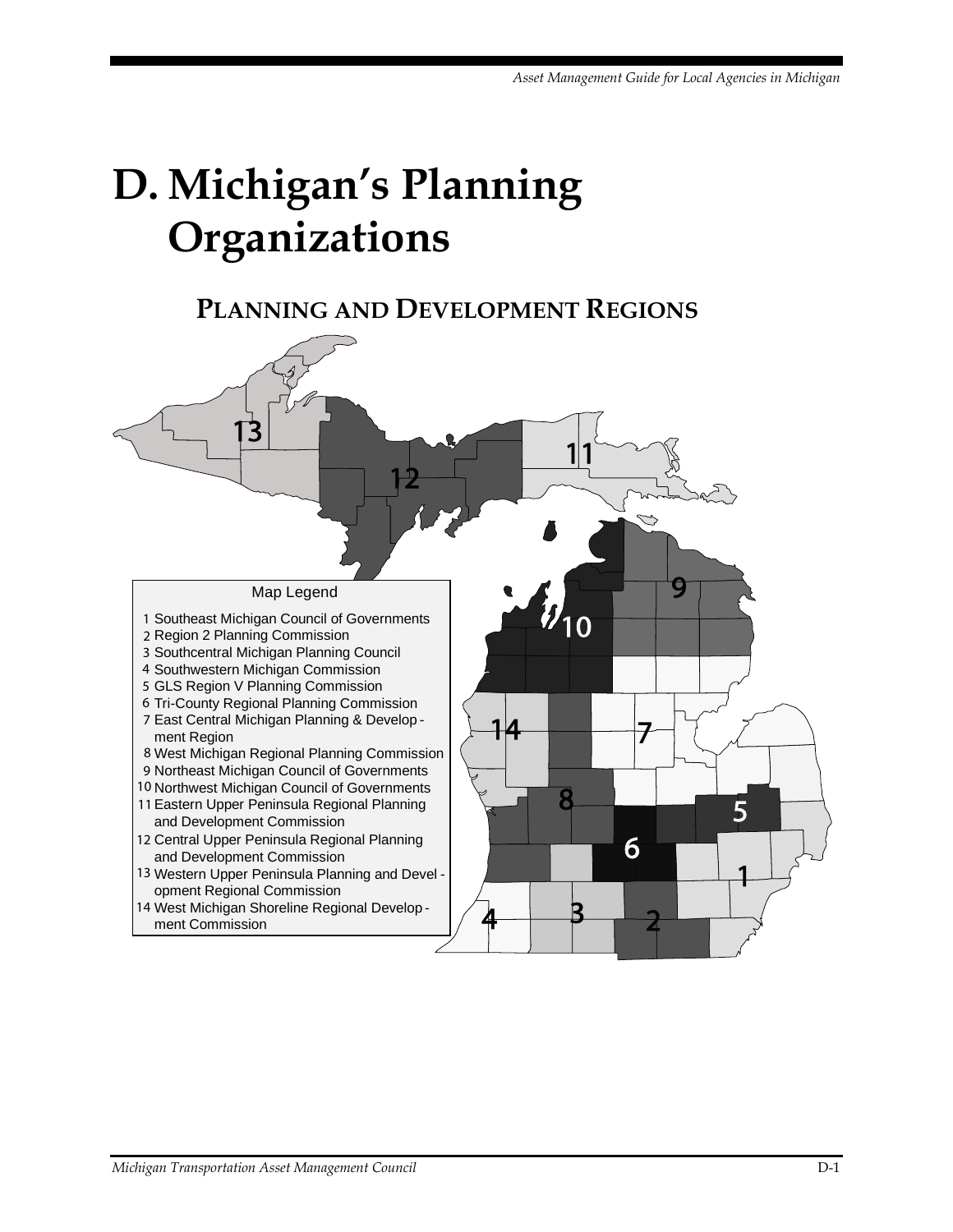### **METROPOLITAN PLANNING ORGANIZATIONS**

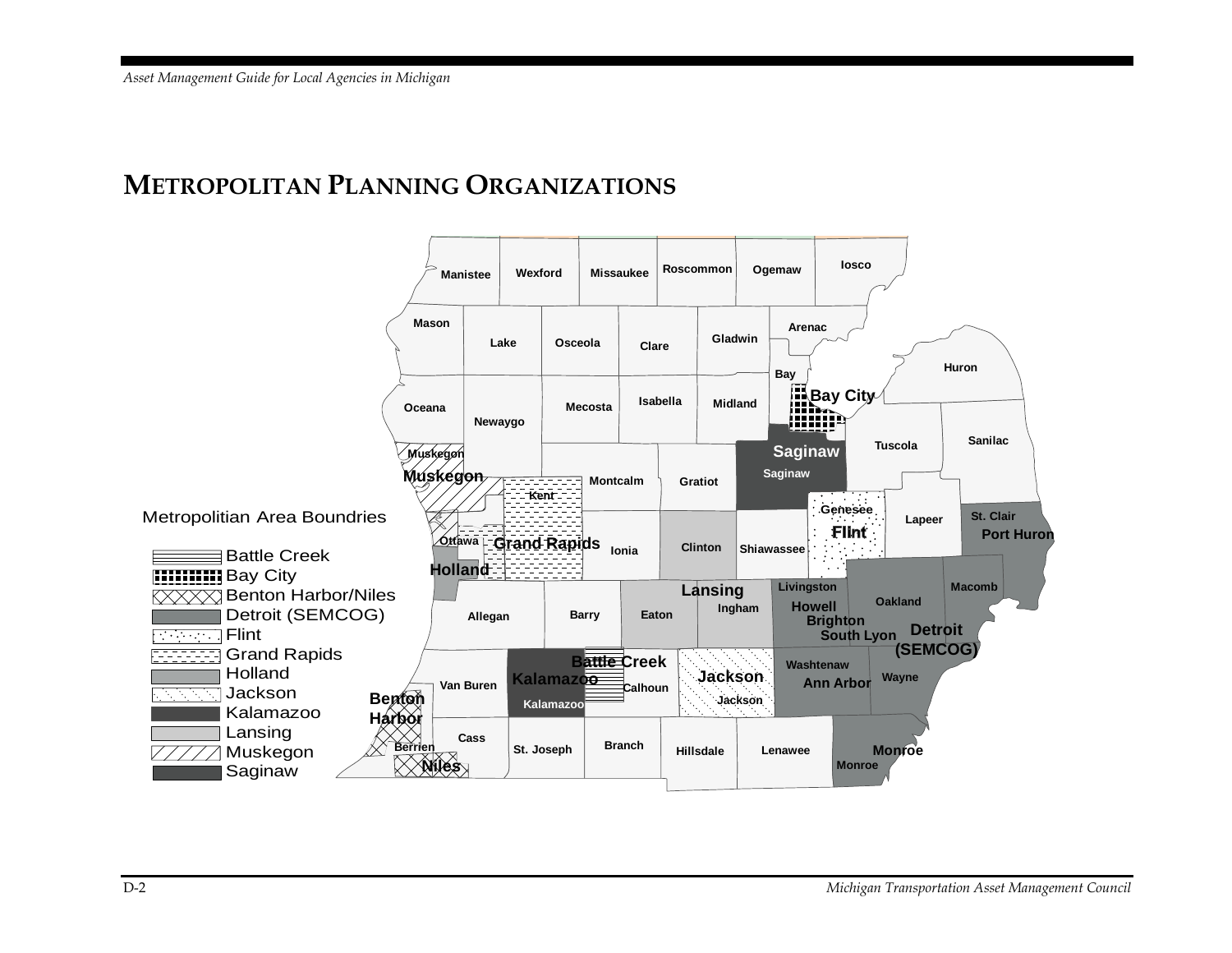# **E. TAMC Reporting Categories**

In order to maintain consistent reporting of planned and actual work throughout the State, the Council has approved the following list of categories to be used for the Record of Work and Multi-Year Program.

### **ROUTINE MAINTENANCE**

Routine maintenance includes actions performed on a regular or controllable basis or in response to uncontrollable events upon a roadway. Work activities or actions considered to be routine maintenance are those in which the benefit or effective service life of the work does not last beyond the next fiscal year, the work would not significantly change the surface rating of the road, or the work would rarely require acquisition of right-of-way or site-specific design. Work activities considered to be routine maintenance include, but are not limited to:

- Placing new aggregate on an existing gravel or stone surface to replace original material worn off;
- Patching and repairing roadway surface of bituminous, concrete, or brick;
- Snow and ice removal;
- Grading a gravel road;
- Cleaning streets and associated drainage;
- Unplugging drain facilities;
- Mowing roadside;
- Control of roadside brush and vegetation;
- Reconditioning of bituminous surfaces of any length section by scarifying when new material is added which increases the existing bituminous surface less than three-quarter inch;
- Dust layers, sprinkling, and flushing;
- Repairing storm damage; and
- Emergency management of road closures that result from uncontrollable events.

## **CAPITAL PREVENTIVE MAINTENANCE**

Capital preventive maintenance means a planned strategy of cost-effective treatments to an existing system and its appurtenances that preserve assets by retarding roadway deterioration and maintaining functional condition without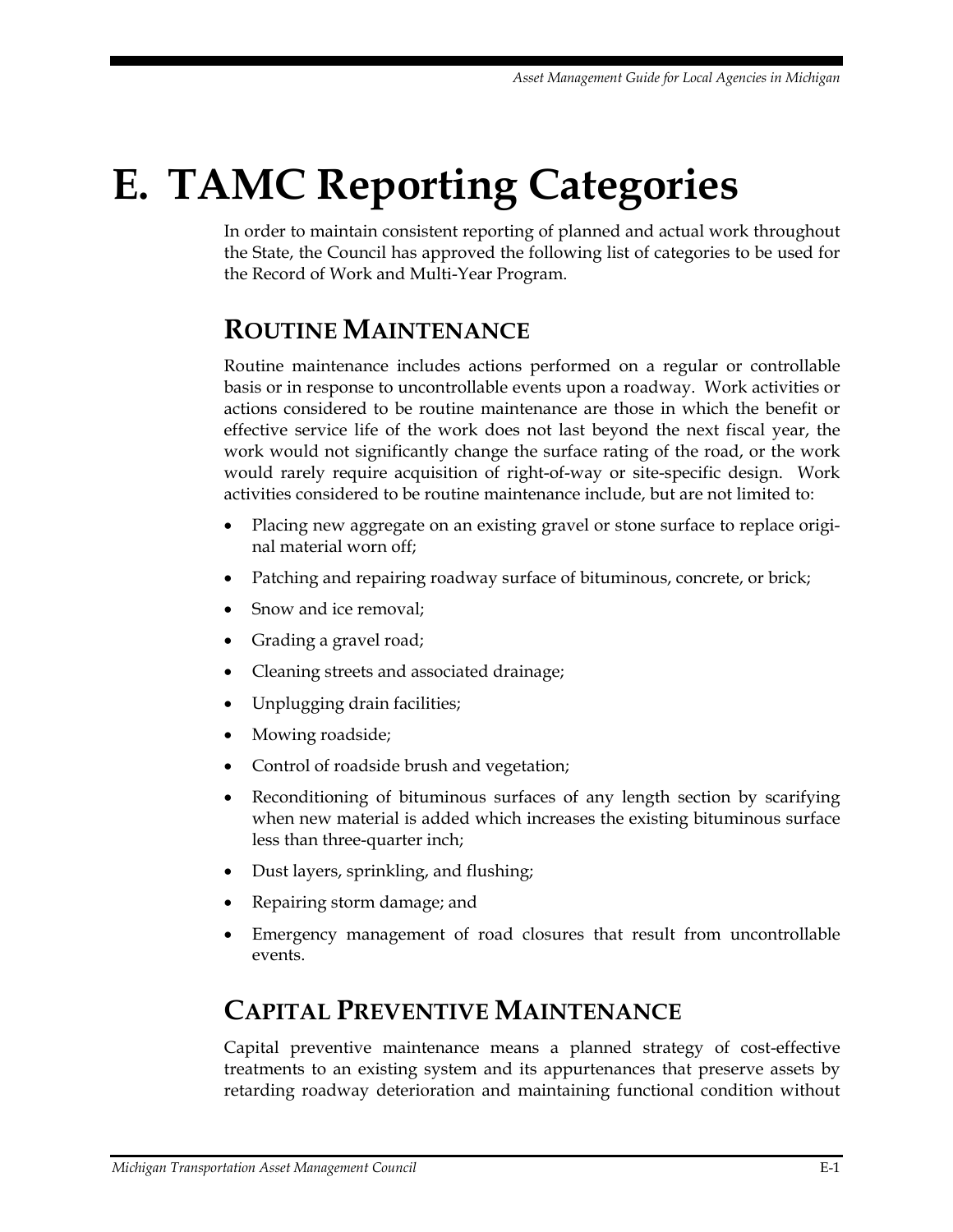increasing structural capacity. Work activities and actions that are included as capital preventive maintenance activities are those that extend the life of the asset, but do not change the original design, function, or purpose of the asset. The primary purpose of the work is to repair the incremental effects of weather, age, and use. The useful service life or benefits extend beyond the next fiscal year, and the work may restore some structural capacity of the road, but it does not substantially increase the loading allowed. Work activities in this category include but are not limited to:

- Micro-surfacing;
- Chip sealing;
- Concrete joint resealing and crack sealing;
- Concrete joint repair and surface spall repair;
- Filling shallow pavement cracks;
- Patching concrete;
- Shoulder resurfacing;
- Concrete diamond grind;
- Dowel bar retrofit;
- Bituminous overlays;
- Restoration of drainage;
- Overband crack filling;
- Surface milling and non-structural overlays;
- Bituminous shoulder ribbons;
- Ultrathin overlay;
- Full depth concrete;
- Partial depth concrete pavement repairs;
- Cape seal, slurry seal, or fog seal;
- Cold milling;
- Hot-in-place bituminous recycling;
- Skip patching;
- Profile milling;
- Concrete pavement restoration;
- Underdrain outlet repair and cleaning;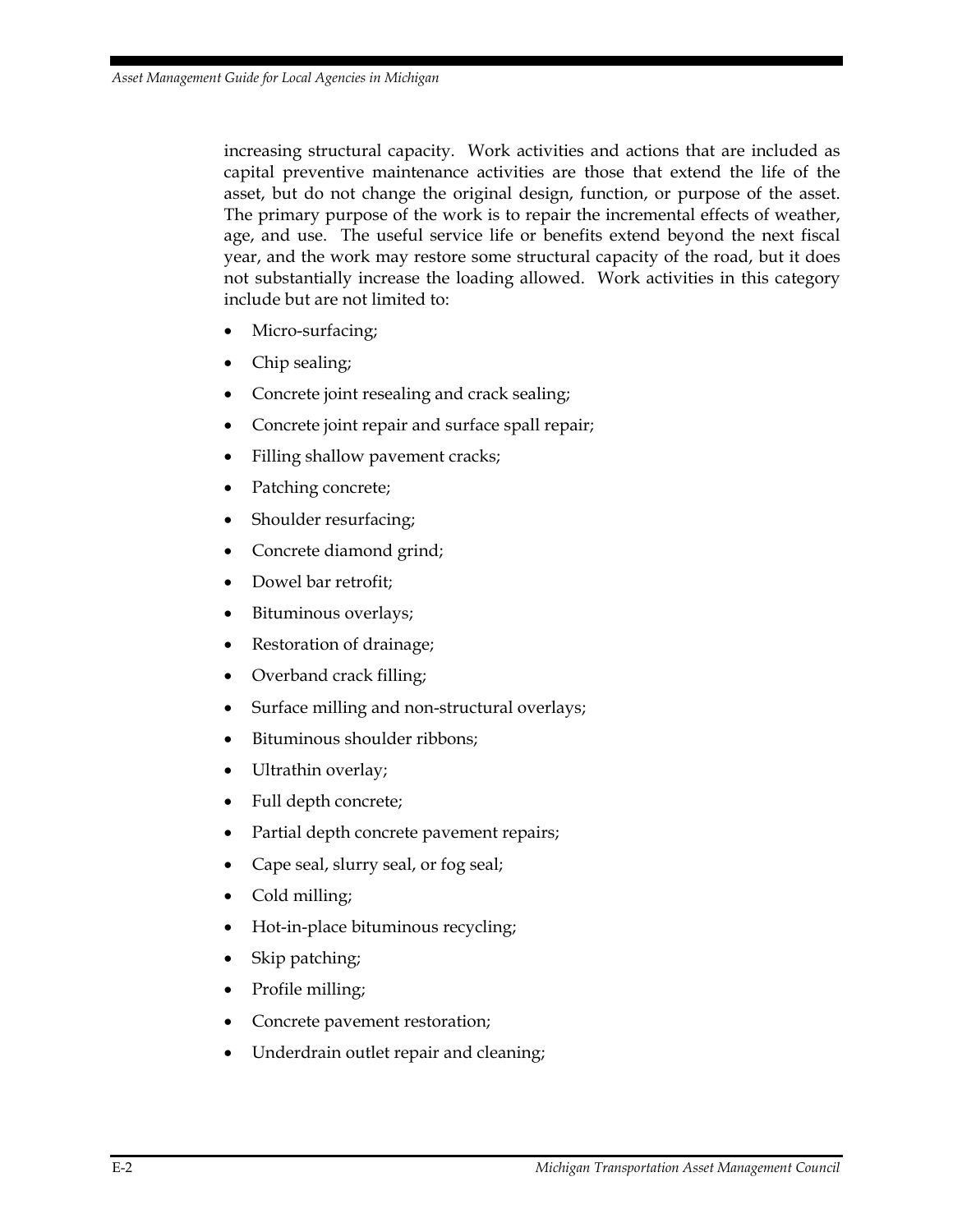- Surfacing of shoulders with materials of higher quality than adjacent roadsides; and
- Extending old culverts and rebuilding headwalls.

### **STRUCTURAL IMPROVEMENT**

Structural improvement includes any activity that is undertaken to preserve or improve the structural integrity of an existing roadway. The structural improvement category includes those work activities in which the safety or structural elements of the road are improved to satisfy current design requirements. Structural improvement does not include new construction on a new location of a roadway, a project that increases the capacity of a facility to accommodate that part of traffic having neither an origin nor destination within the local area, widening of a lane width or more, or adding turn lanes of more than one-half-mile length. Structural improvement activities include, but are not limited to:

- Reconstruction Any construction in which the road is totally reconstructed by reditching, new subgrade, subbase, and surface at the same location;
- Resurfacing Resurfacing pavements with minor base repair, minor widening, and resurfacing the existing width. The thickness would be more than one and one-half inches;
- Rehabilitation These fixes include two or three courses of hot mix asphalt overlays, concrete patching and diamond grinding, crush and shape with bituminous overly, rubblize and multiple course HMA overlay, and unbonded concrete overlays;
- Gravel Surfacing Placing three inches or more of new aggregate on an existing gravel road;
- Paving Gravel Road All costs expended to place a hard surface on an existing gravel road;
- Rebuilding short sections of roadway to super-elevate curves, to improve grades, to lengthen horizontal curves, and to improve sight distances;
- Adding auxiliary turning lanes or passing lanes of more than one-half mile in length; and
- Replace culverts.

### **EXPAND AN EXISTING OR NEW ASSET**

This category includes the construction of new roadway on a new location, and/or the addition of lanes to increase the capacity for through traffic. It also includes any new road that has been constructed that is not in the current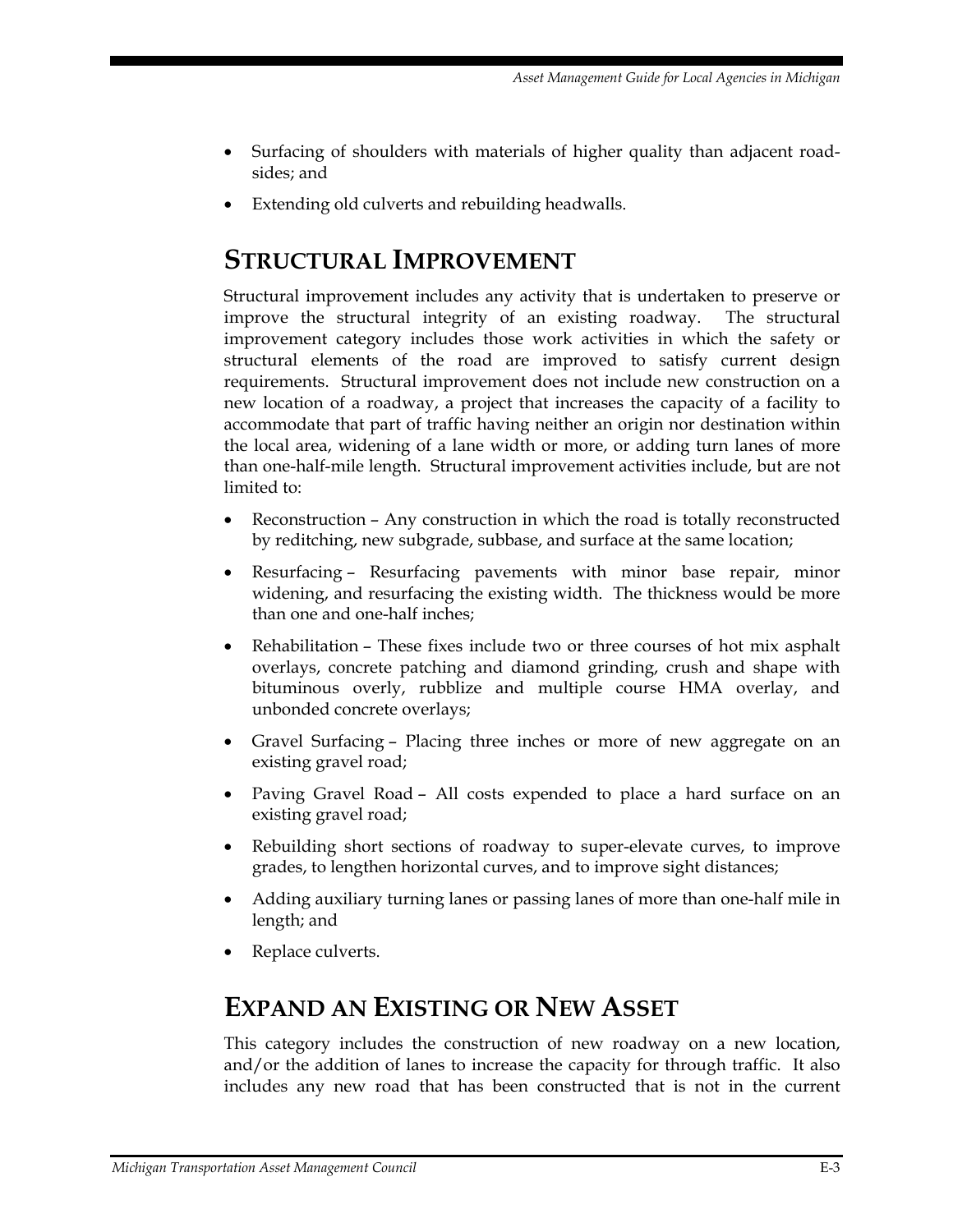inventory, or a new road constructed on a new alignment that replaces an existing facility. Work activities in this category include but are not limited to:

- Install new culverts, wash checks, baffles, drains, sewers, and catch basins on old or new roads or streets;
- Add a lane to an existing road of more than one-half-mile long;
- Reconstruct and add lane(s) over one-half-mile long;
- Interchange, redesign and upgrade;
- Relocate an existing route;
- Construct new roadway in a new location; and
- Construct a new interchange.

### **RETIRING AN ASSET**

Work activities in this category include but are not limited to:

- Closing, abandoning or converting to private use a public road; and
- Selling a roadway to an authority or other non-Act 51 government agency.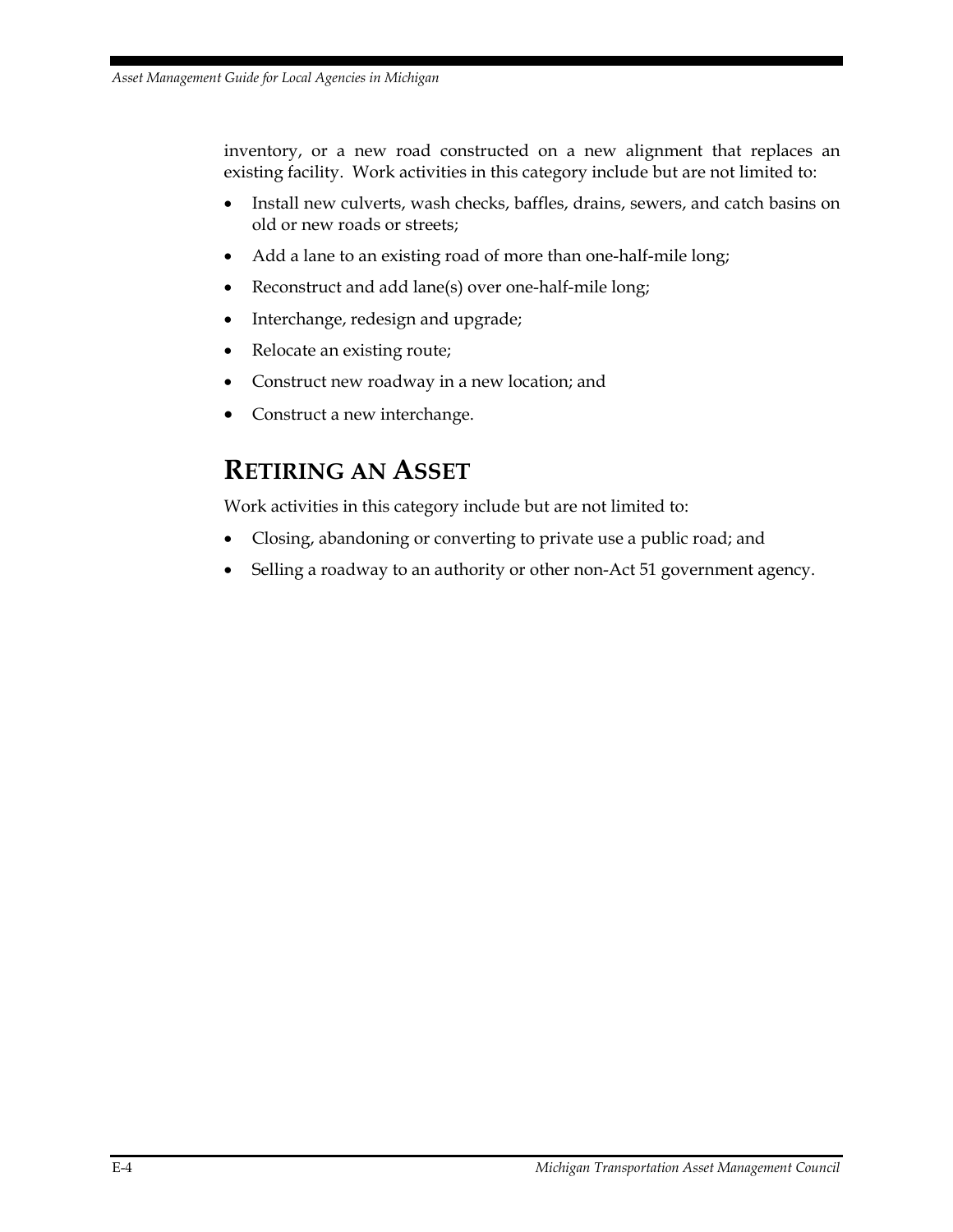# **F. AASHTO Transportation Asset Management Guide Self-Assessment Exercise**

## **PART A. POLICY GUIDANCE**

*Do Policies Support Improved Asset Management Practice?* 

|                                                            |                                                                                                                        | Fully<br><b>Disagree</b> |                |   | Fully<br>Agree |
|------------------------------------------------------------|------------------------------------------------------------------------------------------------------------------------|--------------------------|----------------|---|----------------|
| Policy guidance enables good asset management practice     |                                                                                                                        | 1                        | $\overline{2}$ | 3 | 4              |
| A1.                                                        | Policy guidance supports preservation of existing assets.                                                              |                          |                |   |                |
| A2.                                                        | Policy guidance encourages decisions based on cost-effectiveness or<br>benefit/cost analysis.                          |                          |                |   |                |
| A3.                                                        | Policies support a long-term, life-cycle view.                                                                         |                          |                |   |                |
| A4.                                                        | Policy guidance considers customer perceptions and expectations.                                                       |                          |                |   |                |
| A5.                                                        | Our customers contribute to the formulation of policy goals and<br>objectives.                                         |                          |                |   |                |
| Strong framework for performance-based resource allocation |                                                                                                                        | 1                        | $\overline{2}$ | 3 | 4              |
| A6.                                                        | Well-defined policy goals and objectives guide our resource<br>allocation process.                                     |                          |                |   |                |
| A7.                                                        | Our policies enable us to pursue performance-based resource<br>allocation.                                             |                          |                |   |                |
| A8.                                                        | Goals and objectives are linked to specific performance measures<br>and project evaluation criteria.                   |                          |                |   |                |
| Proactive role in policy formulation                       |                                                                                                                        | 1                        | $\overline{2}$ | 3 | 4              |
| A9.                                                        | Polices are developed with an understanding of the budget required<br>to achieve them.                                 |                          |                |   |                |
| A10.                                                       | We work with political leaders to understand funding options and<br>their expected consequences on system performance. |                          |                |   |                |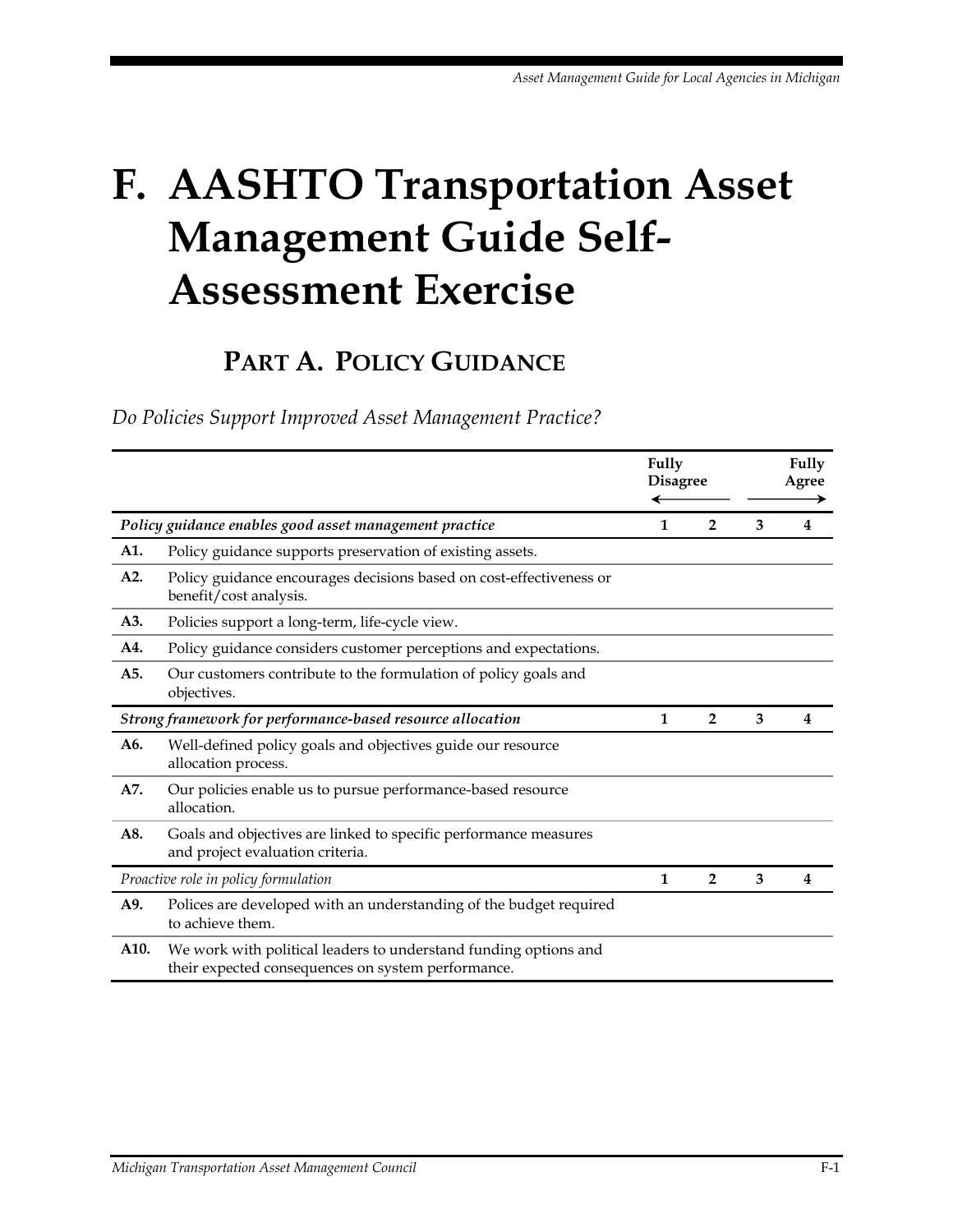## **PART B. PLANNING AND PROGRAMMING**

*Do Resource Allocation Decisions Reflect Asset Management Principles?* 

|                                                                                          |                                                                                                                      | <b>Fully</b> | <b>Disagree</b> |   | <b>Fully</b><br>Agree |
|------------------------------------------------------------------------------------------|----------------------------------------------------------------------------------------------------------------------|--------------|-----------------|---|-----------------------|
| Consideration of alternatives in planning and programming                                |                                                                                                                      | $\mathbf{1}$ | $\overline{2}$  | 3 | 4                     |
| <b>B1.</b>                                                                               | Our long-range plan considers modal alternatives to meet<br>system deficiencies.                                     |              |                 |   |                       |
| <b>B2.</b>                                                                               | Tradeoffs between capital and maintenance alternatives are explicitly<br>considered for system preservation.         |              |                 |   |                       |
| <b>B3.</b>                                                                               | Tradeoffs between capital and operations alternatives are explicitly<br>considered for improving traffic mobility.   |              |                 |   |                       |
| Performance-based planning and a clear link between policy, planning, and<br>programming |                                                                                                                      | $\mathbf{1}$ | $\overline{2}$  | 3 | 4                     |
| <b>B4.</b>                                                                               | Our long-range plan is consistent with current policy goals and<br>objectives.                                       |              |                 |   |                       |
| <b>B5.</b>                                                                               | The plan includes strategies that are consistent with realistic<br>projections of future revenues.                   |              |                 |   |                       |
| <b>B6.</b>                                                                               | The plan provides clear and specific guidance for our capital program<br>development process.                        |              |                 |   |                       |
| B7.                                                                                      | Our planning and programming processes are periodically reviewed<br>and updated.                                     |              |                 |   |                       |
|                                                                                          | Performance-based programming process                                                                                | $\mathbf{1}$ | $\overline{2}$  | 3 | 4                     |
| <b>B8.</b>                                                                               | Programming criteria are consistent with policy objectives and defined<br>performance measures.                      |              |                 |   |                       |
| <b>B9.</b>                                                                               | Programs are consistent with realistic projections of future revenues.                                               |              |                 |   |                       |
| B10.                                                                                     | Programs are based on realistic estimates of project costs, benefits, and<br>impacts on system performance.          |              |                 |   |                       |
| <b>B11.</b>                                                                              | Project selection is primarily based on relative merits and the proposed<br>project's impact on performance targets. |              |                 |   |                       |
| B12.                                                                                     | Our preservation program is based on life-cycle cost analyses rather<br>than on worst-first strategies.              |              |                 |   |                       |
| <b>B13.</b>                                                                              | Levels of service for system maintenance are well-defined.                                                           |              |                 |   |                       |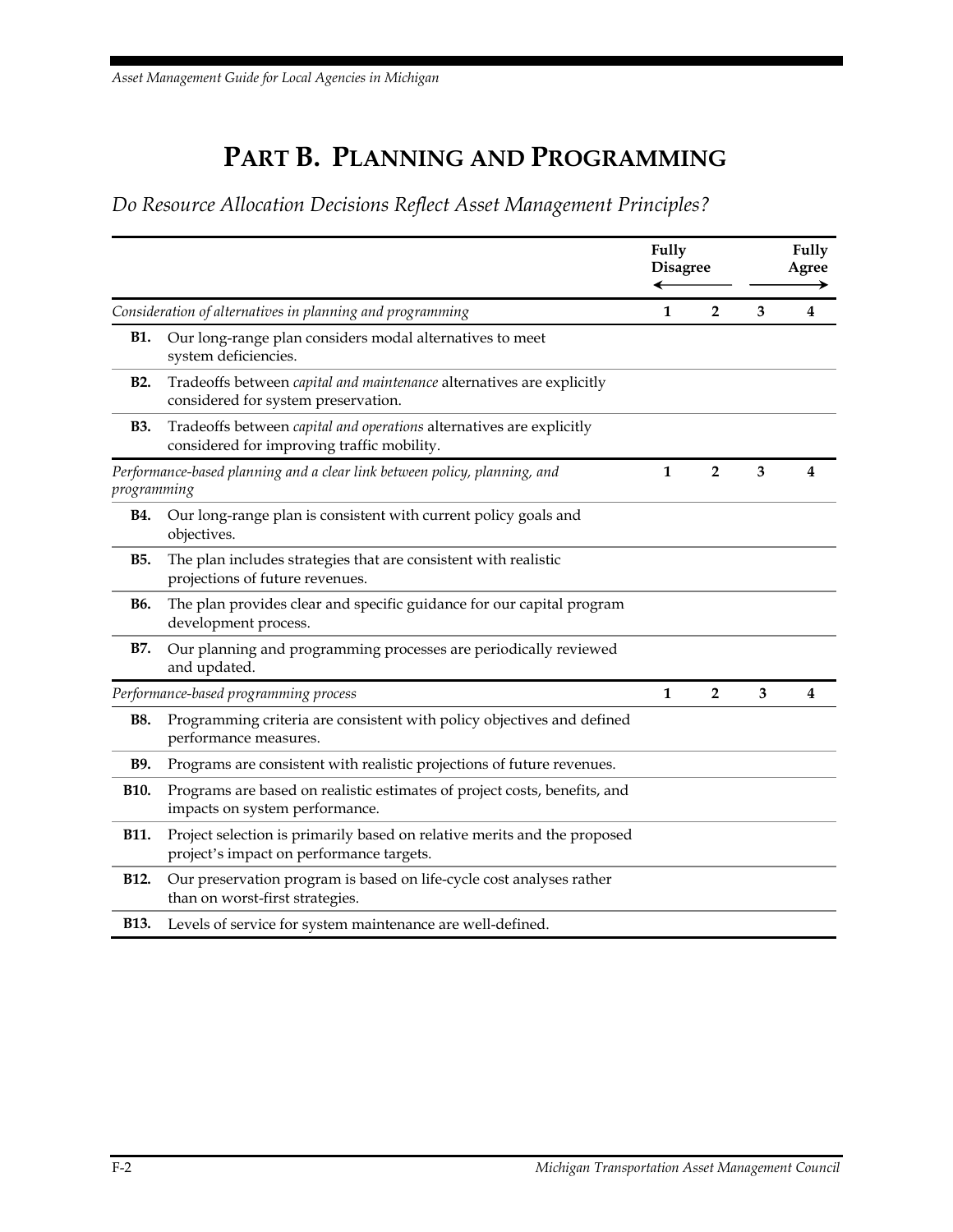## **PART C. PROGRAM DELIVERY**

*Do Program Delivery Processes Reflect Industry Good Practices?* 

|                                                          |                                                                                                                                                                           | Fully<br><b>Disagree</b> |                | Fully<br>Agree |                |  |
|----------------------------------------------------------|---------------------------------------------------------------------------------------------------------------------------------------------------------------------------|--------------------------|----------------|----------------|----------------|--|
| Consideration of alternative project delivery mechanisms |                                                                                                                                                                           | 1                        | $\overline{2}$ | 3              | 4              |  |
| C1.                                                      | We periodically evaluate non-traditional delivery options<br>(e.g., maintenance outsourcing, intergovernmental agreements,<br>design-build, design-build-maintain, etc.). |                          |                |                |                |  |
| $C2$ .                                                   | Outstanding performance in meeting schedule, quality, and cost<br>objectives is recognized and rewarded.                                                                  |                          |                |                |                |  |
|                                                          | Effective program management                                                                                                                                              | 1                        | $\overline{2}$ | 3              | 4              |  |
| C3.                                                      | The scope of a completed project is always consistent with the<br>project's original objectives.                                                                          |                          |                |                |                |  |
| C4.                                                      | Well-defined performance measures are used to track project scope,<br>schedule, and budget.                                                                               |                          |                |                |                |  |
| C5.                                                      | We have a formal process for approving project changes and<br>program adjustments.                                                                                        |                          |                |                |                |  |
| C <sub>6</sub> .                                         | When adding projects or changing a project's schedule, we consider<br>the effects on the delivery of other projects.                                                      |                          |                |                |                |  |
| C7.                                                      | Agency executives and program managers feel they are sufficiently<br>updated on program delivery status.                                                                  |                          |                |                |                |  |
| C8.                                                      | External stakeholders and policy-makers feel they are sufficiently<br>updated on program delivery status.                                                                 |                          |                |                |                |  |
|                                                          | Cost tracking and estimating                                                                                                                                              |                          | $\overline{2}$ | 3              | $\overline{4}$ |  |
| C9.                                                      | We have confidence in our construction cost estimates.                                                                                                                    |                          |                |                |                |  |
| C10.                                                     | We have confidence in our cost estimates for maintenance activities<br>and programs.                                                                                      |                          |                |                |                |  |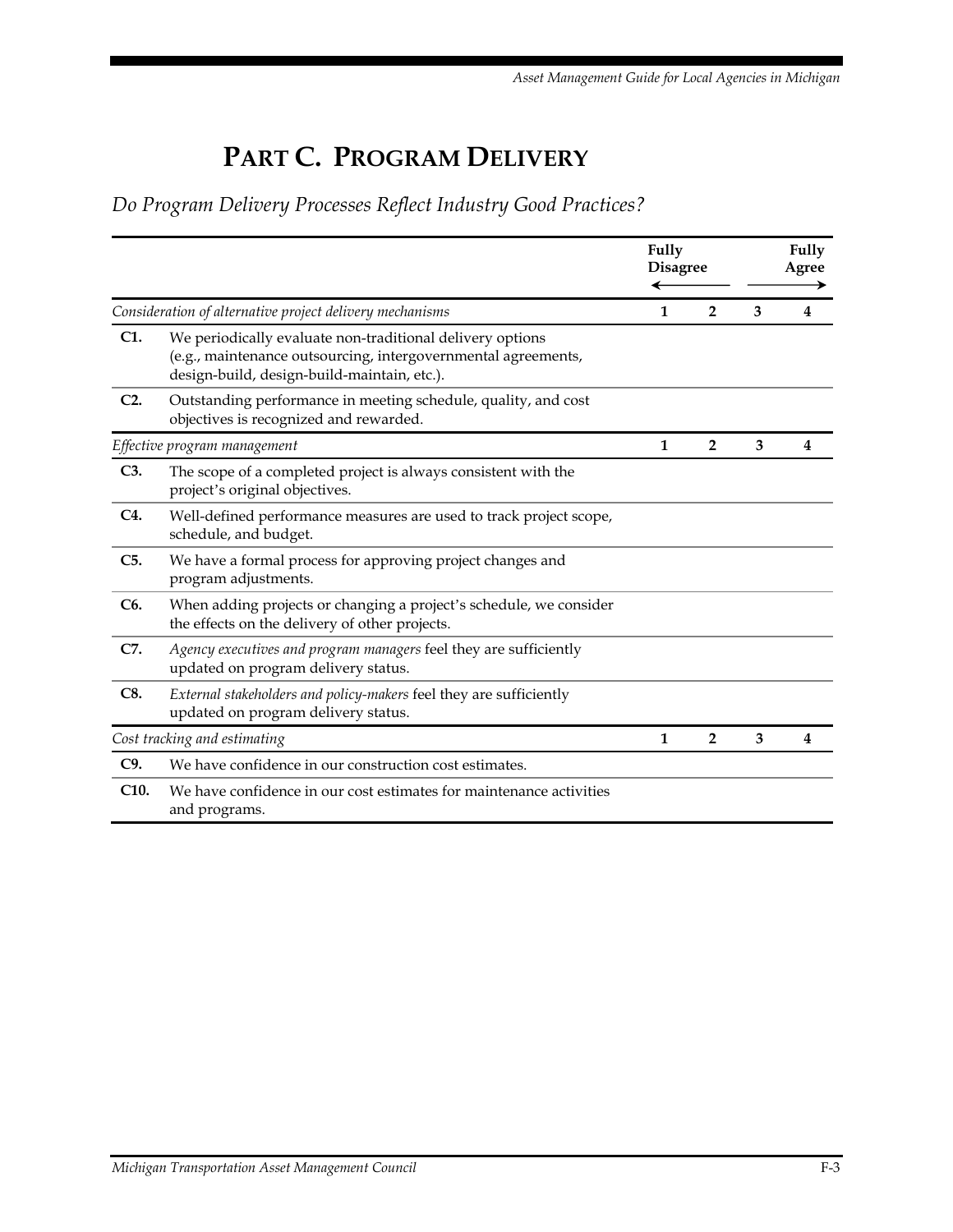## **PART D. INFORMATION AND ANALYSIS**

*Do Information Resources Support Asset Management Practice?* 

|                  |                                                                                                                                       | Fully<br><b>Disagree</b> |                         | Fully<br>Agree<br>→ |                         |  |
|------------------|---------------------------------------------------------------------------------------------------------------------------------------|--------------------------|-------------------------|---------------------|-------------------------|--|
|                  | Effective and efficient data collection                                                                                               | 1                        | $\mathbf{2}$            | 3                   | 4                       |  |
| D1.              | We have a complete and up to date inventory of our major assets.                                                                      |                          |                         |                     |                         |  |
| D <sub>2</sub> . | We collect timely, accurate, and useful infrastructure condition data<br>(e.g., for pavements, bridges, rest areas, etc.).            |                          |                         |                     |                         |  |
| D3.              | We collect timely, accurate, and useful system performance data (e.g.,<br>for mobility, congestion, safety, etc.).                    |                          |                         |                     |                         |  |
| D4.              | We regularly collect customer perceptions of asset condition and<br>performance.                                                      |                          |                         |                     |                         |  |
| D5.              | We continually seek to improve the efficiency of data collection.                                                                     |                          |                         |                     |                         |  |
|                  | Data integration and access                                                                                                           | $\mathbf{1}$             | $\overline{2}$          | 3                   | 4                       |  |
| D <sub>6</sub> . | Decision-makers can quickly obtain all of the information they need.                                                                  |                          |                         |                     |                         |  |
| D7.              | Agencywide geographic referencing standards have been developed.                                                                      |                          |                         |                     |                         |  |
| D8.              | Maps showing needs/deficiencies for different asset classes and<br>planned and programmed projects are readily available.             |                          |                         |                     |                         |  |
| D9.              | We have standards that promote the consistent treatment of data and<br>guide the development of future applications.                  |                          |                         |                     |                         |  |
|                  | Management system models based on actual data                                                                                         | $\mathbf{1}$             | $\overline{\mathbf{2}}$ | 3                   | 4                       |  |
|                  | D10. Actual cost data is used periodically to update our management<br>systems' cost estimation models.                               |                          |                         |                     |                         |  |
|                  | D11. Actual data regarding changes in asset condition over time are used<br>periodically to update our systems' deterioration models. |                          |                         |                     |                         |  |
|                  | Use of decision-support tools                                                                                                         | $\mathbf{1}$             | $\overline{2}$          | 3                   | $\overline{\mathbf{4}}$ |  |
|                  | Decision-support tools are used to:                                                                                                   |                          |                         |                     |                         |  |
| D <sub>12</sub>  | Calculate and report actual system performance                                                                                        |                          |                         |                     |                         |  |
| D <sub>13</sub>  | Identify system deficiencies or needs                                                                                                 |                          |                         |                     |                         |  |
| D14              | Rank candidate projects for the capital program                                                                                       |                          |                         |                     |                         |  |
| D <sub>15</sub>  | Forecast future system performance for a proposed program of projects                                                                 |                          |                         |                     |                         |  |
| D <sub>16</sub>  | Forecast future system performance for various investment levels.                                                                     |                          |                         |                     |                         |  |
|                  | System monitoring and feedback                                                                                                        | 1                        | 2                       | 3                   | 4                       |  |
|                  | D17. Actual system condition is compared to projected targets for our<br>preservation program.                                        |                          |                         |                     |                         |  |
|                  | D18. Actual system performance is compared to projected targets for our<br>capital improvement program.                               |                          |                         |                     |                         |  |
|                  | D19. Actual system condition and performance are compared to projected<br>targets for our maintenance and operations programs.        |                          |                         |                     |                         |  |
|                  | D20. Performance measures relevant to customer/stakeholder satisfaction<br>are periodically reported.                                 |                          |                         |                     |                         |  |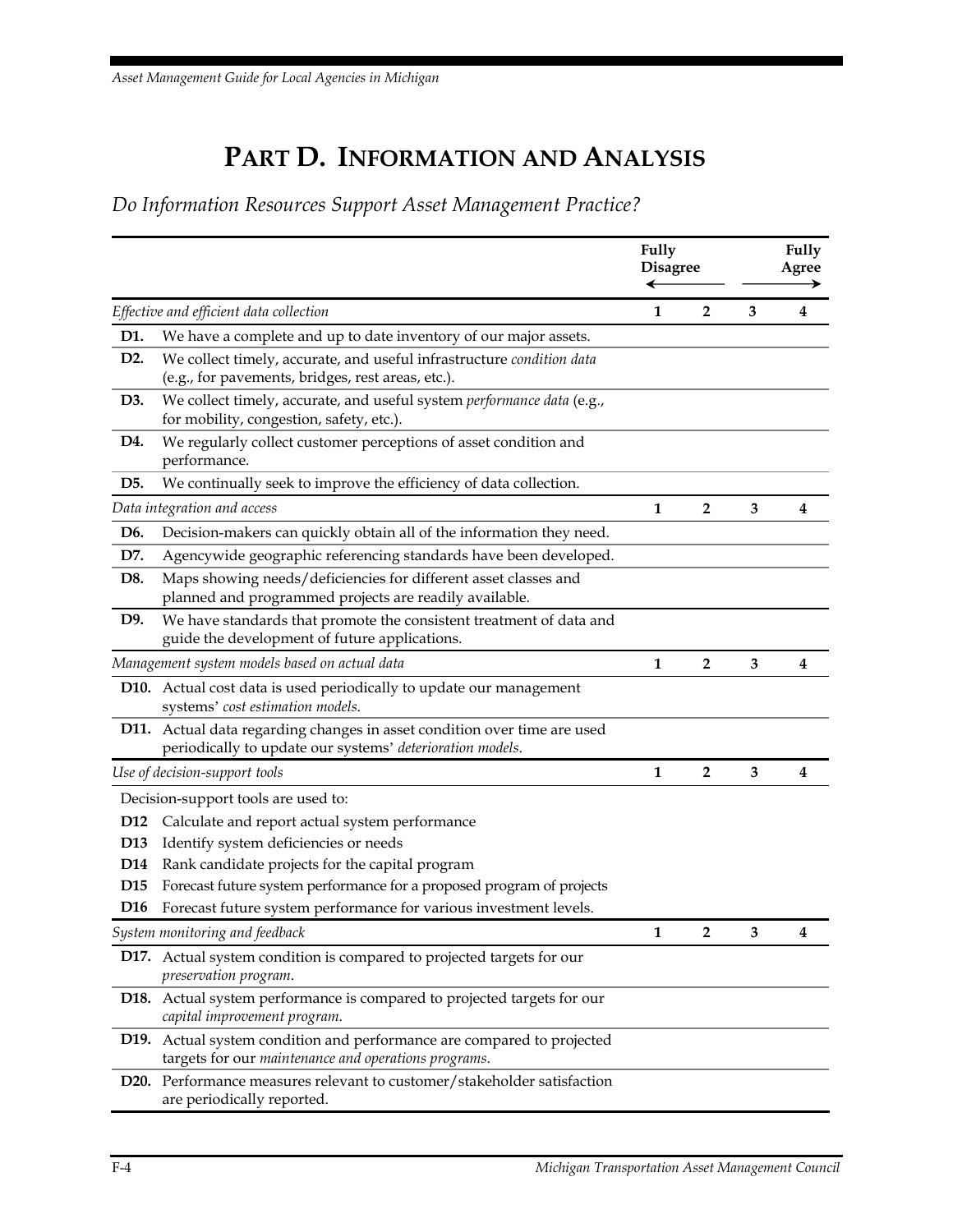# **G. Resources**

#### **Michigan Asset Management Council**

http://www.michigan.gov/mdotamc

Contact information for Council members, Council meeting schedules, agendas and minutes, Annual Reports to the Transportation Commission, etc.

#### **Michigan Bridge Program Web site**

http://www.michigan.gov/mdot/0,1607,7-151-9625\_25885-113373-,00.html

#### **Michigan Tech Transportation Institute**

*Michigan's Local Technical Assistance Program* 

http://www.michiganltap.org/

A wide variety of technical assistance and training for county road commissions, cities, villages, contractors and consultants throughout Michigan.

For more information call 906-487-2102.

*RoadSoft GIS Roadway Infrastructure Management System* 

http://www.roadsoft.org/

Complete Asset Management GIS software suite including modules for Pavement, Strategy Analysis and Optimization, Culverts, Signs, Guard Rails, Pavement Markings, Crashes, and GPS Data Collector.

To request the software or for technical support call 906-487-2102.

*Michigan Engineer's Resource Library* 

http://www.michiganltap.org/software/merl/index.html

Access to the Project Estimator for Engineers Preliminary Estimates, Average Unit Costs, Pay Item Codes, Bid Analysis and Local Project Management.

To request the software or for technical support call 906-487-2102.

#### **National Center for Pavement Preservation**

http://www.pavementpreservation.org/

NCPP has a storehouse of information about preserving pavements.

Contact them for copies of the "At the Crossroads" publication (shown right) on preserving our highway investment.

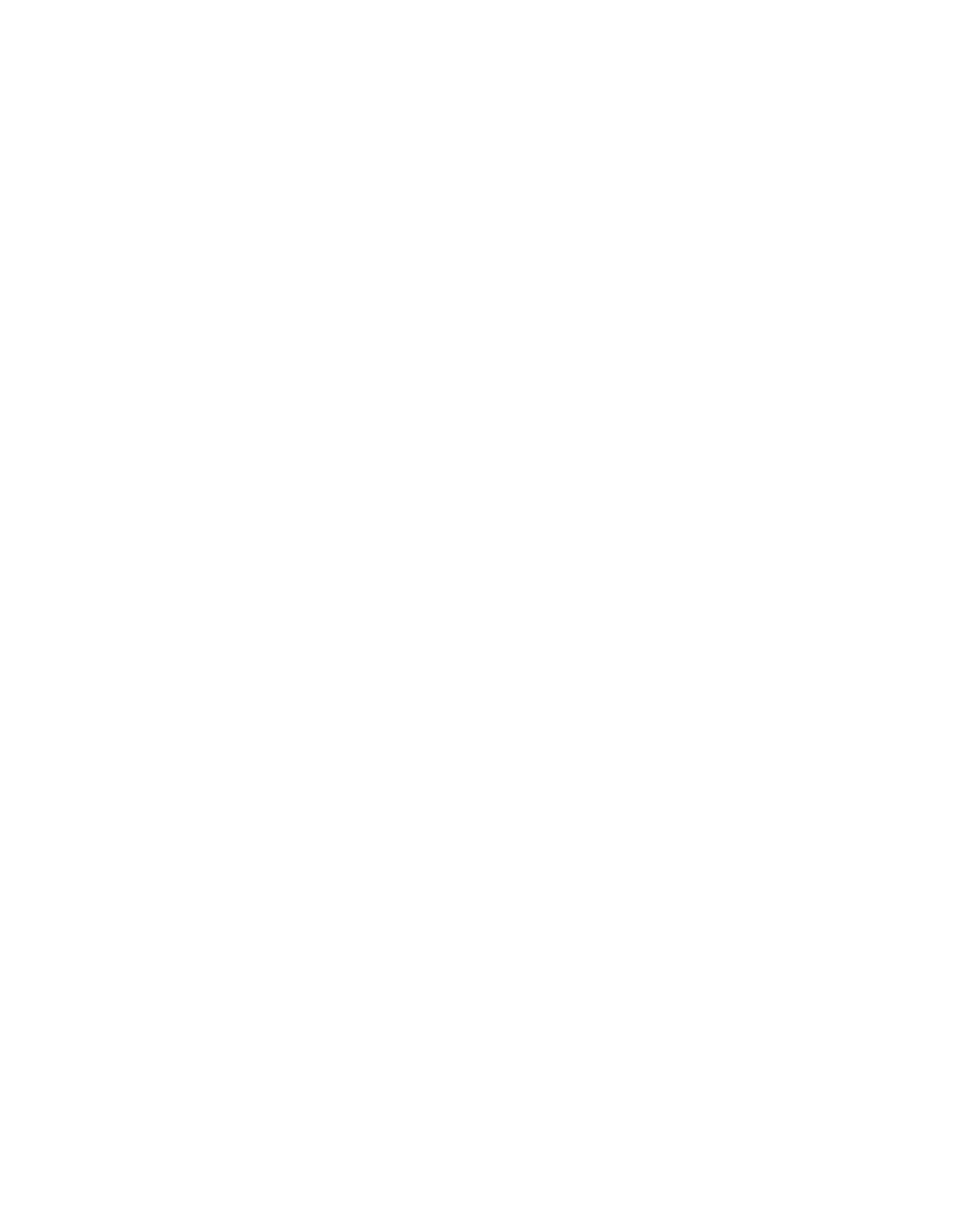# **H. Glossary of Acronyms**

AASHTO – American Association of State Highway and Transportation Officials

CGI – Center for Geographic Information

CRAM – County Road Association of Michigan

CPM – Capital Preventive Maintenance

CUPPAD – Central Upper Peninsula Planning and Development Regional Commission

DI – Distress Index

GCMPC – Genesee County Metropolitan Planning Commission

GIS – Geographic Information System

HI – Health Index

KCRC – Kent County Road Commission

LBAB – Local Bridge Advisory Board

LCC – Life-Cycle Cost

LTAP – Local Technical Assistance Program

MDOT – Michigan Department of Transportation

MTF – Michigan Transportation Fund

MPO – Metropolitan Planning Organization

NBI – National Bridge Inventory

NCHRP – National Cooperative Highway Research Program

NCPP – National Center for Pavement Preservation

NEMCOG – Northeast Michigan Council of Governments

OCI – Overall Condition Index

PASER – Pavement Surface Evaluation and Rating

PCI – Pavement Condition Index

PMS – Pavement Management System

PQI – Pavement Quality Index

RBC – Regional Bridge Council

RCOC – Road Commission of Oakland County

RPO – Regional Planning Organization

RSL – Remaining Service Life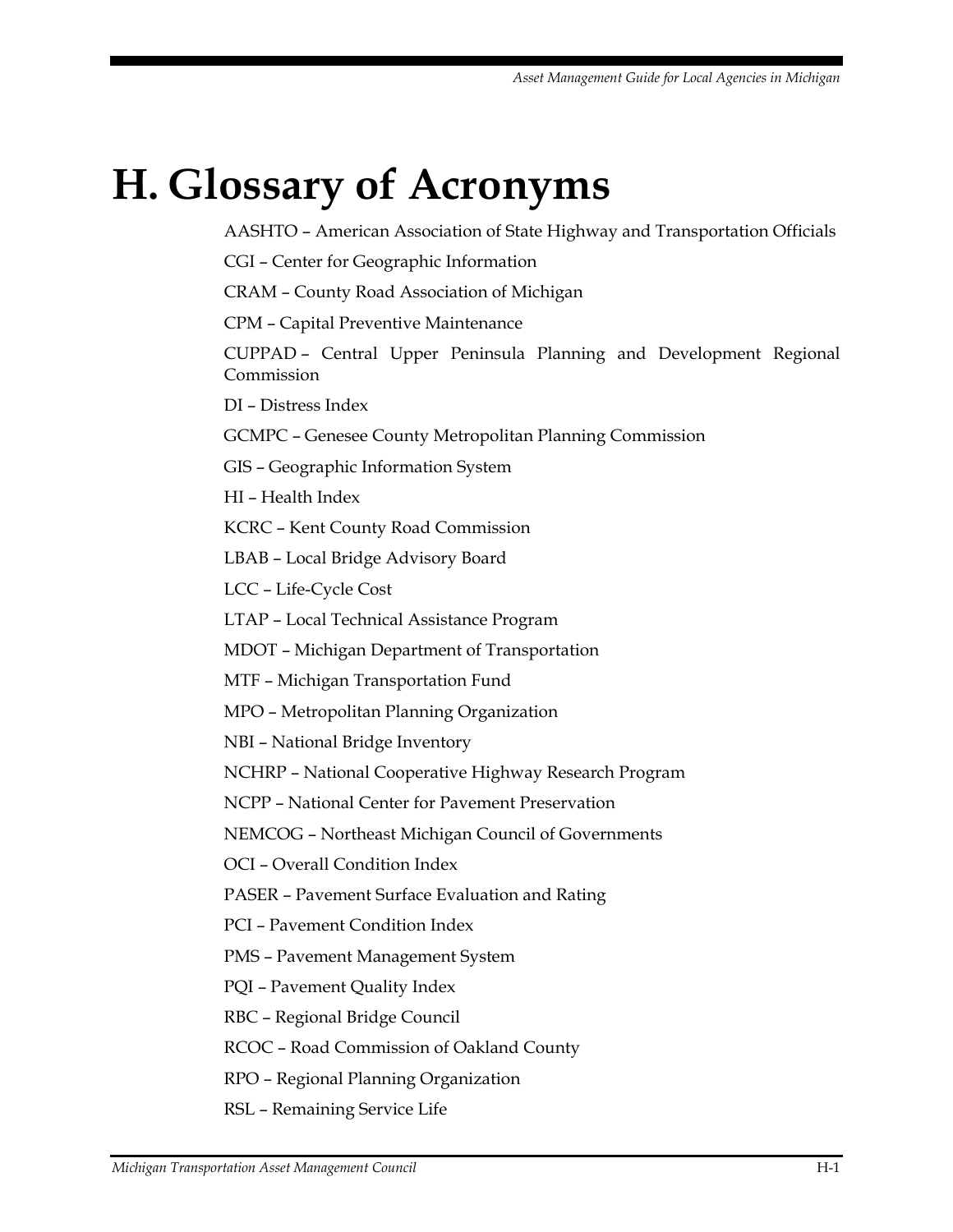SAFETEA-LU – Safe, Accountable, Flexible, and Efficient Transportation Equity Act

SEMCOG – Southeast Michigan Council of Governments

STIP – Statewide transportation improvement program

TAMC – Transportation Asset Management Council

TEDF – Transportation Economic Development Fund

TIP – Transportation Improvement Program

WMRPC – West Michigan Regional Planning Commission